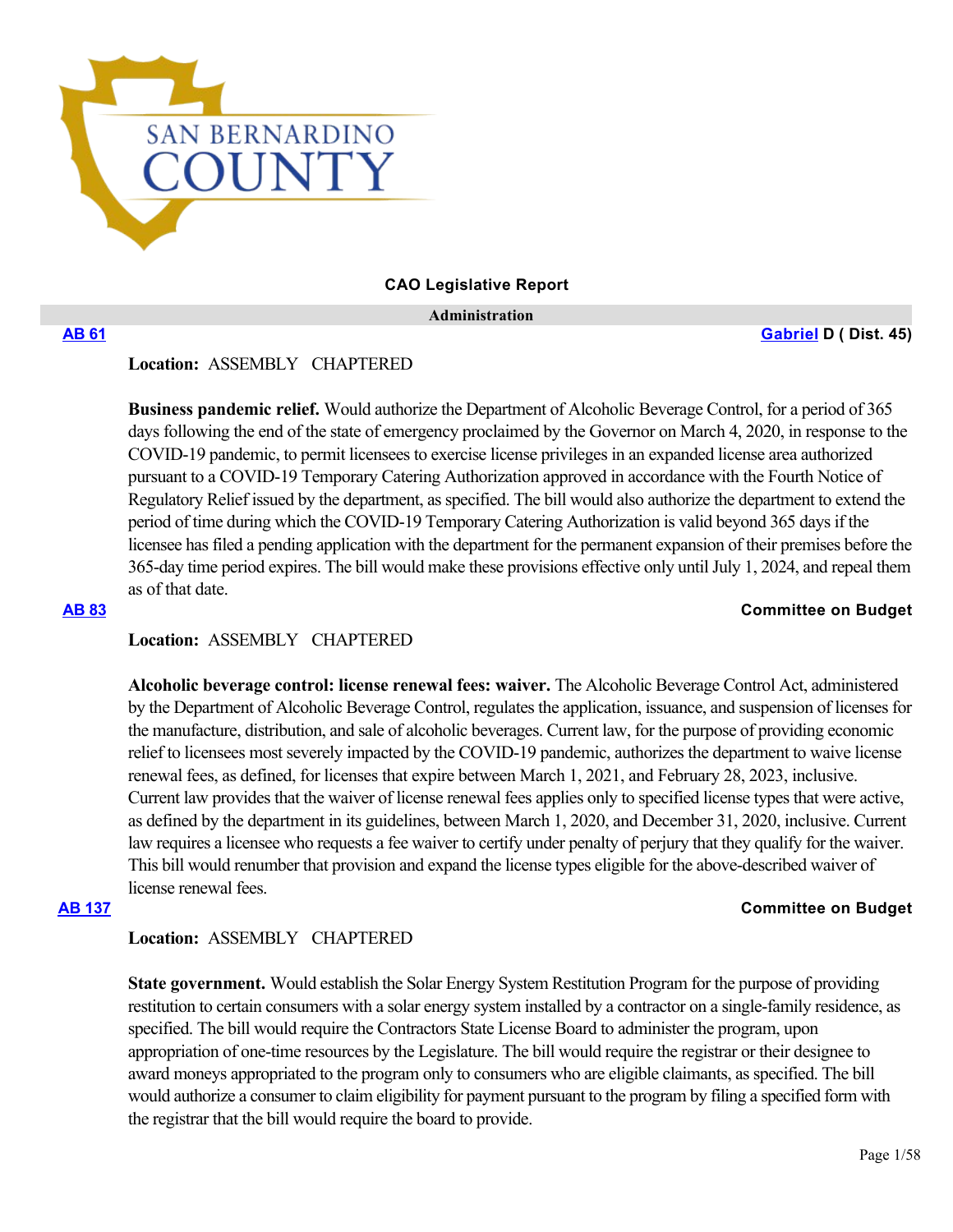### **Location:**  ASSEMBLY VETOED

**Local government: open and public meetings.** The Ralph M. Brown Act requires, with specified exceptions, that all meetings of a legislative body of a local agency, as those terms are defined, be open and public and that all persons be permitted to attend and participate. Under existing law, a member of the legislative body who attends a meeting where action is taken in violation of this provision, with the intent to deprive the public of information that the member knows the public is entitled to, is guilty of a crime. This bill would require local agencies to conduct meetings subject to the act consistent with applicable state and federal civil rights laws, as specified.

**[AB 361](https://ctweb.capitoltrack.com/public/publishbillinfo.aspx?bi=x31iogdOG0BUmljsBZEo7i9JHe0W%2Fhc3%2B%2Bdlva6nxjBe7YJLnCPAcNm00YIgh5vg) [Rivas, Robert](https://a30.asmdc.org/)  D ( Dist. 30)**

## **Location:**  ASSEMBLY CHAPTERED

**Open meetings: state and local agencies: teleconferences.** Would, until January 1, 2024, authorize a local agency to use teleconferencing without complying with the teleconferencing requirements imposed by the Ralph M. Brown Act when a legislative body of a local agency holds a meeting during a declared state of emergency, as that term is defined, when state or local health officials have imposed or recommended measures to promote social distancing, during a proclaimed state of emergency held for the purpose of determining, by majority vote, whether meeting in person would present imminent risks to the health or safety of attendees, and during a proclaimed state of emergency when the legislative body has determined that meeting in person would present imminent risks to the health or safety of attendees, as provided.

### **[AB 428](https://ctweb.capitoltrack.com/public/publishbillinfo.aspx?bi=PYNy6fkde4LZWJO1su2WNTPirSkeh1bG2WIVEtCNMoNFo4LM%2Buu4a3nYpPswJhIT) [Mayes](https://www.assembly.ca.gov/assemblymemberchadmayes) I ( Dist. 42)**

## **Location:**  ASSEMBLY CHAPTERED

**Local government: board of supervisors.** Current law requires each county to have a board of supervisors and provides for the organization and powers of the board of supervisors. Current law allows the board of supervisors of any general law or charter county to adopt or the residents of the county to propose, by initiative, limit or repeal a limit on the number of terms a member of the board of supervisors may serve on the board of supervisors. Current law also requires the board of supervisors to prescribe the compensation for all county officers. This bill would require that, when term limits are imposed, the limit must be no fewer than 2 terms. This bill would specify that the board of supervisors is included in the definition of county officers for whom the board of supervisors is required to prescribe compensation. The bill would specify that it would not affect any term limits that were legally in effect prior to January 1, 2022, in any county.

**Position: San Bernardino County Support**

## **[AB 444](https://ctweb.capitoltrack.com/public/publishbillinfo.aspx?bi=lceoHXnYBjw6lj5pTLyOuCa9BueLJCjwIy4T5xKMuGnGhKkDE4E7%2Fque%2FLDIUZK%2B) Committee on Public Employment and Retirement**

## **Location:**  ASSEMBLY CHAPTERED

**State and local employees: pay warrants: designees.** Current law authorizes a state employee to designate with their appointing power a person who may receive the employee's warrants upon the employee's death. Current law requires an appointing power, upon sufficient proof of identity from an appropriate designee, to deliver warrants to the person claiming them. Current law entitles the designated person who receives warrants to negotiate the warrants as if they were the payee. This bill would prescribe a process by which an appointing power would issue a check directly to a designated person instead of delivering employee warrants to that person, as described above. Upon sufficient proof of the designee's identity, the bill would require the appointing power to endorse and deposit the warrant issued to a deceased employee back into the Treasury to the credit of the fund or appropriation upon which it was drawn, as specified, and then issue a revolving fund check to the designated person in the original amount payable to employee.

### **[AB 1570](https://ctweb.capitoltrack.com/public/publishbillinfo.aspx?bi=b6l%2F3a5RzgvoyktKvTlNICFagAODVNoowgS5Rv5qYkMJdmGJwrBV0f6%2FTusAbj%2FP) Committee on Natural Resources**

## **Location:**  ASSEMBLY CHAPTERED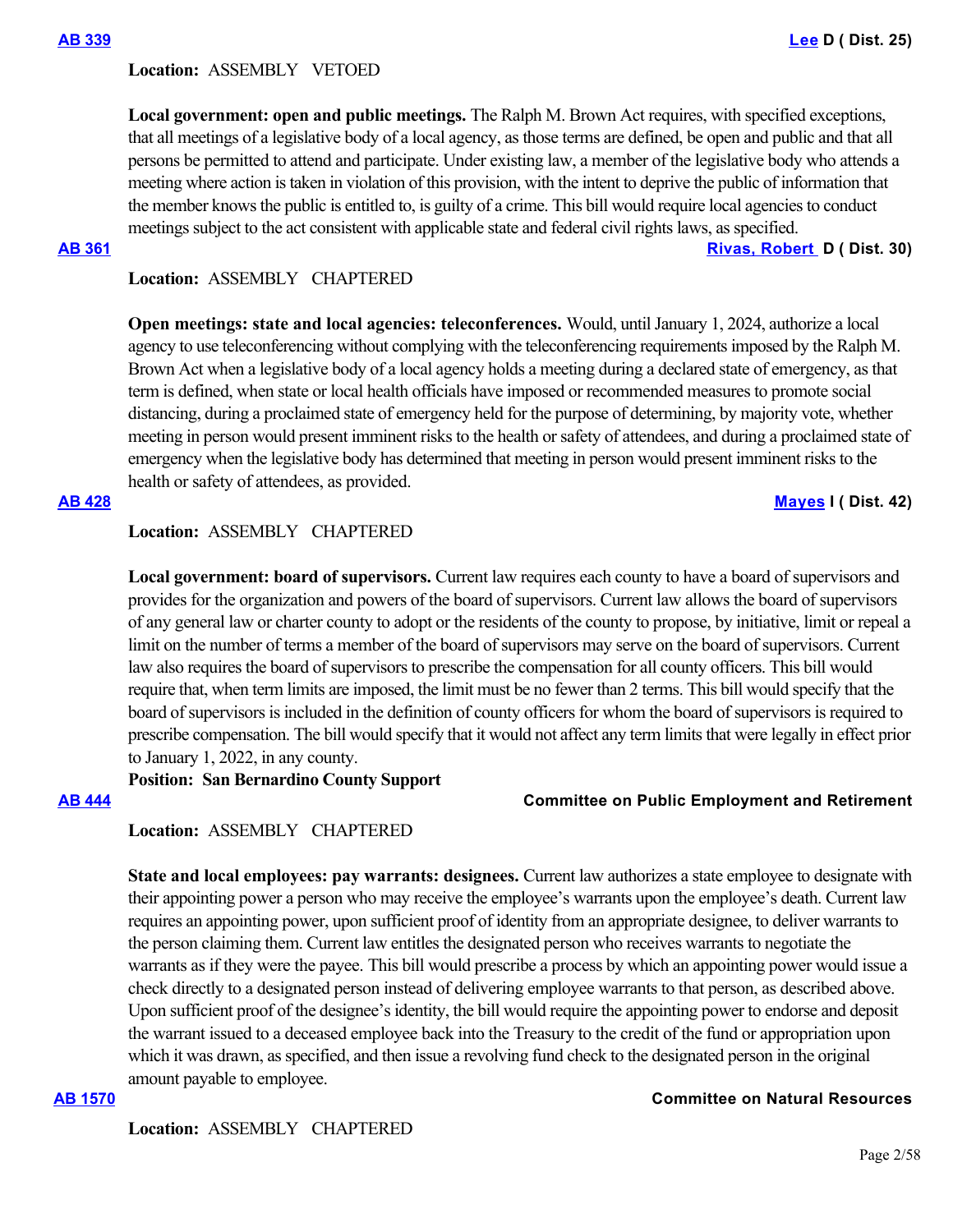**Public resources: omnibus bill.** Would require the Department of Forestry and Fire Protection to assist local governments in preventing future high-intensity wildland fires and instituting appropriate fuels management by making its wildland fire prevention and vegetation management expertise available to local governments to the extent possible within the department's budgetary limitations. The bill would explicitly define, for these purposes, "local governments" to include cities, counties, and special districts. The bill would also make changes to related findings and declarations by the Legislature.

#### **[SB 13](https://ctweb.capitoltrack.com/public/publishbillinfo.aspx?bi=e41ac8V4ODyR166c5JpO6QMbQOs04utP0JZJTK5ZFiRgfW0FSOF%2FzotzzKybeUm8) [Dodd](http://sd03.senate.ca.gov/) D ( Dist. 3)**

## **Location:**  SENATE CHAPTERED

**Local agency services: contracts: Counties of Napa and San Bernardino.** The Cortese-Knox-Hertzberg Local Government Reorganization Act of 2000 establishes a pilot program under which the commissions in the Counties of Napa and San Bernardino, upon making specified determinations at a noticed public hearing, may authorize a city or district to provide new or extended services outside its jurisdictional boundary and outside its sphere of influence to support existing or planned uses involving public or private properties, as provided. Current law requires the Napa and San Bernardino commissions to submit a report to the Legislature on their participation in the pilot program, as specified, before January 1, 2020, and repeals the pilot program as of January 1, 2021. This bill would reestablish the pilot program, which would remain in effect until January 1, 2026. The bill would impose a January 1, 2025, deadline for the Napa and San Bernardino commissions to report to the Legislature on the pilot program, and would require the contents of that report to include how many requests for extension of services were received under these provisions.

 **Animal Control**

**[AB 1282](https://ctweb.capitoltrack.com/public/publishbillinfo.aspx?bi=GlT5nEb9urBlU7BatShpXHz%2B0ooxE3oMSo20F6YbmNLfE3lhyGeDhoGdc3ealLzq) [Bloom](https://a50.asmdc.org/) D ( Dist. 50)**

### **Location:**  ASSEMBLY CHAPTERED

**Veterinary medicine: blood banks for animals.** The Veterinary Medicine Practice Act, provides for the licensure and registration of veterinarians and the regulation of the practice of veterinary medicine by the Veterinary Medical Board in the Department of Consumer Affairs. Under the act, prescribed actions constitute the practice of veterinary medicine. This bill would include in the actions that constitute the practice of veterinary medicine the collection of blood from an animal for the purpose of transferring or selling that blood and blood component products, as defined, to a licensed veterinarian for use at a registered premises, except in certain circumstances.  **Behavioral Health**

### **[AB 134](https://ctweb.capitoltrack.com/public/publishbillinfo.aspx?bi=mIo8sdnQL4dGAGWVgzHf8zwEDj7C3icu8wTLMuvE3x8kIeCrt0WzhePorTDq70Mm) Committee on Budget**

### **Location:**  ASSEMBLY CHAPTERED

**Mental Health Services Act: county program and expenditure plans.** The Mental Health Services Act (MHSA) established the Mental Health Services Oversight and Accountability Commission and requires the counties to prepare and submit a 3-year program and expenditure plan, and annual updates, as specified, to the commission and the department. Existing law authorizes a county that is unable to complete and submit a 3-year plan or annual update for the 2020–21 fiscal year due to the COVID-19 Public Health Emergency to extend the effective timeframe of its currently approved 3-year plan or annual update to include the 2020–21 fiscal year and requires the county to submit a 3-year program and expenditure plan or annual update to the commission and the department by July 1, 2021. This bill would additionally authorize a county that is unable to complete and submit a 3-year plan or annual update for the 2021–22 fiscal year due to the COVID-19 Public Health Emergency to extend the effective timeframe of its currently approved 3-year plan or annual update to include the 2021–22 fiscal year and would require the county to submit a 3-year program and expenditure plan or annual update to the commission and the department by July 1, 2022.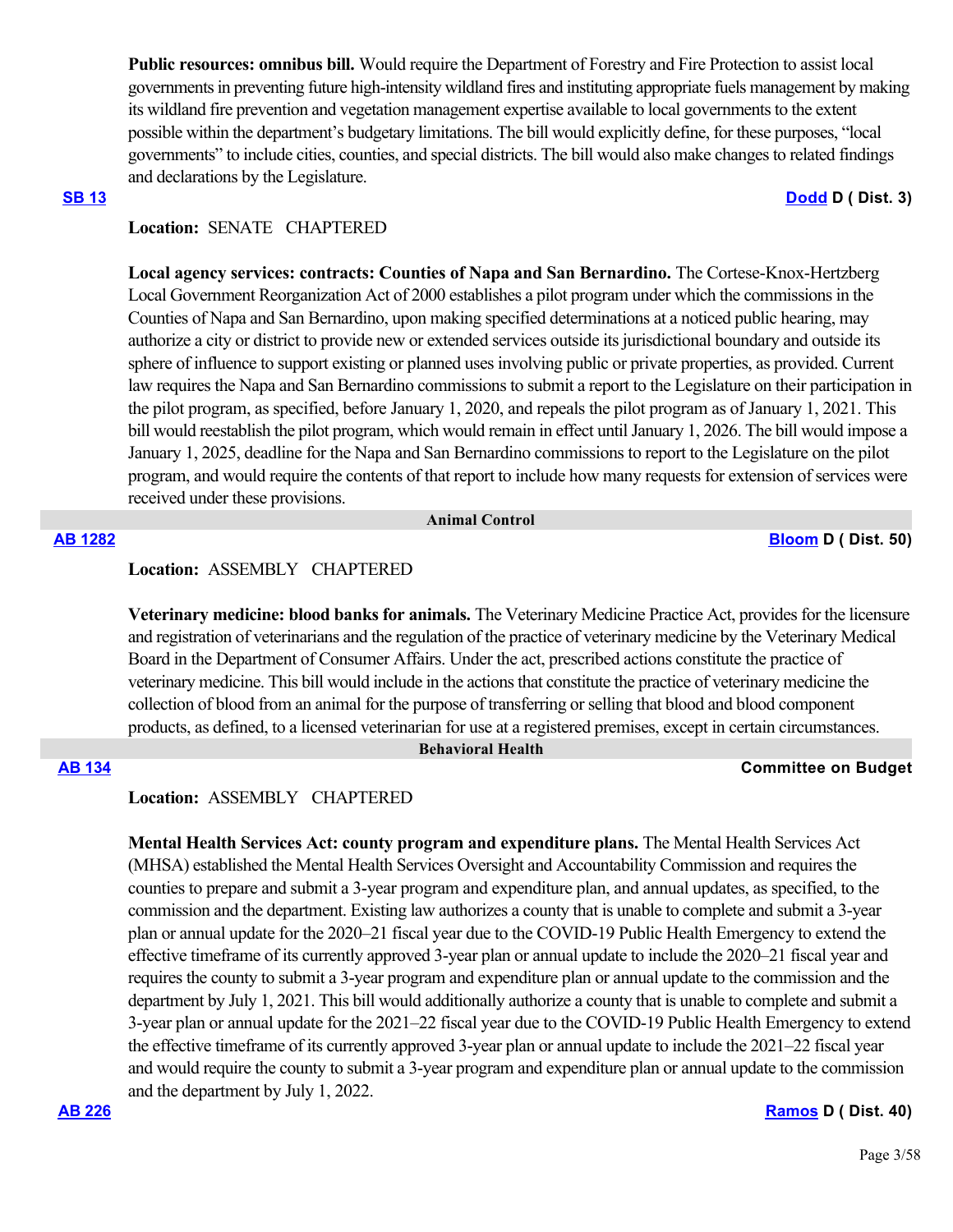**Children's crisis psychiatric residential treatment facilities.** Would reclassify children's crisis residential programs as children's crisis psychiatric residential treatment facilities, and would transfer responsibility for licensing these facilities to the State Department of Health Care Services, contingent upon an appropriation in the annual Budget Act for these purposes. The bill would define "children's crisis psychiatric residential treatment facility" to mean a licensed residential facility operated by a public agency or private organization that provides the psychiatric services, as prescribed under the Medicaid regulations, to individuals under 21 years of age, in an inpatient setting. **[AB 309](https://ctweb.capitoltrack.com/public/publishbillinfo.aspx?bi=UgOs8yJRyRazw%2FgGOVSrBKJMX8OrQgikV%2BZ%2FQkQSXtSawo7YyeSfOElxZFNYSoG9) [Gabriel](https://a45.asmdc.org/) D ( Dist. 45)**

## **Location:**  ASSEMBLY CHAPTERED

**Pupil mental health: model referral protocols.** Would require the State Department of Education to develop model referral protocols, as provided, for addressing pupil mental health concerns. The bill would require the department to consult with various entities in developing the protocols, including current classroom teachers, administrators, pupils, and parents. The bill would require the department to post the model referral protocols on its internet website. The bill would make these provisions contingent upon funds being appropriated for its purpose in the annual Budget Act or other legislation, or state, federal, or private funds being allocated for this purpose. **[AB 638](https://ctweb.capitoltrack.com/public/publishbillinfo.aspx?bi=EZieh9yFCiMRY8gnhyzvbRWX8OLTLa8O1UWI1yjdTpR1fJPGdcJ4X98Qre5Z3sCp) [Quirk-Silva](https://a65.asmdc.org/) D ( Dist. 65)**

## **Location:**  ASSEMBLY CHAPTERED

**Mental Health Services Act: early intervention and prevention programs.** The Mental Health Services Act requires counties to establish a program designed to prevent mental illnesses from becoming severe and disabling and authorizes counties to use funds designated for prevention and early intervention to broaden the provision of those community-based mental health services by adding prevention and early intervention services or activities. Current law authorizes the MHSA to be amended by a 2/3 vote of the Legislature if the amendments are consistent with, and further the purposes of, the MHSA. This bill would amend the MHSA by including in the prevention and early intervention services authorized to be provided, prevention and early intervention strategies that address mental health needs, substance misuse or substance use disorders, or needs relating to cooccurring mental health and substance use services. By authorizing a new use for continuously appropriated funds, this bill would make an appropriation. The bill would state the finding and declaration of the Legislature that this change is consistent with, and furthers the intent of, the MHSA.

## **[SB 110](https://ctweb.capitoltrack.com/public/publishbillinfo.aspx?bi=P%2FUz4%2Fe%2BnFMjmpFEY8MsLSHRRqwnTX8J9bMKTe54krqBzz%2F3EE3kPOcnaFJhO8PX) [Wiener](http://sd11.senate.ca.gov/) D ( Dist. 11)**

**Location:**  SENATE VETOED

**Substance use disorder services: contingency management services.** Current law provides for the Medi-Cal program, which is administered by the State Department of Health Care Services, and under which qualified lowincome individuals receive health care services, including substance use disorder services that are delivered through the Drug Medi-Cal Treatment Program and the Drug Medi-Cal organized delivery system, subject to utilization controls. For purposes of the Drug Medi-Cal Treatment Program, current law prescribes the maximum allowable rates for services, including individual and group rates for extensive counseling for outpatient drug-free treatment. The Medi-Cal program is, in part, governed and funded by federal Medicaid program provisions.This bill would expand substance use disorder services to include contingency management services as an optional benefit under the Drug Medi-Cal organized delivery system, as specified, subject to utilization controls.

## **[SB 507](https://ctweb.capitoltrack.com/public/publishbillinfo.aspx?bi=aWYt3zbPOYKeqosUw%2BUPrzsftPCb32XzF0PInLcgHowBD8e8bn2vqzR51ZCMLGC2) [Eggman](http://sd05.senate.ca.gov/) D ( Dist. 5)**

## **Location:**  SENATE CHAPTERED

**Mental health services: assisted outpatient treatment.** Current law authorizes a court in a participating county to order a person who is suffering from mental illness and is the subject of a petition to obtain assisted outpatient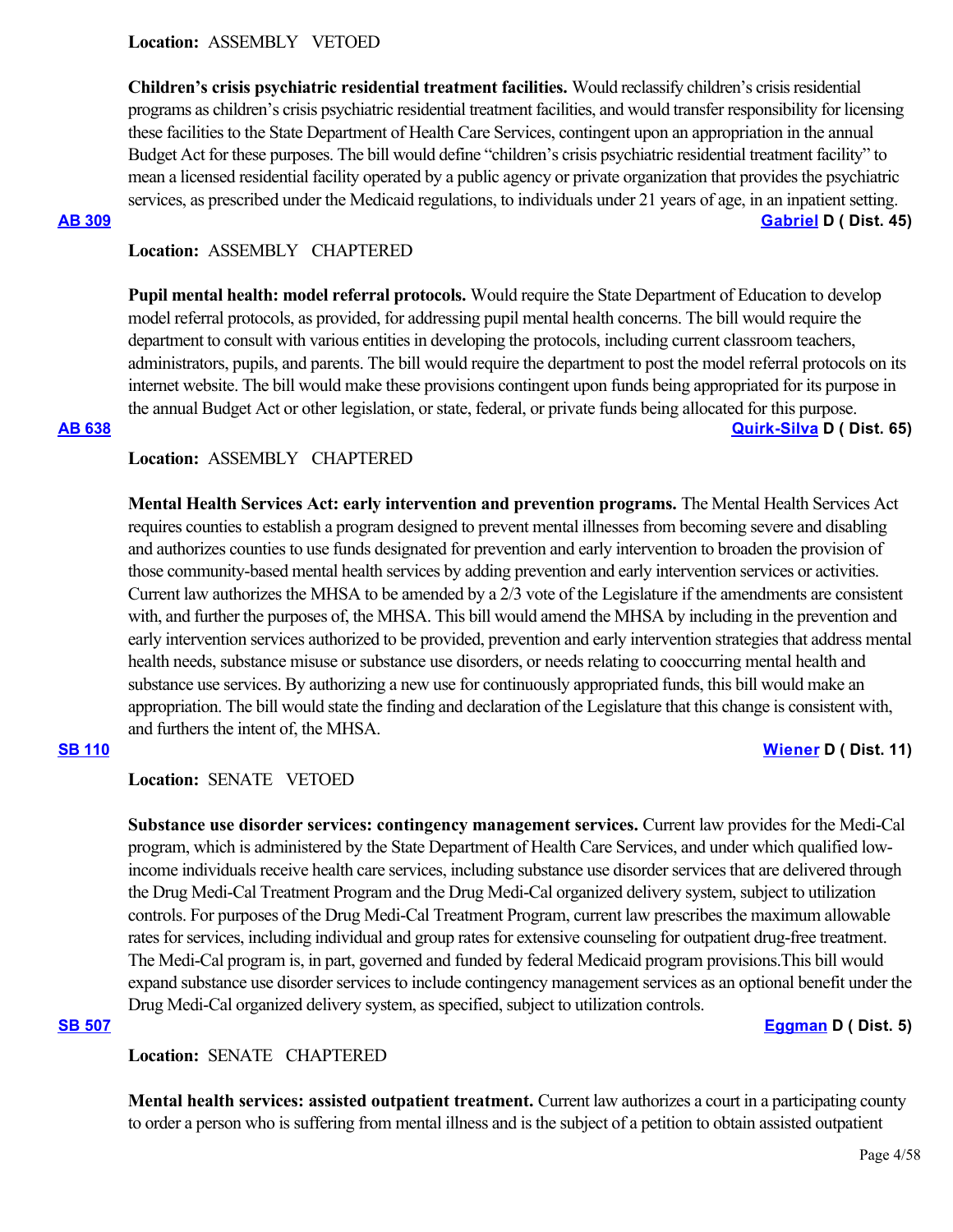treatment if the court makes various findings including, among others, there has been a clinical determination that the person is unlikely to survive safely in the community without supervision, the person's condition is substantially deteriorating, and, in view of the person's treatment history and current behavior, the person is in need of assisted outpatient treatment in order to prevent a relapse or deterioration that would be likely to result in grave disability or serious harm to the person or to others. Current law authorizes the petition to be filed by the county behavioral health director, or the director's designee, in the superior court in the county in which the person who is the subject of the petition is present or reasonably believed to be present, in accordance with prescribed procedures.This bill would, among other things, instead require that the above-described findings include clinical determination that the person is unlikely to survive safely in the community without supervision and that the person's condition is substantially deteriorating, or that assisted outpatient treatment is needed to prevent a relapse or deterioration that would be likely to result in grave disability or serious harm to the person or to others.

#### **Broadband**

**[AB 14](https://ctweb.capitoltrack.com/public/publishbillinfo.aspx?bi=PJ7%2BepUVd85X%2BCqlJ9X9fOZ57l7wspB6zHmRkbn4yMvYIGYbRAK5Yp%2BxoAPIXInF) [Aguiar-Curry](https://a04.asmdc.org/) D ( Dist. 4)**

## **Location:**  ASSEMBLY CHAPTERED

**Communications: California Advanced Services Fund: deaf and disabled telecommunications program: surcharges.** Under current law, the Public Utilities Commission has regulatory authority over public utilities, including telephone corporations. Current law requires the commission to develop, implement, and administer the California Advanced Services Fund (CASF) to encourage deployment of high-quality advanced communications services to all Californians that will promote economic growth, job creation, and the substantial social benefits of advanced information and communications technologies. Current law authorizes the commission to impose a surcharge to collect \$330,000,000 for deposit into the CASF beginning January 1, 2018, and continuing through the 2022 calendar year. Current law specifies the amount of surcharge revenues to be deposited into each account within the CASF, subject to appropriation by the Legislature.This bill would authorize the commission to impose the surcharge to fund the CASF until December 31, 2032, as specified.

## **[AB 41](https://ctweb.capitoltrack.com/public/publishbillinfo.aspx?bi=xubHGJ5SGOauO7oFV%2F9R4QdsMFyNpwS4N%2BpyO7EraJyCbKcP8mxNBgAK6oPnHaP5) [Wood](https://a02.asmdc.org/) D ( Dist. 2)**

# **Location:**  ASSEMBLY CHAPTERED

**Broadband infrastructure deployment.** Current law vests the Department of Transportation with full possession and control of state highways and associated property. Current law requires the department to notify companies and organizations working on broadband deployment on its internet website of specified department-led highway construction projects and authorizes those companies and organizations to collaborate with the department to install broadband conduits as part of those projects. This bill would require the department, as part of those projects that are funded by a specified item of the Budget Act of 2021 and are located in priority areas, to ensure that construction includes the installation of conduits capable of supporting optic communication cables. **[AB 537](https://ctweb.capitoltrack.com/public/publishbillinfo.aspx?bi=n6ssUgO35gCzmkAn40AdCn1G4hKHO9TCt5NsD3JYXXN4Q06hFTRhQCzFeI%2FlQl9C) [Quirk](https://a20.asmdc.org/) D ( Dist. 20)**

## **Location:**  ASSEMBLY CHAPTERED

**Communications: wireless telecommunications and broadband facilities.** Current law requires a collocation or siting application for a wireless telecommunications facility be deemed approved if a city or county fails to approve or disapprove the application within the time periods specified in applicable FCC decisions, all required public notices have been provided regarding the application, and the applicant has provided a notice to the city or county that the time period has lapsed. This bill would require that the time periods described above be determined pursuant to specified FCC rules. The bill would require that the city, county, or city and county notify the applicant of the incompleteness of an application within the time periods established by applicable FCC rules. The bill would require that the time period for a city or county to approve or disapprove a collocation or siting application commence when the applicant makes the first required submission or takes the first required step, as specified.

**[SB 4](https://ctweb.capitoltrack.com/public/publishbillinfo.aspx?bi=n17IZrikIBh%2FzXsELpwcDw2Nyk6Lq31laZ7sm%2BE2WJVGCSNr6nIVEtjVwpqS2u28) [Gonzalez](https://sd33.senate.ca.gov/) D ( Dist. 33)**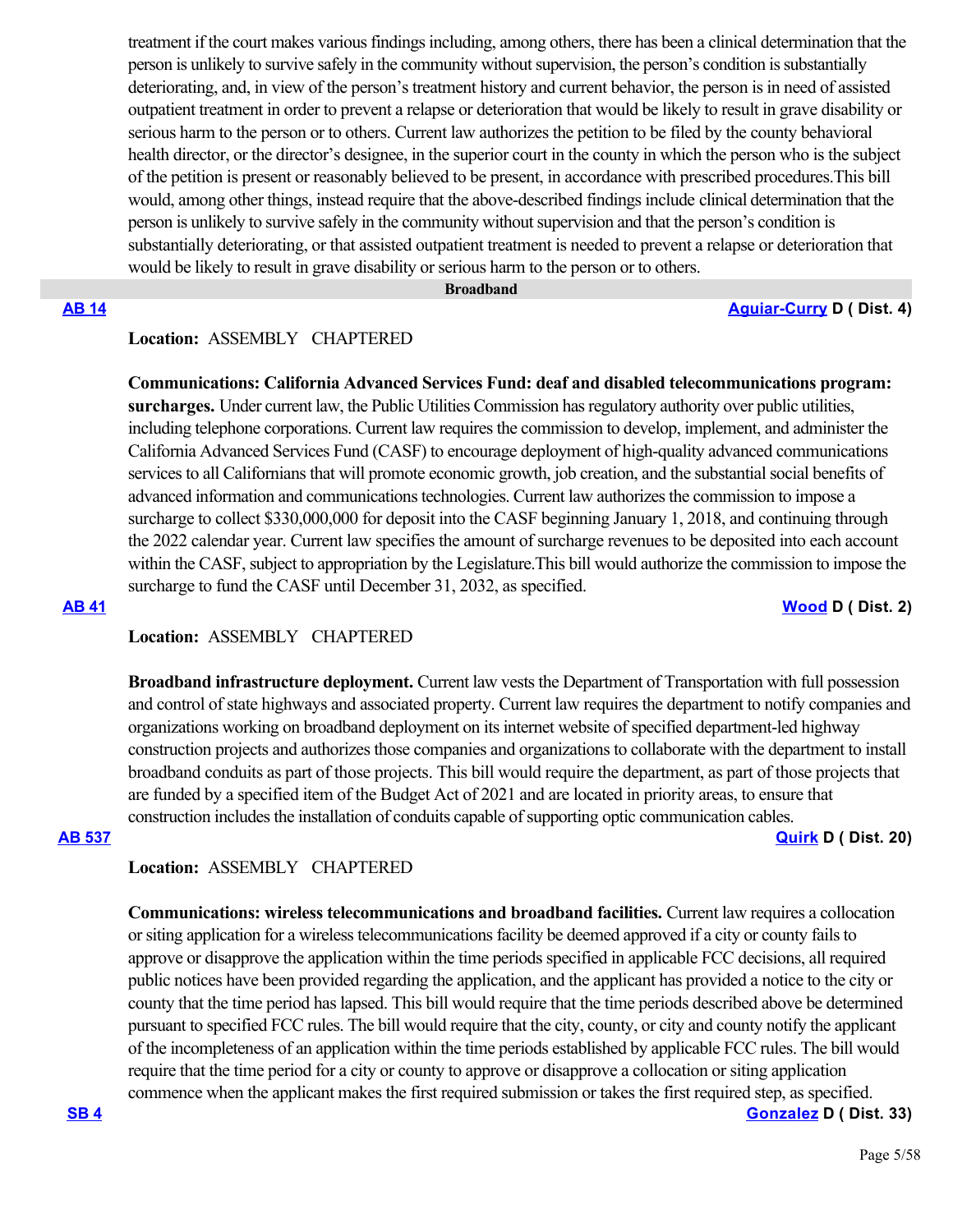**Communications: California Advanced Services Fund.** Would require the Governor's Office of Business and Economic Development to coordinate with other relevant state and local agencies and national organizations to explore ways to facilitate streamlining of local land use approvals and construction permit processes for projects related to broadband infrastructure deployment and connectivity.

### **[SB 28](https://ctweb.capitoltrack.com/public/publishbillinfo.aspx?bi=NP359BX%2B08%2BVSGivbyf4UmIq8rf0HIfNXwetd42%2FiD4MBo1JUps3F8zIDZzWCO%2BR) [Caballero](https://sd12.senate.ca.gov/) D ( Dist. 12)**

## **Location:**  SENATE CHAPTERED

**Digital Infrastructure and Video Competition Act of 2006: deployment data.** The Digital Infrastructure and Video Competition Act of 2006, establishes a procedure for the issuance of state franchises for the provision of video service, defined to include cable service and open-video systems, administered by the Public Utilities Commission. The act provides that the holder of a state franchise is not a public utility as a result of providing video service and does not provide the commission with authority to regulate the rates, terms, and conditions of video service except as explicitly set forth in the act. The act requires a franchise holder to annually report to the commission regarding the availability of and subscriptions to broadband and video service, as specified.This bill would repeal the requirement that franchise holders annually report regarding the availability of and subscriptions to broadband and video service.

### **[SB 378](https://ctweb.capitoltrack.com/public/publishbillinfo.aspx?bi=CqimZ3QB0FvYoDVtkDCMH8O9J4X0KhsRVJf9u9pbMJhwuTh064iRK4qprwz3uGqg) [Gonzalez](https://sd33.senate.ca.gov/) D ( Dist. 33)**

## **Location:**  SENATE CHAPTERED

**Local government: broadband infrastructure development project permit processing: microtrenching permit processing ordinance.** Would require a local agency to allow, except as provided, microtrenching for the installation of underground fiber if the installation in the microtrench is limited to fiber. The bill would also require, to the extent necessary, a local agency with jurisdiction to approve excavations to adopt or amend existing policies, ordinances, codes, or construction rules to allow for microtrenching. The bill would provide that these provisions do not supersede, nullify, or otherwise alter the requirements to comply with specified safety standards. The bill would authorize a local agency to impose a fee for its reasonable costs on an application for a permit to install fiber, as provided. By imposing new duties on local agencies with regard to the installation of fiber, the bill would impose a state-mandated local program.

#### **Brown Act**

**[AB 339](https://ctweb.capitoltrack.com/public/publishbillinfo.aspx?bi=ggPm0UOqkiznZ93e9FeBZPZrS3Kzaa3Fw%2FUJPhf2dQ5uke7%2FNTDlXRH%2Bc9EgG%2FOT) [Lee](https://a25.asmdc.org/) D ( Dist. 25)**

## **Location:**  ASSEMBLY VETOED

**Local government: open and public meetings.** The Ralph M. Brown Act requires, with specified exceptions, that all meetings of a legislative body of a local agency, as those terms are defined, be open and public and that all persons be permitted to attend and participate. Under existing law, a member of the legislative body who attends a meeting where action is taken in violation of this provision, with the intent to deprive the public of information that the member knows the public is entitled to, is guilty of a crime. This bill would require local agencies to conduct meetings subject to the act consistent with applicable state and federal civil rights laws, as specified.

## **[AB 361](https://ctweb.capitoltrack.com/public/publishbillinfo.aspx?bi=x31iogdOG0BUmljsBZEo7i9JHe0W%2Fhc3%2B%2Bdlva6nxjBe7YJLnCPAcNm00YIgh5vg) [Rivas, Robert](https://a30.asmdc.org/)  D ( Dist. 30)**

## **Location:**  ASSEMBLY CHAPTERED

**Open meetings: state and local agencies: teleconferences.** Would, until January 1, 2024, authorize a local agency to use teleconferencing without complying with the teleconferencing requirements imposed by the Ralph M. Brown Act when a legislative body of a local agency holds a meeting during a declared state of emergency, as that term is defined, when state or local health officials have imposed or recommended measures to promote social distancing, during a proclaimed state of emergency held for the purpose of determining, by majority vote, whether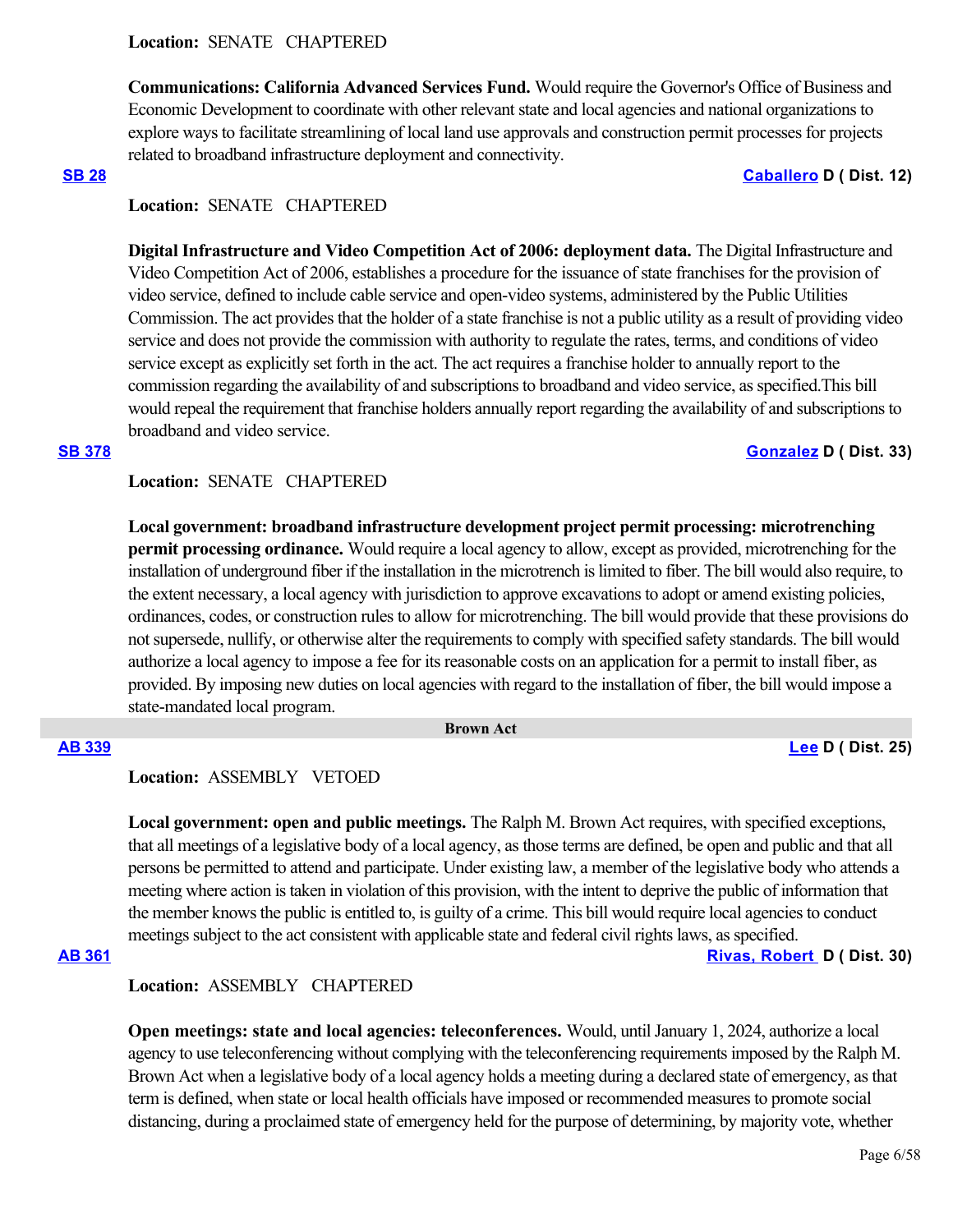meeting in person would present imminent risks to the health or safety of attendees, and during a proclaimed state of emergency when the legislative body has determined that meeting in person would present imminent risks to the health or safety of attendees, as provided.

### **[SB 274](https://ctweb.capitoltrack.com/public/publishbillinfo.aspx?bi=FybQeA7PycX7AXCWsCgIF8UNVwkinucPcWKklUkgbGE8gqsG81ihHdzvvjAryp4X) [Wieckowski](http://sd10.senate.ca.gov/) D ( Dist. 10)**

## **Location:**  SENATE CHAPTERED

Local government meetings: agenda and documents. The Ralph M. Brown Act requires meetings of the legislative body of a local agency to be open and public and also requires regular and special meetings of the legislative body to be held within the boundaries of the territory over which the local agency exercises jurisdiction, with specified exceptions. Current law authorizes a person to request that a copy of an agenda, or a copy of all the documents constituting the agenda packet, of any meeting of a legislative body be mailed to that person. This bill would require a local agency with an internet website, or its designee, to email a copy of, or website link to, the agenda or a copy of all the documents constituting the agenda packet if the person requests that the items be delivered by email. If a local agency determines it to be technologically infeasible to send a copy of the documents or a link to a website that contains the documents by email or by other electronic means, the bill would require the legislative body or its designee to send by mail a copy of the agenda or a website link to the agenda and to mail a copy of all other documents constituting the agenda packet, as specified.

#### **Budget**

**[AB 161](https://ctweb.capitoltrack.com/public/publishbillinfo.aspx?bi=6Ow%2FvaOkSaG3osPWiuGmKfrGwhwOPuBfXg11lOGZt%2FvCHwP5jZG3Uz0ej56kybYa) [Ting](https://a19.asmdc.org/) D ( Dist. 19)**

## **Location:**  ASSEMBLY CHAPTERED

**Budget Act of 2021.** The Budget Act of 2021 made appropriations for the support of state government for the 2021-22 fiscal year. This bill would amend the Budget Act of 2021 by amending items of appropriation and making other changes. This bill would declare that it is to take effect immediately as a Budget Bill.

**[AB 175](https://ctweb.capitoltrack.com/public/publishbillinfo.aspx?bi=X%2B6C1FX7Nv96BoogD8fT2T1Vq89lplA54uFH9USaIjLq4XPgcDMBYxqTQBYvOgv3) Committee on Budget**

## **Location:**  ASSEMBLY CHAPTERED

#### **Housing: mortgages and deeds of trust: use of state property: surplus land disposal: financing**

**programs.** Current law prescribes various requirements to be satisfied before the exercise of a power of sale under a mortgage or deed of trust and prescribes a procedure for the exercise of that power. Current law prescribes the dates when a trustee's sale is deemed final if specified payments are made and, in this regard, a trustee's sale is deemed final upon the acceptance of the last and highest bid and is deemed perfected as of 8 a.m. on the actual date of sale if the trustee's deed is recorded within 18 calendar days after the sale, except as specified. This bill would extend the date in the above-described condition relating to the recording of the trustee's deed to 21 calendar days. The bill would require this change to become operative on January 1, 2022.

 **Cannabis**

**[AB 45](https://ctweb.capitoltrack.com/public/publishbillinfo.aspx?bi=YYqSPshloJoO09BHii1JYMsC%2FmILTsqN3qizLENh1KsugYotfx7Hlu3rWu13YvSm) [Aguiar-Curry](https://a04.asmdc.org/) D ( Dist. 4)**

## **Location:**  ASSEMBLY CHAPTERED

**Industrial hemp products.** Current law requires a person who manufactures pet food in California to obtain a license from the State Department of Public Health. Existing law also prohibits the manufacture, sale, or delivery of a pet food ingredient or processed pet food that is adulterated and defines 'adulterated' for this purpose. This bill would require a manufacturer of dietary supplements and food that includes industrial hemp to register with the State Department of Public Health and to be able to demonstrate that all parts of the plant used come from a state or country that has an established and approved industrial hemp program, as defined, that inspects or regulates hemp under a food safety program or equivalent criteria to ensure safety for human or animal consumption and that the industrial hemp cultivator or grower is in good standing and compliance with the governing laws of the state or country of origin.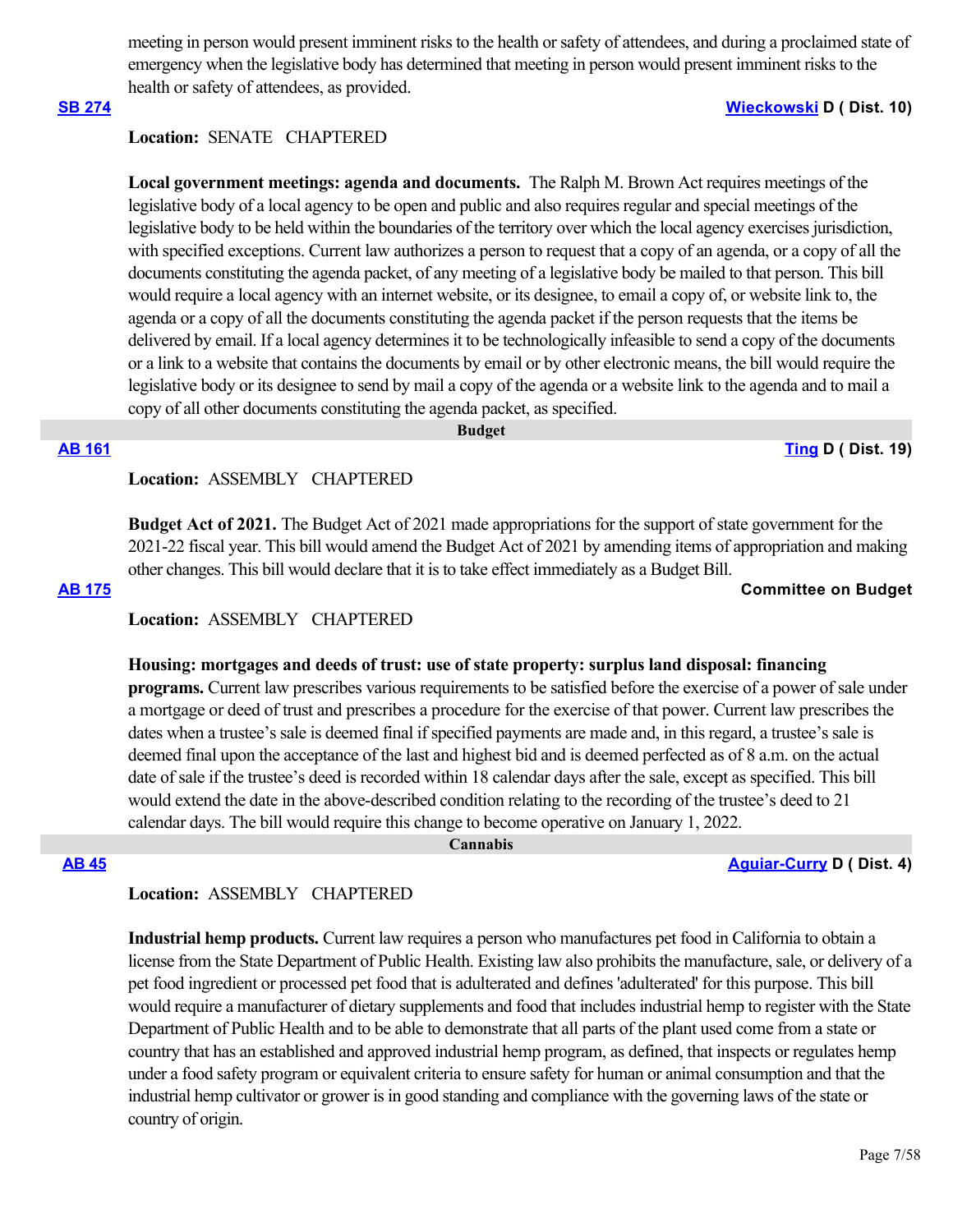### **Location:**  ASSEMBLY CHAPTERED

**Budget Act of 2021: Department of Cannabis Control: licensure: safety and quality assurance.** Would establish the Department of Cannabis Control within the Business, Consumer Services, and Housing Agency, would transfer to this department the powers, duties, purposes, functions, responsibilities, and jurisdiction of the bureau, the Department of Food and Agriculture, and the State Department of Public Health under MAUCRSA, except as specified, and would make conforming changes. The bill would require the department to be under the supervision and control of a director.

### **[AB 1138](https://ctweb.capitoltrack.com/public/publishbillinfo.aspx?bi=AA6hO6F%2FiTtdRUwmLI8rx%2BJyv%2FI3GtEcJ4FWuos5nE71voqc2C9LvAqLu478tY6%2F) [Rubio, Blanca](https://a48.asmdc.org/) D ( Dist. 48)**

**Location:**  ASSEMBLY CHAPTERED

**Unlawful cannabis activity: civil enforcement.** Would impose a civil penalty on persons aiding and abetting unlicensed commercial cannabis activity of up to 3 times the amount of the license fee for each violation, but in no case more than \$30,000 for each violation. The bill would prohibit filing an action for civil penalties brought against a person pursuant to MAUCRSA 3 years after the first date of discovery of the violation.

**Position: San Bernardino County Support**

#### **[SB 73](https://ctweb.capitoltrack.com/public/publishbillinfo.aspx?bi=EKlkc3nzeBJwyg6zD6AfVfpmj88W7kbrR%2F%2BDgSJtZvofZT4eOhw9ig4FUNLro62x) [Wiener](http://sd11.senate.ca.gov/) D ( Dist. 11)**

### **Location:**  SENATE CHAPTERED

**Probation: eligibility: crimes relating to controlled substances.** Current law prohibits granting probation or suspending a sentence for persons convicted of specified crimes relating to controlled substances, including possessing or agreeing to sell or transport opiates or opium derivatives, possessing or transporting cannabis, planting or cultivating peyote, and various crimes relating to forging or altering prescriptions, among other crimes, if the person has previously been convicted of any one of specified felony offenses relating to controlled substances. Current law also prohibits granting probation or suspending a sentence for persons convicted of specified crimes relating to controlled substances, including possessing for sale or selling 14.25 grams or more of a substance containing heroin and possessing for sale 14.25 grams or more of any salt or solution of phencyclidine or its analogs, among other crimes. This bill would delete various crimes relating to controlled substances, including, but not limited to, the crimes described above, from those prohibitions against granting probation or a suspended sentence.

 **CEQA**

## **[AB 819](https://ctweb.capitoltrack.com/public/publishbillinfo.aspx?bi=ggxEEAY9SengD3J5UnLCHEOHcmFE0nOXkDWQ3PpjL43EISzJHA9k0T9Jm5QWpO4A) [Levine](https://a10.asmdc.org/) D ( Dist. 10)**

**Location:**  ASSEMBLY CHAPTERED

**California Environmental Quality Act: notices and documents: electronic filing and posting.** CEQA

requires, if an environmental impact report is required, the lead agency to mail a notice of determination to each responsible agency, the Office of Planning and Research, and public agencies with jurisdiction over natural resources affected by the project. CEQA requires the lead agency to provide notice to the public and to organizations and individuals who have requested notices that the lead agency is preparing an environmental impact report, negative declaration, or specified determination. CEQA requires notices for an environmental impact report to be posted in the office of the county clerk of each county in which the project is located. This bill would instead require the lead agency to mail or email those notices, and to post them on the lead agency's internet website. The bill would also require notices of an environmental impact report to be posted on the internet website of the county clerk of each county in which the project is located.

**[SB 7](https://ctweb.capitoltrack.com/public/publishbillinfo.aspx?bi=UKWAK6FKq%2BRyHq3yyBuv2OOfjgJ9M5t4vPSgyp07CacRuEQt%2Fy8EHci7aKN%2Byber) [Atkins](http://sd39.senate.ca.gov/) D ( Dist. 39)**

**Location:**  SENATE CHAPTERED

**Environmental quality: Jobs and Economic Improvement Through Environmental Leadership Act of**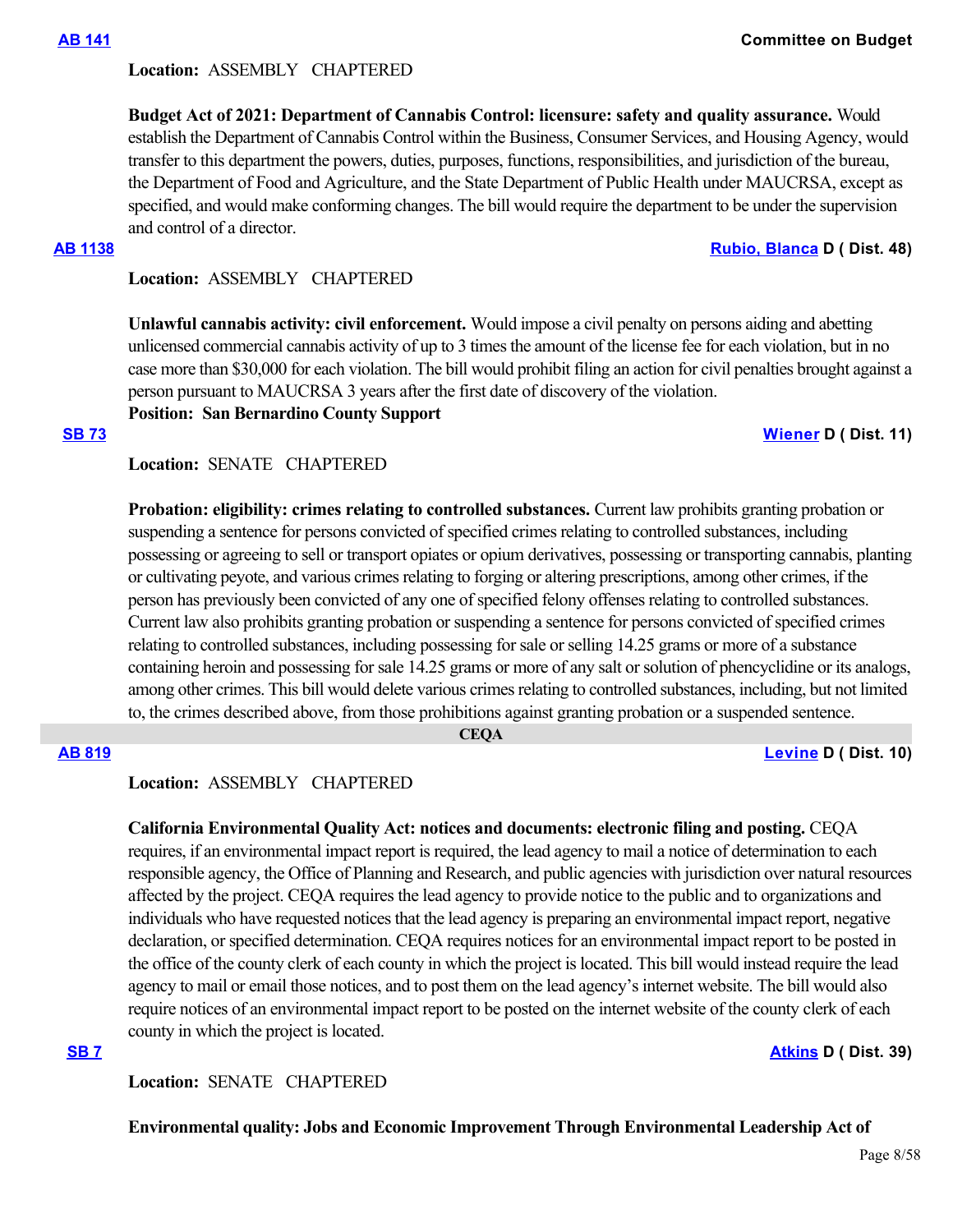**2021.** Would enact the Jobs and Economic Improvement Through Environmental Leadership Act of 2021, which would reenact the former leadership act, with certain changes, and would authorize the Governor, until January 1, 2024, to certify projects that meet specified requirements for streamlining benefits related to CEQA. The bill would additionally include housing development projects, as defined, meeting certain conditions as projects eligible for certification. The bill would, except for those housing development projects, require the quantification and mitigation of the impacts of a project from the emissions of greenhouse gases, as provided. The bill would revise and recast the labor-related requirements for projects undertaken by both public agencies and private entities. The bill would provide that the Governor is authorized to certify a project before the lead agency certifies the final EIR for the project.

**[SB 44](https://ctweb.capitoltrack.com/public/publishbillinfo.aspx?bi=2PFc%2FN3vEAgfsV8gCsTNrbCQ5V48Zz6Uxw0is7k6AYffv6Do3mLdEjMu2HKGSgbn) [Allen](http://sd26.senate.ca.gov/) D ( Dist. 26)**

## **Location:**  SENATE CHAPTERED

**California Environmental Quality Act: streamlined judicial review: environmental leadership transit projects.** Would, until January 1, 2025, establish specified procedures for the administrative and judicial review of the environmental review and approvals granted for an environmental leadership transit project, as defined, proposed by a public or private entity or its affiliates that is located wholly within the County of Los Angeles or connects to an existing transit project wholly located in that county and that is approved by the lead agency on or before January 1, 2024. The bill would require the project applicant of the environmental leadership transit project to take certain actions in order for those specified procedures to apply to the project. The bill would require the Judicial Council, on or before January 1, 2023, to adopt rules of court establishing procedures requiring actions or proceedings seeking judicial review pursuant to CEQA or the granting of project approvals, including any appeals to the court of appeal or the Supreme Court, to be resolved, to the extent feasible, within 365 calendar days of the filing of the certified record of proceedings with the court to an action or proceeding seeking judicial review of the lead agency's action related to an environmental leadership transit project.

### **COVID-19**

### **[AB 61](https://ctweb.capitoltrack.com/public/publishbillinfo.aspx?bi=g5wHfu0fziAygNn7L5A2oz5QdykDiLW554q%2FGu0WUKY5tlTji2dAmBAruLxeTlra) [Gabriel](https://a45.asmdc.org/) D ( Dist. 45)**

## **Location:**  ASSEMBLY CHAPTERED

**Business pandemic relief.** Would authorize the Department of Alcoholic Beverage Control, for a period of 365 days following the end of the state of emergency proclaimed by the Governor on March 4, 2020, in response to the COVID-19 pandemic, to permit licensees to exercise license privileges in an expanded license area authorized pursuant to a COVID-19 Temporary Catering Authorization approved in accordance with the Fourth Notice of Regulatory Relief issued by the department, as specified. The bill would also authorize the department to extend the period of time during which the COVID-19 Temporary Catering Authorization is valid beyond 365 days if the licensee has filed a pending application with the department for the permanent expansion of their premises before the 365-day time period expires. The bill would make these provisions effective only until July 1, 2024, and repeal them as of that date.

## **[AB 80](https://ctweb.capitoltrack.com/public/publishbillinfo.aspx?bi=nV1xQvXvOXd61wp3a8S5CtX%2BjCMMWO58cdV7mA%2BLI1725vv%2BpK0W%2F6gz1nqJWeVU) [Burke](https://a62.asmdc.org/) D ( Dist. 62)**

## **Location:**  ASSEMBLY CHAPTERED

**Taxation: Coronavirus Aid, Relief, and Economic Security Act: Federal Consolidated Appropriations Act,**

**2021.** Would exclude, for taxable years beginning on or after January 1, 2019, from gross income any advance grant amount, as defined, issued pursuant to specified provisions of the CARES Act or the Consolidated Appropriations Act, 2021, and covered loan amounts forgiven pursuant to the Consolidated Appropriations Act, 2021.

## **[AB 81](https://ctweb.capitoltrack.com/public/publishbillinfo.aspx?bi=%2BMblNnJpRI04%2BM0EKImi9YutSq106fXowTdxctlZ695NYEu9x%2F%2BmtzZMC9cSMdlm) [Ting](https://a19.asmdc.org/) D ( Dist. 19)**

**Location:**  ASSEMBLY CHAPTERED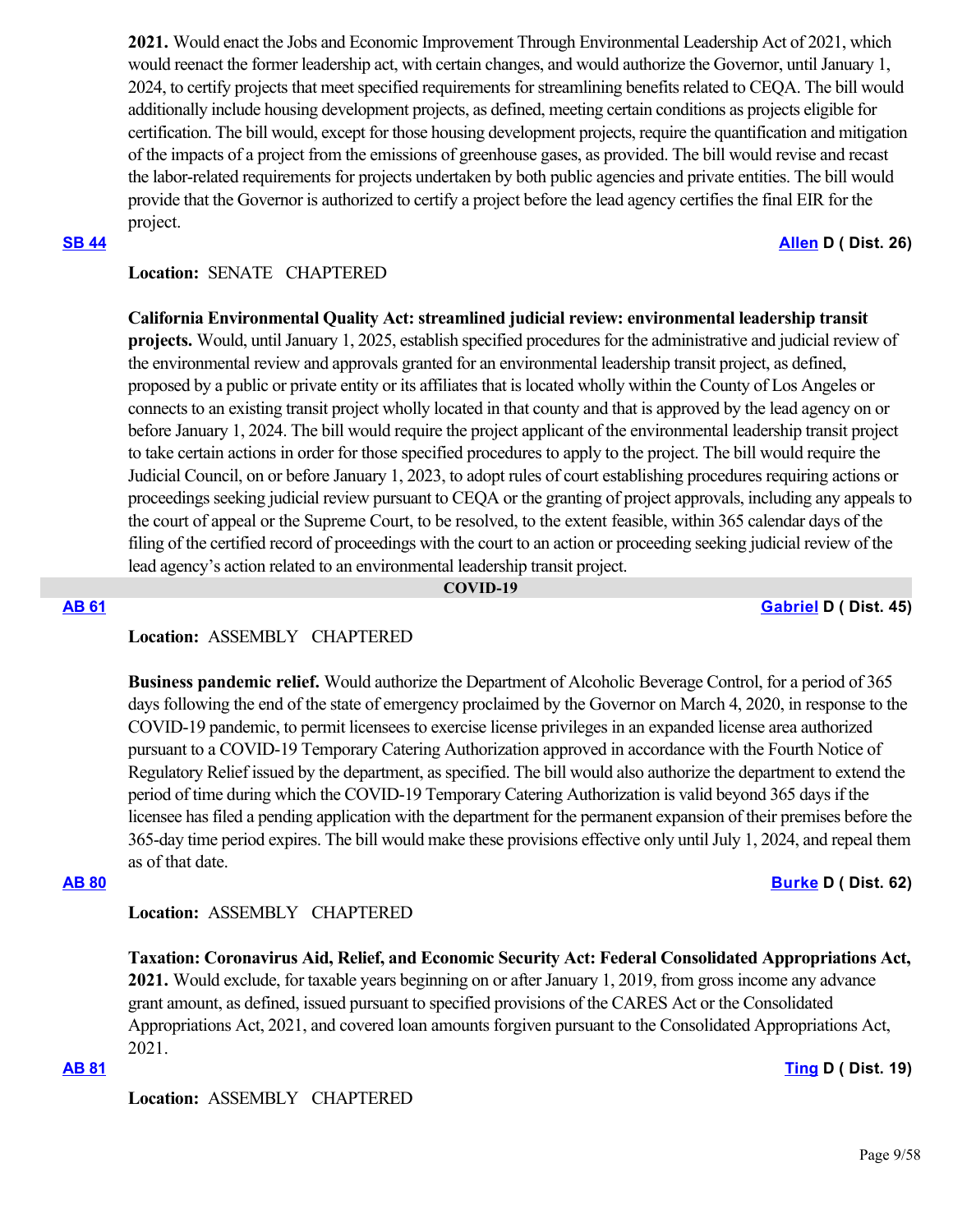**COVID-19 relief.** Current law makes an ordinance, resolution, regulation, or administrative action adopted by a city, county, or city and county in response to the COVID-19 pandemic to protect tenants from eviction subject to certain restrictions, including that the specified period of time during which a tenant is permitted to repay COVID-19 rental debt may not extend beyond the period that was in effect on August 19, 2020, and a provision may not permit a tenant a period of time that extends beyond August 31, 2021, to repay COVID-19 rental debt. This bill would instead, among other things, prohibit an ordinance, resolution, regulation, or administrative action adopted by a city, county, or city and county from permitting a tenant a period of time that extends beyond August 31, 2022, to repay COVID-19 rental debt.

#### **[AB 83](https://ctweb.capitoltrack.com/public/publishbillinfo.aspx?bi=bKgUK7VAR4QQxU0BKzJL4EXb0w%2B3x%2BVCWv%2BVeTw3gfDJsLXsMMzdh9519nBRSdGo) Committee on Budget**

## **Location:**  ASSEMBLY CHAPTERED

**Alcoholic beverage control: license renewal fees: waiver.** The Alcoholic Beverage Control Act, administered by the Department of Alcoholic Beverage Control, regulates the application, issuance, and suspension of licenses for the manufacture, distribution, and sale of alcoholic beverages. Current law, for the purpose of providing economic relief to licensees most severely impacted by the COVID-19 pandemic, authorizes the department to waive license renewal fees, as defined, for licenses that expire between March 1, 2021, and February 28, 2023, inclusive. Current law provides that the waiver of license renewal fees applies only to specified license types that were active, as defined by the department in its guidelines, between March 1, 2020, and December 31, 2020, inclusive. Current law requires a licensee who requests a fee waiver to certify under penalty of perjury that they qualify for the waiver. This bill would renumber that provision and expand the license types eligible for the above-described waiver of license renewal fees.

## **[AB 86](https://ctweb.capitoltrack.com/public/publishbillinfo.aspx?bi=U5shfJa9I0USdNbC3FJxlwp6ngQdxnTMDJiNnfWcmDGLx2JzMgKM%2BJn6ciXSnPxL) Committee on Budget**

## **Location:**  ASSEMBLY CHAPTERED

**COVID-19 relief and school reopening, reporting, and public health requirements.** Current law, for purposes of calculating apportionments for the 2020–21 fiscal year, requires a local educational agency to offer inperson instruction and authorizes these agencies to offer distance learning, as specified. This bill would require the school administrator or other person in charge of a public or private school campus maintaining kindergarten or any of grades 1 to 12, inclusive, upon learning that a school employee or pupil at the public or private school campus has tested positive for COVID-19 and was present on campus while infectious, to immediately, and in no case later than 24 hours after learning of the positive COVID-19 case, notify the local health officer or the local health officer's representative about the positive case, as specified.

## **[AB 279](https://ctweb.capitoltrack.com/public/publishbillinfo.aspx?bi=FT8PLHaFkjbi8FyOpMMPcH8RkyFo6fBnkKkYlA7dTDRBwm5IY%2FEVhp63Y1ZHVEI7) [Muratsuchi](https://a66.asmdc.org/) D ( Dist. 66)**

## **Location:**  ASSEMBLY VETOED

**Intermediate care facilities and skilled nursing facilities: COVID-19.** Current law requires the State Department of Public Health to license, inspect, and regulate intermediate care facilities (ICF) and skilled nursing facilities (SNF). Current law generally requires an ICF or SNF to comply with certain procedures and disclosures when transferring ownership or management of the facility, as specified. Current law imposes criminal penalties on a person who violates the requirements imposed on these facilities. This bill, until July 1, 2022, would prohibit an ICF or SNF, as defined, from terminating or making significant quality-of-care changes to its skilled nursing or supportive care services, or from transferring a resident to another ICF or SNF, during any declared state of emergency relating to the coronavirus disease 2019 (COVID-19), except if the owner files a bankruptcy petition.

## **[AB 418](https://ctweb.capitoltrack.com/public/publishbillinfo.aspx?bi=GnU%2BOEQEzmHVUc7wIVVEiISDCMew6AYOCOY1SW3zVsNYuKJ%2FXiMsYUj1nO8i9xP2) [Valladares](https://ad38.asmrc.org/) R ( Dist. 38)**

**Location:**  ASSEMBLY VETOED

**Emergency services: grant program.** Would establish the Community Power Resiliency Program (program), to be administered by the Office of Emergency Services, to support local governments' efforts to improve resiliency in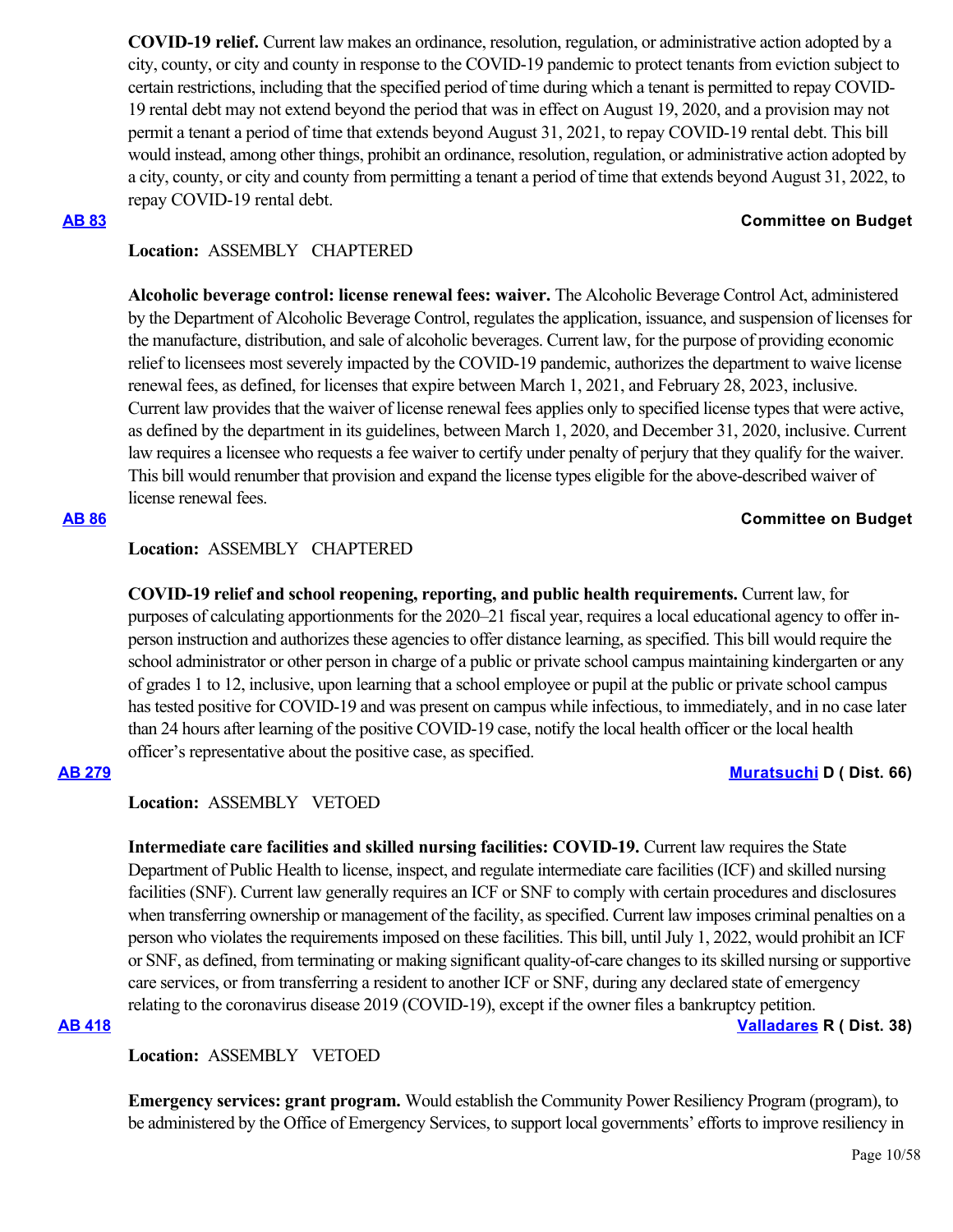response to power outage events, as provided. The bill would require the office to allocate funds, pursuant to an appropriation by the Legislature, to local governments, special districts, and tribes for various purposes relating to power resiliency, and would require certain entities, in order to be eligible for funding, to either describe the portion of their emergency plan that includes power outages or confirm that power outages will be included when the entity revises any portion of their emergency plan.

## **[AB 654](https://ctweb.capitoltrack.com/public/publishbillinfo.aspx?bi=o%2F3TT8SYL1CjMs3fLpbKW1d9450HJVC7e8UHecOZWNH9njbsFHcrwVz%2FMciMatKB) [Reyes](https://a47.asmdc.org/) D ( Dist. 47)**

## **Location:**  ASSEMBLY CHAPTERED

**COVID-19: exposure: notification.** The California Occupational Safety and Health Act of 1973 authorizes the Division of Occupational Safety and Health to prohibit the performance of an operation or process, or entry into that place of employment when, in its opinion, a place of employment, operation, or process, or any part thereof, exposes workers to the risk of infection with COVID-19, so as to constitute an imminent hazard to employees. Current law requires that the prohibition be issued in a manner so as not to materially interrupt the performance of critical governmental functions essential to ensuring public health and safety functions or the delivery of electrical power or water. Current law requires that these provisions not prevent the entry or use, with the division's knowledge and permission, for the sole purpose of eliminating the dangerous conditions. This bill would add the delivery of renewable natural gas to the list of utilities that the division's prohibitions are not allowed to materially interrupt.

### **[AB 1207](https://ctweb.capitoltrack.com/public/publishbillinfo.aspx?bi=CsP8U%2BIyTizFGAK0gayqkRCZuVTza7dklT3YDycyk4efJJPY6AxsYtZJ8qU5lkp4) [Weber, Akilah](https://a79.asmdc.org/) D ( Dist. 79)**

## **Location:**  ASSEMBLY VETOED

**Pathways Through Pandemics Task Force.** Would establish, in the California Health and Human Services Agency, the Pathways Through Pandemics Task Force to study lessons learned from the COVID-19 pandemic and to develop strategies to navigate future pandemics. The bill would require the task force to convene various entities to engage in discussions on the lessons learned from the COVID-19 pandemic, develop and recommend best practices for an equitable response to future pandemics, and determine the impact of state laws on coordinating the response to the COVID-19 pandemic, as specified. The bill would require the task force to report its findings to the Legislature, as specified, on or before December 1, 2024, and would repeal these provisions as of January 1, 2025.

### **[SB 86](https://ctweb.capitoltrack.com/public/publishbillinfo.aspx?bi=iYFUAvPUutxqCit0%2B4xjGlPcUjFeQiVlGIPSS4c%2BB1kNgAALATaxORwiUwtYOoHa) Committee on Budget and Fiscal Review**

## **Location:**  SENATE CHAPTERED

**Public social services.** Current law establishes the State Supplementary Program for the Aged, Blind, and Disabled (SSP), which requires the State Department of Social Services to contract with the United States Secretary of Health and Human Services to make payments to SSP recipients to supplement Supplemental Security Income (SSI) payments made available pursuant to the federal Social Security Act. Current law also establishes the Golden State Grant Program, which requires the department to make a one-time grant payment of \$600 to qualified grant recipients, including recipients of benefits under the SSI/SSP program. Current law authorizes the department to determine the form and manner of these payments. This bill would instead require the one-time grant payments made under the Golden State Grant Program to individuals who are eligible for the payment because they are recipients of SSI/SSP benefits to be paid as a one-time increase of \$600 to the individual's SSP benefits. **[SB 87](https://ctweb.capitoltrack.com/public/publishbillinfo.aspx?bi=eXVeP59s3x2dcSrAj%2FSsW9oOdzYmVh3nNnXsZPsb%2Bt81KO9RDL1twC%2BqsXas%2FmGk) [Caballero](https://sd12.senate.ca.gov/) D ( Dist. 12)**

## **Location:**  SENATE CHAPTERED

**California Small Business COVID-19 Relief Grant Program: income tax: gross income: exclusion: small business grants.** Would establish the California Small Business COVID-19 Relief Grant Program within CalOSBA to assist qualified small businesses affected by COVID-19 through administration of grants. The bill would require CalOSBA to provide grants to qualified small businesses, as defined, in accordance with specified criteria, including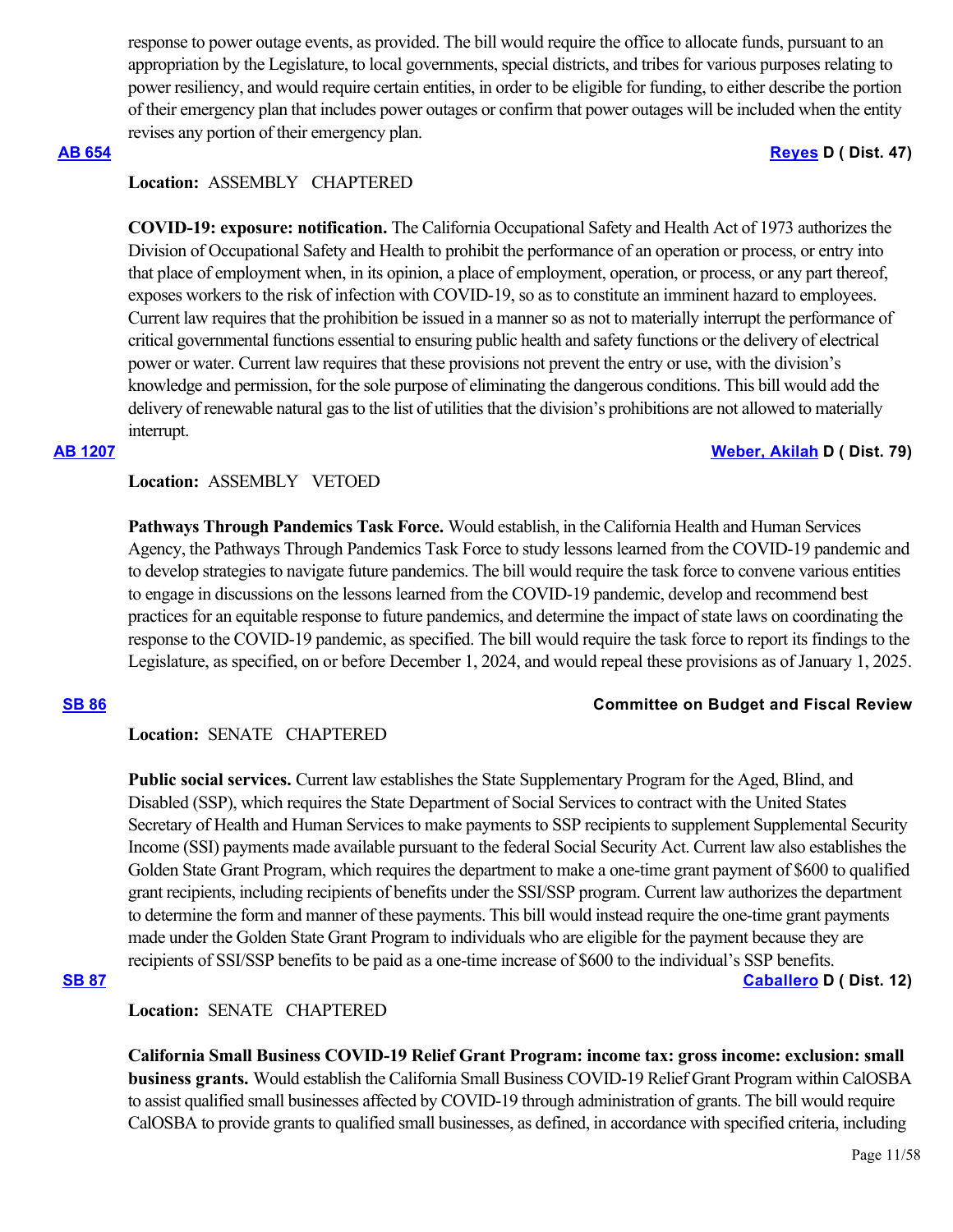geographic distribution based on COVID-19 restrictions, industry sectors most impacted by the pandemic, and underserved small businesses. The bill would repeal these provisions on January 1, 2024.

## **[SB 93](https://ctweb.capitoltrack.com/public/publishbillinfo.aspx?bi=bGyPHPhaVgHMMrtS1WJARrh8zBKR6MMNwEzhdyR6GoriD2CvzlhtIRVCq48xDfRp) Committee on Budget and Fiscal Review**

## **Location:**  SENATE CHAPTERED

**Employment: rehiring and retention: displaced workers: COVID-19 pandemic.** Would, until December 31, 2024, require an employer, as defined, to offer its laid-off employees specified information about job positions that become available for which the laid-off employees are qualified, and to offer positions to those laid-off employees based on a preference system, in accordance with specified timelines and procedures. The bill would define the term "laid-off employee" to mean any employee who was employed by the employer for 6 months or more in the 12 months preceding January 1, 2020, and whose most recent separation from active service was due to a reason related to the COVID-19 pandemic, including a public health directive, government shutdown order, lack of business, a reduction in force, or other economic, nondisciplinary reason related to the COVID-19 pandemic. The bill would require an employer to keep records for 3 years, including records of communications regarding the offers.

## **[SB 95](https://ctweb.capitoltrack.com/public/publishbillinfo.aspx?bi=By5kXj0k0lH%2FbI7euVEfyAD7yVMBJ44dMMqKvtI%2F5bFEBXKBGKiIIA0sq1Ah25VI) [Skinner](http://sd09.senate.ca.gov/) D ( Dist. 9)**

## **Location:**  SENATE CHAPTERED

**Employment: COVID-19: supplemental paid sick leave.** Would provide for COVID-19 supplemental paid sick leave for covered employees, as defined, who are unable to work or telework due to certain reasons related to COVID-19, including that the employee has been advised by a health care provider to self-quarantine due to concerns related to COVID-19. The bill would entitle a covered employee to 80 hours of COVID-19 supplemental paid sick leave if that employee either works full time or was scheduled to work, on average, at least 40 hours per week for the employer in the 2 weeks preceding the date the covered employee took COVID-19 supplemental paid sick leave. The bill would provide a different calculation for supplemental paid sick leave for a covered employee who is a firefighter subject to certain work schedule requirements and for a covered employee working fewer or variable hours, as specified.

### **[SB 336](https://ctweb.capitoltrack.com/public/publishbillinfo.aspx?bi=niZ0CSE40hnqV3OTVAREG%2FOJwt2hEIHd7VoaQUsluFJ%2FklldssIh3Cd8G3VTCwo3) [Ochoa Bogh](https://ochoa-bogh.cssrc.us/) R ( Dist. 23)**

**Location:**  SENATE CHAPTERED

**Public health: COVID-19.** Would require, when the State Department of Public Health issues a statewide order or mandatory guidance, or when a local health officer issues an order, related to preventing the spread of COVID-19, as defined, or protecting public health against a threat of COVID-19, that they publish on their internet website the order or guidance and the date that the order or guidance takes effect. The bill would also require the department or local health officer to create an opportunity for local communities, businesses, nonprofit organizations, individuals, and others to sign up for an email distribution list relative to changes to the order or guidance.

 **Early Childhood Education**

### **[AB 123](https://ctweb.capitoltrack.com/public/publishbillinfo.aspx?bi=%2F8P%2FESm4cLrZPdZlseHCQ6aTJbD6zKr0QhaL%2Fr3l%2B80CEFmtlz4tcU5EIMhoxRGN) [Gonzalez, Lorena](https://a80.asmdc.org/) D ( Dist. 80)**

## **Location:**  ASSEMBLY VETOED

**Paid family leave: weekly benefit amount.** Current law establishes, within the Unemployment Compensation Disability Fund program, a family temporary disability insurance program, also known as the paid family leave program, for the provision of wage replacement benefits for up to 8 weeks to workers who take time off work to care for a seriously ill family member or to bond with a minor child within one year of birth or placement, as specified. Current law defines "weekly benefit amount" for purposes of both employee contributions and benefits under this program to mean the amount of weekly benefits available to qualifying disabled individuals pursuant to unemployment compensation disability law, calculated pursuant to specified formulas partly based on the applicable percentage of the wages paid to an individual for employment by employers during the quarter of the individual's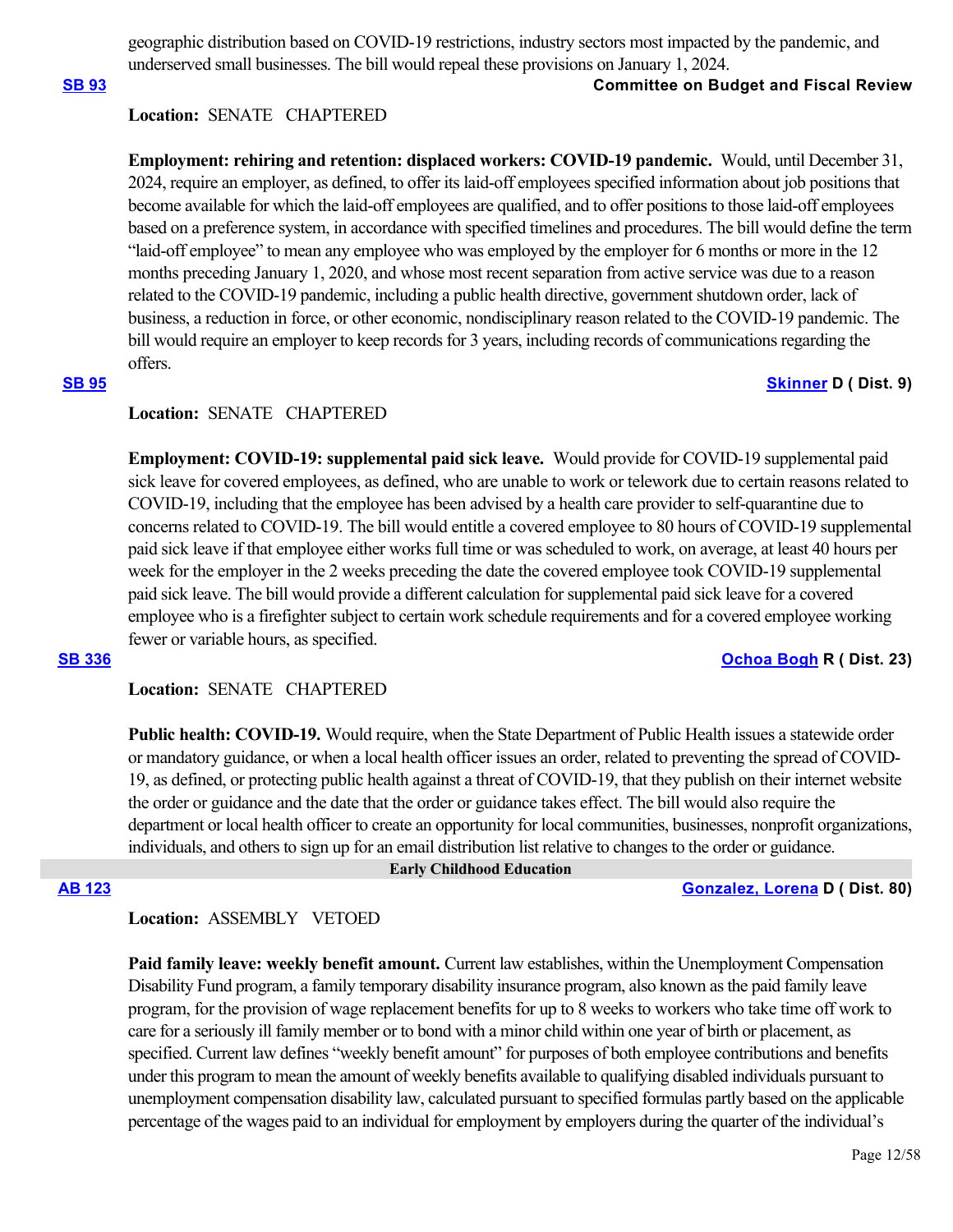disability base period in which these wages were highest, but not to exceed the maximum workers' compensation temporary disability indemnity weekly benefit amount established by the Department of Industrial Relations. This bill would revise the formulas described above for periods of disability commencing after January 1, 2023, but before January 1, 2025, by redefining the weekly benefit amount to be equal to 65% or 75% of the wages paid to an individual for employment by employers during the quarter of the individual's disability base period in which these wages were highest, divided by 13, but not exceeding the maximum workers' compensation temporary disability indemnity weekly benefit amount established by the Department of Industrial Relations, depending on the amount of wages paid to the individual for employment by employers during the quarter of the individual's disability base period in which these wages were highest.

### **[AB 865](https://ctweb.capitoltrack.com/public/publishbillinfo.aspx?bi=EghXc0OGT3%2FBZT%2FS4kmMB3Qg9Xfrtm2f4ulqI%2BIPxxC6uq2iVMqizE0kJOE7%2BaHF) [Quirk-Silva](https://a65.asmdc.org/) D ( Dist. 65)**

## **Location:**  ASSEMBLY VETOED

**Childcare services: alternative payment programs: direct deposits: reserve funds.** The Child Care and Development Services Act, administered by the State Department of Social Services, establishes a system of childcare and development services for children up to 13 years of age. Current law requires the department to contract with local contracting agencies for alternative payment programs for childcare services to be provided throughout the state. Current law requires the alternative payment program to reimburse childcare providers based upon specified criteria, including the actual days and hours of attendance for those families with variable schedules.This bill would instead require the alternative payment program to reimburse childcare providers based upon the maximum certified hours of need, as documented.

**[SB 50](https://ctweb.capitoltrack.com/public/publishbillinfo.aspx?bi=Abh62%2BdH60xM40%2FKrVN81VMZWiEH%2BVlu7Xg2C%2BPSiDmB8r7oa8tOxPYiMeN9emP4) [Limón](http://sd19.senate.ca.gov/) D ( Dist. 19)**

### **Location:**  SENATE VETOED

**Early learning and care.** The Child Care and Development Services Act and the The Early Education Act require that families meet specified requirements to be eligible for federal- and state-subsidized childcare and development services and preschool programs, including, among other requirements, that the family needs childcare services or full-day preschool because the family is homeless, the child's parents are seeking employment or permanent housing, or the child's parents are employed. The acts require, upon establishing eligibility for services, a family to be considered to meet all eligibility and need requirements for services and to receive those services without being required to report income or other changes for at least 12 months, except as specified. This bill would extend eligibility for childcare and development programs and the preschool program to families in which a member of the family has been certified as eligible to receive benefits from certain means-tested government programs, including Medi-Cal and CalFresh, as specified, and would require those families to submit a self-certification of income for the purposes of prioritizing enrollment and calculating family fees.

### **[SB 65](https://ctweb.capitoltrack.com/public/publishbillinfo.aspx?bi=%2FHOWLwGK1XZNtjiJeTXDh%2Bbm7GAj6oVDVuqYUpCneby%2FhpFImvN6Gt97ueuNieQD) [Skinner](http://sd09.senate.ca.gov/) D ( Dist. 9)**

## **Location:**  SENATE CHAPTERED

**Maternal care and services.** Would enact the Midwifery Workforce Training Act, under which the Office of Statewide Health Planning and Development would, upon appropriation by the Legislature, contract with programs that train certified nurse-midwives and programs that train licensed midwives to increase the number of students receiving quality education and training as a certified nurse-midwife or a licensed midwife, as specified. The bill would require the office to contract only with programs that include, or intend to include, a component of training designed for medically underserved multicultural communities, lower socioeconomic neighborhoods, or rural communities, and that are organized to prepare program graduates for service in those neighborhoods and communities.

**Location:**  SENATE CHAPTERED

## **[SB 93](https://ctweb.capitoltrack.com/public/publishbillinfo.aspx?bi=bGyPHPhaVgHMMrtS1WJARrh8zBKR6MMNwEzhdyR6GoriD2CvzlhtIRVCq48xDfRp) Committee on Budget and Fiscal Review**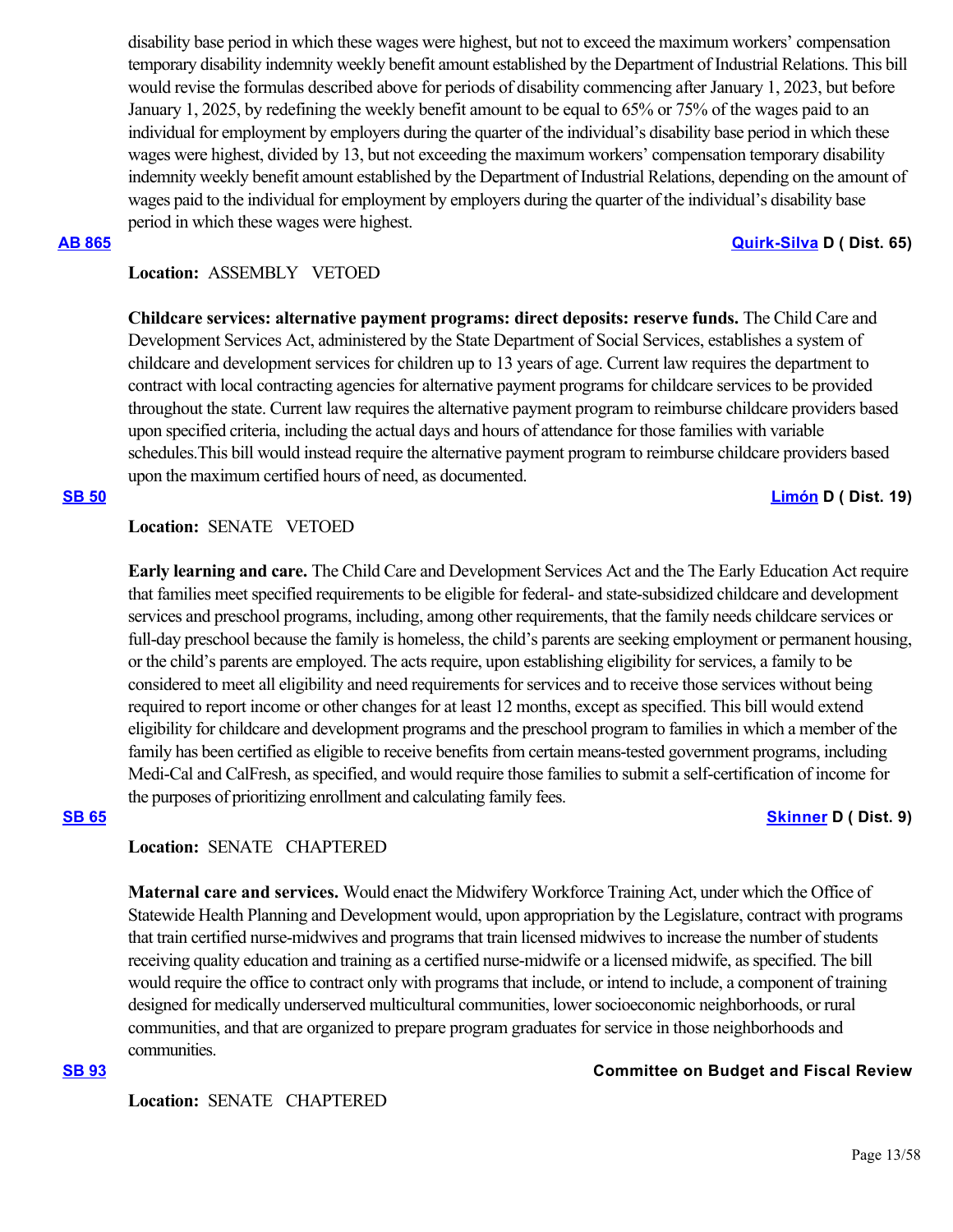**Employment: rehiring and retention: displaced workers: COVID-19 pandemic.** Would, until December 31, 2024, require an employer, as defined, to offer its laid-off employees specified information about job positions that become available for which the laid-off employees are qualified, and to offer positions to those laid-off employees based on a preference system, in accordance with specified timelines and procedures. The bill would define the term "laid-off employee" to mean any employee who was employed by the employer for 6 months or more in the 12 months preceding January 1, 2020, and whose most recent separation from active service was due to a reason related to the COVID-19 pandemic, including a public health directive, government shutdown order, lack of business, a reduction in force, or other economic, nondisciplinary reason related to the COVID-19 pandemic. The bill would require an employer to keep records for 3 years, including records of communications regarding the offers.

## **[SB 682](https://ctweb.capitoltrack.com/public/publishbillinfo.aspx?bi=7bcKPH1zLWjWn5YFrZvVuPmnr451mt3CfthO%2FZ%2B4uD%2FBoaYOu176yP7SuotplQ%2Bj) [Rubio](http://sd22.senate.ca.gov/) D ( Dist. 22)**

## **Location:**  SENATE VETOED

**Childhood chronic health conditions: racial disparities.** Current law establishes various public health programs for purposes of promoting child and adolescent health, including the Child Health and Disability Prevention Program, which provides for early and periodic health assessments to children in California.This bill would establish the End Racial Inequities in Children's Health in California Initiative (EnRICH CA Initiative). The bill would require the California Health and Human Services Agency, in collaboration with other specified groups and entities, to convene an advisory workgroup, as specified, to develop and implement a plan, as specified, that establishes targets to reduce racial disparities in health outcomes by at least 50% by December 31, 2030, in chronic conditions affecting children, including, but not limited to, asthma, diabetes, dental caries, depression, and vaping-related diseases.

 **Economic Development**

## **[AB 138](https://ctweb.capitoltrack.com/public/publishbillinfo.aspx?bi=TNom9pbApZwigkd2v3LVMA8TZWkCfimLlPaE81QsZhdbty9bQxIcFthPhVX3Og6D) Committee on Budget**

## **Location:**  ASSEMBLY CHAPTERED

**Employment: health care benefits: unemployment insurance: policies and practices.** The Public Employees' Medical and Hospital Care Act (PEMHCA), which is administered by the Board of Administration of the Public Employees' Retirement System, governs the funding and provision of postemployment health care benefits for eligible retired public employees and their families. PEMHCA requires the employing office of a state employee or state annuitant, pursuant to standards established by the Department of Human Resources, to possess documentation verifying eligibility of an employee's family member prior to the enrollment of a family member in a health benefit plan and to verify continued eligibility pursuant to a specified schedule. PEMHCA requires the employing office to obtain verifying information for certain family members, including children and stepchildren, at least once every 3 years. This bill would repeal those PEMHCA provisions and reenact revised provisions in existing law relating to general powers and responsibilities of the department.

**[AB 1574](https://ctweb.capitoltrack.com/public/publishbillinfo.aspx?bi=WcNAX1VhC7eJFt1rotfqgYPspurjOdTMl3t5zVn47enChV1Cb2%2BU3D4Jjb2TJdKh) Committee on Jobs, Economic Development, and the Economy**

## **Location:**  ASSEMBLY CHAPTERED

**Public contracts: small business liaisons and advocates and disabled veteran business enterprises: preferences.** Would enact the Leveraging State Procurement for an Inclusive Economic Recovery Act of 2021, which would require the Director of the Office of Small Business Advocate to maintain, publicize, and distribute an annual list of persons serving as small business liaisons throughout state government. The bill would require the Director of the Office of Small Business Advocate to collaborate with the California Disabled Veteran Business Enterprise Program Advocate regarding the implementation of the California Disabled Veteran Business Enterprise Program, as provided. The bill would also require the small business advocate to identify potential certified small business and certified DVBE subcontracting opportunities, as well as assist certified small businesses and certified DVBEs to participate in the California multiple award schedule program. The bill would require the directors of General Services and the heads of other state agencies to make continuous efforts to expand the pool of small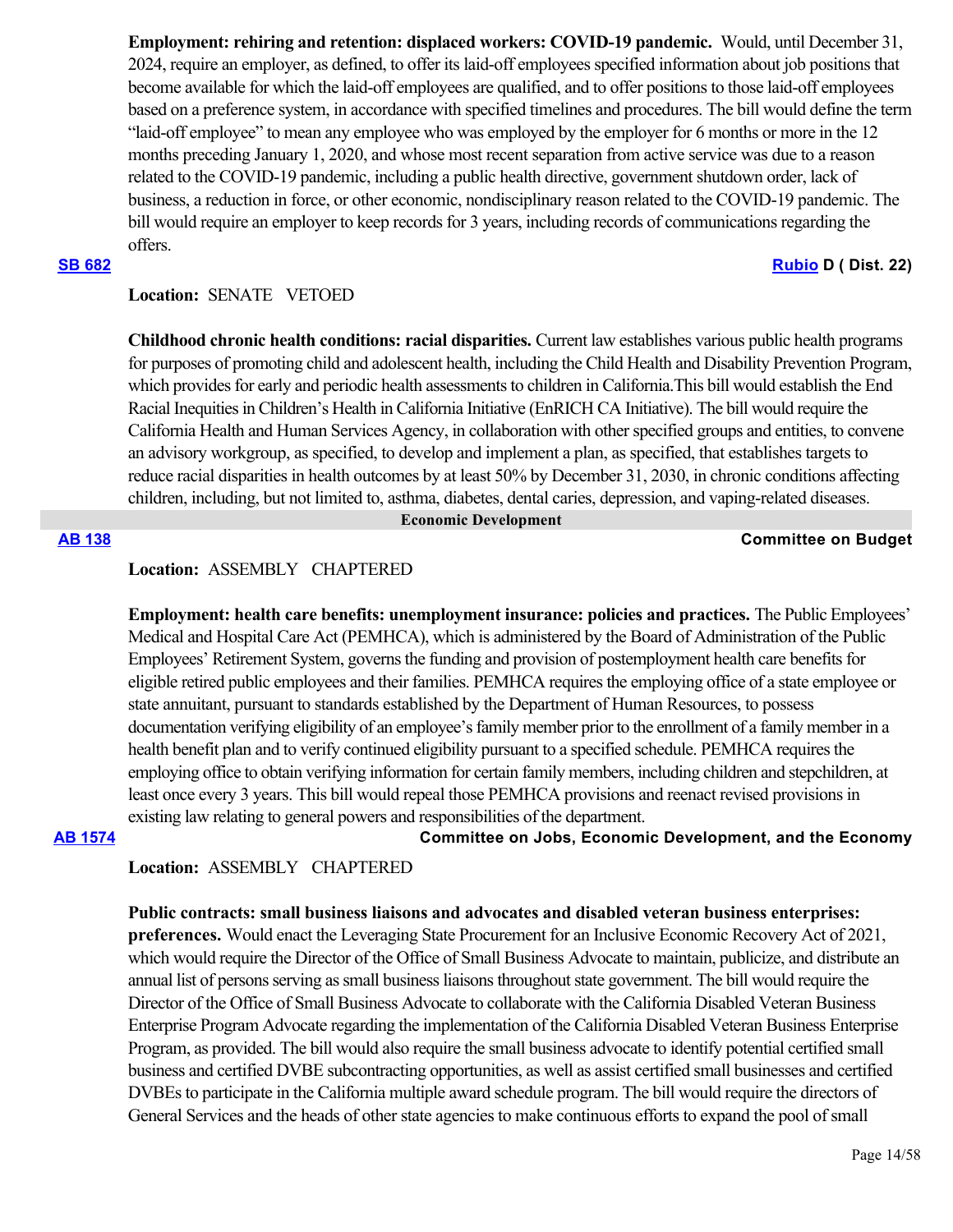businesses and microbusinesses that participate in the department's and other state agencies' contracts by regularly seeking out and identifying small businesses and microbusinesses and including them in their solicitations, as specified.

## **[SB 87](https://ctweb.capitoltrack.com/public/publishbillinfo.aspx?bi=eXVeP59s3x2dcSrAj%2FSsW9oOdzYmVh3nNnXsZPsb%2Bt81KO9RDL1twC%2BqsXas%2FmGk) [Caballero](https://sd12.senate.ca.gov/) D ( Dist. 12)**

## **Location:**  SENATE CHAPTERED

**California Small Business COVID-19 Relief Grant Program: income tax: gross income: exclusion: small business grants.** Would establish the California Small Business COVID-19 Relief Grant Program within CalOSBA to assist qualified small businesses affected by COVID-19 through administration of grants. The bill would require CalOSBA to provide grants to qualified small businesses, as defined, in accordance with specified criteria, including geographic distribution based on COVID-19 restrictions, industry sectors most impacted by the pandemic, and underserved small businesses. The bill would repeal these provisions on January 1, 2024.

## **[SB 792](https://ctweb.capitoltrack.com/public/publishbillinfo.aspx?bi=TfEt%2BGNl1fT%2BJZ3cNmmt4zyoH%2FuIryak7Fc6pQ%2BcC6pBW7%2BA2uDvO0Gvx6c3Z576) [Glazer](http://sd07.senate.ca.gov/) D ( Dist. 7)**

## **Location:**  SENATE VETOED

**Sales and use tax: returns: online transactions: local jurisdiction schedule.** Current law authorizes the Department of Tax and Fee Administration to require the filing of reports by any person or class of persons with information relating to sales of tangible personal property, the storage, use, or other consumption of which is subject to the use tax, as specified. Current law requires a retailer or purchaser subject to the sales and use tax to file, on or before the last day of the month following each quarterly period, a return for the preceding quarterly period. This bill, for reporting periods beginning on or after January 1, 2022, would require a qualified retailer, defined as a retailer whose annual qualified sales of tangible personal property transacted online exceeded \$50,000,000 for the previous calendar year, to include with each tax return a schedule that reports for each local jurisdiction the gross receipts from the qualified sale of tangible personal property shipped or delivered to a purchaser in that jurisdiction.

 **Education**

**[AB 14](https://ctweb.capitoltrack.com/public/publishbillinfo.aspx?bi=PJ7%2BepUVd85X%2BCqlJ9X9fOZ57l7wspB6zHmRkbn4yMvYIGYbRAK5Yp%2BxoAPIXInF) [Aguiar-Curry](https://a04.asmdc.org/) D ( Dist. 4)**

## **Location:**  ASSEMBLY CHAPTERED

**Communications: California Advanced Services Fund: deaf and disabled telecommunications program: surcharges.** Under current law, the Public Utilities Commission has regulatory authority over public utilities, including telephone corporations. Current law requires the commission to develop, implement, and administer the California Advanced Services Fund (CASF) to encourage deployment of high-quality advanced communications services to all Californians that will promote economic growth, job creation, and the substantial social benefits of advanced information and communications technologies. Current law authorizes the commission to impose a surcharge to collect \$330,000,000 for deposit into the CASF beginning January 1, 2018, and continuing through the 2022 calendar year. Current law specifies the amount of surcharge revenues to be deposited into each account within the CASF, subject to appropriation by the Legislature.This bill would authorize the commission to impose the surcharge to fund the CASF until December 31, 2032, as specified.

## **[AB 27](https://ctweb.capitoltrack.com/public/publishbillinfo.aspx?bi=x4XyyqXGhwGnYdhJXQdtKNyhgckctlG%2Bra6aa3YuPUvHwdfX8p9BiyraOIqLrT45) [Rivas, Luz](https://a39.asmdc.org/) D ( Dist. 39)**

### **Location:**  ASSEMBLY CHAPTERED

**Homeless children and youths and unaccompanied youths: reporting.** Under current state law, public schools, including charter schools, and county offices of education are required to immediately enroll a homeless child or youth seeking enrollment, except as specified. Current law requires a local educational agency liaison for homeless children and youths to ensure that public notice of the educational rights of homeless children and youths is disseminated in schools within the liaison's local educational agency that provide services pursuant to the act. This bill would require a local educational agency to ensure that each school within the local educational agency identifies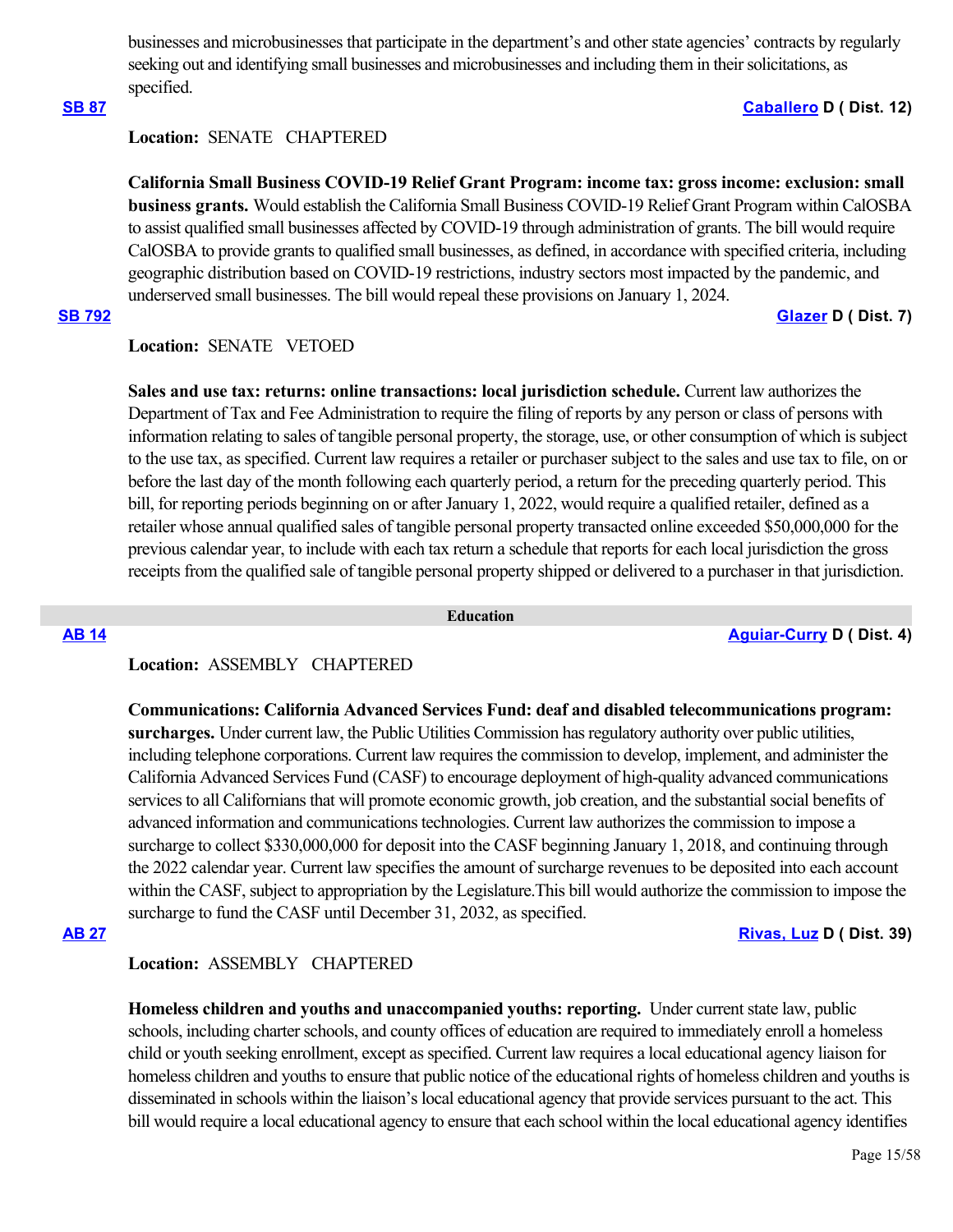all homeless children and youths and unaccompanied youths, as defined, enrolled at the school.

## **Location:**  ASSEMBLY CHAPTERED

**COVID-19 pandemic emergency: contact tracing: childcare.** Current law provides that the Legislature finds and declares that the federal Coronavirus Aid, Relief, and Economic Security (CARES) Act (Public Law 116-136) Child Care and Development Block Grant supplemental payment awarded funds to California to address the impact of the COVID-19 pandemic on childcare providers and the families they serve, including to prevent, prepare for, and respond to the pandemic emergency, to provide assistance to childcare providers in the case of decreased enrollment or closures, and to provide childcare assistance to essential workers during the response to the pandemic. Current law provides that it is the intent of the Legislature to allocate funds to restore amounts either directly or through reimbursement for obligations incurred relating to childcare and the pandemic. Current law requires the Controller to transfer, on July 1, 2020, \$152,314,000 from the Federal Trust Fund, and consistent with the federal Coronavirus Aid, Relief, and Economic Security (CARES) Act Child Care and Development Block Grant supplemental payment requirements, to the General Fund to offset the state costs incurred in the 2019–20 fiscal year. For the 2020–2021 fiscal year, current law appropriates \$198,000,000 from the Federal Trust Fund to the Superintendent of Public Instruction for COVID-19 pandemic-related relief and assistance for childcare providers, the families those childcare providers serve, and essential workers, as prescribed. This bill would instead require \$42,014,000 to be transferred on July 1, 2020, and would instead appropriate \$308,000,000 for the 2020–2021 fiscal year thereby making an appropriation.

## **[AB 86](https://ctweb.capitoltrack.com/public/publishbillinfo.aspx?bi=U5shfJa9I0USdNbC3FJxlwp6ngQdxnTMDJiNnfWcmDGLx2JzMgKM%2BJn6ciXSnPxL) Committee on Budget**

## **Location:**  ASSEMBLY CHAPTERED

**COVID-19 relief and school reopening, reporting, and public health requirements.** Current law, for purposes of calculating apportionments for the 2020–21 fiscal year, requires a local educational agency to offer inperson instruction and authorizes these agencies to offer distance learning, as specified. This bill would require the school administrator or other person in charge of a public or private school campus maintaining kindergarten or any of grades 1 to 12, inclusive, upon learning that a school employee or pupil at the public or private school campus has tested positive for COVID-19 and was present on campus while infectious, to immediately, and in no case later than 24 hours after learning of the positive COVID-19 case, notify the local health officer or the local health officer's representative about the positive case, as specified.

## **[AB 101](https://ctweb.capitoltrack.com/public/publishbillinfo.aspx?bi=SA4m82kQRt91xhZah5wMkJvEaNvU6tVMF9cwyYaPAA9WvOmX8cKDd91eYyEQCa1Y) [Medina](https://a61.asmdc.org/) D ( Dist. 61)**

## **Location:**  ASSEMBLY CHAPTERED

**Pupil instruction: high school graduation requirements: ethnic studies.** Current law requires the Instructional Quality Commission to develop, and the State Board of Education to adopt, modify, or revise, a model curriculum in ethnic studies. Current law also encourages each school district and charter school that maintains any of grades 9 to 12, inclusive, and that does not otherwise offer a standards-based ethnic studies curriculum to offer, beginning in the school year following the adoption of the model curriculum, a course of study in ethnic studies based on the model curriculum. This bill would add the completion of a one-semester course in ethnic studies, meeting specified requirements, to the graduation requirements commencing with pupils graduating in the 2029–30 school year, including for pupils enrolled in a charter school. The bill would expressly authorize local educational agencies, including charter schools, to require a full-year course in ethnic studies at their discretion.

## **[AB 486](https://ctweb.capitoltrack.com/public/publishbillinfo.aspx?bi=oubEKQu%2B09yA7iGGyDdveZk9Ubdfz9%2B70Z9v0%2FVSsmx4D4qjalwV4suU6pE7zdS4) Committee on Education**

## **Location:**  ASSEMBLY CHAPTERED

**Elementary and secondary education: omnibus bill.** Current law establishes a system of public elementary and secondary education in this state. Under that system, various persons have specified duties and powers relating to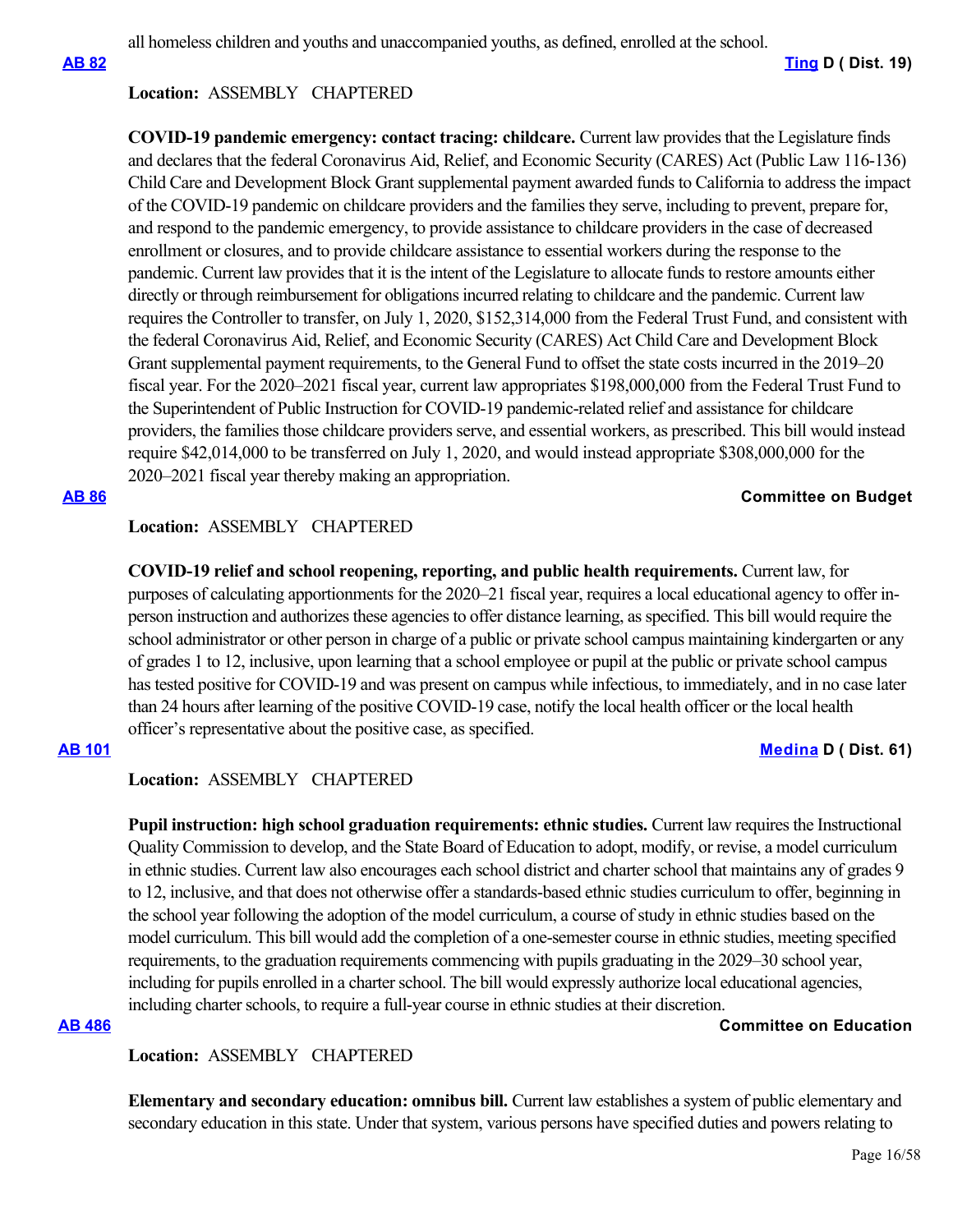the operation of elementary and secondary schools, including, among others, the Superintendent of Public Instruction, county superintendents of schools, county auditors, and city, district, deputy, associate, or assistant superintendents of schools. This bill would replace gendered terms with nongendered terms and make various other nonsubstantive changes to provisions related to those persons.

### **[AB 824](https://ctweb.capitoltrack.com/public/publishbillinfo.aspx?bi=4w7a3x0Xnb6ieHQbTAIHmo1VBpUQbMo4UrUe0AkOzA%2FiJwCzrWYv38POGE4J062U) [Bennett](https://a37.asmdc.org/) D ( Dist. 37)**

### **Location:**  ASSEMBLY CHAPTERED

**Local educational agencies: county boards of education: governing boards of school districts: governing bodies of charter schools: pupil members.** Would authorize county boards of education and charter schools to also appoint one or more high school pupils as members of their governing bodies in response to petitions from high school pupils enrolled in their county, as specified, or in their charter school, as appropriate. The bill would require policies and procedures for the selection of pupils to serve on a county board of education to ensure and protect the privacy of each pupil, and of the parents or guardians of each pupil, involved in proceedings before the county board of education acting in its capacity as an appellate body.

## **[SB 86](https://ctweb.capitoltrack.com/public/publishbillinfo.aspx?bi=iYFUAvPUutxqCit0%2B4xjGlPcUjFeQiVlGIPSS4c%2BB1kNgAALATaxORwiUwtYOoHa) Committee on Budget and Fiscal Review**

### **Location:**  SENATE CHAPTERED

**Public social services.** Current law establishes the State Supplementary Program for the Aged, Blind, and Disabled (SSP), which requires the State Department of Social Services to contract with the United States Secretary of Health and Human Services to make payments to SSP recipients to supplement Supplemental Security Income (SSI) payments made available pursuant to the federal Social Security Act. Current law also establishes the Golden State Grant Program, which requires the department to make a one-time grant payment of \$600 to qualified grant recipients, including recipients of benefits under the SSI/SSP program. Current law authorizes the department to determine the form and manner of these payments. This bill would instead require the one-time grant payments made under the Golden State Grant Program to individuals who are eligible for the payment because they are recipients of SSI/SSP benefits to be paid as a one-time increase of \$600 to the individual's SSP benefits. **[SB 224](https://ctweb.capitoltrack.com/public/publishbillinfo.aspx?bi=DM6voUCgLw3vG9tn2ohUlSz%2BYm%2BUwDm9SUq7pJ8T81nrMTjQbjemiDsQefclpumo) [Portantino](http://sd25.senate.ca.gov/) D ( Dist. 25)**

## **Location:**  SENATE CHAPTERED

**Pupil instruction: mental health education.** Would require each school district, county office of education, state special school, and charter school that offers one or more courses in health education to pupils in middle school or high school to include in those courses instruction in mental health that meets the requirements of the bill, as specified. The bill would require that instruction to include, among other things, reasonably designed instruction on the overarching themes and core principles of mental health. The bill would require that instruction and related materials to, among other things, be appropriate for use with pupils of all races, genders, sexual orientations, and ethnic and cultural backgrounds, pupils with disabilities, and English learners.

### **Elections / ROV**

**[AB 37](https://ctweb.capitoltrack.com/public/publishbillinfo.aspx?bi=MG0KIq%2Bzo2h03G4evUb95g%2FG2%2B1uhk2CzcKjAws%2BBq9yVA5f0J3I8WSXJop9gKLk) [Berman](https://a24.asmdc.org/) D ( Dist. 24)**

## **Location:**  ASSEMBLY CHAPTERED

**Elections: vote by mail ballots.** Current law requires county elections officials to mail a ballot to every registered voter for all elections proclaimed or conducted prior to January 1, 2022. Current law requires county elections officials to use a specified Secretary of State vote by mail tracking system or a system that meets the same specifications.This bill would extend the requirements to mail a ballot to every registered voter to all elections and apply them to all local elections officials. This bill would require a vote by mail tracking system to be accessible to voters with disabilities. The bill would also make various conforming and technical changes.

**[SB 29](https://ctweb.capitoltrack.com/public/publishbillinfo.aspx?bi=yIJr3w%2FwBBFvxr64ksXevSx8Om5d8LulHBwyCdh2ADsbQchvO3mJ3LeMrdcStk7H) [Umberg](https://sd34.senate.ca.gov/) D ( Dist. 34)**

**Location:**  SENATE CHAPTERED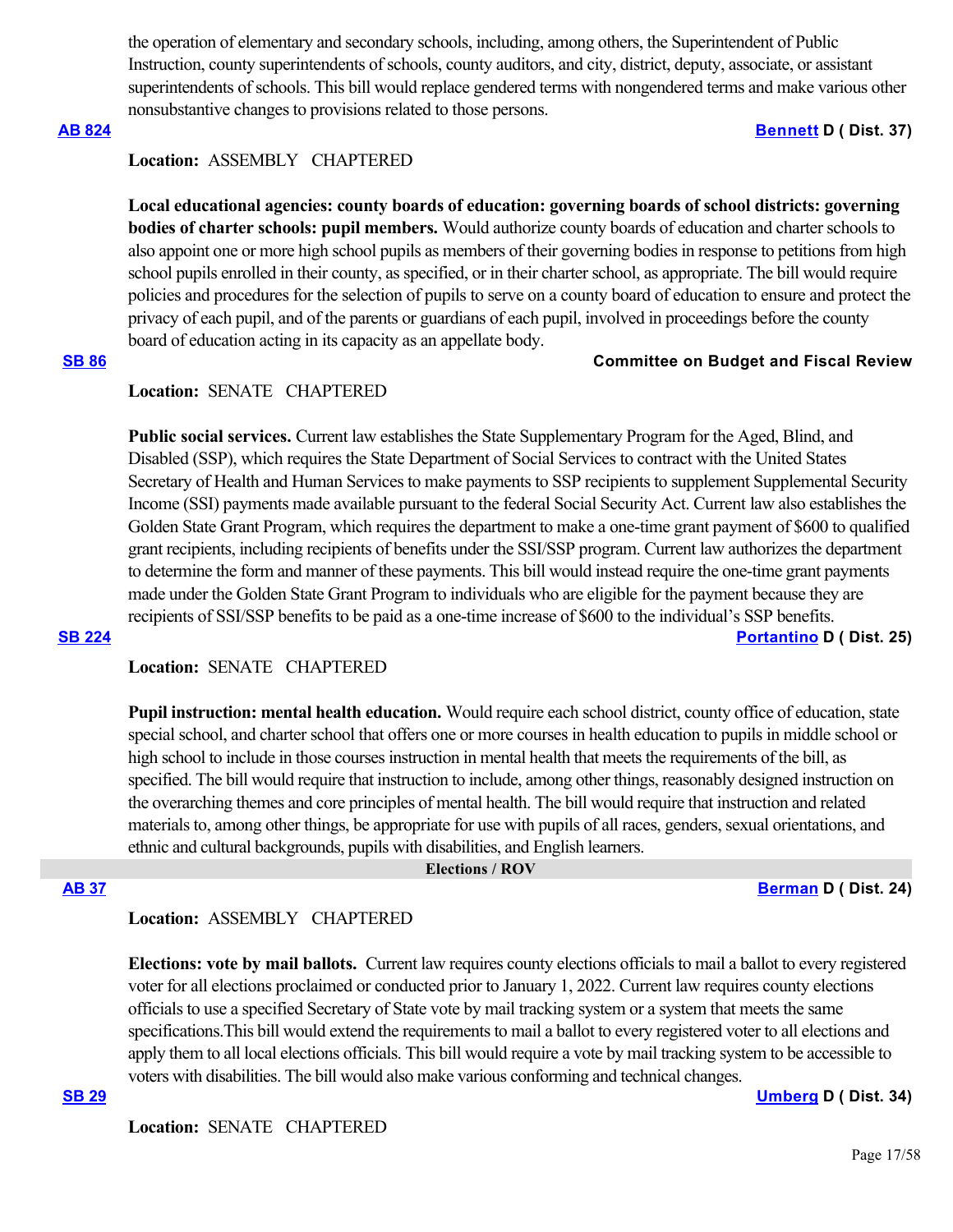**Elections: vote by mail ballots.** Current law required county elections officials to mail a ballot to every registered voter for the November 3, 2020, statewide general election. Current law, for the November 3, 2020, statewide general election, also required county elections officials to use a specified Secretary of State vote by mail tracking system or a system that meets the same specifications. This bill would extend these requirements to all elections proclaimed or conducted prior to January 1, 2022

#### **[SB 35](https://ctweb.capitoltrack.com/public/publishbillinfo.aspx?bi=K4VO%2B%2F%2FXcjYeFMsoKn5pTb2iM2WfEovekFbcxqCkFF1%2FMECA7gqN3M706GgQiy0e) [Umberg](https://sd34.senate.ca.gov/) D ( Dist. 34)**

## **Location:**  SENATE CHAPTERED

**Elections.** Current law prohibits the name of a candidate for Governor from being printed on the ballot of the direct primary election unless the candidate, at least 98 days before the direct primary election, files with the Secretary of State copies of every income tax return the candidate filed withe the Internal Revenue Service in the 5 most recent taxable years. Current law requires the candidate to redact specified information from each submitted return. Current law requires the Secretary of State to review the redacted copy of each tax return, and, if the Secretary of State determines that the candidate has redacted information other than that which is specified, to prepare a new version of the tax return with only the permitted redactions. This bill would extend the deadline for a candidate to submit tax returns to 88 days before the direct primary election.

### **[SB 152](https://ctweb.capitoltrack.com/public/publishbillinfo.aspx?bi=VJhbkGVPGw%2Bgnl2gt3aUg8zPYhReRKv15nFi%2B3qpPDg7%2FzrK2c17qUcsRnVEUSpR) Committee on Budget and Fiscal Review**

## **Location:**  SENATE CHAPTERED

**Elections.** Would authorize a county that has previously conducted an all-mailed ballot election to conduct an allmailed ballot election prior to January 1, 2022, if it provides, on the day of the election and the 3 days preceding the election, at least one vote center for every 30,000 registered voters and, beginning 10 days before the election and continuing up to the 4th day before the election, at least one vote center for every 60,000 registered voters. The bill would authorize a county that has not previously conducted an all-mailed ballot election to conduct an all-mailed ballot election using alternative procedures substantially similar to those in effect for the November 3, 2020, statewide general election, as specified.

#### **[SB 503](https://ctweb.capitoltrack.com/public/publishbillinfo.aspx?bi=34yULcDToW0iNb%2B3lRKrd6QauiyZ4CvZVxQWc8ZplW3uGapR0xlML622OhdMMrWy) [Becker](http://sd13.senate.ca.gov/) D ( Dist. 13)**

## **Location:**  SENATE CHAPTERED

**Voting: ballots and signature verification.** Current law requires an elections official, upon receiving a vote by mail ballot, to verify the signature on the identification envelope by comparing it with the signature on specified records within the voter's registration record. This bill would (1) apply a presumption, for purposes of the comparison of signatures in the voter's registration record, that the signature on an identification envelope, signature verification statement, unsigned ballot statement, or provisional ballot envelope, is the voter's signature; (2) specify that an exact signature is not required for an elections official to determine that the signature is valid and the fact that signatures share similar characteristics is sufficient to determine the signature is valid; (3) permit a ballot to be rejected only if two officials determine beyond a reasonable doubt that a voter's signature differs in multiple, significant, and obvious respects from all signatures in the voter's registration record; (4) prohibit an elections official from reviewing or considering a voter's party preference, race, or ethnicity, when comparing signatures; and (5) require the elections official to send, on or before the next business day after discovering that a voter's signature does not compare or is missing, except as specified, notice to the voter of the opportunity to verify or provide a signature and a postage-paid return envelope for the voter to return a signature verification statement or unsigned ballot statement.

## **[SB 594](https://ctweb.capitoltrack.com/public/publishbillinfo.aspx?bi=kOfI7Aw8HK%2F1P5ifWgmLakhdJE1c559hKvxsm2J%2F%2BQrIn6mAZx%2FhjUblUgIFWO7c) [Glazer](http://sd07.senate.ca.gov/) D ( Dist. 7)**

## **Location:**  SENATE CHAPTERED

**Elections: redistricting.** The California Constitution establishes the Citizens Redistricting Commission for the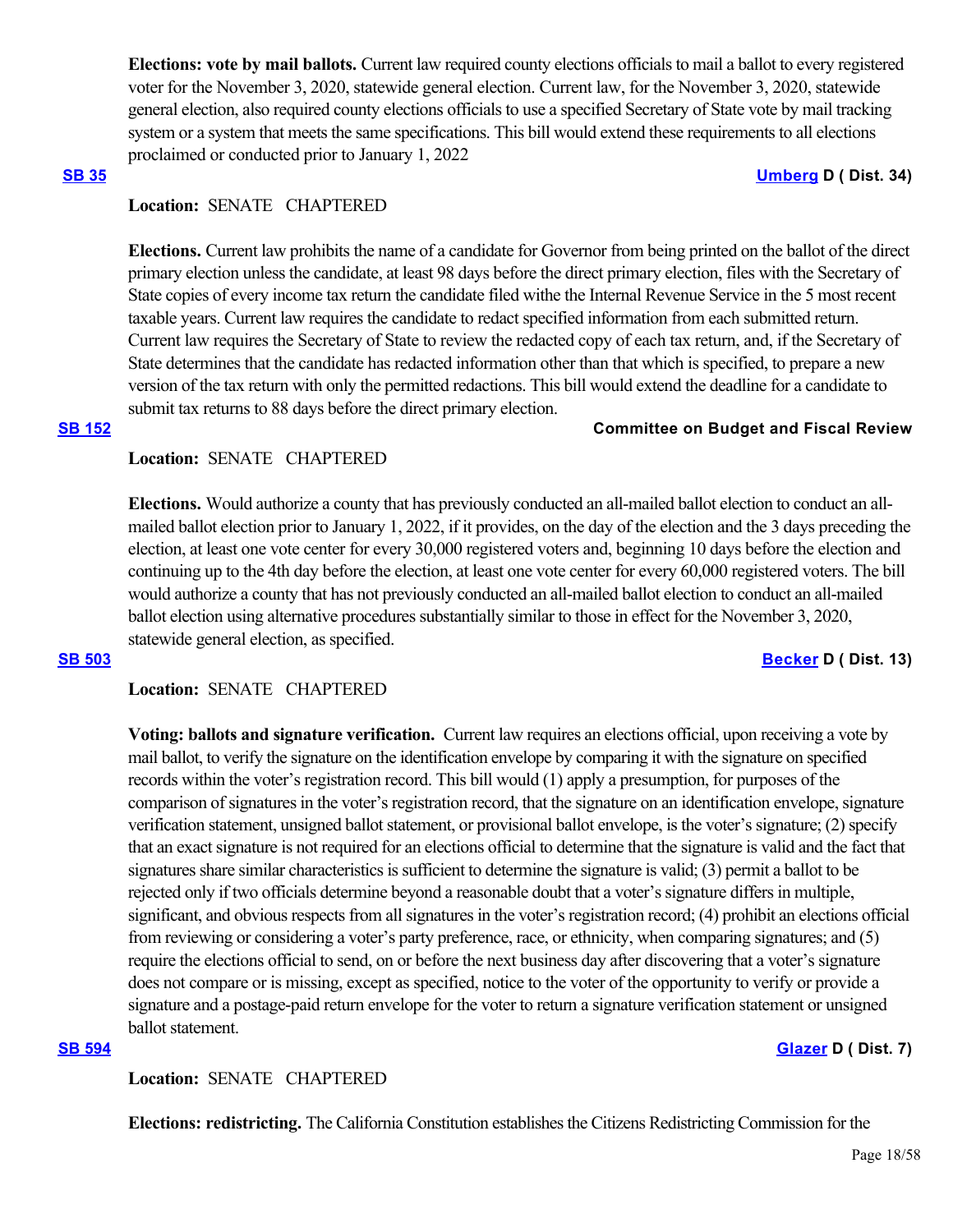purpose of drawing district lines for the election of Members of the State Senate, Assembly, Congress, and the State Board of Equalization, and requires the commission to do so by August 15 in each year ending in the number one thereafter. For redistricting occurring in 2021, the Supreme Court of California, by peremptory writ of mandate in Legislature of State of California v. Padilla (2020) 9 Cal.5th 867, extended that deadline to December 15, 2021, or to a later date if specified conditions are met, due to a delay in the release of federal census data caused by the COVID-19 pandemic. This bill would, for the June 7, 2022, statewide direct primary election, make various changes, as specified, to existing law relating to candidate nominations and compilation of registered voter data in order to accommodate the extended state redistricting deadline.

### **Emergency Services**

### **[AB 7](https://ctweb.capitoltrack.com/public/publishbillinfo.aspx?bi=p8WZMbevtTVfIMkwEOLndJHfwEiLMX0Z15ylFCS3HoKCVwm0AVG1tDGgJ3vX%2FR0w) [Rodriguez](https://a52.asmdc.org/) D ( Dist. 52)**

## **Location:**  ASSEMBLY VETOED

**Emergency ambulance employees: multithreat body protective gear.** Would, upon request by an emergency ambulance employee, require an emergency ambulance provider to provide that employee with multithreat body protective gear, defined as material or equipment that is worn by an employee and is bullet, strike, slash, and stab resistant, and, for these purposes only, to be considered as part of the above-described safety devices and safeguards. The bill would require the provider, once the provider has obtained the protective gear, to make the protective gear readily available for the requesting employee to use when responding to an emergency call, and to provide training to that employee on the proper fitting and use of the protective gear, as specified. The bill would require an emergency ambulance provider to inform each emergency ambulance employee, upon initial employment and subsequently on an annual basis, of the employee's right to request multithreat body protective gear.

## **[AB 118](https://ctweb.capitoltrack.com/public/publishbillinfo.aspx?bi=SphFfN9xeteQbOXIrPokfTP%2F%2FjX%2Bl92itaraU1VDwAfdEowaPjR55wTw%2FaWUZ6CL) [Kamlager](https://a54.asmdc.org/) D ( Dist. 0)**

## **Location:**  ASSEMBLY CHAPTERED

**Department of Social Services: C.R.I.S.E.S. Grant Pilot Program.** Would enact the Community Response Initiative to Strengthen Emergency Systems Act, or the C.R.I.S.E.S. Act, for purposes of creating, implementing, and evaluating the C.R.I.S.E.S. Grant Pilot Program, which the act would establish. The bill would require the department to administer the program if appropriate funding is made available to the department. The bill would require the department to award grants to qualified grantees, which include city, county, and tribal departments of social services, disability services, health services, public health, or behavioral health, based on grant eligibility criteria developed in partnership with a stakeholder workgroup.

## **[AB 389](https://ctweb.capitoltrack.com/public/publishbillinfo.aspx?bi=RiUzKNsjke%2FQEhgp%2Bj3gJvpdDZMxEFwTdrBEyotjBeCkPO08fy%2BIa2lOd9UdGooL) [Grayson](https://a14.asmdc.org/) D ( Dist. 14)**

## **Location:**  ASSEMBLY CHAPTERED

**Ambulance services.** The Prehospital Emergency Medical Care Personnel Act authorizes a local EMS agency to create one or more exclusive operating areas in the development of a local plan, if a competitive process is utilized to select the provider of the services pursuant to the plan, except as specified. This bill would specify that a county is authorized to contract for emergency ambulance services with a fire agency, as defined, that will provide those services, in whole or in part, through a written subcontract with a private ambulance service.

**[AB 418](https://ctweb.capitoltrack.com/public/publishbillinfo.aspx?bi=GnU%2BOEQEzmHVUc7wIVVEiISDCMew6AYOCOY1SW3zVsNYuKJ%2FXiMsYUj1nO8i9xP2) [Valladares](https://ad38.asmrc.org/) R ( Dist. 38)**

## **Location:**  ASSEMBLY VETOED

**Emergency services: grant program.** Would establish the Community Power Resiliency Program (program), to be administered by the Office of Emergency Services, to support local governments' efforts to improve resiliency in response to power outage events, as provided. The bill would require the office to allocate funds, pursuant to an appropriation by the Legislature, to local governments, special districts, and tribes for various purposes relating to power resiliency, and would require certain entities, in order to be eligible for funding, to either describe the portion of their emergency plan that includes power outages or confirm that power outages will be included when the entity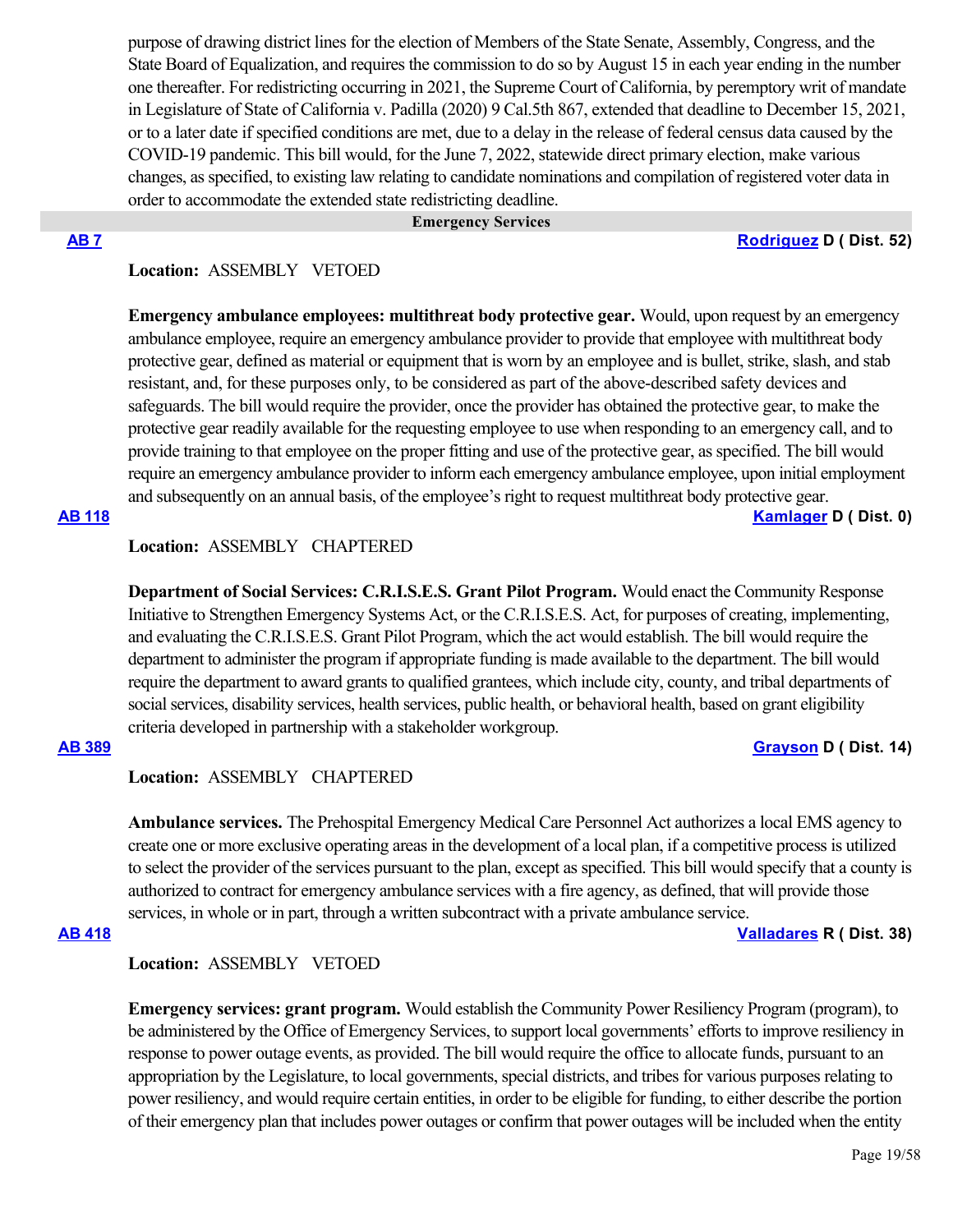revises any portion of their emergency plan.

### **Location:**  ASSEMBLY CHAPTERED

**Emergency services: vulnerable populations.** Current law requires OES to establish a standardized emergency management system for use by all emergency response agencies. Current law requires the director to appoint representatives of the disabled community to serve on pertinent committees related to that system, and to ensure that the needs of the disabled community are met within that system by ensuring certain committee recommendations include the needs of people with disabilities. This bill instead would require the director to appoint representatives of the access and functional needs population, provided a majority of appointees are from specified groups, to serve on those committees and to ensure the needs of that population are met within that system.

**[AB 642](https://ctweb.capitoltrack.com/public/publishbillinfo.aspx?bi=K6CX19qENDPAMvd7iLwZ1HVEdz%2BeRY7EgYjNbp0KZj2POGQlH%2FLQzU1i2gvGHWeX) [Friedman](https://a43.asmdc.org/) D ( Dist. 43)**

### **Location:**  ASSEMBLY CHAPTERED

**Wildfires.** Current law requires the Director of Forestry and Fire Protection to identify areas of the state as very high fire hazard severity zones, as provided. Current law requires a local agency, within 30 days of receiving a transmittal from the director that identifies very high fire hazard severity zones, to make the information available for public review.This bill would require the director to also identify areas in the state as moderate and high fire hazard severity zones. The bill would modify the factors the director is required to use to classify areas into fire hazard severity zones, as provided. The bill would instead require a local agency, within 30 days of receiving a transmittal from the director that identifies fire hazard severity zones, to make the information available for public review and comment.

## **[SB 63](https://ctweb.capitoltrack.com/public/publishbillinfo.aspx?bi=51BTS7vZ%2FnRh37SDSRFhwHJo55TTZhO%2FVJVDJqxfuxXLS9oe%2FbQJwqoj%2BGMKYDoU) [Stern](http://sd27.senate.ca.gov/) D ( Dist. 27)**

## **Location:**  SENATE CHAPTERED

**Fire prevention: vegetation management: public education: grants: defensible space: fire hazard severity zones.** Would, among other things, require the Director of Forestry and Fire Protection to identify areas of the state as moderate and high fire hazard severity . The bill would modify the factors the director is required to use to identify areas into fire hazard severity zones, as provided. The bill would require a local agency to make this information available for public review and comment, as provided. By expanding the responsibility of a local agency, the bill would impose a state-mandated local program.

### **[SB 109](https://ctweb.capitoltrack.com/public/publishbillinfo.aspx?bi=VcVV71HTyDNa3dv83xyYX%2BWRZUb%2FY9P91HkxJBrTJG8q%2FGXpQCVc5LP8rZGmML70) [Dodd](http://sd03.senate.ca.gov/) D ( Dist. 3)**

## **Location:**  SENATE CHAPTERED

### **Department of Forestry and Fire Protection: Office of Wildfire Technology Research and**

**Development.** Current law requires the Office of Emergency Services and the Department of Forestry and Fire Protection to jointly establish and lead the Wildfire Forecast and Threat Intelligence Integration Center, and sets forth the functions and duties of the center, including serving as the state's integrated central organizing hub for wildfire forecasting. This bill would, until January 1, 2029, also establish the Office of Wildfire Technology Research and Development within the Department of Forestry and Fire Protection under the direct control of the Director of the department. The bill would make the office responsible for studying, testing, and advising regarding procurement of emerging technologies and tools in order to more effectively prevent and suppress wildfires throughout the state, through specified activities, as provided.

#### **Employee Relations**

**[AB 123](https://ctweb.capitoltrack.com/public/publishbillinfo.aspx?bi=%2F8P%2FESm4cLrZPdZlseHCQ6aTJbD6zKr0QhaL%2Fr3l%2B80CEFmtlz4tcU5EIMhoxRGN) [Gonzalez, Lorena](https://a80.asmdc.org/) D ( Dist. 80)**

**Location:**  ASSEMBLY VETOED

**Paid family leave: weekly benefit amount.** Current law establishes, within the Unemployment Compensation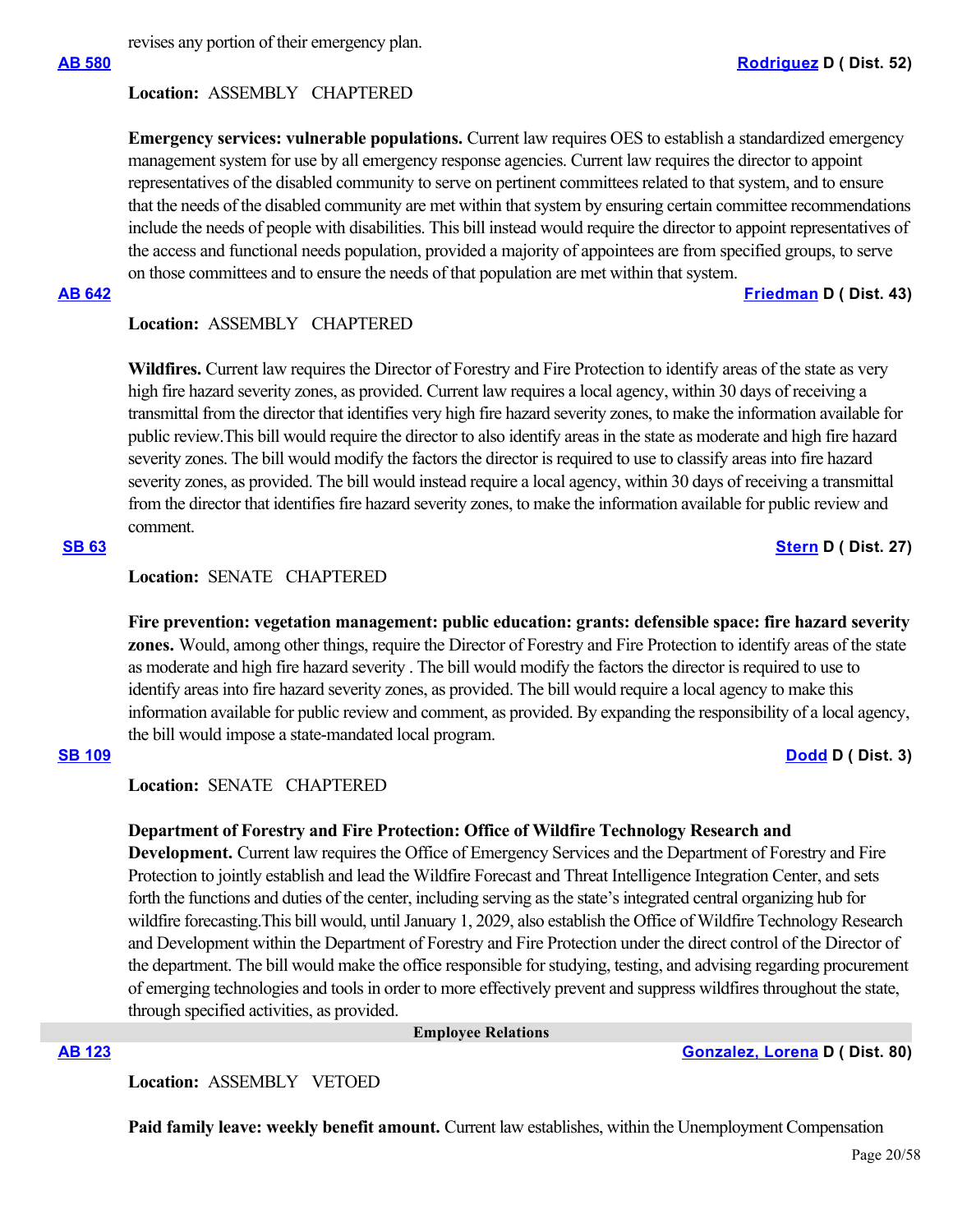Disability Fund program, a family temporary disability insurance program, also known as the paid family leave program, for the provision of wage replacement benefits for up to 8 weeks to workers who take time off work to care for a seriously ill family member or to bond with a minor child within one year of birth or placement, as specified. Current law defines "weekly benefit amount" for purposes of both employee contributions and benefits under this program to mean the amount of weekly benefits available to qualifying disabled individuals pursuant to unemployment compensation disability law, calculated pursuant to specified formulas partly based on the applicable percentage of the wages paid to an individual for employment by employers during the quarter of the individual's disability base period in which these wages were highest, but not to exceed the maximum workers' compensation temporary disability indemnity weekly benefit amount established by the Department of Industrial Relations. This bill would revise the formulas described above for periods of disability commencing after January 1, 2023, but before January 1, 2025, by redefining the weekly benefit amount to be equal to 65% or 75% of the wages paid to an individual for employment by employers during the quarter of the individual's disability base period in which these wages were highest, divided by 13, but not exceeding the maximum workers' compensation temporary disability indemnity weekly benefit amount established by the Department of Industrial Relations, depending on the amount of wages paid to the individual for employment by employers during the quarter of the individual's disability base period in which these wages were highest.

## **[AB 237](https://ctweb.capitoltrack.com/public/publishbillinfo.aspx?bi=5RP1DLm3qpLWTKuSbKMQoylpU%2FXY3shc1RkSmmT%2BxjLT%2Bh3bnhwftbofR%2FO1uoXd) [Gray](https://a21.asmdc.org/) D ( Dist. 21)**

### **Location:**  ASSEMBLY CHAPTERED

**Public employment: unfair practices: health protection.** Under current law, the Public Employment Relations Board (PERB) has the power and duty to investigate an unfair practice charge and to determine whether the charge is justified and the appropriate remedy for the unfair practice. This bill would enact the Public Employee Health Protection Act, which would make it an unfair practice for a covered employer, as defined, to fail or refuse to maintain or pay for continued health care or other medical coverage for an enrolled employee or their enrolled dependents, for the duration of the enrolled employee's participation in the authorized strike, at the level and under the conditions that coverage would have been provided if the employee had continued to work in their position for the duration of the strike.

**[AB 1033](https://ctweb.capitoltrack.com/public/publishbillinfo.aspx?bi=xYGuUPYnZXyGqc5fcg1bXa39ezAuxRRvZ%2BREPIVKIy%2FEgspm7t9jONMSJedg28tA) [Bauer-Kahan](https://a16.asmdc.org/) D ( Dist. 16)**

## **Location:**  ASSEMBLY CHAPTERED

### **California Family Rights Act: parent-in-law: small employer family leave mediation: pilot**

**program.** Current law, the Moore-Brown-Roberti Family Rights Act, commonly known as the California Family Rights Act, which is a part of FEHA, makes it an unlawful employment practice for an employer, as defined, to refuse to grant a request by an eligible employee to take up to 12 workweeks of unpaid protected leave during any 12-month period for family care and medical leave, as specified. Current law defines family care and medical leave to include, among other things, leave to care for a parent. This bill would additionally include leave to care for a parent-in-law within the definition of family care and medical leave, and would make other conforming changes. **[SB 95](https://ctweb.capitoltrack.com/public/publishbillinfo.aspx?bi=By5kXj0k0lH%2FbI7euVEfyAD7yVMBJ44dMMqKvtI%2F5bFEBXKBGKiIIA0sq1Ah25VI) [Skinner](http://sd09.senate.ca.gov/) D ( Dist. 9)**

## **Location:**  SENATE CHAPTERED

**Employment: COVID-19: supplemental paid sick leave.** Would provide for COVID-19 supplemental paid sick leave for covered employees, as defined, who are unable to work or telework due to certain reasons related to COVID-19, including that the employee has been advised by a health care provider to self-quarantine due to concerns related to COVID-19. The bill would entitle a covered employee to 80 hours of COVID-19 supplemental paid sick leave if that employee either works full time or was scheduled to work, on average, at least 40 hours per week for the employer in the 2 weeks preceding the date the covered employee took COVID-19 supplemental paid sick leave. The bill would provide a different calculation for supplemental paid sick leave for a covered employee who is a firefighter subject to certain work schedule requirements and for a covered employee working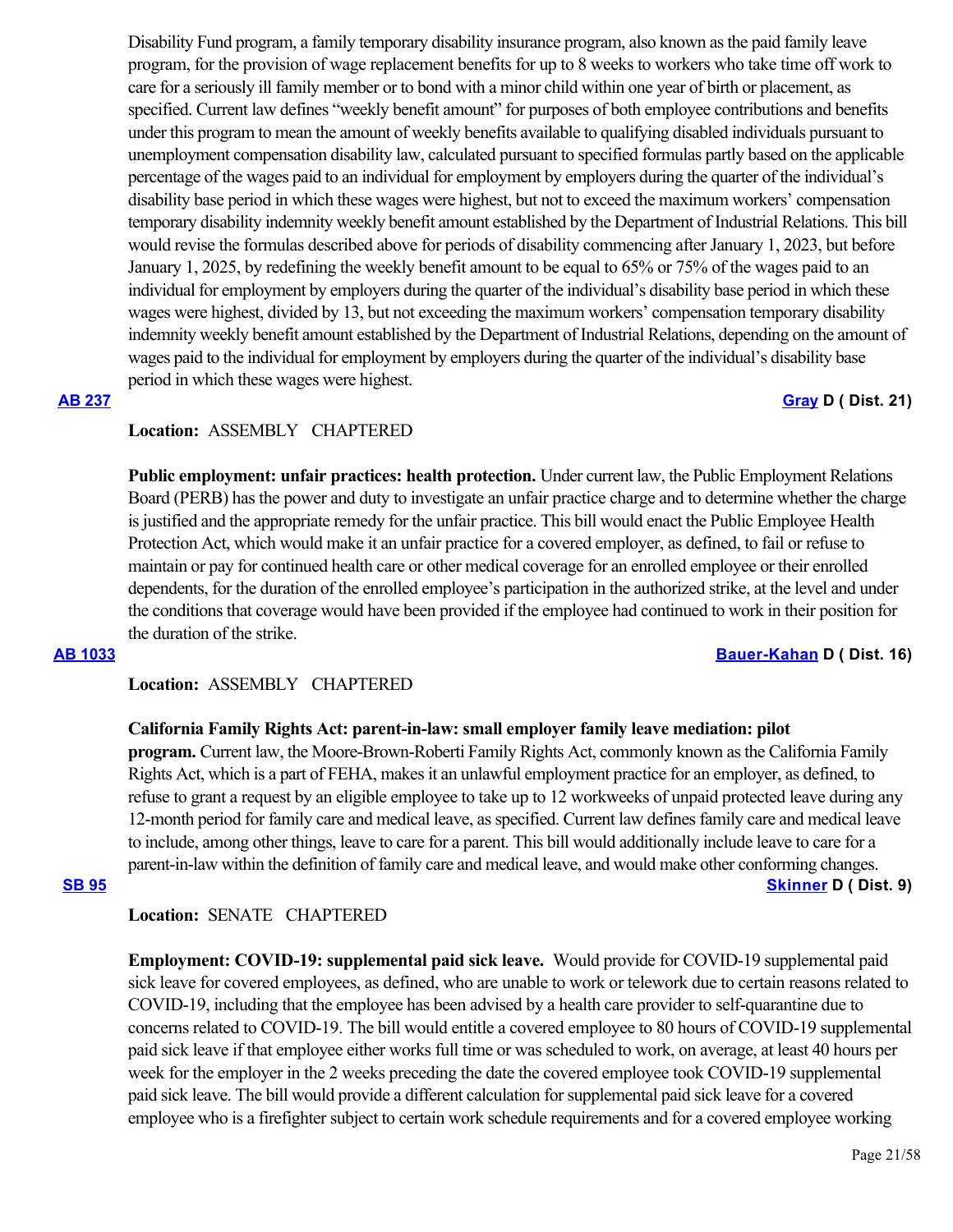fewer or variable hours, as specified.

### **Location:**  SENATE CHAPTERED

**Public Employees' Retirement System: disallowed compensation: benefit adjustments.** The California Public Employees' Pension Reform Act of 2013 (PEPRA) generally requires a public retirement system, as defined, to modify its plan or plans to comply with the act. PEPRA, among other things, establishes new defined benefit formulas and caps on pensionable compensation. This bill would establish new procedures under PERL for cases in which PERS determines that the benefits of a member or annuitant are, or would be, based on disallowed compensation that conflicts with PEPRA and other specified laws and thus impermissible under PERL. The bill would also apply these procedures retroactively to determinations made on or after January 1, 2017, if an appeal has been filed and the employee member, survivor, or beneficiary has not exhausted their administrative or legal remedies. At the threshold, after determining that compensation for an employee member reported by the state, school employer, or a contracting agency is disallowed, the bill would require the applicable employer to discontinue the reporting of the disallowed compensation.

## **[SB 549](https://ctweb.capitoltrack.com/public/publishbillinfo.aspx?bi=o5Z1P6xdagM0KvYFV1mAq%2FdB34p7U6HX%2FtvRc3d2ea6BjDTgMdBMV7zkxurH7Uyc) [Jones](https://jones.cssrc.us/) R ( Dist. 38)**

## **Location:**  SENATE VETOED

**Social workers: essential workers.** Would require social workers, if they are deemed essential workers during a state of emergency declared by the Governor, to be included in the group of essential workers who are eligible to receive the first distribution of emergency materials, as determined by the state or a local governmental entity, including, but not limited to, all materials and protective gear deemed necessary to protect their health and safety. The bill, with regard to social workers, would authorize the state or a local governmental entity to establish within the first group of essential workers eligible to receive the emergency materials, further levels of distribution for specified classifications of social workers.

 **Equity**

**[SB 363](https://ctweb.capitoltrack.com/public/publishbillinfo.aspx?bi=Km8JctphnrId5GPX%2Bj1%2FbuBOP9izzWxV793EUhXTYGfDx2%2BF7Uku2fDvFIipjzbI) [Leyva](http://sd20.senate.ca.gov/) D ( Dist. 20)**

## **Location:**  SENATE CHAPTERED

**Educational equity: government instruction conferences.** Would, commencing January 1, 2023, exempt from the Sex Equity in Education Act's sex discrimination provisions, and other specified provisions, any gendersegregated programs or activities of the American Legion or the American Legion Auxiliary related to their respective yearly Girls State and Boys State conferences and any promotion of, or selection of pupils for, any of those conferences by secondary educational institutions if the conferences comply with certain conditions, including providing substantially similar access to government officials and facilities, providing substantially similar programming, except as specified, providing an equal number of participation opportunities, and, for pupils who do not identify as either male or female, or with their assigned birth gender, allowing those pupils to participate in either conference.

### **Fire Proection / Wildfire**

**[AB 9](https://ctweb.capitoltrack.com/public/publishbillinfo.aspx?bi=EaMo%2B%2F8ngGfBm6%2BFh04dBPr2PdsEpeqOAPno%2BcPLH8OrNNI4QaMiaWo19VVhP0%2Fv) [Wood](https://a02.asmdc.org/) D ( Dist. 2)**

### **Location:**  ASSEMBLY CHAPTERED

**Fire safety and prevention: wildfires: fire adapted communities: Office of the State Fire Marshal: community wildfire preparedness and mitigation.** Would establish in the Department of Conservation the Regional Forest and Fire Capacity Program to support regional leadership to build local and regional capacity and develop, prioritize, and implement strategies and projects that create fire adapted communities and landscapes by improving ecosystem health, community wildfire preparedness, and fire resilience. The bill would require, among other things, the department to, upon an appropriation by the Legislature, provide block grants to regional entities,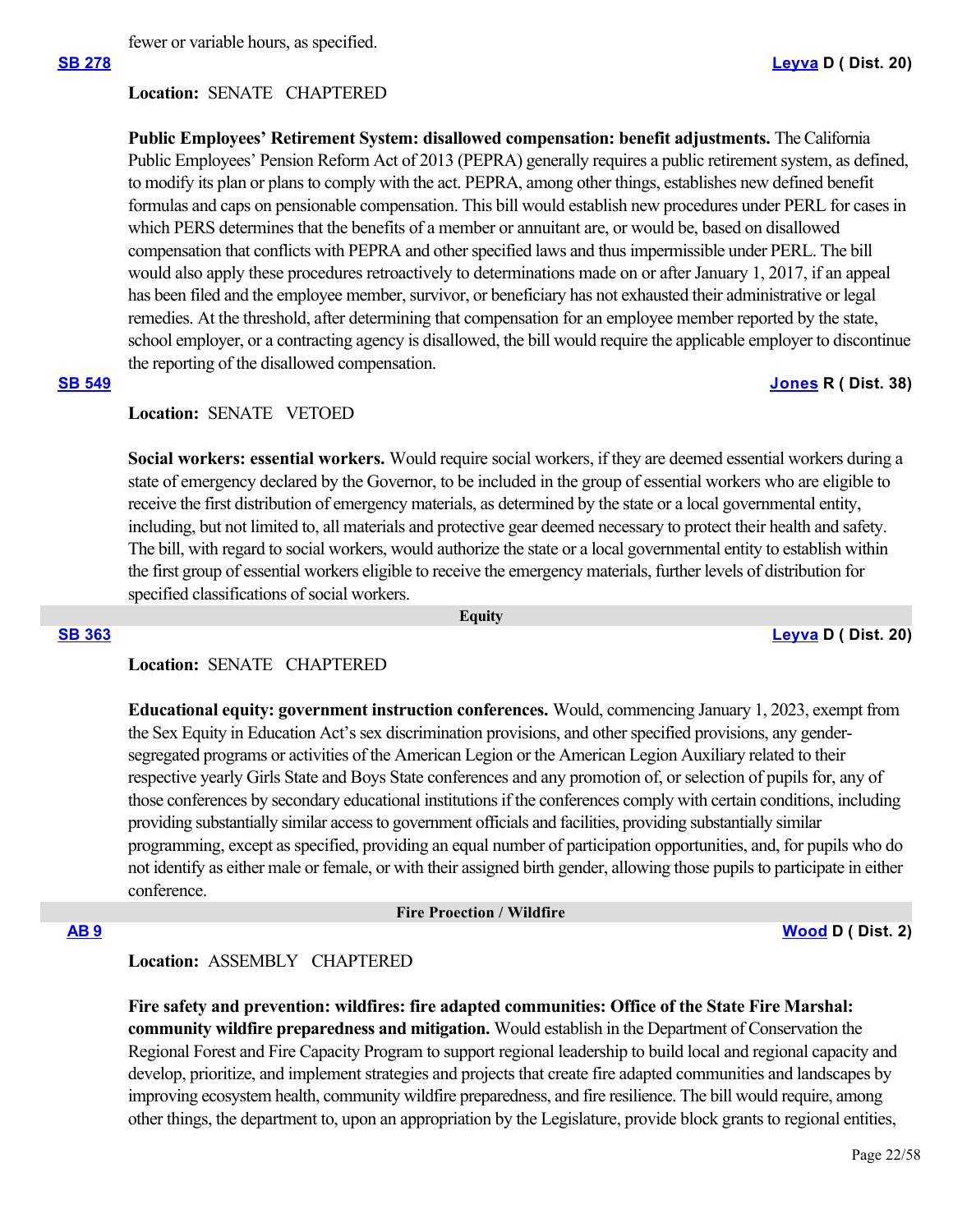as defined, to develop regional strategies that develop governance structures, identify wildfire risks, foster collaboration, and prioritize and implement projects within the region to achieve the goals of the program.

**[SB 109](https://ctweb.capitoltrack.com/public/publishbillinfo.aspx?bi=VcVV71HTyDNa3dv83xyYX%2BWRZUb%2FY9P91HkxJBrTJG8q%2FGXpQCVc5LP8rZGmML70) [Dodd](http://sd03.senate.ca.gov/) D ( Dist. 3)**

## **Location:**  SENATE CHAPTERED

## **Department of Forestry and Fire Protection: Office of Wildfire Technology Research and**

**Development.** Current law requires the Office of Emergency Services and the Department of Forestry and Fire Protection to jointly establish and lead the Wildfire Forecast and Threat Intelligence Integration Center, and sets forth the functions and duties of the center, including serving as the state's integrated central organizing hub for wildfire forecasting.This bill would, until January 1, 2029, also establish the Office of Wildfire Technology Research and Development within the Department of Forestry and Fire Protection under the direct control of the Director of the department. The bill would make the office responsible for studying, testing, and advising regarding procurement of emerging technologies and tools in order to more effectively prevent and suppress wildfires throughout the state, through specified activities, as provided.

## **[SB 456](https://ctweb.capitoltrack.com/public/publishbillinfo.aspx?bi=r1FpZ5S3rV4DPWUFWirjrt08pB8gtynCEbdSrBd02GEWa3YhhTMtS%2BsTpf3ApQwD) [Laird](http://sd17.senate.ca.gov/) D ( Dist. 17)**

#### **Location:**  SENATE CHAPTERED

Fire prevention: wildfire and forest resilience: action plan: reports. Current law establishes in the Natural Resources Agency the Department of Forestry and Fire Protection, and requires the department to be responsible for, among other things, fire protection and prevention, as provided. The former Governor, Edmund G. Brown Jr., issued an executive order relating to, among other subjects, the streamlining of permitting for landowner-initiated projects for the improvement of forest health and the reduction of forest fire fuels on their properties. Pursuant to this executive order, a Forest Management Task Force involving specified state agencies was convened and an action plan was created.This bill would rename the task force the Wildfire and Forest Resilience Task Force and require the task force, including the agency and the department, on January 1, 2022, to develop a comprehensive implementation strategy to track and ensure the achievement of the goals and key actions identified in the action plan, as provided. The bill would require the implementation strategy to address specified actions, including increasing the pace and scale of wildfire and forest resilience activities, as provided.

#### **First Responders**

**[SB 109](https://ctweb.capitoltrack.com/public/publishbillinfo.aspx?bi=VcVV71HTyDNa3dv83xyYX%2BWRZUb%2FY9P91HkxJBrTJG8q%2FGXpQCVc5LP8rZGmML70) [Dodd](http://sd03.senate.ca.gov/) D ( Dist. 3)**

### **Location:**  SENATE CHAPTERED

## **Department of Forestry and Fire Protection: Office of Wildfire Technology Research and**

**Development.** Current law requires the Office of Emergency Services and the Department of Forestry and Fire Protection to jointly establish and lead the Wildfire Forecast and Threat Intelligence Integration Center, and sets forth the functions and duties of the center, including serving as the state's integrated central organizing hub for wildfire forecasting. This bill would, until January 1, 2029, also establish the Office of Wildfire Technology Research and Development within the Department of Forestry and Fire Protection under the direct control of the Director of the department. The bill would make the office responsible for studying, testing, and advising regarding procurement of emerging technologies and tools in order to more effectively prevent and suppress wildfires throughout the state, through specified activities, as provided.

### **Health and Human Services**

**[AB 46](https://ctweb.capitoltrack.com/public/publishbillinfo.aspx?bi=ssIZdgyKguVMeYIkH2JH8HrdCaK64xkOWRco5WOYYjeKpNuL3q44PGgTyU9ERz3G) [Rivas, Luz](https://a39.asmdc.org/) D ( Dist. 39)**

## **Location:**  ASSEMBLY CHAPTERED

**California Youth Empowerment Act.** Would create the California Youth Empowerment Act to address, among other issues, the growing need to engage youth directly with policymakers. The bill would establish the California Youth Empowerment Commission in state government consisting of 13 voting commissioners between 14 and 25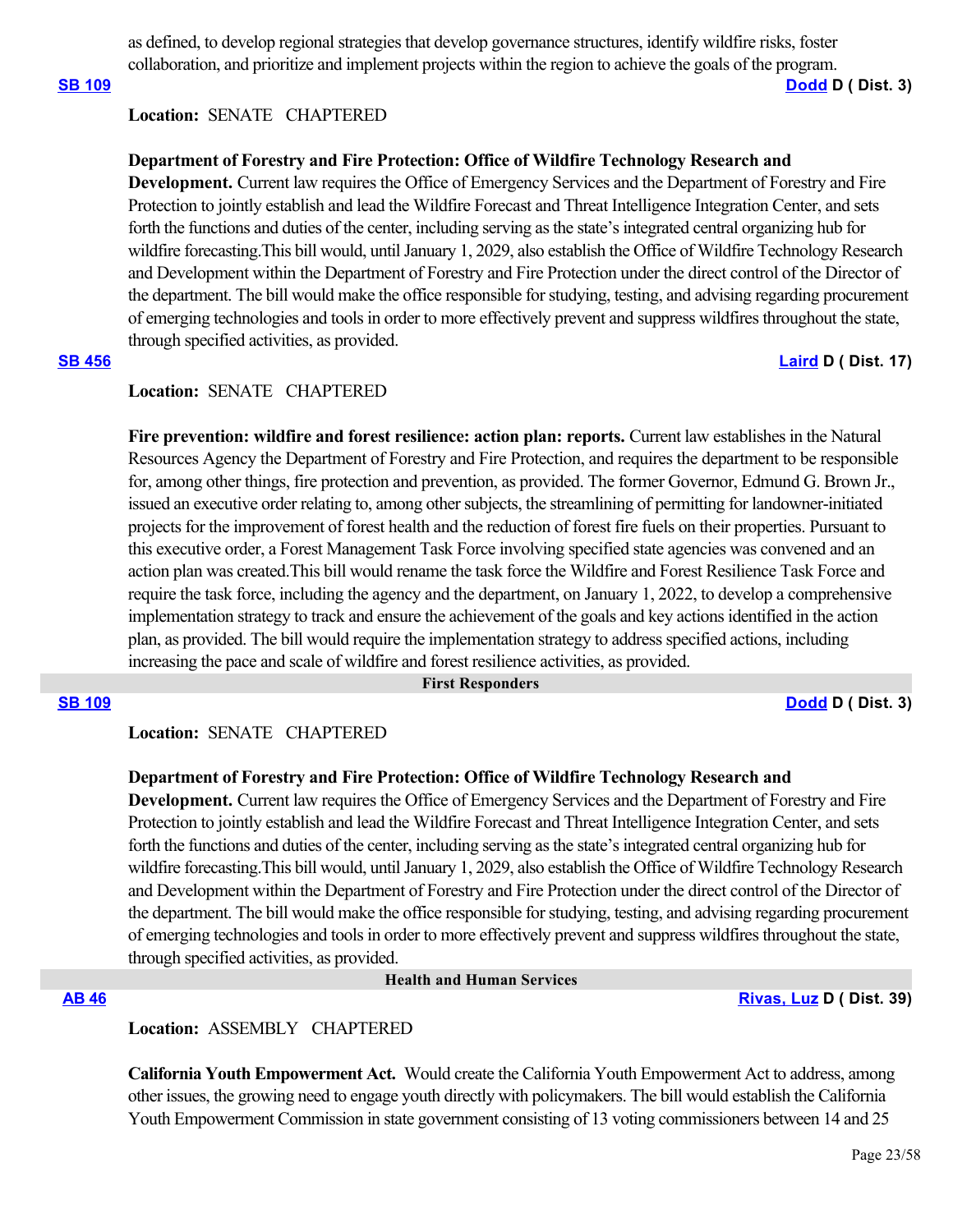years of age and meeting specified requirements, with 11 members appointed by the Governor, one at-large member appointed by the Senate Committee on Rules, and one at-large member appointed by the Speaker of the Assembly, along with several ex officio, nonvoting members from various geographic regions of the state. The bill would establish the commission to be advisory in nature, for the main purpose of providing meaningful opportunities for civic engagement to improve the quality of life for California's disconnected and disadvantaged youth.

### **[AB 133](https://ctweb.capitoltrack.com/public/publishbillinfo.aspx?bi=l2i%2FtQ7Po3AxGWz9R2iAsfNJwrNM%2F90dI145r1YwOT3QaXmjvEUeS2NBFIwpdfdf) Committee on Budget**

## **Location:**  ASSEMBLY CHAPTERED

**Health.** Current law establishes the Office of Statewide Health Planning and Development (OSHPD), under the control of an executive officer known as the Director of Statewide Health Planning and Development. The office is vested with all the duties, powers, purposes, and responsibilities of the State Department of Public Health relating to health planning and research development. Current law creates the health care workforce clearinghouse to serve as the central source of health care workforce and education data in the state to collect data regarding health care workers, including the supply of health care workers and current and forecasted demand for health care workers. This bill would rename the Office of Statewide Health Planning and Development as the Department of Health Care Access and Information. The bill would repeal numerous duties and programs currently carried out by the OSHPD, including, among others, rural health care transition oversight, the Steven M. Thompson Medical School Scholarship Program, and the Postsurgical Care Demonstration Project.

### **[AB 226](https://ctweb.capitoltrack.com/public/publishbillinfo.aspx?bi=ijuUBRh09meHt2W%2BTyRX1vtSwgnMyKBjnrWssUIJV5sYAiOgRghoQy0Co9zvmV0V) [Ramos](https://a40.asmdc.org/) D ( Dist. 40)**

**Location:**  ASSEMBLY VETOED

**Children's crisis psychiatric residential treatment facilities.** Would reclassify children's crisis residential programs as children's crisis psychiatric residential treatment facilities, and would transfer responsibility for licensing these facilities to the State Department of Health Care Services, contingent upon an appropriation in the annual Budget Act for these purposes. The bill would define "children's crisis psychiatric residential treatment facility" to mean a licensed residential facility operated by a public agency or private organization that provides the psychiatric services, as prescribed under the Medicaid regulations, to individuals under 21 years of age, in an inpatient setting. **[AB 260](https://ctweb.capitoltrack.com/public/publishbillinfo.aspx?bi=TBKk8l4MX4ULZoQ7Wu54%2FHn28oc%2FViJGCsS9q2QxLsxsS2ccwUpEBiRVD3vCmtTZ) [Stone](https://a29.asmdc.org/) D ( Dist. 29)**

**Location:**  ASSEMBLY CHAPTERED

**Guardianships.** The Guardianship-Conservatorship Law authorizes a probate court, upon hearing of a petition by a parent, relative, or other person, to appoint a guardian of a minor in accordance with specified provisions of law governing the custody of a minor child. Current law authorizes a court hearing a guardianship petition, if the proposed ward is or may be abused or neglected, to refer the matter to the local child welfare services agency to initiate an investigation to determine whether proceedings in juvenile court should be commenced. This bill would revise the probate court guardianship process by requiring, among other things, the probate court to have good cause to waive the investigation and prohibiting the probate court from hearing and determining the petition to appoint a guardian until the child welfare agency has completed its investigation and submitted its report to the probate court.

### **[AB 279](https://ctweb.capitoltrack.com/public/publishbillinfo.aspx?bi=FT8PLHaFkjbi8FyOpMMPcH8RkyFo6fBnkKkYlA7dTDRBwm5IY%2FEVhp63Y1ZHVEI7) [Muratsuchi](https://a66.asmdc.org/) D ( Dist. 66)**

### **Location:**  ASSEMBLY VETOED

**Intermediate care facilities and skilled nursing facilities: COVID-19.** Current law requires the State Department of Public Health to license, inspect, and regulate intermediate care facilities (ICF) and skilled nursing facilities (SNF). Current law generally requires an ICF or SNF to comply with certain procedures and disclosures when transferring ownership or management of the facility, as specified. Current law imposes criminal penalties on a person who violates the requirements imposed on these facilities. This bill, until July 1, 2022, would prohibit an ICF or SNF, as defined, from terminating or making significant quality-of-care changes to its skilled nursing or supportive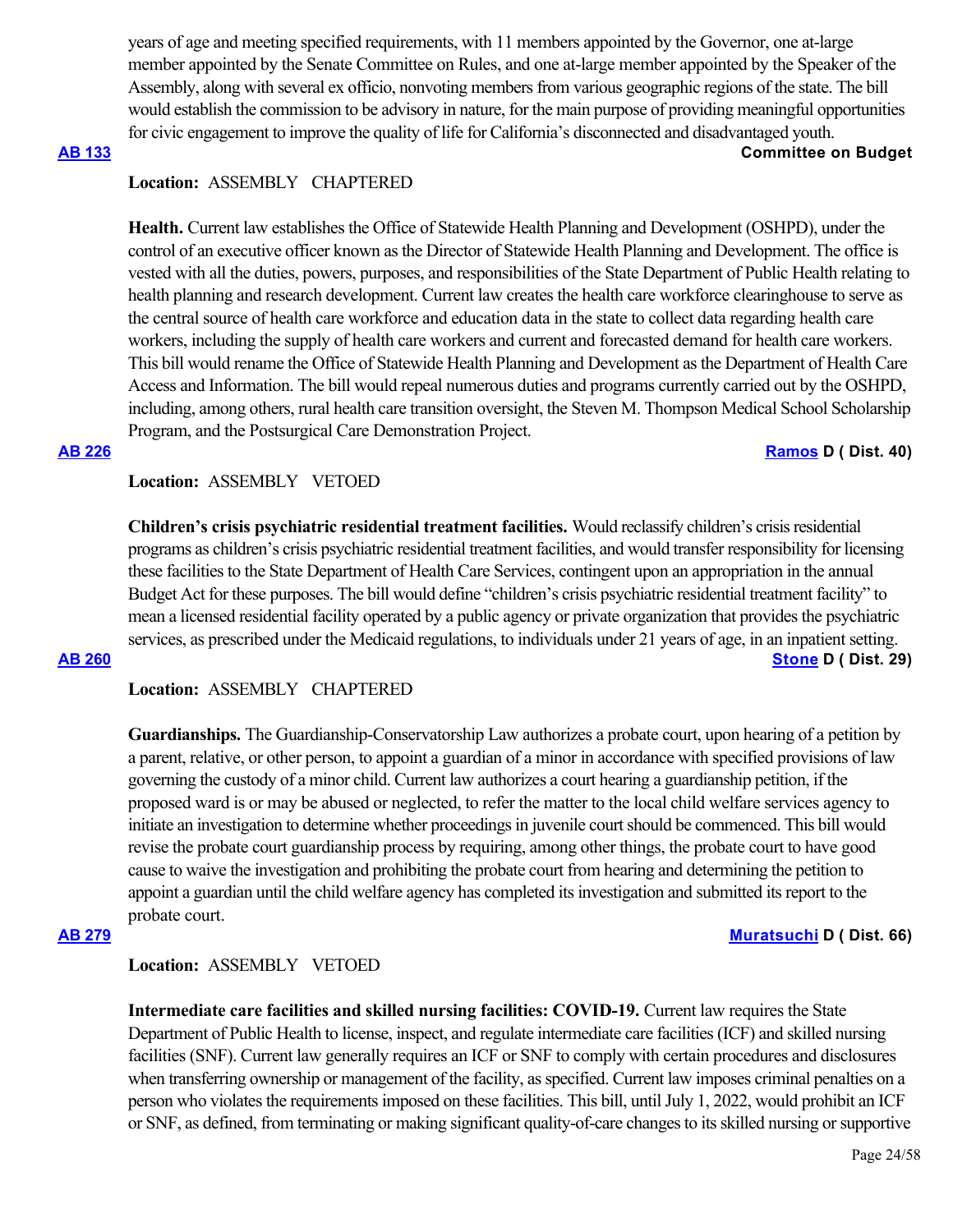care services, or from transferring a resident to another ICF or SNF, during any declared state of emergency relating to the coronavirus disease 2019 (COVID-19), except if the owner files a bankruptcy petition.

**[AB 317](https://ctweb.capitoltrack.com/public/publishbillinfo.aspx?bi=eQJ9%2FMLBMfbzw5ONcy%2B8K3wtK3IO2T%2FMNHf48raywA8crHw3rp%2B4TUerrGhNILXs) [Patterson](https://ad23.asmrc.org/) R ( Dist. 23)**

### **Location:**  ASSEMBLY CHAPTERED

**Foster care.** Current law requires the Office of the State Foster Care Ombudsperson to be established in the State Department of Social Services with prescribed powers and duties relating to the management of foster children, including the dissemination of information on the rights of children and youth in foster care. Current law requires the Director of Social Services, in consultation with a committee of interested individuals chosen by the director, to appoint the ombudsperson for a term of 4 years. Under existing law, the office is required to keep information obtained by the office from a complaint confidential.This bill would define "foster care" for purposes of the ombudsperson's duties to include voluntary or governmental placements in certain residential facilities, with a resource family, or with a family pending approval as a resource family, or placement pursuant to a juvenile court order, as specified.

## **[AB 323](https://ctweb.capitoltrack.com/public/publishbillinfo.aspx?bi=FVuDopc6kJiuGasl8fzHZaCeNmO7xd8vEtVVNyjBKkDCIzplBxDH8Z6kcbazgDsk) [Kalra](https://a27.asmdc.org/) D ( Dist. 27)**

### **Location:**  ASSEMBLY CHAPTERED

**Long-term health facilities.** The Long-Term Care, Health, Safety, and Security Act of 1973 defines a class "A" violation as a violation that the department determines presents either (1) imminent danger that death or serious harm to the patients or residents of the long-term health care facility would result therefrom, or (2) substantial probability that death or serious physical harm to patients or residents of the long-term health care facility would result therefrom. The act defines a class "AA" violation as a class "A" violation that the department determines to have been a direct proximate cause of death of a patient or resident of the facility. The act defines a class "B" violation as a violation that the department determines has a direct or immediate relationship to the health, safety, or security of long-term health care facility patients or residents, other than class "AA" or "A" violations. Class "B" violations are also, unless otherwise determined by the department to be a class "A" violation, any violation of a patient's rights as set forth in specified regulations that is determined by the department to cause, or under circumstances likely to cause, significant humiliation, indignity, anxiety, or other emotional trauma to a patient. The act requires the department to prove specific elements to enforce a citation for a class "AA" violation, including the element that death resulted from an occurrence of a nature that the regulation was designed to prevent. This bill would redefine a class "AA" violation as a class "A" violation that the department determines to have been a substantial factor, as described, in the death of a resident of a long-term health care facility. The bill would increase the civil penalties for a class "A," "AA," or "B" violation by a skilled nursing facility or intermediate care facility, as specified. The bill would delete numerous references to the "patients" of a long-term health care facility.

**[AB 366](https://ctweb.capitoltrack.com/public/publishbillinfo.aspx?bi=oscuWD5%2FA7IqQpmFiJ1OS%2BvK1YUdFp0w5GjN71gSumB4WIJUcVr1fCXzqaro87F%2F) [Rubio, Blanca](https://a48.asmdc.org/) D ( Dist. 48)**

### **Location:**  ASSEMBLY CHAPTERED

**Foster youth: placement of siblings.** Current law requires the State Department of Social Services to adopt standards pertaining to the home environment and permanency assessments of a resource family according to specified standards, including that the total number of children residing in the home of a resource family be no more than the total number of children the resource family can properly care for, regardless of status, and may not exceed 6 children, except as specified. Current g law requires the court to suspend sibling interaction if it determines by clear and convincing evidence that sibling interaction is detrimental to the well-being of any of the siblings. This bill would prohibit the physical capacity of the home from being the sole reason to deny placement of a sibling group if each child in the home has an age-appropriate place to sleep and there are no other safety risks.

#### **[AB 412](https://ctweb.capitoltrack.com/public/publishbillinfo.aspx?bi=x5D6bohmRxFQGsVYLITij76U5y5o%2F1udXsI9ZV%2BLt4KPWrVLLYetQgdWkeJZyREl) [Reyes](https://a47.asmdc.org/) D ( Dist. 47)**

**Location:**  ASSEMBLY VETOED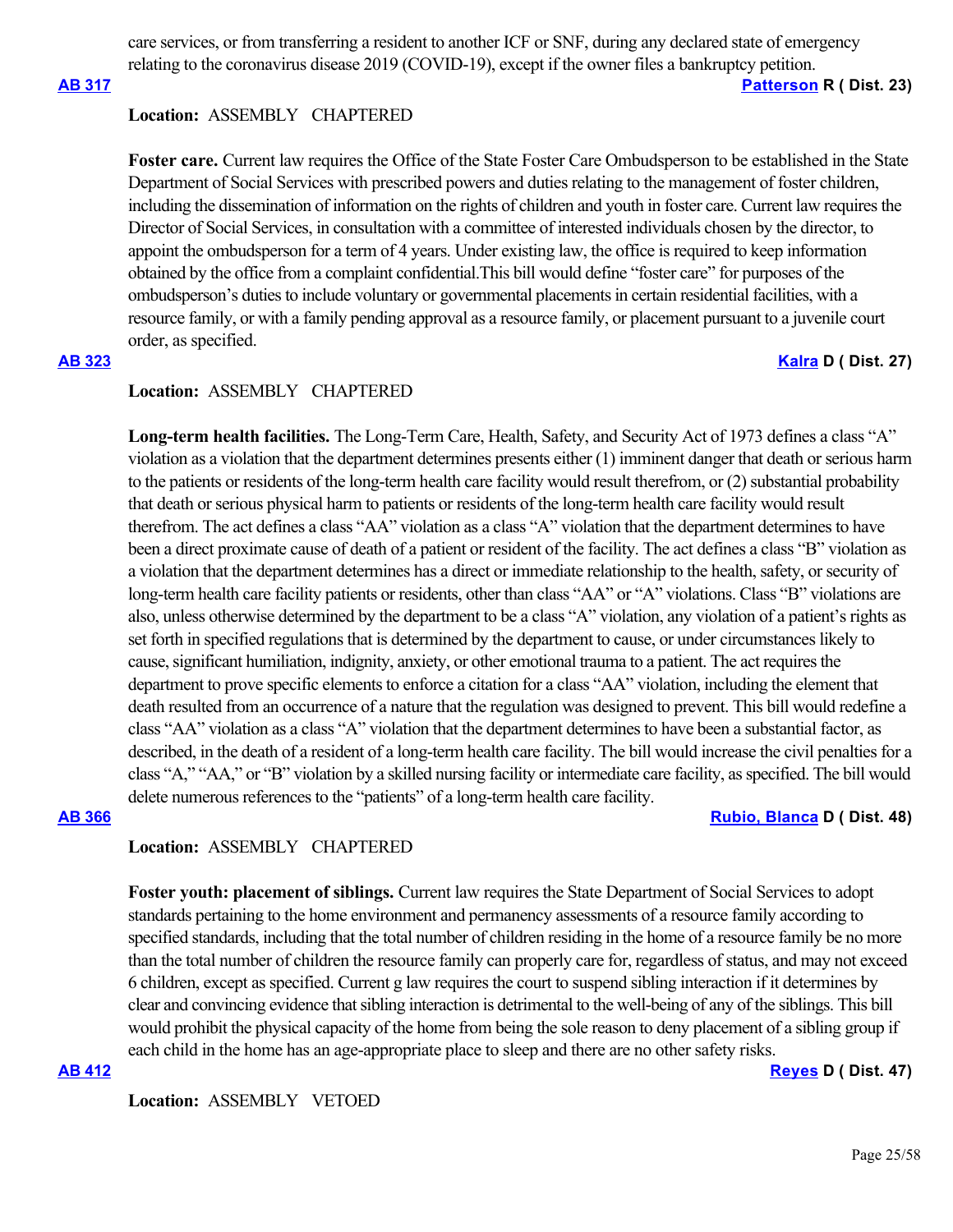**California Commission on Human Rights.** Would establish in state government the California Commission on Human Rights, as an advisory commission, and would require it to, among other things, identify and evaluate California's successes and failures in protecting human rights of individuals living within the state, determine statutory, regulatory, or budgetary solutions to better protect human rights, and report, at least annually, on the status of human rights to the Legislature and the Governor with statutory and regulatory recommendations. The bill would require the commission to consist of 17 members, including, among others, Members of the Assembly and the Senate. The bill would also create the California Commission on Human Rights Fund in the General Fund to, upon appropriation by the Legislature, carry out these provisions and support the commission.

### **[AB 429](https://ctweb.capitoltrack.com/public/publishbillinfo.aspx?bi=yZO1mQ7ny%2FsoOaRPgRxAtJN6vpY3uOkods4NifJYdKbMYv0Pwz3zCUJYWQTvfvml) [Dahle, Megan](https://ad01.asmrc.org/) R ( Dist. 1)**

## **Location:**  ASSEMBLY CHAPTERED

**Child support: access to records.** The Uniform Parentage Act governs actions to determine a parent and child relationship. These provisions authorize a local child support agency to bring an action under the act in any case in which the agency determines it to be appropriate. Current law also provides that, notwithstanding any other law concerning public hearings and records, a hearing or trial under the act may be held in closed court, as specified, and all papers and records, other than the final judgment, pertaining to the action or proceeding are subject to inspection only in exceptional cases upon an order of the court for good cause shown. However, this provision also provides that papers and records pertaining to an action or proceeding that are part of the permanent record of the court are subject to inspection by the parties to the action and their attorneys, pursuant to written authorization, as specified. This bill would instead authorize specified hearings or trials under the act, for actions that are filed on or after January 1, 2023, to be held in closed court. The bill would require the Judicial Council, on or before January 1, 2023, to create a new form or modify an existing form, as it deems appropriate, to require a party initiating those specified hearings or trials to designate the action or proceeding filed under those provisions.

**[AB 461](https://ctweb.capitoltrack.com/public/publishbillinfo.aspx?bi=3dzuO1cuwQKR8ptWvH0xpENNwkvTG0nFZjIOfPBxFHhLTzXSApTWukAoSVc6xpl5) [Villapudua](https://a13.asmdc.org/) D ( Dist. 13)**

## **Location:**  ASSEMBLY CHAPTERED

**CalWORKs: welfare-to-work: self-employment.** Current law establishes the California Work Opportunity and Responsibility to Kids (CalWORKs) program, under which each county provides cash assistance and other benefits to qualified low-income families using federal, state, and county funds. Current law requires a recipient of CalWORKs to participate in welfare-to-work activities for a specified number of hours per week as a condition of eligibility. Current law identifies the welfare-to-work activities in which a recipient may participate, including, among others, self-employment. This bill would require, for the purpose of calculating the number of hours a recipient is participating in welfare-to-work activities, the number of hours for self-employment activities to be based solely on the number of hours the recipient is engaged in self-employment activities.

## **[AB 477](https://ctweb.capitoltrack.com/public/publishbillinfo.aspx?bi=RnXCKhmpvPmgLo3b3zYwbZVGoQ9Ksj0RBNArZYHLvZqWT5Ms1Q0kSW95EMUjA54u) [Rubio, Blanca](https://a48.asmdc.org/) D ( Dist. 48)**

## **Location:**  ASSEMBLY CHAPTERED

**Child abuse multidisciplinary personnel team: children's advocacy centers.** Current law authorizes a county to establish a child abuse multidisciplinary personnel team, consisting of specified individuals, within that county to allow provider agencies to share confidential information in order for provider agencies to investigate reports of suspected child abuse or neglect. Current law authorizes a county to use a child advocacy center to implement that multidisciplinary response. This bill would clarify that, if a county uses a child advocacy center to implement that multidisciplinary response, the team may include the child advocacy center. For an Indian child, the bill also would add a representative from the child's tribe to the list of specified individuals that may be included on the multidisciplinary personnel team.

#### **[AB 523](https://ctweb.capitoltrack.com/public/publishbillinfo.aspx?bi=BKUxO9RlRbkbDhyUt92OVhsSUwKlRjohpyyDldk01w9vUU%2BdBtVA2xail5uJ0ppE) [Nazarian](https://a46.asmdc.org/) D ( Dist. 46)**

**Location:**  ASSEMBLY VETOED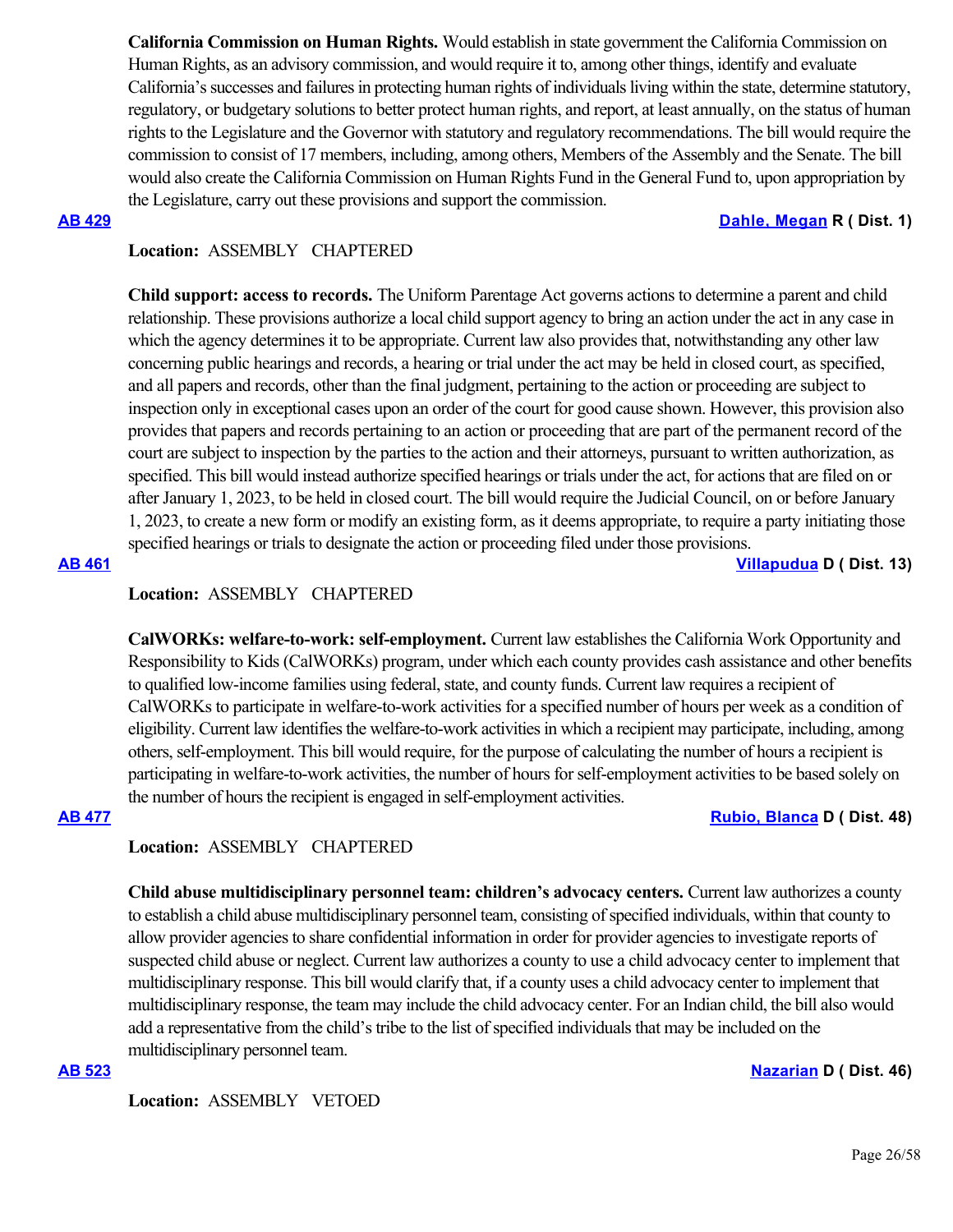**Program of All-Inclusive Care for the Elderly.** Current state law establishes the California Program of All-Inclusive Care for the Elderly (PACE program) to provide community-based, risk-based, and capitated long-term care services as optional services under the state's Medi-Cal State Plan. Under this authority, the department implemented various guidance on the PACE program in response to the state of emergency caused by the 2019 novel coronavirus COVID-19), including authorizing a PACE organization to deliver prescribed services, including medically necessary services through telehealth. Current law authorizes the department to enter into contracts with various entities to implement the PACE program and fully implement the single state agency responsibilities assumed by the department pursuant to those contracts, as specified. This bill would generally require the department to make permanent the specified PACE program flexibilities instituted, on or before January 1, 2021, in response to the state of emergency caused by COVID-19 by means of all-facility letters or other similar instructions taken without regulatory action, with prescribed modifications, such as instead limiting a PACE organization's use of telehealth to specified services, including conducting assessments for eligibility for enrollment in the PACE program, subject to the federal waiver process.

## **[AB 546](https://ctweb.capitoltrack.com/public/publishbillinfo.aspx?bi=thZ0N%2BpJryuMdZwJrHWbKoyN1vPEbc3g697O5T16%2B1cJXHEOJJq23kAYQYEvVf%2Ft) [Maienschein](https://a77.asmdc.org/) D ( Dist. 77)**

## **Location:**  ASSEMBLY CHAPTERED

**Dependent children: documents: housing.** Would, at the last regularly scheduled review hearing held before a dependent child attains 18 years of age and at a hearing that would terminate dependency jurisdiction over a nonminor dependent who has attained 18 years of age, additionally require the county welfare department to include in its report whether housing referrals or assistance have been successful at securing housing, and, if not, what different or additional services have been provided by the department, or by another county department or agency, that are intended to prevent the minor or nonminor from becoming homeless if jurisdiction is terminated, and the permanency of the housing, if known.

## **[AB 592](https://ctweb.capitoltrack.com/public/publishbillinfo.aspx?bi=fQ%2Fu6nhAfFAWzM%2BGOEj49VgevlzkYPBiDE00kfhBC7M%2BMmhClpgGKgt5T9nRXJoP) [Friedman](https://a43.asmdc.org/) D ( Dist. 43)**

# **Location:**  ASSEMBLY CHAPTERED

**Foster youth: transitional housing.** The California Community Care Facilities Act requires the State Department of Social Services to license and regulate transitional housing placement providers pursuant to the act. Under current law, a transitional housing placement provider is an organization licensed by the department to provide transitional housing to foster children at least 16 years of age and to nonminor dependents to promote their transition to adulthood. Current law requires a transitional housing unit to meet certain housing and supervision requirements, which may include a host family certified by a transitional housing placement provider with whom a participant lives in an apartment, single-family dwelling, or condominium. This bill would require a transitional housing unit with a host family to include supervised transitional housing services provided by the licensed transitional housing placement provider. With respect to a transitional housing placement program serving nonminor dependents, the bill would additionally authorize certain entities, including a resource family approved by a foster family agency or a county, a licensed foster family home, a certified family home, an approved relative caregiver, or a nonrelative extended family member of a participant to operate as a host family.

### **[AB 636](https://ctweb.capitoltrack.com/public/publishbillinfo.aspx?bi=Vnl5GbYvnWAco%2F3Y13JD0AC88faTwIxstRVL1xbRaIKxDjG0Yf%2BOaKi6cgJpNTOC) [Maienschein](https://a77.asmdc.org/) D ( Dist. 77)**

## **Location:**  ASSEMBLY CHAPTERED

**Financial abuse of elder or dependent adults.** Current law makes specified reports, including reports of known or suspected financial abuse of an elder or dependent adult, confidential. Current law requires information relevant to the incident of elder or dependent adult abuse to be given to specified investigators, including investigators from an adult protective services agency, a local law enforcement agency, and the probate court. This bill would also authorize information relevant to the incident of elder or dependent adult abuse to be given to a federal law enforcement agency, under certain circumstances, for the sole purpose of investigating a financial crime committed against the elder or dependent adult and would authorize the information to be given to a local code enforcement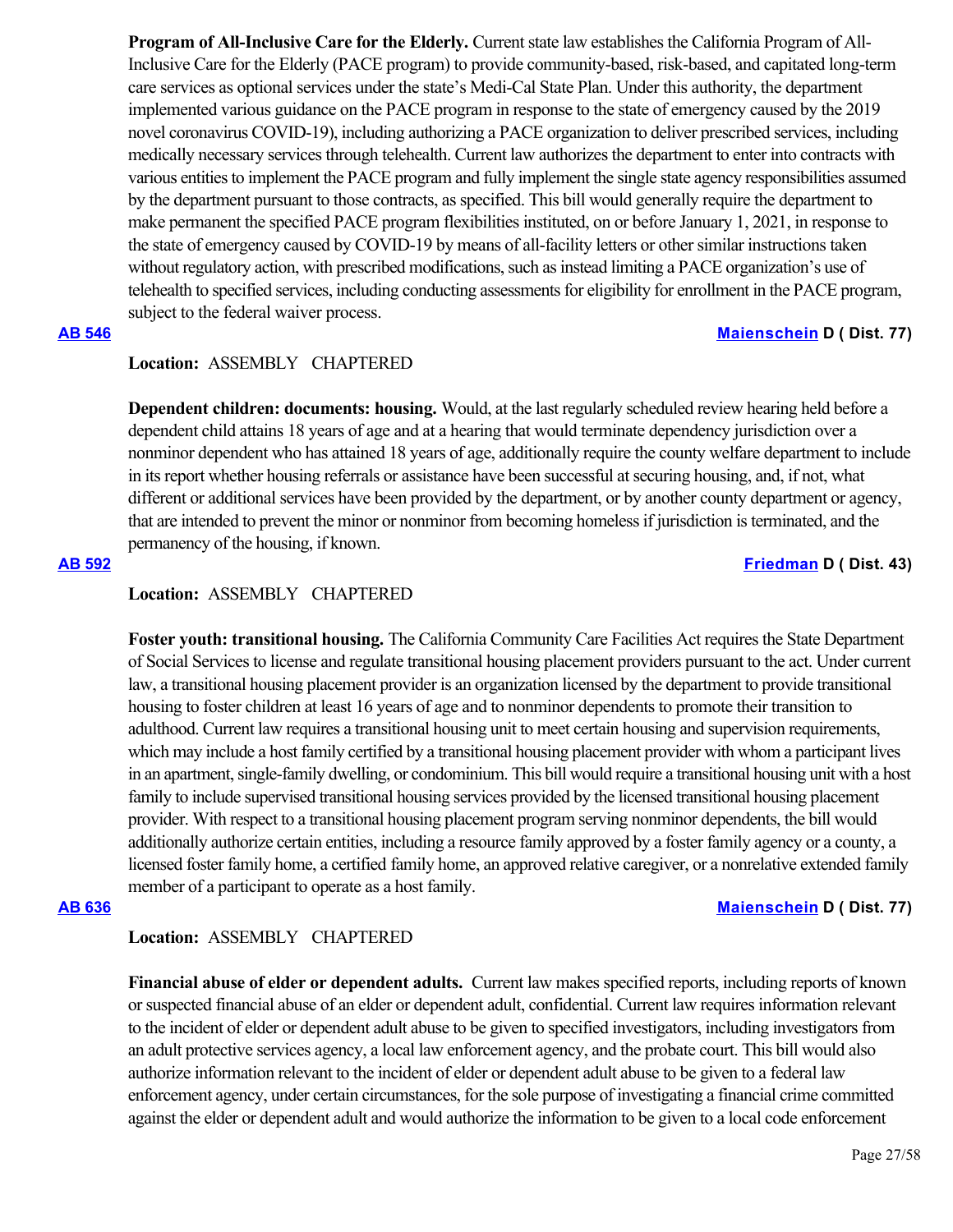agency for the sole purpose of investigating an unlicensed care facility where the health and safety of an elder or dependent adult resident is at risk.

## **[AB 640](https://ctweb.capitoltrack.com/public/publishbillinfo.aspx?bi=C698HkHGL8M83uO1QcZKs8xd7x6BEeCRXVTffnVPj0uP2cLBC8Ckl68t1POwOzvQ) [Cooley](https://a08.asmdc.org/) D ( Dist. 8)**

### **Location:**  ASSEMBLY CHAPTERED

**Extended foster care: eligibility redetermination.** Would authorize a county child welfare, probation, or tribal placing agency, for certain nonminor dependents who were ineligible for federal financial participation prior to attaining 18 years of age and who consent, to file a petition with the juvenile court to dismiss dependency or transition jurisdiction and immediately resume that jurisdiction in order to establish the nonminor dependent's eligibility for federal financial participation. The bill would authorize the juvenile court to grant the petition without a hearing. The bill would require a county child welfare, probation, or tribal placing agency filing a petition pursuant to these provisions to ensure that a nonminor dependent does not experience a break in services or supports before, during, or after the filing or granting of the petition. The bill would require the Judicial Council, by September 1, 2022, to develop and implement rules, and develop and adopt appropriate forms, as necessary to implement this process.

## **[AB 665](https://ctweb.capitoltrack.com/public/publishbillinfo.aspx?bi=Myq2sd2DpiB5gSUg9awSoNLeO0RYVxGivycvN7XOp3kRFk1Kv0iR3bZKgXFW2Ujr) [Garcia, Eduardo](https://a56.asmdc.org/) D ( Dist. 56)**

## **Location:**  ASSEMBLY CHAPTERED

**Care facilities: internet access.** Would require residential facilities serving adults, residential care facilities for persons with chronic life-threatening illness, and residential care facilities for the elderly with existing internet service to provide at least one internet access device that can support real-time interactive applications, is equipped with videoconferencing technology, and is dedicated for client or resident use, as specified. Because a violation of the bill would be a misdemeanor, the bill would create a state-mandated local program.

### **[AB 670](https://ctweb.capitoltrack.com/public/publishbillinfo.aspx?bi=lfp1FvlvQtJibWs1y92D3G5Pq4H0HBUQJNPmOSNb%2BPKp3IKJkmWUM54uu2znrJ0f) [Calderon](https://a57.asmdc.org/) D ( Dist. 57)**

### **Location:**  ASSEMBLY CHAPTERED

**Child abuse or neglect: minor and nonminor dependent parents.** The Child Abuse and Neglect Reporting Act establishes procedures for the reporting and investigation of suspected child abuse or neglect. The act requires certain professionals, including specified health practitioners and social workers, known as "mandated reporters," to report known or suspected child abuse or neglect to a local law enforcement agency or a county welfare or probation department, as specified. Current law requires, in certain circumstances, a copy of a report made pursuant to these provisions to be sent to the attorney who represents the child who is the subject of the report in dependency court. This bill would require, when one of those agencies receives a report alleging abuse or neglect of the child of a minor dependent parent or a nonminor dependent parent, the agency to notify the attorney who represents the minor parent or nonminor dependent in dependency court within 36 hours of receiving the report. **[AB 674](https://ctweb.capitoltrack.com/public/publishbillinfo.aspx?bi=2mlsBFxRIVCKUSWRzBraS2y0PnyNx6bWRgWzcyaZYUPBlyin5AxkxUiz4LWrH4Yb) [Bennett](https://a37.asmdc.org/) D ( Dist. 37)**

## **Location:**  ASSEMBLY CHAPTERED

**Dependent children: documents.** Current law establishes the jurisdiction of the juvenile court, which is permitted to adjudge children who have suffered abuse or neglect to be dependents of the court under certain circumstances, and prescribes various hearings and other procedures for these purposes. Current law requires the county welfare department to submit reports at the first regularly scheduled review hearing after a dependent child has attained 16 years of age and at the last regularly scheduled review hearing before a dependent child attains 18 years of age, and at every regularly scheduled review hearing thereafter, verifying that the county has provided certain information, documents, and services to the child or nonminor. This bill would also require the county welfare department to document in the report submitted at the last regularly scheduled review hearing before a dependent child attains 18 years of age that the minor or nonminor has been provided written information notifying the minor or nonminor that they may be eligible to receive CalFresh and where they can apply for CalFresh benefits.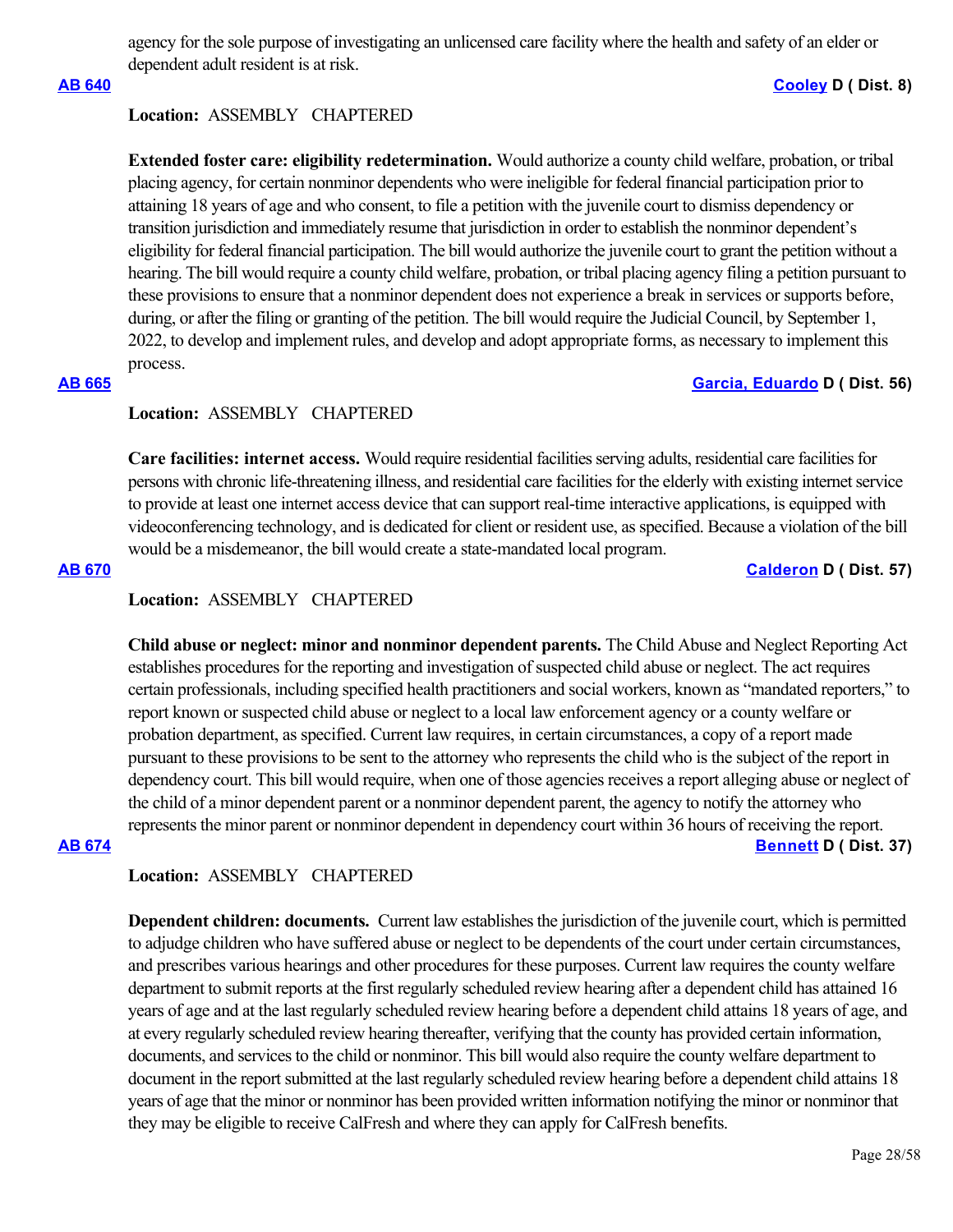### **Location:**  ASSEMBLY CHAPTERED

**Foster children: immigration counsel and guardianship.** Would require a county to make its best efforts to provide an undocumented minor or nonminor dependent in foster care under the jurisdiction of the juvenile court with access to immigration legal services, as specified.

**[AB 841](https://ctweb.capitoltrack.com/public/publishbillinfo.aspx?bi=STQyvr5UN9ogDE0GYAaB%2FnFoY2a9y6Lchm0mKvsgCD6%2FqlS%2Fjk67RO58K%2FIdL46A) [Cunningham](https://ad35.asmrc.org/) R ( Dist. 35)**

## **Location:**  ASSEMBLY CHAPTERED

**Dependant children.** Current law establishes the jurisdiction of the juvenile court, which may adjudge a child to be a dependent of the court under certain circumstances, including when the child suffered, or there is a substantial risk that the child will suffer, serious physical harm or illness as a result of the failure or inability of their parent or guardian to adequately supervise or protect the child, or a parent willfully or negligently fails to provide the child with adequate food, clothing, shelter, or medical treatment. Current law prohibits a child from being found to be a child so described solely due to the lack of an emergency shelter for the family. This bill would additionally prohibit a child from being found to be a child as described above solely due to the failure of the child's parent or alleged parent to seek court orders for custody of the child.

## **[AB 1004](https://ctweb.capitoltrack.com/public/publishbillinfo.aspx?bi=S8kifD84ch3r%2BrDweWQNZ4jKS2ipswmj79C%2B6FjsDiV%2BIeC%2Fwzksk%2FIk5E4Je%2F%2FS) [Calderon](https://a57.asmdc.org/) D ( Dist. 57)**

### **Location:**  ASSEMBLY CHAPTERED

**CalWORKs eligibility: income exemption: census.** Under current law, any income or stipend paid by the United States Census Bureau, a governmental entity, or a nonprofit organization for temporary work related to improving participation in the decennial census that is earned during the year preceding a decennial census and during the year of the decennial census is exempt from consideration as income for purposes of determining eligibility and aid amount. This bill would delete the conditions that the income or stipend be related to participation improvement and be earned during those years. The bill would instead exempt the income or stipend if the temporary work is related to the decennial census and would make this provision retroactive and applicable to income or a stipend paid by any of the above entities for temporary work related to the most recent decennial census. By expanding the scope of CalWORKs eligibility, and thereby increasing the duties of counties administering the CalWORKs program, the bill would impose a state-mandated local program.

### **[AB 1140](https://ctweb.capitoltrack.com/public/publishbillinfo.aspx?bi=2RwChrnFSiX0s2sEO2KCa03Xi7pQOepqs4XGW3mvq6V%2Bp6kH%2FHxOi%2BD3Jm%2BkmvIn) [Rivas, Robert](https://a30.asmdc.org/)  D ( Dist. 30)**

## **Location:**  ASSEMBLY CHAPTERED

**Foster care: rights.** Current law provides for the licensing and regulation of community care facilities, including foster family homes and group homes, by the State Department of Social Services, and requires the department to ensure that licensed or certified foster care facilities and providers accord children and nonminor dependents in foster care their personal rights. Current law establishes the Office of the State Foster Care Ombudsperson to, among other things, investigate and attempt to resolve complaints made by or on behalf of children placed in foster care, related to their care, placement, or services. This bill would specify that these duties of the department and the Office of the State Foster Care Ombudsperson include children who are placed in residential facilities and homes by the Office of Refugee Resettlement of the United States Department of Health and Human Services.

**[AB 1194](https://ctweb.capitoltrack.com/public/publishbillinfo.aspx?bi=1sQYhjm1zAo4AruvY2h%2FhNyjWNSNu42vsPUR0LoO8NATFUO%2BGAzrZbfWvZYUrSEu) [Low](https://a28.asmdc.org/) D ( Dist. 28)**

### **Location:**  ASSEMBLY CHAPTERED

**Conservatorship.** The Professional Fiduciaries Act defines a "professional fiduciary" as, among other things, a person who acts as a guardian or conservator of the person, the estate, or the person and estate, for 2 or more individuals at the same time who are not related to the professional fiduciary or to each other. Current law requires the court to be guided by what appears to be the best interests of the proposed conservatee in selecting a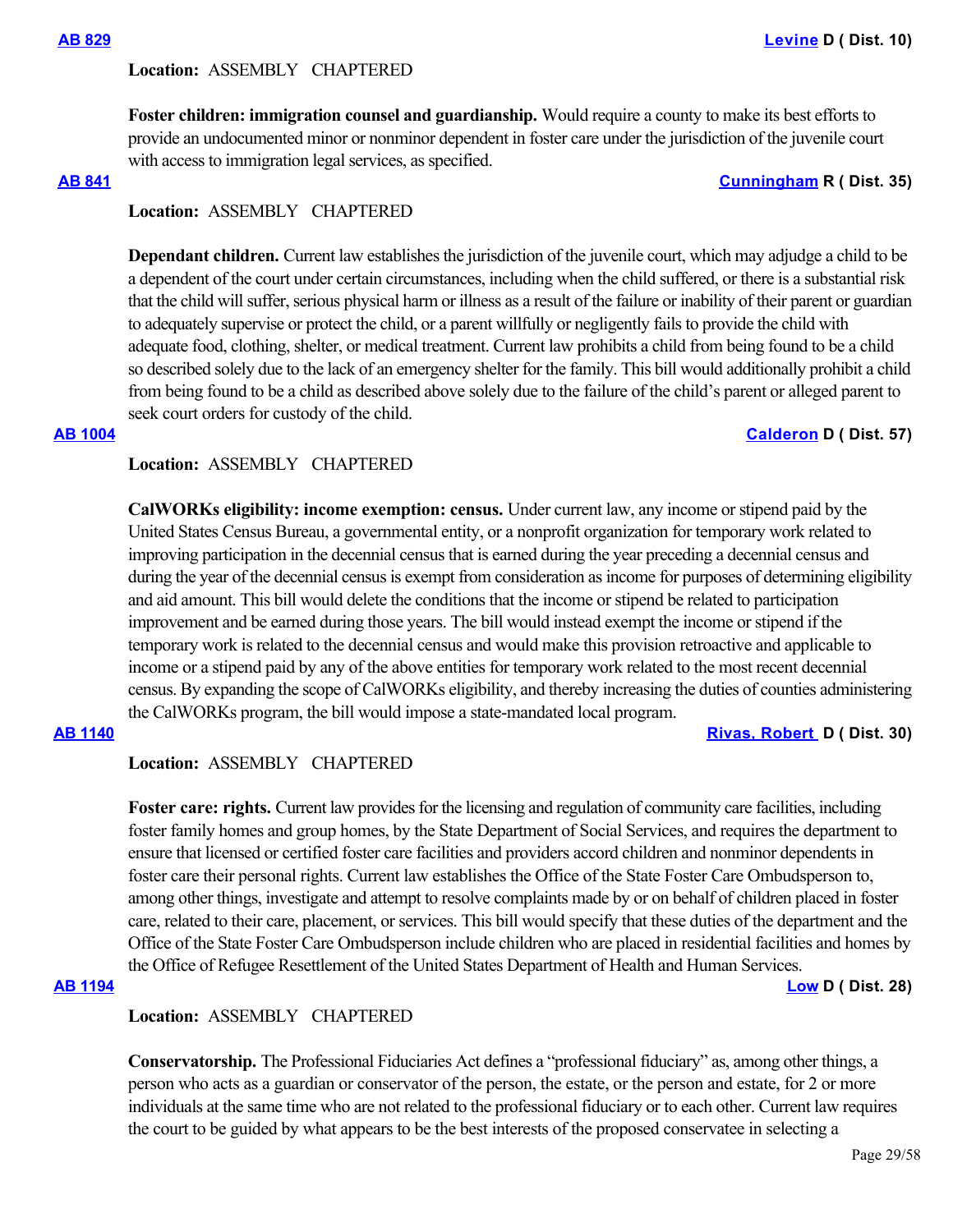conservator, and sets forth an order of preference for appointment if there are multiple persons equally qualified to be the conservator.This bill would require a professional fiduciary with an internet website to post a schedule of the range of fees on their internet website and would require a professional fiduciary without an internet website to provide that schedule, as specified. The bill would require the bureau to impose specified sanctions on a professional fiduciary's license upon a finding of a violation of applicable statutes or regulations, a breach of fiduciary duty where there is a finding of serious financial or physical harm or mental suffering, or that the professional fiduciary has engaged in defined acts of abuse, as specified.

#### **[AB 1243](https://ctweb.capitoltrack.com/public/publishbillinfo.aspx?bi=CRN7dkk4DBv%2BMJYuYNQPOzNg%2FLSfMFDrHETIKIg77vuCZ2EBOYOtKOu46ykKWjXi) [Rubio, Blanca](https://a48.asmdc.org/) D ( Dist. 48)**

## **Location:**  ASSEMBLY CHAPTERED

**Protective orders: elder and dependent adults.** Current law authorizes an elder or dependent adult who has suffered abuse, or another person who is legally authorized to seek that relief on behalf of that elder or dependent adult, to seek a protective order and governs the procedures for issuing that order. Current law defines protective order for purposes of these provisions to include an order enjoining a party from specified forms of abuse, including attacking, stalking, threatening, or harassing an elder or dependent adult, an order excluding a party from the elder or dependent adult's residence, or an order enjoining a party from specified behavior that the court determines is necessary. This bill would include within the definition of protective order an order enjoining a party from isolating an elder or dependent adult. The bill would require certain requirements to be met for that order to be issued, including a showing by a preponderance of the evidence that the respondent's past act or acts of isolation of the elder or dependent adult prevented contact with the interested party and that the elder or dependent adult desires contact with the interested party, as specified.

### **[AB 1283](https://ctweb.capitoltrack.com/public/publishbillinfo.aspx?bi=z4wcE2VEKkBbrjRZE0%2FgT8hxOHDDyVlCUcOhFykRm%2BJaVqg6Y%2B%2FM5SZQ%2FRj7IxBT) [Stone](https://a29.asmdc.org/) D ( Dist. 29)**

### **Location:**  ASSEMBLY CHAPTERED

**Foster care.** Current law requires the State Department of Social Services to provide a statewide fair hearing process for application denials, rescissions of approval, exclusion actions, or criminal record exemption denials or rescissions by a county or the department. Under current law, a county's action on an approval is final, or for matters set before the State Hearings Division, an action is subject to dismissal, if the resource family, applicant, excluded individual, or individual who is the subject of a criminal record exemption denial or rescission does not file a timely appeal. This bill would remove the reference to the action before the State Hearings Division being dismissed, and instead, provide that in a matter before the State Hearings Division, an appeal shall be subject to dismissal if an appeal to the notice of action or exclusion order is not filed within the prescribed time.

### **[AB 1318](https://ctweb.capitoltrack.com/public/publishbillinfo.aspx?bi=3xYd8%2Bhlw6BJi1bzvx90ooGPM8WavWdlifE23zFXHdwgrPRcuOccSw1zRx%2BgRPXC) [Stone](https://a29.asmdc.org/) D ( Dist. 29)**

## **Location:**  ASSEMBLY CHAPTERED

**Deferred entry of judgment pilot program.** Current law authorizes, until January 1, 2022, the Counties of Alameda, Butte, Napa, Nevada, Santa Clara, and Ventura to establish a pilot program to operate a deferred entry of judgment program for eligible defendants. Current law requires each participating county to establish a multidisciplinary team to meet periodically to review and discuss the implementation, practices, and impact of the program, and to submit data on the pilot program to the Board of State and Community Corrections. Current law requires the board to conduct an evaluation of the pilot program's impact and effectiveness, as specified, and would require, no later than December 31, 2020, the evaluation to be combined into a comprehensive report and submitted to the Assembly and Senate Committees on Public Safety. This bill would extend the pilot program to January 1, 2024, and would instead require, no later than December 31, 2022, the above-specified comprehensive report to be submitted to the Assembly and Senate Committees on Public Safety.

#### **[AB 1326](https://ctweb.capitoltrack.com/public/publishbillinfo.aspx?bi=svrk76HjH2ADJYa7%2BYPKRBoSAcvBt37eftHLkQUTJeHOz%2Fc7u%2BOmwkj5smQgI1rk) [Arambula](https://a31.asmdc.org/) D ( Dist. 31)**

**Location:**  ASSEMBLY CHAPTERED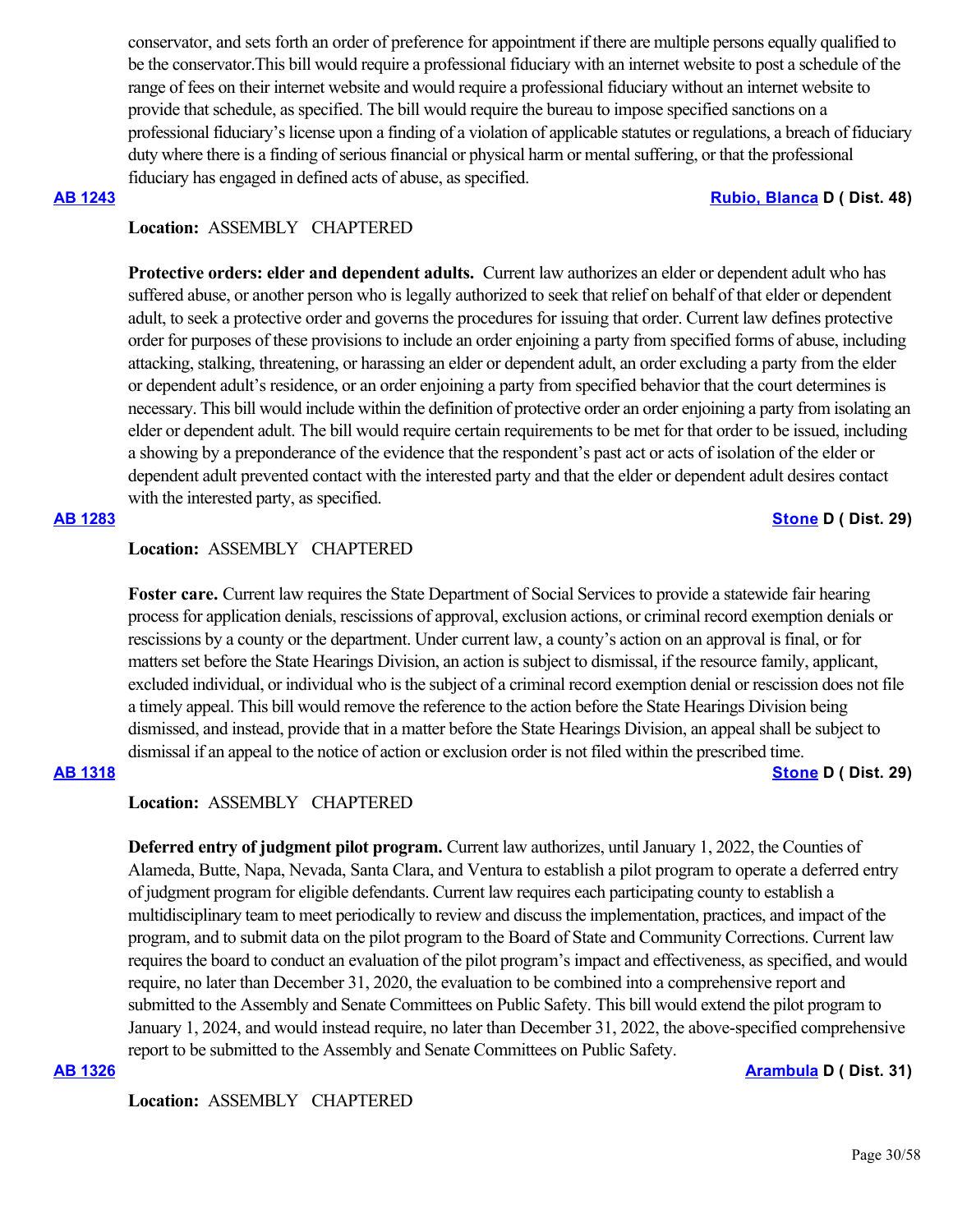**Public social services: county liaison for higher education.** Would require a county human services agency to designate at least one employee as a staff liaison to serve as a point of contact for academic counselors and other professional staff at a campus of an institution of public higher education located within the county. The bill would require any disclosure or sharing of personal information under the bill to be made in compliance with applicable state and federal confidentiality laws. The bill would require a county human services agency, with input from the public institutions of higher learning in the county, to develop protocols for engagement between the staff liaison and a campus of an institution of public higher education located within the county and would encourage those entities to consult with specified stakeholders in the development of those protocols. The bill would authorize the State Department of Social Services to implement its provisions by all-county letters or similar instructions.

**[AB 1461](https://ctweb.capitoltrack.com/public/publishbillinfo.aspx?bi=xnxBSDrKB9s8NJd3XQzCrxbyLpOEYIZLcDC53gNeghFkSBXbojMBIPDw6%2B6CiK80) [Reyes](https://a47.asmdc.org/) D ( Dist. 47)**

## **Location:**  ASSEMBLY VETOED

**Human services: noncitizen victims.** Under current law, noncitizen victims of trafficking, domestic violence, and other serious crimes, as defined, are eligible for certain public social services and health care services to the same extent as individuals who are admitted to the United States as refugees. Current law requires that those services discontinue if there is a final administrative denial of a visa application, as specified. Existing law requires that benefits and services under those provisions be paid from state funds to the extent federal funding is unavailable. This bill would prohibit the discontinuance of those services due to the denial of a visa application if the individual is eligible for those services on another basis. The bill would also expand those services to noncitizen victims of parental maltreatment, noncitizen children who have been abused, neglected, or abandoned, and noncitizens who fear persecution.

## **[SB 65](https://ctweb.capitoltrack.com/public/publishbillinfo.aspx?bi=%2FHOWLwGK1XZNtjiJeTXDh%2Bbm7GAj6oVDVuqYUpCneby%2FhpFImvN6Gt97ueuNieQD) [Skinner](http://sd09.senate.ca.gov/) D ( Dist. 9)**

## **Location:**  SENATE CHAPTERED

**Maternal care and services.** Would enact the Midwifery Workforce Training Act, under which the Office of Statewide Health Planning and Development would, upon appropriation by the Legislature, contract with programs that train certified nurse-midwives and programs that train licensed midwives to increase the number of students receiving quality education and training as a certified nurse-midwife or a licensed midwife, as specified. The bill would require the office to contract only with programs that include, or intend to include, a component of training designed for medically underserved multicultural communities, lower socioeconomic neighborhoods, or rural communities, and that are organized to prepare program graduates for service in those neighborhoods and communities.

### **[SB 110](https://ctweb.capitoltrack.com/public/publishbillinfo.aspx?bi=P%2FUz4%2Fe%2BnFMjmpFEY8MsLSHRRqwnTX8J9bMKTe54krqBzz%2F3EE3kPOcnaFJhO8PX) [Wiener](http://sd11.senate.ca.gov/) D ( Dist. 11)**

## **Location:**  SENATE VETOED

**Substance use disorder services: contingency management services.** Current law provides for the Medi-Cal program, which is administered by the State Department of Health Care Services, and under which qualified lowincome individuals receive health care services, including substance use disorder services that are delivered through the Drug Medi-Cal Treatment Program and the Drug Medi-Cal organized delivery system, subject to utilization controls. For purposes of the Drug Medi-Cal Treatment Program, current law prescribes the maximum allowable rates for services, including individual and group rates for extensive counseling for outpatient drug-free treatment. The Medi-Cal program is, in part, governed and funded by federal Medicaid program provisions.This bill would expand substance use disorder services to include contingency management services as an optional benefit under the Drug Medi-Cal organized delivery system, as specified, subject to utilization controls.

## **[SB 247](https://ctweb.capitoltrack.com/public/publishbillinfo.aspx?bi=oyZLyLOipHGopRG0E%2Fjxrbdmt2M7Ht3pp6hQdA8fUPgric7sLeh3cXldUaXMtaFS) [Eggman](http://sd05.senate.ca.gov/) D ( Dist. 5)**

**Location:**  SENATE VETOED

**Rare Disease Advisory Council.** Current law establishes the California Health and Human Services Agency,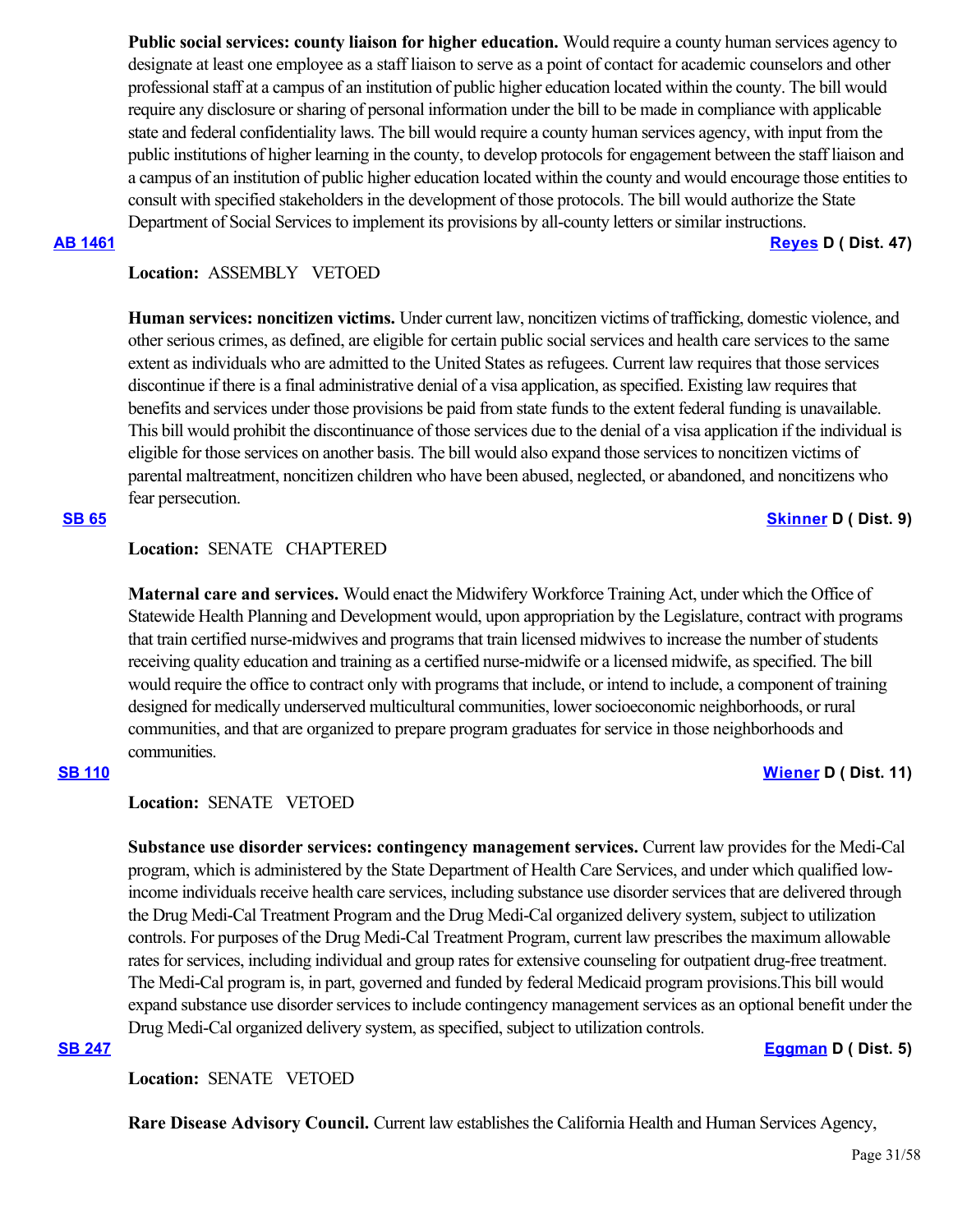which includes the State Department of Public Health, among other state departments charged with the administration of health, social, and other human services. Under current law, the State Department of Public Health has authority over various programs promoting public health, including genetic disease testing and newborn screenings.This bill would establish the Rare Disease Advisory Council within the California Health and Human Services Agency.

### **[SB 258](https://ctweb.capitoltrack.com/public/publishbillinfo.aspx?bi=H74O4FIwzMG7aFNPQG0ivkceYCLaOgA3guaiJOH9G5t1boPWUcPdhCkmXqTornqS) [Laird](http://sd17.senate.ca.gov/) D ( Dist. 17)**

## **Location:**  SENATE CHAPTERED

**Aging.** Current law requires the California Department of Aging, in allocating specified state and federal funding to area agencies on aging, to ensure that priority consideration is given to criteria that reflect the state's intent to target services to those in greatest economic or social need. Existing law defines "greatest social need" to mean the need caused by noneconomic factors, including physical and mental disabilities, that restrict an individual's ability to perform normal daily tasks or that threaten the individual's capacity to live independently. This bill would revise this definition to include human immunodeficiency virus (HIV) status as a specified noneconomic factor.

### **[SB 354](https://ctweb.capitoltrack.com/public/publishbillinfo.aspx?bi=AArCEUp%2BK8YB9BMi10w7kZLmrcm9xaJWKn0sYCdxliv%2Fmsr1JU04kn7DCvEZPulE) [Skinner](http://sd09.senate.ca.gov/) D ( Dist. 9)**

### **Location:**  SENATE CHAPTERED

**Public social services.** Current law authorizes, in certain circumstances, a child who has been removed from their parent or guardian to be placed with a relative or nonrelative extended family member if the relative or nonrelative extended family member is either an approved resource family or has been assessed by a county social worker or a county probation agency and, among other things, the relative or nonrelative extended family member has not been convicted of a crime for which a criminal record exemption cannot be granted, has been granted a criminal record exemption, or, in certain circumstances, a criminal record exemption is pending.This bill would, notwithstanding those provisions, authorize the court to order placement with a relative, regardless of the status of any criminal exemption or resource family approval, if the court finds that the placement does not pose a risk to the health and safety of the child.

### **[SB 428](https://ctweb.capitoltrack.com/public/publishbillinfo.aspx?bi=i6mcT0H2LhKnEF5F%2Foj4NrdvRsvU7PVmSi28FfYaShbeoUta06PchYQawDXZEdur) [Hurtado](https://sd14.senate.ca.gov/) D ( Dist. 14)**

## **Location:**  SENATE CHAPTERED

**Health care coverage: adverse childhood experiences screenings.** Would require a health care service plan contract or health insurance policy issued, amended, or renewed on or after January 1, 2022, that provides coverage for pediatric services and preventive care to additionally include coverage for adverse childhood experiences screenings. The bill would authorize each department to adopt guidance to implement this provision. Because a willful violation of these provisions by a health care service plan would be a crime, the bill would impose a state-mandated local program.

### **[SB 549](https://ctweb.capitoltrack.com/public/publishbillinfo.aspx?bi=o5Z1P6xdagM0KvYFV1mAq%2FdB34p7U6HX%2FtvRc3d2ea6BjDTgMdBMV7zkxurH7Uyc) [Jones](https://jones.cssrc.us/) R ( Dist. 38)**

## **Location:**  SENATE VETOED

**Social workers: essential workers.** Would require social workers, if they are deemed essential workers during a state of emergency declared by the Governor, to be included in the group of essential workers who are eligible to receive the first distribution of emergency materials, as determined by the state or a local governmental entity, including, but not limited to, all materials and protective gear deemed necessary to protect their health and safety. The bill, with regard to social workers, would authorize the state or a local governmental entity to establish within the first group of essential workers eligible to receive the emergency materials, further levels of distribution for specified classifications of social workers.

**[SB 578](https://ctweb.capitoltrack.com/public/publishbillinfo.aspx?bi=eOYqZtxGPsud86GZnbsGfqcDWe9no%2BWOkqhNpVvqoVDQKURNteTIzkLTNg%2BUZ5pZ) [Jones](https://jones.cssrc.us/) R ( Dist. 38)**

**Location:**  SENATE CHAPTERED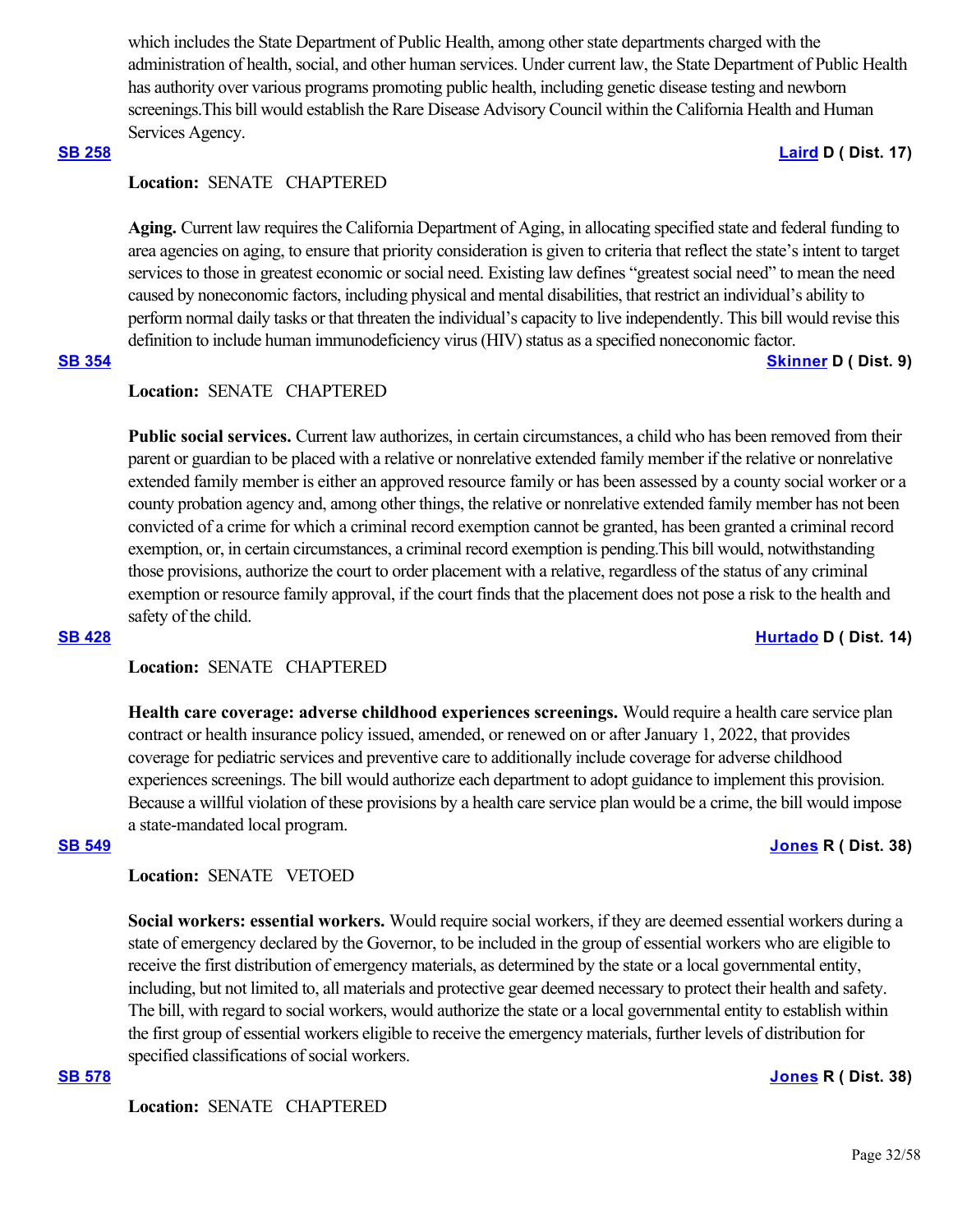**Lanterman-Petris-Short Act: hearings.** The Lanterman-Petris-Short Act authorizes the involuntary commitment and treatment of persons with specified mental health disorders for the protection of the persons so committed, and authorizes a conservator of the person, of the estate, or of the person and the estate to be appointed for a person who is gravely disabled as a result of a mental health disorder or impairment by chronic alcoholism, and designates procedures for hearing a petition for that purpose. Existing law authorizes a party to a hearing under the act to demand that the hearing be public, and be held in a place suitable for attendance by the public. This bill would require a hearing held under the act to be presumptively closed to the public if that hearing involves the disclosure of confidential information.

### **[SB 584](https://ctweb.capitoltrack.com/public/publishbillinfo.aspx?bi=T5j945lGjd3bxlcumuIv24hkHn7MjBzSullS6h9GN7DOVnoRZjG4rV3Vdc0L9QHx) [Jones](https://jones.cssrc.us/) R ( Dist. 38)**

## **Location:**  SENATE CHAPTERED

**Resource Family Approval Program.** Current law places certain requirements on counties in implementing the resource family approval process, including ensuring that resource family applicants complete a minimum of 12 hours of preapproval caregiver training. Current law requires this preapproval training to include specified topics, including, among others, information on providing care and supervision to children who have been commercially sexually exploited. Current law also requires counties to ensure that resource families that care for children who are 10 years of age or older attend a training on understanding how to use best practices for providing care and supervision to children who have been commercially sexually exploited. Current law authorizes counties to require a resource family or applicant to receive relevant specialized training on certain topics in order to meet the needs of a particular child in care, including training on understanding how to use best practices for providing care and supervision to commercially sexually exploited children. This bill would require each of those trainings to include information on providing care and supervision to children who have been victims of child labor trafficking.

#### **[SB 609](https://ctweb.capitoltrack.com/public/publishbillinfo.aspx?bi=IAHtD%2F1INn7JOtwlhDag1P4Dzo7bZZfs9TNj70Ab%2F2KQjOrwqcPTOc1OYBA59rih) [Hurtado](https://sd14.senate.ca.gov/) D ( Dist. 14)**

#### **Location:**  SENATE CHAPTERED

**CalFresh.** Current federal law provides that students who are enrolled in college or other institutions of higher education at least half time are not eligible for SNAP benefits unless they meet one of several specified exemptions, including participating in specified employment and training programs. Current state law requires, for the purposes of determining eligibility for CalFresh, certain educational programs, as determined by the State Department of Social Services, to be considered employment and training programs, thereby qualifying a student participating in one of those programs for an exemption, unless prohibited by federal law. Current law requires the department to maintain and regularly update a list of programs that meet the employment and training exemption set forth in federal regulations. This bill would require the department, upon an appropriation by the Legislature for this purpose, and to the extent permitted by federal law, to include adult education and career technical education programs in the list of programs that are deemed to meet the employment and training exemption set forth in the federal regulations. **[SB 654](https://ctweb.capitoltrack.com/public/publishbillinfo.aspx?bi=pZE%2BsQC2w59Q1CFEIcPz6Chwe1miXAOHTrkKUY2n%2FD%2BLxmXhshjkXL6Z4l%2F5kSlD) [Min](https://sd37.senate.ca.gov/) D ( Dist. 37)**

## **Location:**  SENATE CHAPTERED

**Child custody.** Current law requires the court to consider, and give due weight to, the wishes of the child in making an order granting or modifying custody or visitation if the child is of sufficient age and capacity to reason so as to form an intelligent preference as to custody or visitation. This bill would prohibit the court from permitting a child addressing the court regarding custody or visitation to do so in the presence of the parties unless the court determines that doing so is in the best interests of the child and states its reasons for that finding on the record. The bill would require the court to provide an alternative to having the child address the court in the presence of the parties in order to obtain input directly from the child.

#### **[SB 682](https://ctweb.capitoltrack.com/public/publishbillinfo.aspx?bi=7bcKPH1zLWjWn5YFrZvVuPmnr451mt3CfthO%2FZ%2B4uD%2FBoaYOu176yP7SuotplQ%2Bj) [Rubio](http://sd22.senate.ca.gov/) D ( Dist. 22)**

**Location:**  SENATE VETOED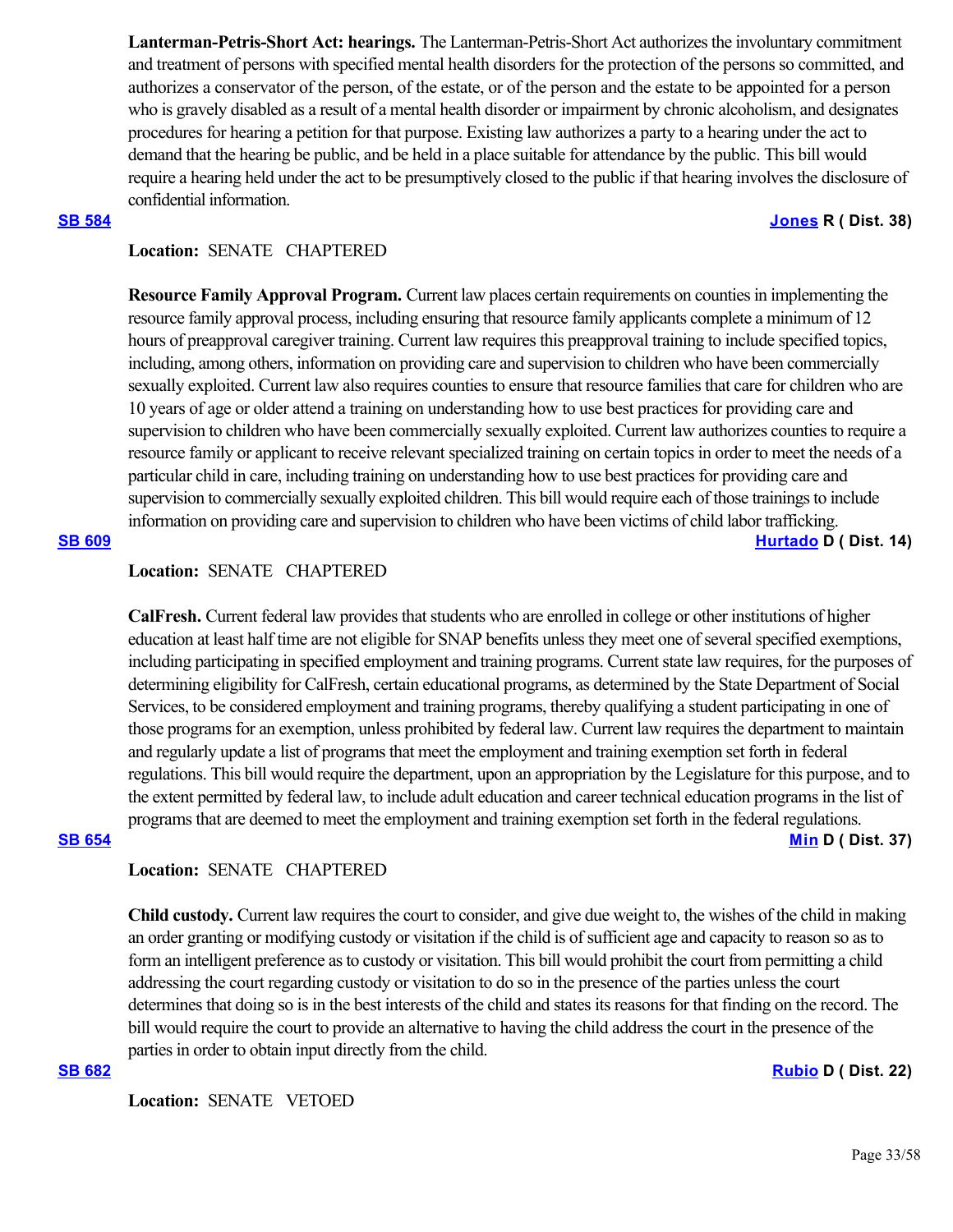**Childhood chronic health conditions: racial disparities.** Current law establishes various public health programs for purposes of promoting child and adolescent health, including the Child Health and Disability Prevention Program, which provides for early and periodic health assessments to children in California.This bill would establish the End Racial Inequities in Children's Health in California Initiative (EnRICH CA Initiative). The bill would require the California Health and Human Services Agency, in collaboration with other specified groups and entities, to convene an advisory workgroup, as specified, to develop and implement a plan, as specified, that establishes targets to reduce racial disparities in health outcomes by at least 50% by December 31, 2030, in chronic conditions affecting children, including, but not limited to, asthma, diabetes, dental caries, depression, and vaping-related diseases.

 **Health Care**

#### **[AB 136](https://ctweb.capitoltrack.com/public/publishbillinfo.aspx?bi=7MkbjgWdSz6NV3omxNtY7zX7kqQsQOnXcWtTdoXtrlEEGaUX8zsiAUTW81cXaepg) Committee on Budget**

### **Location:**  ASSEMBLY CHAPTERED

**Developmental services.** The California Early Intervention Services Act provides a statewide system of coordinated, comprehensive, family-centered, multidisciplinary, and interagency programs that are responsible for providing appropriate early intervention services and supports to all eligible infants and toddlers and their families. This bill would, until June 30, 2022, and at the request of the parent or legal guardian, would require an individualized family service plan meeting to be held by remote electronic communications and would include remote electronic communications as a method of delivering services. By imposing new duties on local educational agencies that provide services under the act, the bill would impose a state-mandated local program.

**[AB 457](https://ctweb.capitoltrack.com/public/publishbillinfo.aspx?bi=vix9L6cURM18Q1gu5PaNkvMfByD%2BMRelRas42Qb6q2HFxbgD5BJUBDaaLGvOqGrc) [Santiago](https://a53.asmdc.org/) D ( Dist. 53)**

### **Location:**  ASSEMBLY CHAPTERED

**Protection of Patient Choice in Telehealth Provider Act.** Current law provides for the licensure and regulation of various healing arts professions and vocations by boards within the Department of Consumer Affairs. Under current law, it is unlawful for healing arts licensees, except as specified, to offer, deliver, receive, or accept any rebate, refund, commission, preference, patronage dividend, discount, or other consideration, in the form of money or otherwise, as compensation or inducement for referring patients, clients, or customers to any person, subject to certain exceptions. This bill would provide that the payment or receipt of consideration for internet-based advertising, appointment booking, or any service that provides information and resources to prospective patients of licensees does not constitute a referral of a patient if the internet-based service provider does not recommend or endorse a specific licensee to a prospective patient.

### **[AB 1020](https://ctweb.capitoltrack.com/public/publishbillinfo.aspx?bi=FksiXDGaR8JBH3cQ9QP2oAxjtpLBXC8f6oZhyDOmHgSboHmwGJhihXaB9QxXjur9) [Friedman](https://a43.asmdc.org/) D ( Dist. 43)**

## **Location:**  ASSEMBLY CHAPTERED

**Health care debt and fair billing.** Current law requires a hospital to maintain an understandable written policy regarding discount payments for financially qualified patients and an understandable written charity care policy. Current law requires that uninsured patients or patients with high medical costs who are at or below 350% of the federal poverty level be eligible for charity care or discount payments from a hospital. This bill would instead require that uninsured patients or patients with high medical costs who are at or below 400% of the federal poverty level be eligible for charity care or discount payments from a hospital, and would authorize a hospital to grant eligibility for charity care or discount payments to patients with incomes over 400% of the federal poverty level. The bill would redefine "high medical costs" to include annual out-of-pocket costs at the hospital that exceed the lesser of 10% of the patient's current family income or family income in the prior 12 months.

**[AB 1064](https://ctweb.capitoltrack.com/public/publishbillinfo.aspx?bi=Z%2Ftesw%2BweRcVUAkMkrQDKcixOfs6i%2BBy4Y7JagU7jpCpzyL000VRmAJk5IHYnnnp) [Fong](https://ad34.asmrc.org/) R ( Dist. 34)**

**Location:**  ASSEMBLY CHAPTERED

**Pharmacy practice: vaccines: independent initiation and administration.** Current law provides additional authority for the pharmacist to independently initiate and administer any COVID-19 vaccines approved or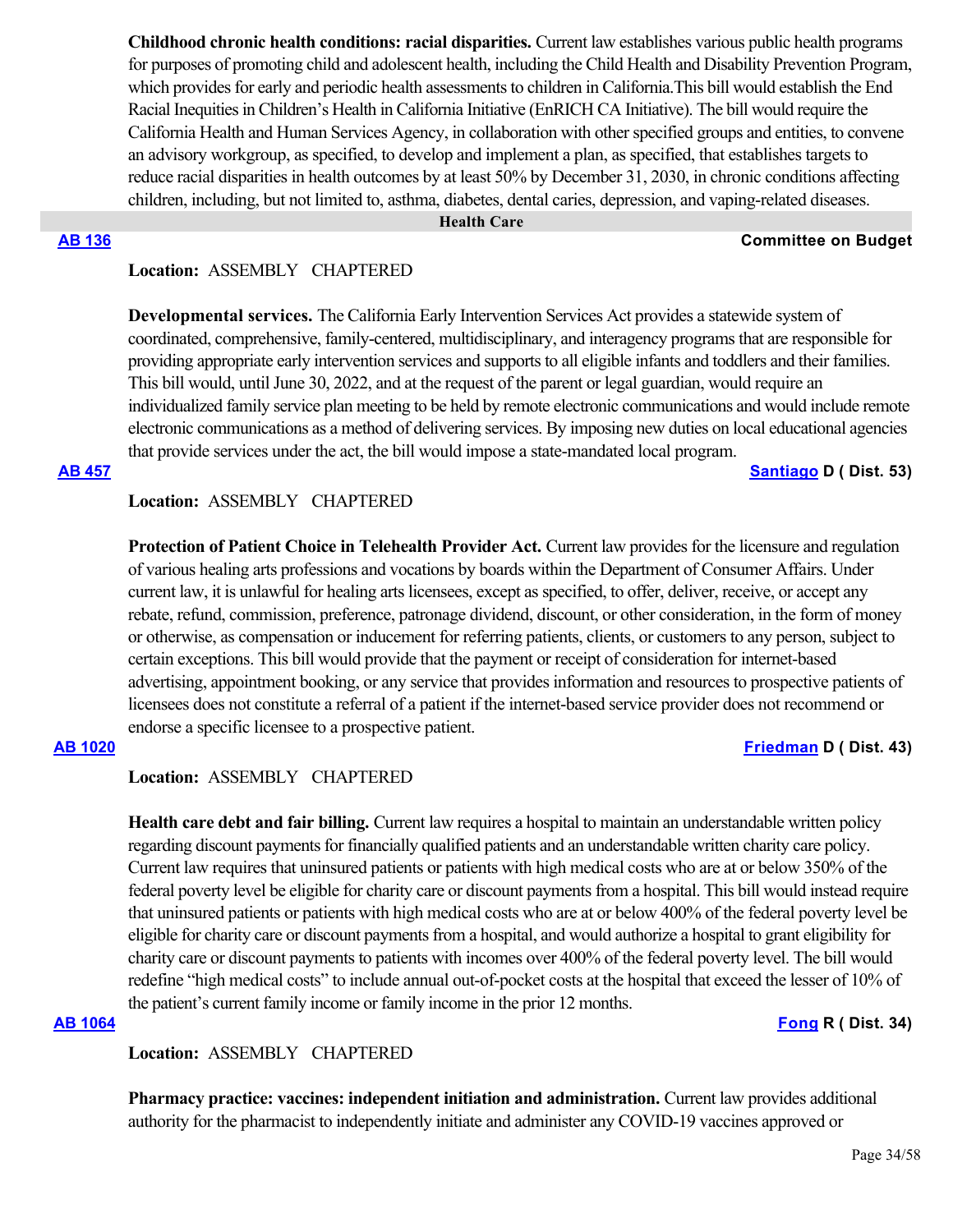authorized by the federal Food and Drug Administration (FDA), or vaccines listed on the routine immunization schedules recommended by the federal Advisory Committee on Immunization Practices (ACIP), in compliance with individual ACIP vaccine recommendations, and published by the federal Centers for Disease Control and Prevention (CDC) for persons 3 years of age and older. This bill would recast this provision to instead authorize a pharmacist to independently initiate and administer any vaccine that has been approved or authorized by the FDA and received an ACIP individual vaccine recommendation published by the CDC for persons 3 years of age and older.

### **[SB 221](https://ctweb.capitoltrack.com/public/publishbillinfo.aspx?bi=02TFkTROZGiyWjpXik422PRKImIGCHGHyiKXSdkpVTu0ELATlU2nGQva7qCChyTP) [Wiener](http://sd11.senate.ca.gov/) D ( Dist. 11)**

## **Location:**  SENATE CHAPTERED

**Health care coverage: timely access to care.** Would codify the regulations adopted by the Department of Managed Health Care and the Department of Insurance to provide timely access standards for health care service plans and insurers for nonemergency health care services. The bill would require both a health care service plan and a health insurer, including a Medi-Cal Managed Care Plan, to ensure that appointments with nonphysician mental health and substance use disorder providers are subject to the timely access requirements, as specified. **[SB 242](https://ctweb.capitoltrack.com/public/publishbillinfo.aspx?bi=Mk7tCVceyzDHdP3rovclLi%2FI5qua4pNVAdienSsb%2FPgYPzNUj2xX1a1hwek93db6) [Newman](https://sd29.senate.ca.gov/) D ( Dist. 29)**

## **Location:**  SENATE CHAPTERED

**Health care provider reimbursements.** The Knox-Keene Health Care Service Plan Act of 1975, provides for the licensure and regulation of health care service plans by the Department of Managed Health Care, and makes a willful violation of the act a crime. Current law provides for the regulation of health insurers by the Department of Insurance. Current law authorizes a health care service plan or health insurer to contract with a provider for alternative rates of payment. This bill would require a health care service plan or health insurer, but not a Medi-Cal managed care plan, to reimburse contracting health care providers for their business expenses to prevent the spread of respiratory-transmitted infectious diseases causing public health emergencies declared on or after January 1, 2022.

## **[SB 326](https://ctweb.capitoltrack.com/public/publishbillinfo.aspx?bi=rB1Y6WTBXDGv7UE69YA8YDgjzroTVr5CXCMxvhqDq24FJBc1jq%2FUUtqLOrkUOp5c) [Pan](http://sd06.senate.ca.gov/) D ( Dist. 6)**

## **Location:**  SENATE CHAPTERED

**Health care coverage: federal health care reforms.** The Knox-Keene Health Care Service Plan Act of 1975 provides for the licensure and regulation of health care service plans by the Department of Managed Health Care, and makes a willful violation of the act a crime. Current law provides for the regulation of health insurers by the Department of Insurance. Current law requires the above-described federal health care coverage market reforms to apply to a health care service plan or health insurer, but conditions the operation of certain of these market reforms on the continued operation of PPACA or certain of its requirements. This bill would delete the conditional operation of the above-described provisions based on the continued operation of PPACA, the federal individual mandate, the federal coverage guarantee, and federal essential health benefits coverage requirements.

**[SB 365](https://ctweb.capitoltrack.com/public/publishbillinfo.aspx?bi=Sp90Z7k4CLT9ez%2B8S064t8vLxns45VHZvsoADXYVhJjzsL29FncAQzMz74irR3%2FM) [Caballero](https://sd12.senate.ca.gov/) D ( Dist. 12)**

**Location:**  SENATE VETOED

**E-consult service.** Would make electronic consultation services reimbursable under the Medi-Cal program for enrolled providers, including FQHCs or RHCs. The bill would require the department to seek federal waivers and approvals to implement this provision, and would condition the implementation of the bill's provisions on the department obtaining necessary federal approval of federal matching funds. The bill would make related findings and declarations.

#### **[SB 510](https://ctweb.capitoltrack.com/public/publishbillinfo.aspx?bi=yqXr%2BymIRJekVPNaMqU6maySQjqzaERMo0fGL8TgIB%2FGkq9z3DbzbdQyayr2gwxH) [Pan](http://sd06.senate.ca.gov/) D ( Dist. 6)**

**Location:**  SENATE CHAPTERED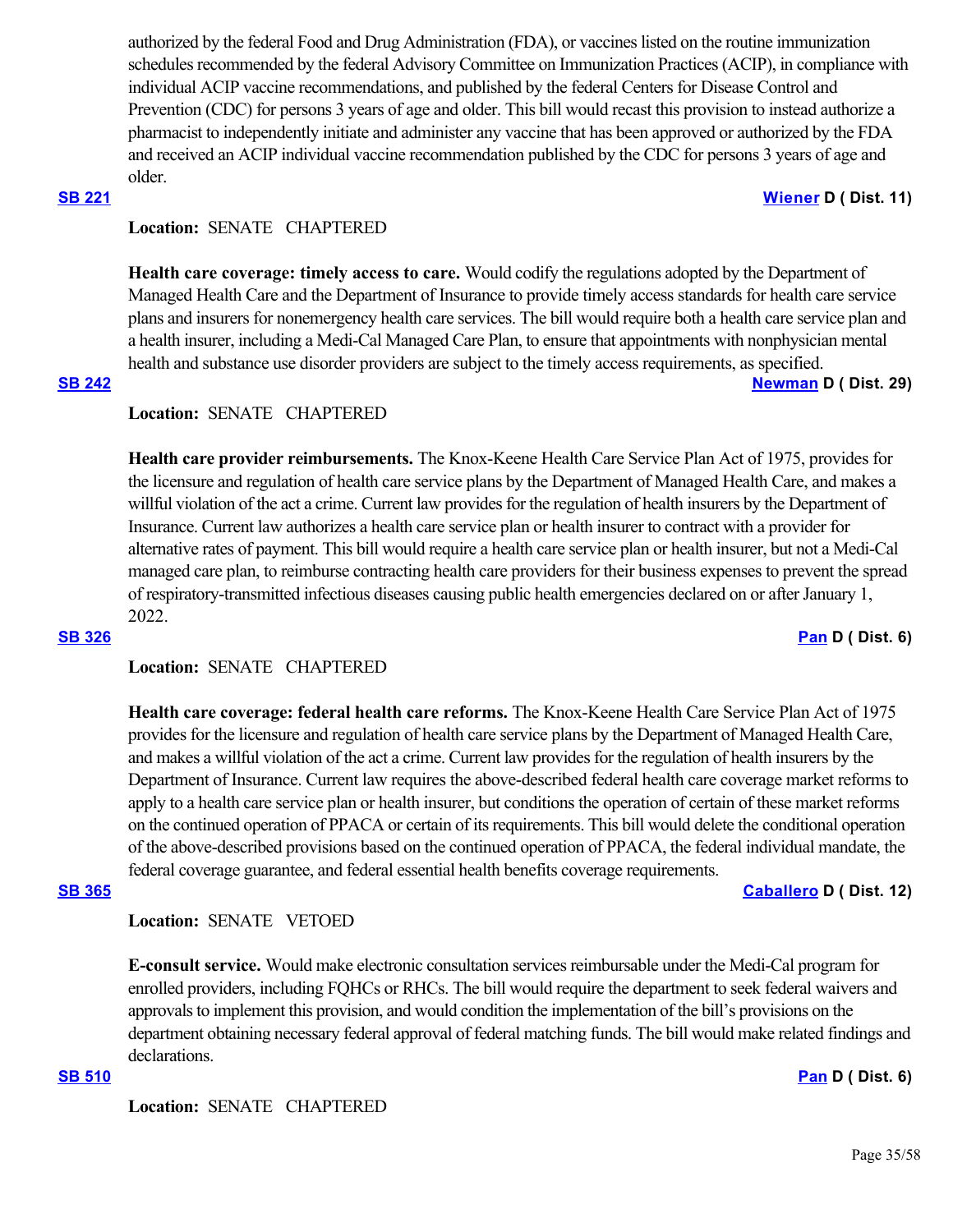**Health care coverage: COVID-19 cost sharing.** Would require a health care service plan contract or a disability insurance policy that provides coverage for hospital, medical, or surgical benefits, excluding a specialized health care service plan contract or health insurance policy, to cover the costs for COVID-19 diagnostic and screening testing and health care services related to the testing for COVID-19, or a future disease when declared a public health emergency by the Governor of the State of California, and would prohibit that contract or policy from imposing cost sharing or prior authorization requirements for that coverage. The bill would also require a contract or policy to cover without cost sharing or prior authorization an item, service, or immunization intended to prevent or mitigate COVID-19, or a future disease when declared a public health emergency by the Governor of the State of California, that is recommended by the United States Preventive Services Task Force or the federal Centers for Disease Control and Prevention, as specified.

## **Homelessness**

## **[AB 27](https://ctweb.capitoltrack.com/public/publishbillinfo.aspx?bi=x4XyyqXGhwGnYdhJXQdtKNyhgckctlG%2Bra6aa3YuPUvHwdfX8p9BiyraOIqLrT45) [Rivas, Luz](https://a39.asmdc.org/) D ( Dist. 39)**

## **Location:**  ASSEMBLY CHAPTERED

**Homeless children and youths and unaccompanied youths: reporting.** Under current state law, public schools, including charter schools, and county offices of education are required to immediately enroll a homeless child or youth seeking enrollment, except as specified. Current law requires a local educational agency liaison for homeless children and youths to ensure that public notice of the educational rights of homeless children and youths is disseminated in schools within the liaison's local educational agency that provide services pursuant to the act. This bill would require a local educational agency to ensure that each school within the local educational agency identifies all homeless children and youths and unaccompanied youths, as defined, enrolled at the school.

**[AB 362](https://ctweb.capitoltrack.com/public/publishbillinfo.aspx?bi=0UOH2z55mkkQNFGLyebwgEsWtO4oFxII98EnpQ8%2BSyMdoCwEEhOFxUaL3NKOPqdg) [Quirk-Silva](https://a65.asmdc.org/) D ( Dist. 65)**

## **Location:**  ASSEMBLY CHAPTERED

**Homeless shelters: safety regulations.** Would require a city or county that receives a complaint from an occupant of a homeless shelter, as defined, or an agent of an occupant, alleging that a homeless shelter is substandard to inspect the homeless shelter, as specified. The bill would require a city or county that determines that a homeless shelter is substandard to issue a notice to correct the violation to the owner or operator of the homeless shelter within 10 business days of the inspection, or issue the notice to correct the violation immediately if the violation constitutes an imminent threat to the health and safety of the occupants of the homeless shelter. The bill would authorize a city or county to issue an emergency order directing the owner or operator to take immediate action to rectify violations if the city determines that the violations are dangerous, hazardous, imminently detrimental to life or health, or otherwise render the homeless shelter unfit for human habitation.

### **[AB 565](https://ctweb.capitoltrack.com/public/publishbillinfo.aspx?bi=3TjGdqIMVOGVAakbtrXlaJ13u5i3mNae81HK8Q%2BzmjQA9M8tT9K2GHQJffFNFziM) [Lackey](https://ad36.asmrc.org/) R ( Dist. 36)**

## **Location:**  ASSEMBLY CHAPTERED

**Interagency Advisory Committee on Apprenticeship: homeless youth and foster youth.** Current law establishes the Interagency Advisory Committee on Apprenticeship within the Division of Apprenticeship Standards, which is in the Department of Industrial Relations. Current law prescribes the composition of the committee, which includes specified officials or their designees, serving as ex officio members, and 6 persons appointed by the Secretary of Labor and Workforce Development who are familiar with certain apprenticeable occupations, as specified requirements. This bill would add the director of the State Department of Social Services as a member of the Interagency Advisory Committee on Apprenticeship.

## **[AB 816](https://ctweb.capitoltrack.com/public/publishbillinfo.aspx?bi=gq3GESPHAP8T73KPoWpI1Qx3THIUH3GTwK4VWzXtjomsK4Pk0IAN9MfS8BxFk88%2B) [Chiu](https://a17.asmdc.org/) D ( Dist. 17)**

## **Location:**  ASSEMBLY CHAPTERED

**Homelessness: Housing Trust Fund: housing projects.** Current federal law requires the Secretary of the United States Department of Housing and Urban Development to establish a Housing Trust Fund to provide grants to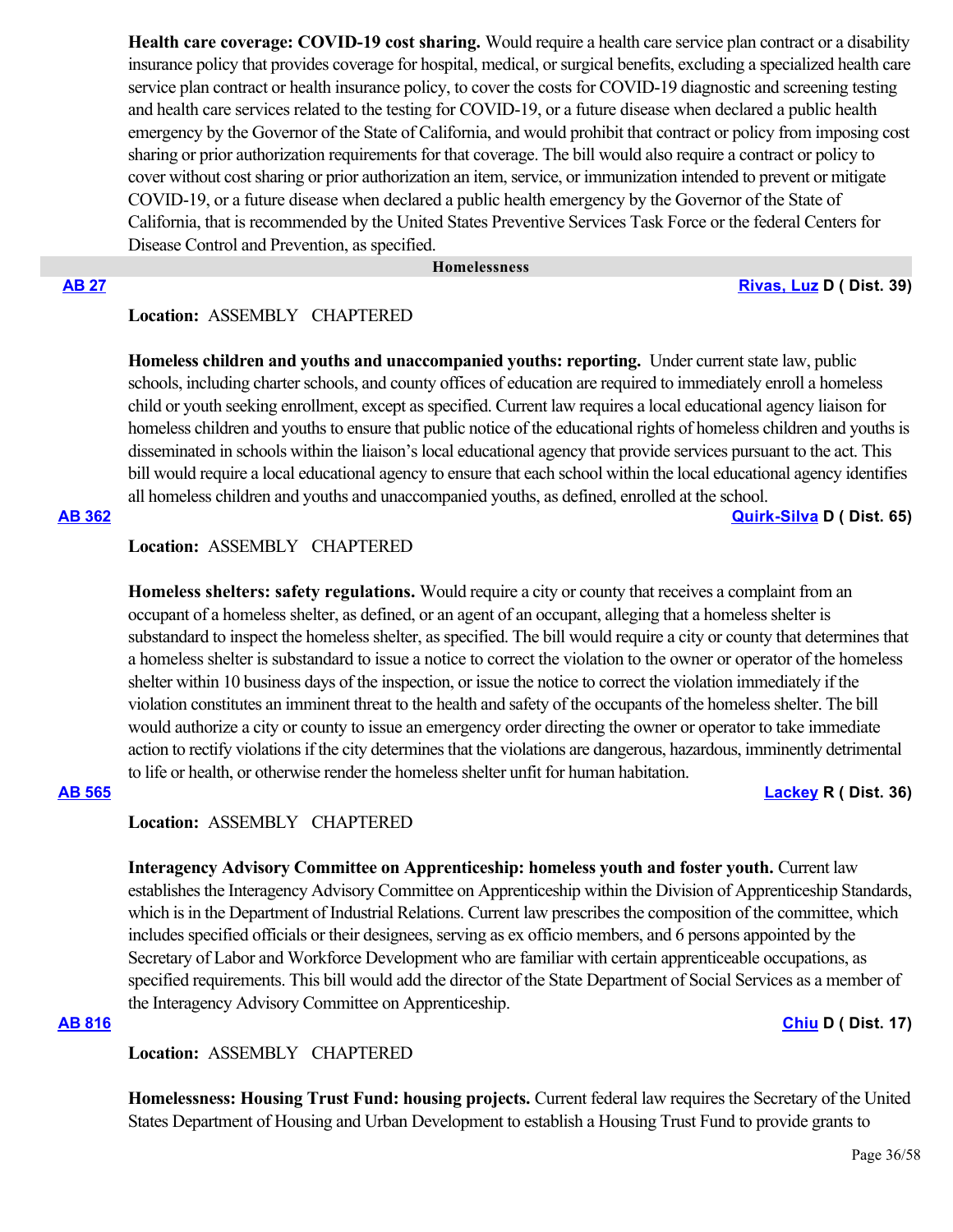states to increase the supply of rental housing for extremely low and very low income families, including homeless families, and home ownership for extremely low and very low income families. Current law requires the department to collaborate with the California Housing Finance Agency to develop an allocation plan to demonstrate how the funds will be distributed, based on the priority housing needs identified in the state's consolidated plan, and to convene a stakeholder process to inform the development of the plan. Current law requires the allocation plan and program guidelines to prioritize projects based on enumerated factors such as the extent to which project rents are affordable. The department is required to submit this plan to the Assembly Committee on Housing and Community Development and the Senate Transportation and Housing Committees 30 days after receipt of the federal funds. This bill would require the department to prioritize funding for projects that serve people experiencing homelessness, to the extent that a sufficient number of projects exist.

**[AB 977](https://ctweb.capitoltrack.com/public/publishbillinfo.aspx?bi=MPCQIzoVJSC8PsUZS2EeSds1uh459wwlwvqlh3a%2BX%2FcxtDNVYYjoWy5VCwT84CCP) [Gabriel](https://a45.asmdc.org/) D ( Dist. 45)**

## **Location:**  ASSEMBLY CHAPTERED

**Homelessness program data reporting: Homeless Management Information System.** Would require, beginning January 1, 2023, that a grantee or entity operating specified state homelessness programs, including the No Place Like Home Program, as a condition of receiving state funds, to enter Universal Data Elements and Common Data Elements, as defined by the United States Department of Housing and Urban Development Homeless Management Information System Data Standards, on the individuals and families it serves into its local Homeless Management Information System, unless otherwise exempted by state or federal law. The bill would require the Homeless Coordinating and Financing Council to specify the format and disclosure frequency of the required data elements. The bill would apply the data entry requirements to all new state homelessness programs that commence on or after July 1, 2021. The bill would require the Homeless Coordinating and Financing Council to provide technical assistance and guidance to any grantee or entity that operates a program subject to the bill, if the grantee or entity does not already collect and enter into the local Homeless Management Information System the data elements required.

#### **[AB 1220](https://ctweb.capitoltrack.com/public/publishbillinfo.aspx?bi=NFfE8zjqii2zfWOxTFKiz4xLNGcs6UIUkx8FkbvRHP9VDD4ZJbPbYUQxja35SeCB) [Rivas, Luz](https://a39.asmdc.org/) D ( Dist. 39)**

### **Location:**  ASSEMBLY CHAPTERED

**Homelessness: California Interagency Council on Homelessness.** Would rename the Homeless Coordinating and Financing Council to the California Interagency Council on Homelessness and would remove authorization for the Secretary of the Business, Consumer Services and Housing's designee to serve as chair of the council. The bill would instead require the Secretary of the Business, Consumer Services and Housing Agency and the Secretary of the California Health and Human Services Agency to serve as cochairs of the council. The bill would make other changes to the council's membership, including adding 5 new members, as specified.

### **[AB 1487](https://ctweb.capitoltrack.com/public/publishbillinfo.aspx?bi=cV3o%2F%2BWA22wLkH7n6QpyLiaNEEG3fOLgmz1%2FN7FPVU6XYbi4mdqJ%2FGuoP8tA%2Fs0q) [Gabriel](https://a45.asmdc.org/) D ( Dist. 45)**

# **Location:**  ASSEMBLY VETOED

### **Legal Services Trust Fund Commission: Homelessness Prevention Fund: grants: eviction or**

**displacement.** Would establish the Homelessness Prevention Fund to be administered by the Legal Services Trust Fund Commission. The bill would require the commission, subject to appropriation to the State Bar by the Legislature, to distribute moneys in the fund in the form of grants, awarded on a competitive basis, to fund prescribed legal services, education, and outreach for tenants relating to eviction or displacement. The bill would require the commission to develop guidelines for the grant process in accordance with specified requirements. The bill would establish eligibility requirements for grant applicants, including that the applicant agrees to provide all of the services funded by the grant without charge to recipients.

#### **[SB 400](https://ctweb.capitoltrack.com/public/publishbillinfo.aspx?bi=KHHI1SDAaCnBHMCZEhuUvwi94poNqFFUOeBcX%2F%2FH8aHVSq9X8z5e%2B38Q5Zut6gzL) [Jones](https://jones.cssrc.us/) R ( Dist. 38)**

**Location:**  SENATE CHAPTERED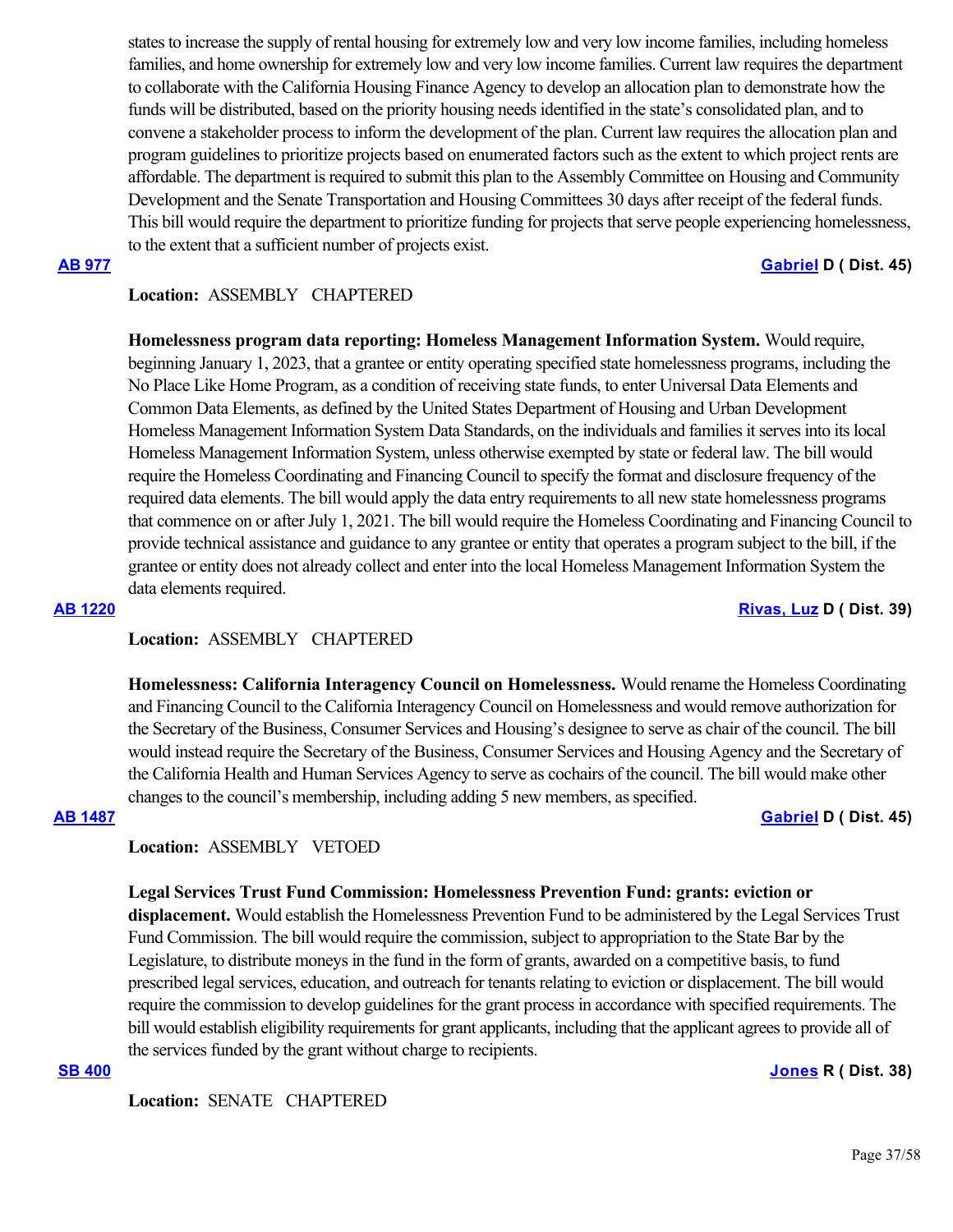**Homeless children and youths: local educational agencies: collaboration, training, and reporting.** The McKinney-Vento Homeless Assistance Act requires a state plan submitted for the receipt of the grant to include assurances that local educational agencies will designate an appropriate staff person to act as a local educational agency liaison for homeless children and youths and a description of how the state will ensure that local educational agencies and their liaisons will comply with specified requirements of the act, including the identification of homeless children and youths.This bill would require a liaison for homeless children and youths of a local educational agency, as defined to include a school district, county office of education, charter school, or special education local plan area, to ensure the identification by school personnel of those children and youths through outreach and coordination activities with other organizations and the referral of services to homeless families and homeless children and youth

#### **Hospitals**

#### **[AB 136](https://ctweb.capitoltrack.com/public/publishbillinfo.aspx?bi=7MkbjgWdSz6NV3omxNtY7zX7kqQsQOnXcWtTdoXtrlEEGaUX8zsiAUTW81cXaepg) Committee on Budget**

### **Location:**  ASSEMBLY CHAPTERED

**Developmental services.** The California Early Intervention Services Act provides a statewide system of coordinated, comprehensive, family-centered, multidisciplinary, and interagency programs that are responsible for providing appropriate early intervention services and supports to all eligible infants and toddlers and their families. This bill would, until June 30, 2022, and at the request of the parent or legal guardian, would require an individualized family service plan meeting to be held by remote electronic communications and would include remote electronic communications as a method of delivering services. By imposing new duties on local educational agencies that provide services under the act, the bill would impose a state-mandated local program.

**[AB 451](https://ctweb.capitoltrack.com/public/publishbillinfo.aspx?bi=SFAJPBlL5u1%2FlSU7v%2BQEoAIIhRHeOzGNhOVLD9SDSHF%2FLWipTp4VD44e5DOUoszy) [Arambula](https://a31.asmdc.org/) D ( Dist. 31)**

### **Location:**  ASSEMBLY CHAPTERED

**Health care facilities: treatment of psychiatric emergency medical conditions.** Would require a psychiatric unit within a general acute care hospital, a psychiatric health facility, or an acute psychiatric hospital to accept the transfer of a person with a psychiatric emergency medical condition from a health facility that operates an emergency department and to provide emergency services and care to treat that person, regardless of whether the facility operates an emergency department, if specified criteria are met.

### **[AB 1204](https://ctweb.capitoltrack.com/public/publishbillinfo.aspx?bi=kD%2Blnd9p0dQXAe5vrQOp4dvCwls4fZqVXCsL7QF5NB%2B4bRWfcryOr0p5%2BUMK1xOm) [Wicks](https://a15.asmdc.org/) D ( Dist. 15)**

**Location:**  ASSEMBLY CHAPTERED

**Hospital equity reporting.** Current law requires a private, not-for-profit hospital to adopt and update a community benefits plan that describes the activities the hospital has undertaken to address identified community needs within its mission and financial capacity, including health care services rendered to vulnerable populations. Current law defines "vulnerable populations" for these purposes to mean a population that is exposed to medical or financial risk by virtue of being uninsured, underinsured, or eligible for Medi-Cal, Medicare, California Children's Services Program, or county indigent programs. Current law requires a hospital to annually submit its community benefits plan to the department not later than 150 days after the hospital's fiscal year ends.This bill would add racial and ethnic groups experiencing disparate health outcomes and socially disadvantaged groups to the definition of "vulnerable populations" for community benefits reporting purposes.

 **Housing**

## **[AB 140](https://ctweb.capitoltrack.com/public/publishbillinfo.aspx?bi=LTBIiSikiinVcDDvJ%2BveoixPV8k2I5p1Ww9BaNx%2F8QTE%2FDZcf3kjCrIggWmHSp0F) Committee on Budget**

#### **Location:**  ASSEMBLY CHAPTERED

**Housing.** Current law defines the duties of the Treasurer, which include, but are not limited to, receiving and keeping the vaults of the State Treasury, paying warrants drawn by the Controller in certain circumstances, and keeping an account of all money received and disbursed.This bill would require the Treasurer, in consultation with other specified state agencies, to develop a framework for the California Dream For All Program, the goals of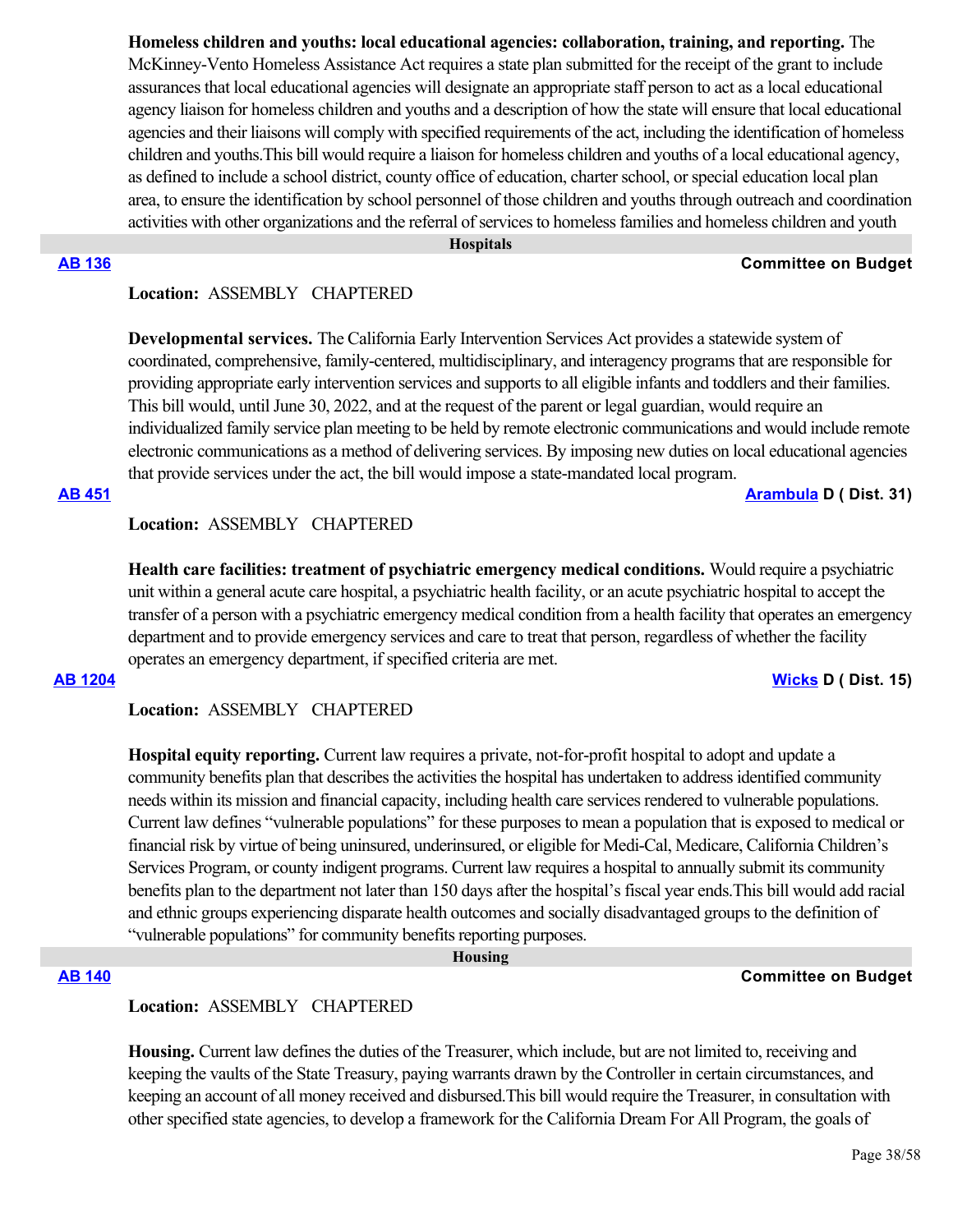which would include, but would not be limited to, making home ownership more affordable. The bill would require the Treasurer to submit a report outlining the framework for the program to the Legislature. The bill would also state the intent of the Legislature that the program include certain elements.

## **[AB 175](https://ctweb.capitoltrack.com/public/publishbillinfo.aspx?bi=X%2B6C1FX7Nv96BoogD8fT2T1Vq89lplA54uFH9USaIjLq4XPgcDMBYxqTQBYvOgv3) Committee on Budget**

## **Location:**  ASSEMBLY CHAPTERED

## **Housing: mortgages and deeds of trust: use of state property: surplus land disposal: financing**

**programs.** Current law prescribes various requirements to be satisfied before the exercise of a power of sale under a mortgage or deed of trust and prescribes a procedure for the exercise of that power. Current law prescribes the dates when a trustee's sale is deemed final if specified payments are made and, in this regard, a trustee's sale is deemed final upon the acceptance of the last and highest bid and is deemed perfected as of 8 a.m. on the actual date of sale if the trustee's deed is recorded within 18 calendar days after the sale, except as specified. This bill would extend the date in the above-described condition relating to the recording of the trustee's deed to 21 calendar days. The bill would require this change to become operative on January 1, 2022.

### **[AB 491](https://ctweb.capitoltrack.com/public/publishbillinfo.aspx?bi=nE8RUE87Hr9CR9Lydw9ztqPSYXh7RtrPImwn%2FHGglE%2FPV61KaqTraIUYEo%2Bd5%2FN%2B) [Ward](https://a78.asmdc.org/) D ( Dist. 78)**

## **Location:**  ASSEMBLY CHAPTERED

**Housing: affordable and market rate units.** Would require that a mixed-income multifamily structure provide the same access to the common entrances, common areas, and amenities of the structure to occupants of the affordable housing units in the structure as is provided to occupants of the market-rate housing units. The bill would also prohibit a mixed-income multifamily structure from isolating the affordable housing units within the structure to a specific floor or an area on a specific floor. The bill would define various terms for these purposes.

**[AB 592](https://ctweb.capitoltrack.com/public/publishbillinfo.aspx?bi=fQ%2Fu6nhAfFAWzM%2BGOEj49VgevlzkYPBiDE00kfhBC7M%2BMmhClpgGKgt5T9nRXJoP) [Friedman](https://a43.asmdc.org/) D ( Dist. 43)**

## **Location:**  ASSEMBLY CHAPTERED

**Foster youth: transitional housing.** The California Community Care Facilities Act requires the State Department of Social Services to license and regulate transitional housing placement providers pursuant to the act. Under current law, a transitional housing placement provider is an organization licensed by the department to provide transitional housing to foster children at least 16 years of age and to nonminor dependents to promote their transition to adulthood. Current law requires a transitional housing unit to meet certain housing and supervision requirements, which may include a host family certified by a transitional housing placement provider with whom a participant lives in an apartment, single-family dwelling, or condominium. This bill would require a transitional housing unit with a host family to include supervised transitional housing services provided by the licensed transitional housing placement provider. With respect to a transitional housing placement program serving nonminor dependents, the bill would additionally authorize certain entities, including a resource family approved by a foster family agency or a county, a licensed foster family home, a certified family home, an approved relative caregiver, or a nonrelative extended family member of a participant to operate as a host family.

### **[AB 602](https://ctweb.capitoltrack.com/public/publishbillinfo.aspx?bi=hDF0dG3q70h5etCzF0PFkboQPAlzbvGNPqTUfAx8UmRydUE9IuCSh7zMZCeBGSzB) [Grayson](https://a14.asmdc.org/) D ( Dist. 14)**

### **Location:**  ASSEMBLY CHAPTERED

**Development fees: impact fee nexus study.** Current law requires a city, county, or special district that has an internet website to make available on its internet website certain information, as applicable, including its current schedule of fees and exactions. This bill, among other things, would require, on and after January 1, 2022, a local agency that conducts an impact fee nexus study to follow specific standards and practices, including, but not limited to, (1) that prior to the adoption of an associated development fee, an impact fee nexus study be adopted, (2) that the study identify the existing level of service for each public facility, identify the proposed new level of service, and include an explanation of why the new level of service is necessary, and (3) if the study is adopted after July 1, 2022, either calculate a fee levied or imposed on a housing development project proportionately to the square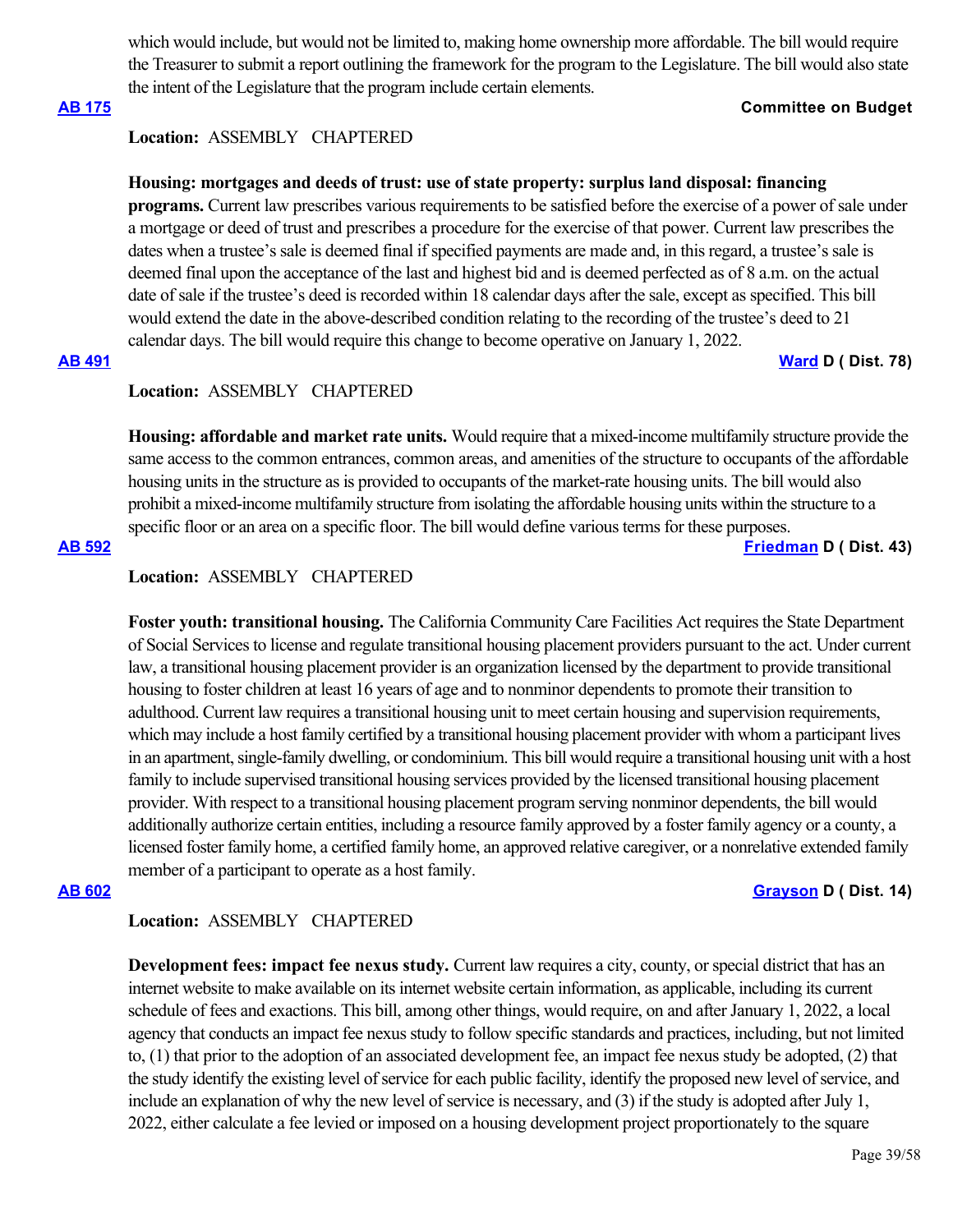footage of the proposed units, or make specified findings explaining why square footage is not an appropriate metric to calculate the fees.

### **[AB 803](https://ctweb.capitoltrack.com/public/publishbillinfo.aspx?bi=Tdd8bsbeiUELQyyYw%2BsWoO2qTWTYgplr52s9YEDa783emScti0UsRWWIX%2FJhh6qb) [Boerner Horvath](https://a76.asmdc.org/) D ( Dist. 76)**

### **Location:**  ASSEMBLY CHAPTERED

**Starter Home Revitalization Act of 2021.** The Planning and Zoning Law requires a city or county to adopt a general plan for land use development within its boundaries that includes, among other things, a housing element. Current law provides for various incentives intended to facilitate and expedite the construction of affordable housing. This bill would authorize a development proponent to submit an application for the construction of a small home lot development, as defined, that meets specified criteria. The bill would require a small home lot development to be located on a parcel that is no larger than 5 acres, is substantially surrounded by qualified urban uses, as defined, and is zoned for multifamily residential use.

## **[AB 816](https://ctweb.capitoltrack.com/public/publishbillinfo.aspx?bi=gq3GESPHAP8T73KPoWpI1Qx3THIUH3GTwK4VWzXtjomsK4Pk0IAN9MfS8BxFk88%2B) [Chiu](https://a17.asmdc.org/) D ( Dist. 17)**

## **Location:**  ASSEMBLY CHAPTERED

**Homelessness: Housing Trust Fund: housing projects.** Current federal law requires the Secretary of the United States Department of Housing and Urban Development to establish a Housing Trust Fund to provide grants to states to increase the supply of rental housing for extremely low and very low income families, including homeless families, and home ownership for extremely low and very low income families. Current law requires the department to collaborate with the California Housing Finance Agency to develop an allocation plan to demonstrate how the funds will be distributed, based on the priority housing needs identified in the state's consolidated plan, and to convene a stakeholder process to inform the development of the plan. Current law requires the allocation plan and program guidelines to prioritize projects based on enumerated factors such as the extent to which project rents are affordable. The department is required to submit this plan to the Assembly Committee on Housing and Community Development and the Senate Transportation and Housing Committees 30 days after receipt of the federal funds. This bill would require the department to prioritize funding for projects that serve people experiencing homelessness, to the extent that a sufficient number of projects exist.

### **[AB 838](https://ctweb.capitoltrack.com/public/publishbillinfo.aspx?bi=Brkey8VtQoOavWLWDZaTRHt%2BXG22Hf%2Byt%2Frm7NaMxEbP3SbR00W7tGhDSxswVqY7) [Friedman](https://a43.asmdc.org/) D ( Dist. 43)**

**Location:**  ASSEMBLY CHAPTERED

**State Housing Law: enforcement response to complaints.** Would, beginning July 1, 2022, require a city or county that receives a complaint of a substandard building or a lead hazard violation, as specified, from a tenant, resident, or occupant, or an agent of a tenant, resident, or occupant, except as specified, to inspect the building, portion of the building intended for human occupancy, or premises of the building, document the lead hazard violations that would be discovered based upon a reasonably competent and diligent visual inspection of the property and identify any building, portion of a building intended for human occupancy, or premises on which such a building is located that is determined to be substandard, as applicable. The bill would require the city or county, as applicable, to advise the owner or operator of each violation and of each action that is required to be taken to remedy the violation and to schedule a reinspection to verify correction of the violations.

### **[AB 1029](https://ctweb.capitoltrack.com/public/publishbillinfo.aspx?bi=Nia9gqfh7C%2BtS%2FVln1QQzZyxuJdQdJa2mnIz8VDSVEwB%2FVAnrft1A8mPJioqitz2) [Mullin](https://a22.asmdc.org/) D ( Dist. 22)**

## **Location:**  ASSEMBLY CHAPTERED

**Housing elements: prohousing local policies.** Would add the preservation of affordable housing units through the extension of existing project-based rental assistance covenants to avoid the displacement of affected tenants and a reduction in available affordable housing units to the list of specified prohousing local policies.

**[AB 1043](https://ctweb.capitoltrack.com/public/publishbillinfo.aspx?bi=V%2FUIXIEJNWB4wbV1L6YWuKtJ93EHMrAJ7I2UpHuHthbUzMmcHkoLfJiHnlz9b3xx) [Bryan](https://a54.asmdc.org/) D ( Dist. 54)**

**Location:**  ASSEMBLY CHAPTERED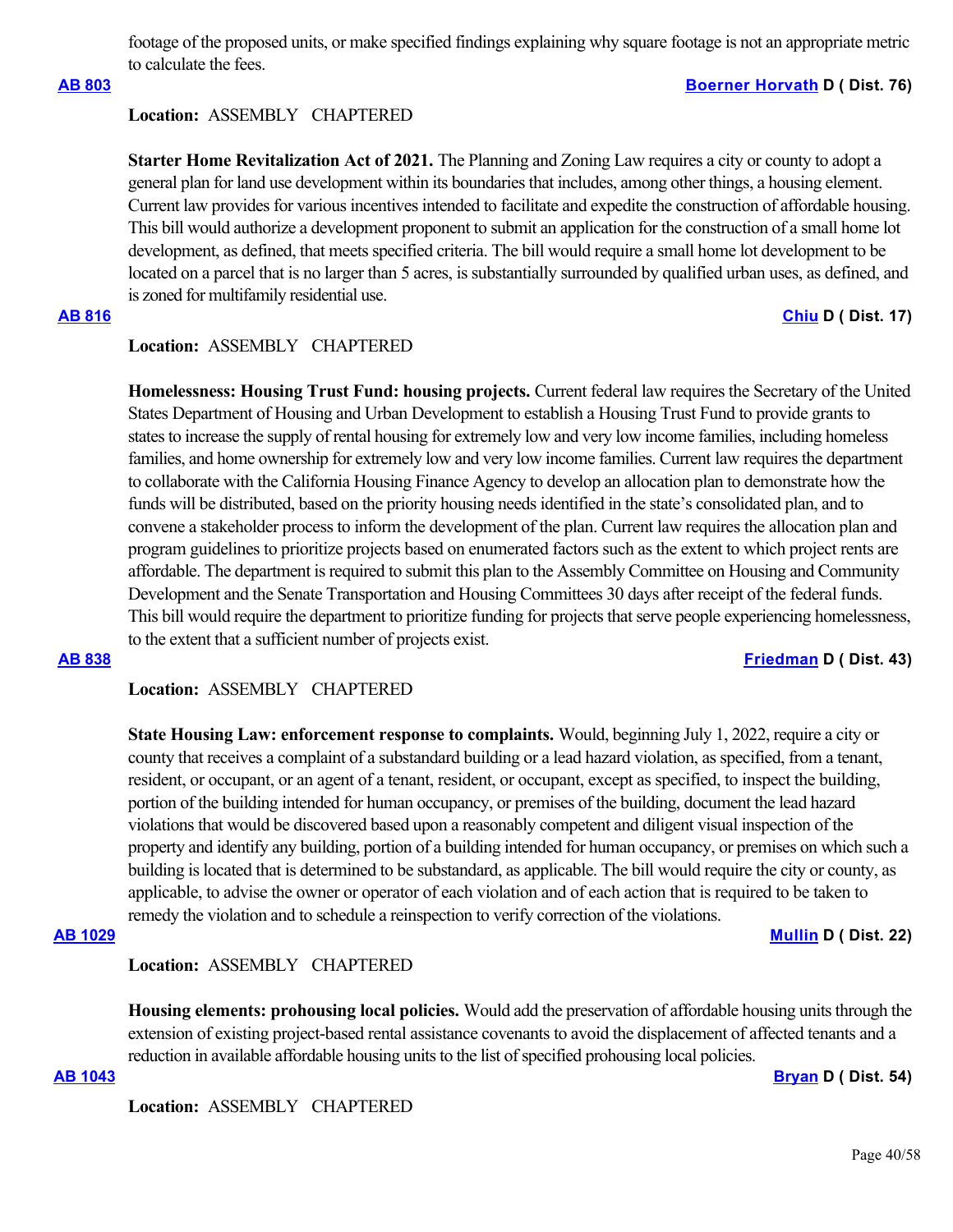**Housing programs: rental housing developments: affordable rent.** The Zenovich-Moscone-Chacon Housing and Home Finance Act, prohibits "affordable rent" for certain rental housing developments that receive assistance on or after January 1, 1991, from exceeding a specified percentage based on the area median income adjusted for family size and whether the household is an extremely low income household, very low income household, lower income household, or moderate-income household. This bill, for leases entered into on or after January 1, 2022, would additionally prohibit "affordable rent" for certain rental housing developments that receive assistance from exceeding the product of 30 percent times 15 percent of the area median income adjusted for family size appropriate for the unit if the household is an "acutely low income household," as defined to mean persons and families whose incomes do not exceed 15 percent of area median income, adjusted for family size, as specified. **[AB 1398](https://ctweb.capitoltrack.com/public/publishbillinfo.aspx?bi=8gkNeR2i1XVQU8rLDJBwupkDBk19i41j%2BQzgmwiOHZgLpTFVUVAOgVn5QZ5FVV33) [Bloom](https://a50.asmdc.org/) D ( Dist. 50)**

## **Location:**  ASSEMBLY CHAPTERED

**Planning and zoning: housing element: rezoning of sites: prohousing local policies.** The Planning and Zoning Law, requires a county and city to adopt a comprehensive, long-term general plan for the physical development of the county or city, and specified land outside its boundaries, that includes, among other things, a housing element. Current law requires that the housing element include, among other things, an inventory of land suitable and available for residential development. If the inventory of sites does not identify adequate sites to accommodate the need for groups of all household income levels, as provided, current law requires that the local government rezone sites within specified time periods. If the local government fails to adopt a housing element within 120 days of the applicable statutory deadline, existing law requires that the local government (A) complete this rezoning no later than 3 years and 120 days from the statutory deadline for the adoption of the housing element and (B) revise its housing element every 4 years until the local government has adopted at least 2 consecutive revisions by the statutory deadline. This bill would require a local government that fails to adopt a housing element that the Department of Housing and Community Development has found to be in substantial compliance with state law within 120 days of the statutory deadline to complete this rezoning no later than one year from the statutory deadline for the adoption of the housing element.

## **[SB 8](https://ctweb.capitoltrack.com/public/publishbillinfo.aspx?bi=KCtI9WQoEAQDmEE2VLlzGALHWMammoBzi14An%2BdqBaQK1%2FOploWFXBq%2B6f3qFstA) [Skinner](http://sd09.senate.ca.gov/) D ( Dist. 9)**

## **Location:**  SENATE CHAPTERED

**Housing Crisis Act of 2019.** Would clarify, for various purposes of the Housing Crisis Act of 2019, that "housing development project" includes projects that involve no discretionary approvals, projects that involve both discretionary and nondiscretionary approvals, and projects that include a proposal to construct a single dwelling unit. The bill would specify that this clarification is declaratory of existing law, except that the clarification does not affect a project for which an application was submitted to the city, county, or city and county before January 1, 2022.

### **[SB 9](https://ctweb.capitoltrack.com/public/publishbillinfo.aspx?bi=mIkar%2FhtVTeqIFNqniJJlD39byWiu7gCq2FAWNN%2BlbVeIAwV1OYB2KjgpgnG%2B%2Fj0) [Atkins](http://sd39.senate.ca.gov/) D ( Dist. 39)**

## **Location:**  SENATE CHAPTERED

**Housing development: approvals.** The Planning and Zoning Law provides for the creation of accessory dwelling units by local ordinance, or, if a local agency has not adopted an ordinance, by ministerial approval, in accordance with specified standards and conditions.This bill, among other things, would require a proposed housing development containing no more than 2 residential units within a single-family residential zone to be considered ministerially, without discretionary review or hearing, if the proposed housing development meets certain requirements, including, but not limited to, that the proposed housing development would not require demolition or alteration of housing that is subject to a recorded covenant, ordinance, or law that restricts rents to levels affordable to persons and families of moderate, low, or very low income, that the proposed housing development does not allow for the demolition of more than 25% of the existing exterior structural walls, except as provided, and that the development is not located within a historic district, is not included on the State Historic Resources Inventory, or is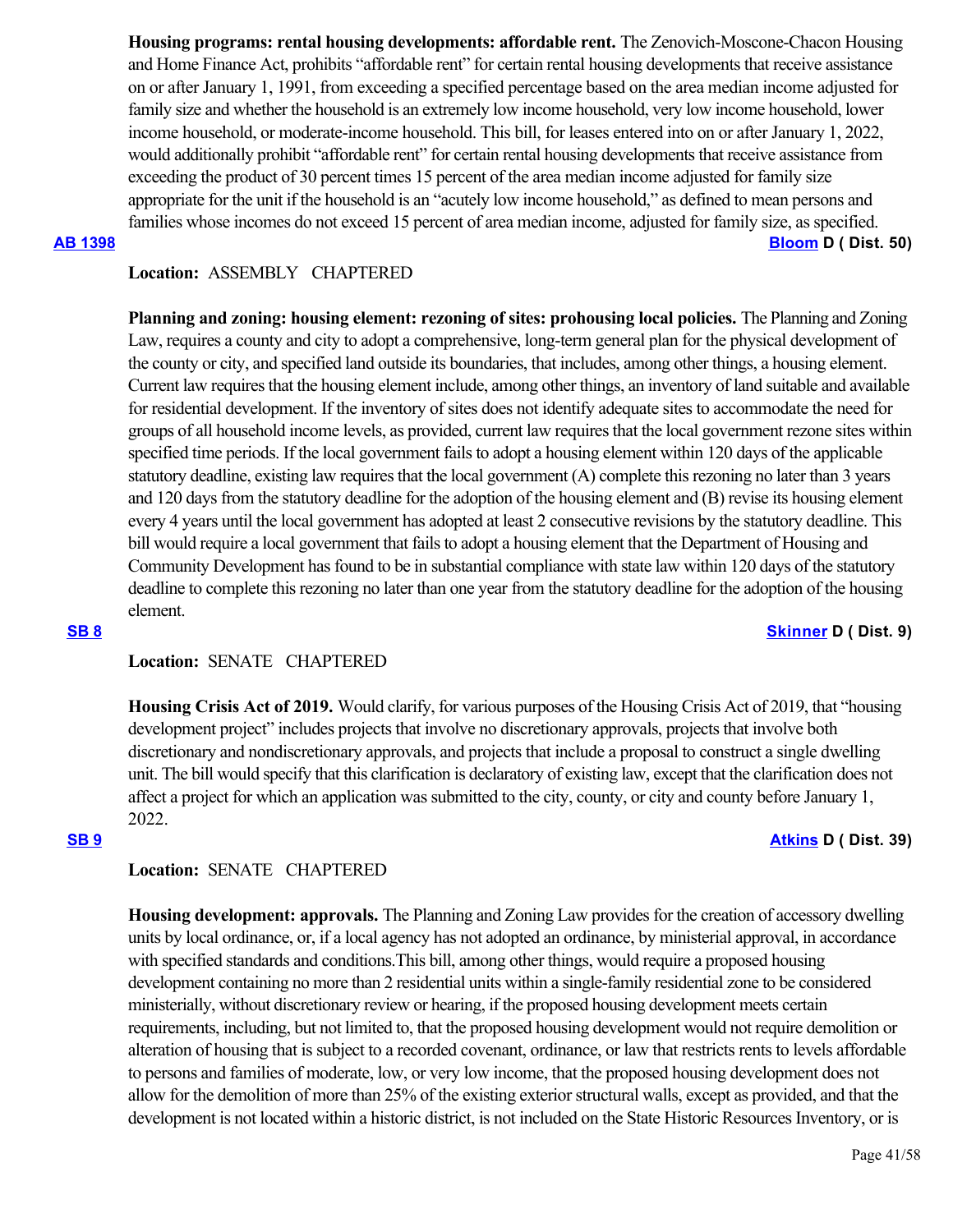not within a site that is legally designated or listed as a city or county landmark or historic property or district.

**[SB 10](https://ctweb.capitoltrack.com/public/publishbillinfo.aspx?bi=2W8UaHb2VoW73%2FsPXZrpP0TRvn5LYH%2BS9OLubpPADZ2EgLTzy%2BGOCuy1VYRGAhY1) [Wiener](http://sd11.senate.ca.gov/) D ( Dist. 11)**

## **Location:**  SENATE CHAPTERED

**Planning and zoning: housing development: density.** Would, notwithstanding any local restrictions on adopting zoning ordinances, authorize a local government to adopt an ordinance to zone any parcel for up to 10 units of residential density per parcel, at a height specified in the ordinance, if the parcel is located in a transit-rich area or an urban infill site, as those terms are defined. The bill would prohibit a local government from adopting an ordinance pursuant to these provisions on or after January 1, 2029. The bill would specify that an ordinance adopted under these provisions, and any resolution to amend the jurisdiction's General Plan, ordinance, or other local regulation adopted to be consistent with that ordinance, is not a project for purposes of the California Environmental Quality Act. The bill would prohibit an ordinance adopted under these provisions from superceding a local restriction enacted or approved by a local initiative that designates publicly owned land as open-space land or for park or recreational purposes.

## **[SB 60](https://ctweb.capitoltrack.com/public/publishbillinfo.aspx?bi=TPfGa%2F8lPJ%2BXVXT4VqzlY6jFfW3YNvcg6rr4YbJoBumSQwySw3Qhis9bv1tnXJMw) [Glazer](http://sd07.senate.ca.gov/) D** ( Dist. 7)

## **Location:**  SENATE CHAPTERED

**Residential short-term rental ordinances: health or safety infractions: maximum fines.** Current law sets specific monetary limits on the fines that may be imposed by city or county authorities for any violation of local building and safety codes that is an infraction, as prescribed. Current law requires a city or county levying fines pursuant to these provisions to establish a process for granting a hardship waiver in certain cases. This bill would, notwithstanding those provisions and with certain exceptions, raise the maximum fines for violation of an ordinance relating to a residential short-term rental, as defined, that is an infraction and poses a threat to health or safety, to \$1,500 for a first violation, \$3,000 for a 2nd violation of the same ordinance within one year, and \$5,000 for each additional violation of the same ordinance within one year of the first violation. The bill would make these violations subject to the process for granting a hardship waiver.

**Position: San Bernardino County Support**

**[SB 89](https://ctweb.capitoltrack.com/public/publishbillinfo.aspx?bi=nxGIq7HyV6U4bOoP5ftadl98WgWh3bZ4pwzw43AHRpX5riVTKtwEWMf7EQkCQB0Y) [Skinner](http://sd09.senate.ca.gov/) D ( Dist. 9)**

**Location:**  SENATE CHAPTERED

**Budget Act of 2020.** The Budget Act of 2020 made appropriations for the support of state government for the 2020–21 fiscal year.This bill would amend the Budget Act of 2020 by adding items of appropriation and making other changes.

## **[SB 91](https://ctweb.capitoltrack.com/public/publishbillinfo.aspx?bi=170cS8rpcG5BGVOmWgIYrQdXq4cvJe8cdhIsZrVb3XKP3120bDgOOy2mACP6VFwX) Committee on Budget and Fiscal Review**

**Location:**  SENATE CHAPTERED

**COVID-19 relief: tenancy: federal rental assistance.** Current law prohibits a landlord from interrupting or terminating utility service furnished to a tenant with the intent to terminate the occupancy of the tenant, and imposes specified penalties on a landlord who violates that prohibition. Current law, until February 1, 2021, imposes additional damages in an amount of at least \$1,000, but not more than \$2,500, on a landlord that violates that prohibition, if the tenant has provided a declaration of COVID-19 financial distress, as specified. This bill would extend the imposition of those additional damages from February 1, 2021, to July 1, 2021.

# **[SB 478](https://ctweb.capitoltrack.com/public/publishbillinfo.aspx?bi=J7PEN77%2BN7IbyI5nBqINBTwLxql8J9U4xIrboE3VEYIEu6T8jy1dHWET7x%2BL15S8) [Wiener](http://sd11.senate.ca.gov/) D ( Dist. 11)**

## **Location:**  SENATE CHAPTERED

**Planning and Zoning Law: housing development projects.** The Planning and Zoning Law requires the Department of Housing and Community Development to notify the city, county, or city and county, and authorizes the department to notify the Attorney General, that the city, county, or city and county is in violation of state law if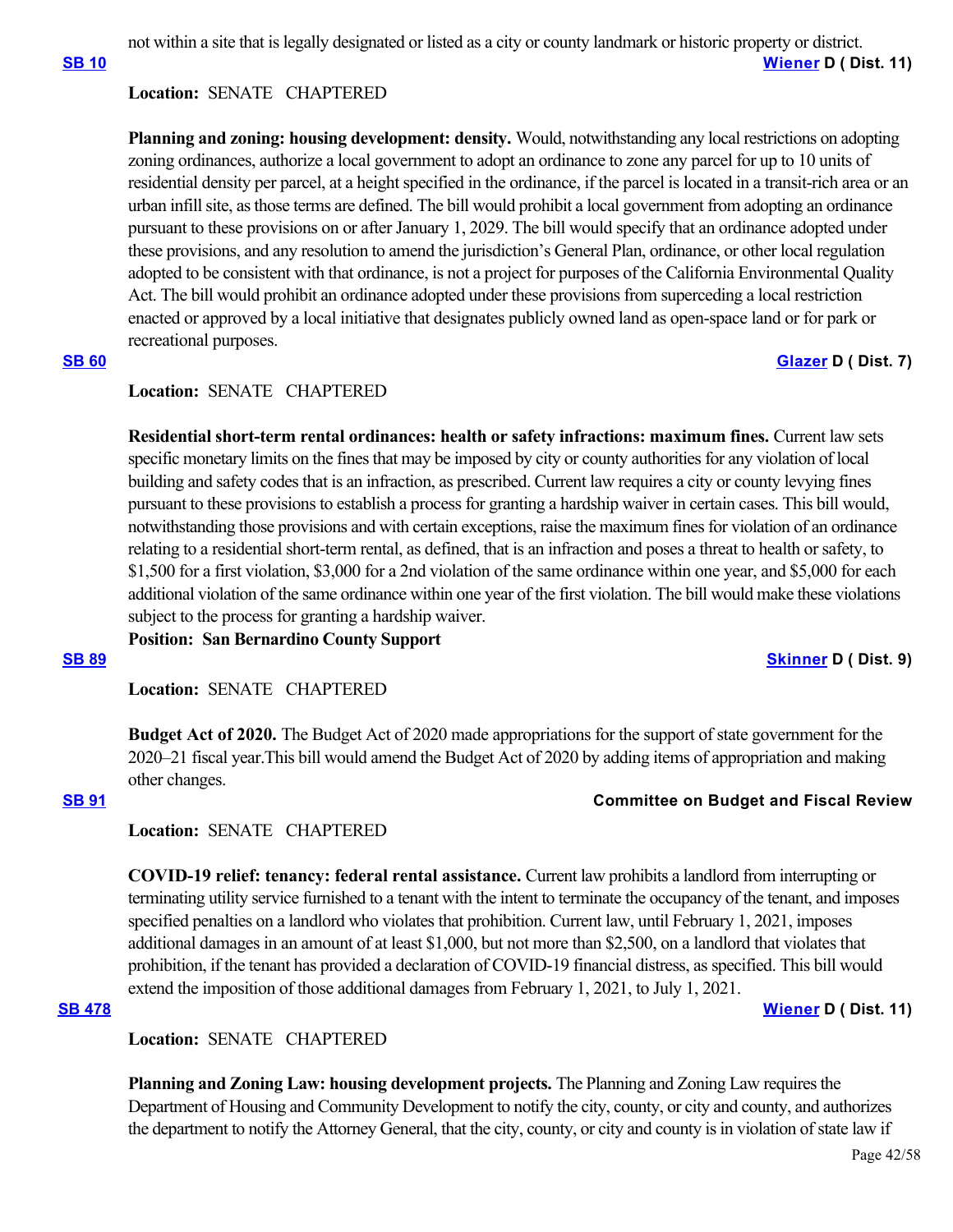the department finds that the housing element or an amendment to that element, or any specified action or failure to act, does not substantially comply with the law as it pertains to housing elements or that any local government has taken an action in violation of certain housing laws. This bill would prohibit a local agency, as defined, from imposing a floor area ratio standard that is less than 1.0 on a housing development project that consists of 3 to 7 units, or less than 1.25 on a housing development project that consists of 8 to 10 units.

#### **Land Use**

**[AB 68](https://ctweb.capitoltrack.com/public/publishbillinfo.aspx?bi=2Nx1DN5jLRYVhs97LWjvLJCJshdkfYHDcdYMSjZCfuwymT1yrZxeaFhSO08dn5O%2F) [Quirk-Silva](https://a65.asmdc.org/) D ( Dist. 65)**

## **Location:**  ASSEMBLY CHAPTERED

### **Department of Housing and Community Development: California Statewide Housing Plan: annual**

**reports.** Current law establishes the California Statewide Housing Plan, which serves as a state housing plan for all relevant purposes, that incorporates a statement of housing goals, policies, and objectives, as well as specified segments. Current law requires the Department of Housing and Community Development to update and provide a revision of the plan to the Legislature every 4 years, as provided. This bill would revise and recast those provisions related to the California Statewide Housing Plan. The bill would, starting with any update or revision to the plan on or after January 1, 2023, require the plan to include specified information, including, among other things, the number of affordable units needed to meet the state's affordable housing needs and recommendations for modernizing statutory and regulatory terminology. The bill would require the department to publish and make the plan available to the public on the department's internet website.

#### **[AB 215](https://ctweb.capitoltrack.com/public/publishbillinfo.aspx?bi=njx6zTeur3aGoUbZG1qRnVVfs%2F2pFA2mjftReRH22ms2zWR%2BpKflSN5HM3Epr3di) [Chiu](https://a17.asmdc.org/) D ( Dist. 17)**

#### **Location:**  ASSEMBLY CHAPTERED

**Planning and Zoning Law: housing element: violations.** The Planning and Zoning Law requires a city or county to adopt a general plan for land use development within its boundaries that includes, among other things, a housing element. That law requires a planning agency, before adopting its housing element or amendment to its housing element, to submit a draft element or draft amendment to the Department of Housing and Community Development.This bill would require a local government to make the first draft revision of a housing element available for public comment for at least 30 days and, if any comments are received, take at least 10 additional business days to consider and incorporate public comments into the draft revision before submitting it to the department. The bill would require a local government to post any subsequent draft revision on its internet website and to email a link to the draft revision to individuals and organizations that have requested notices relating to the local government's housing element, as specified.

## **[AB 602](https://ctweb.capitoltrack.com/public/publishbillinfo.aspx?bi=hDF0dG3q70h5etCzF0PFkboQPAlzbvGNPqTUfAx8UmRydUE9IuCSh7zMZCeBGSzB) [Grayson](https://a14.asmdc.org/) D ( Dist. 14)**

## **Location:**  ASSEMBLY CHAPTERED

**Development fees: impact fee nexus study.** Current law requires a city, county, or special district that has an internet website to make available on its internet website certain information, as applicable, including its current schedule of fees and exactions. This bill, among other things, would require, on and after January 1, 2022, a local agency that conducts an impact fee nexus study to follow specific standards and practices, including, but not limited to, (1) that prior to the adoption of an associated development fee, an impact fee nexus study be adopted, (2) that the study identify the existing level of service for each public facility, identify the proposed new level of service, and include an explanation of why the new level of service is necessary, and (3) if the study is adopted after July 1, 2022, either calculate a fee levied or imposed on a housing development project proportionately to the square footage of the proposed units, or make specified findings explaining why square footage is not an appropriate metric to calculate the fees.

### **[AB 803](https://ctweb.capitoltrack.com/public/publishbillinfo.aspx?bi=Tdd8bsbeiUELQyyYw%2BsWoO2qTWTYgplr52s9YEDa783emScti0UsRWWIX%2FJhh6qb) [Boerner Horvath](https://a76.asmdc.org/) D ( Dist. 76)**

**Location:**  ASSEMBLY CHAPTERED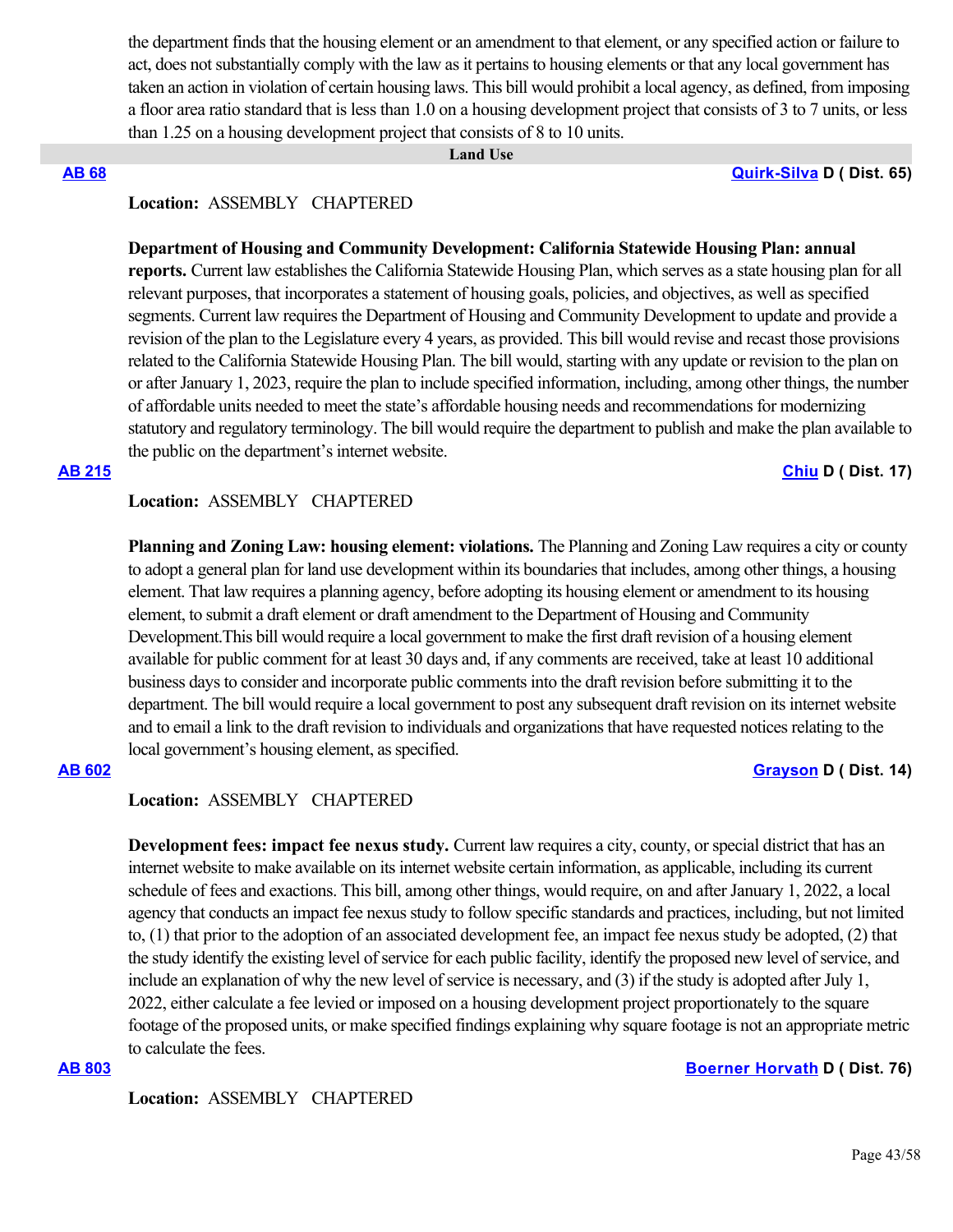**Starter Home Revitalization Act of 2021.** The Planning and Zoning Law requires a city or county to adopt a general plan for land use development within its boundaries that includes, among other things, a housing element. Current law provides for various incentives intended to facilitate and expedite the construction of affordable housing. This bill would authorize a development proponent to submit an application for the construction of a small home lot development, as defined, that meets specified criteria. The bill would require a small home lot development to be located on a parcel that is no larger than 5 acres, is substantially surrounded by qualified urban uses, as defined, and is zoned for multifamily residential use.

### **[AB 838](https://ctweb.capitoltrack.com/public/publishbillinfo.aspx?bi=Brkey8VtQoOavWLWDZaTRHt%2BXG22Hf%2Byt%2Frm7NaMxEbP3SbR00W7tGhDSxswVqY7) [Friedman](https://a43.asmdc.org/) D ( Dist. 43)**

## **Location:**  ASSEMBLY CHAPTERED

**State Housing Law: enforcement response to complaints.** Would, beginning July 1, 2022, require a city or county that receives a complaint of a substandard building or a lead hazard violation, as specified, from a tenant, resident, or occupant, or an agent of a tenant, resident, or occupant, except as specified, to inspect the building, portion of the building intended for human occupancy, or premises of the building, document the lead hazard violations that would be discovered based upon a reasonably competent and diligent visual inspection of the property and identify any building, portion of a building intended for human occupancy, or premises on which such a building is located that is determined to be substandard, as applicable. The bill would require the city or county, as applicable, to advise the owner or operator of each violation and of each action that is required to be taken to remedy the violation and to schedule a reinspection to verify correction of the violations.

**[AB 1029](https://ctweb.capitoltrack.com/public/publishbillinfo.aspx?bi=Nia9gqfh7C%2BtS%2FVln1QQzZyxuJdQdJa2mnIz8VDSVEwB%2FVAnrft1A8mPJioqitz2) [Mullin](https://a22.asmdc.org/) D ( Dist. 22)**

### **Location:**  ASSEMBLY CHAPTERED

**Housing elements: prohousing local policies.** Would add the preservation of affordable housing units through the extension of existing project-based rental assistance covenants to avoid the displacement of affected tenants and a reduction in available affordable housing units to the list of specified prohousing local policies.

#### **[SB 10](https://ctweb.capitoltrack.com/public/publishbillinfo.aspx?bi=2W8UaHb2VoW73%2FsPXZrpP0TRvn5LYH%2BS9OLubpPADZ2EgLTzy%2BGOCuy1VYRGAhY1) [Wiener](http://sd11.senate.ca.gov/) D ( Dist. 11)**

# **Location:**  SENATE CHAPTERED

**Planning and zoning: housing development: density.** Would, notwithstanding any local restrictions on adopting zoning ordinances, authorize a local government to adopt an ordinance to zone any parcel for up to 10 units of residential density per parcel, at a height specified in the ordinance, if the parcel is located in a transit-rich area or an urban infill site, as those terms are defined. The bill would prohibit a local government from adopting an ordinance pursuant to these provisions on or after January 1, 2029. The bill would specify that an ordinance adopted under these provisions, and any resolution to amend the jurisdiction's General Plan, ordinance, or other local regulation adopted to be consistent with that ordinance, is not a project for purposes of the California Environmental Quality Act. The bill would prohibit an ordinance adopted under these provisions from superceding a local restriction enacted or approved by a local initiative that designates publicly owned land as open-space land or for park or recreational purposes.

### **[SB 60](https://ctweb.capitoltrack.com/public/publishbillinfo.aspx?bi=TPfGa%2F8lPJ%2BXVXT4VqzlY6jFfW3YNvcg6rr4YbJoBumSQwySw3Qhis9bv1tnXJMw) [Glazer](http://sd07.senate.ca.gov/) D** ( Dist. 7)

## **Location:**  SENATE CHAPTERED

**Residential short-term rental ordinances: health or safety infractions: maximum fines.** Current law sets specific monetary limits on the fines that may be imposed by city or county authorities for any violation of local building and safety codes that is an infraction, as prescribed. Current law requires a city or county levying fines pursuant to these provisions to establish a process for granting a hardship waiver in certain cases. This bill would, notwithstanding those provisions and with certain exceptions, raise the maximum fines for violation of an ordinance relating to a residential short-term rental, as defined, that is an infraction and poses a threat to health or safety, to \$1,500 for a first violation, \$3,000 for a 2nd violation of the same ordinance within one year, and \$5,000 for each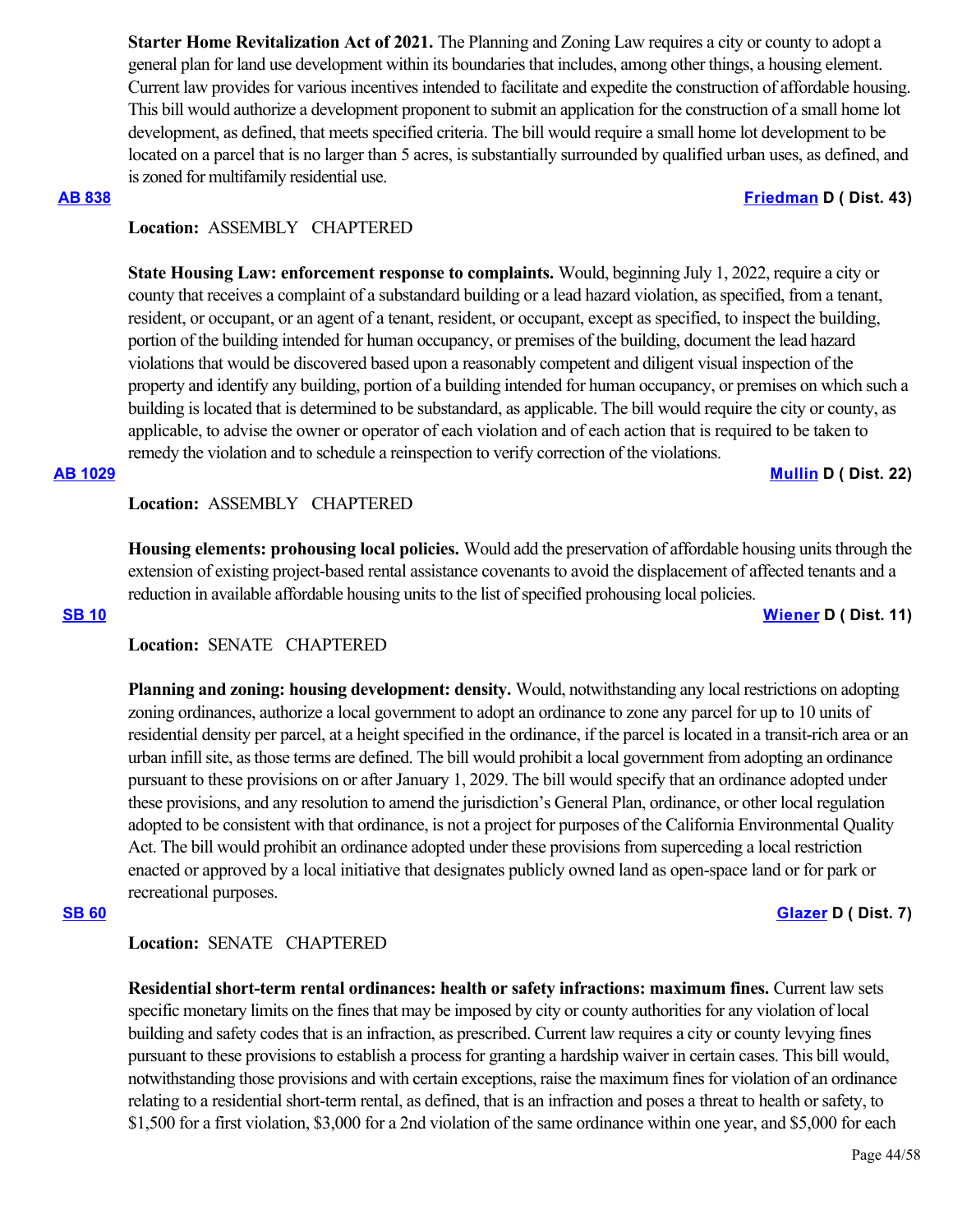additional violation of the same ordinance within one year of the first violation. The bill would make these violations subject to the process for granting a hardship waiver.

**Position: San Bernardino County Support**

## **[SB 478](https://ctweb.capitoltrack.com/public/publishbillinfo.aspx?bi=J7PEN77%2BN7IbyI5nBqINBTwLxql8J9U4xIrboE3VEYIEu6T8jy1dHWET7x%2BL15S8) [Wiener](http://sd11.senate.ca.gov/) D ( Dist. 11)**

**Location:**  SENATE CHAPTERED

**Planning and Zoning Law: housing development projects.** The Planning and Zoning Law requires the Department of Housing and Community Development to notify the city, county, or city and county, and authorizes the department to notify the Attorney General, that the city, county, or city and county is in violation of state law if the department finds that the housing element or an amendment to that element, or any specified action or failure to act, does not substantially comply with the law as it pertains to housing elements or that any local government has taken an action in violation of certain housing laws. This bill would prohibit a local agency, as defined, from imposing a floor area ratio standard that is less than 1.0 on a housing development project that consists of 3 to 7 units, or less than 1.25 on a housing development project that consists of 8 to 10 units.

# **Law and Justice / Courts**

### **[AB 143](https://ctweb.capitoltrack.com/public/publishbillinfo.aspx?bi=gyX8lwsP%2F9vTssif54SzDQmXO%2Fr6ctDN%2B0sjSMsP5jBaig%2BA7wAXMhmd4%2BZBYlmY) Committee on Budget**

## **Location:**  ASSEMBLY CHAPTERED

**Courts.** The California Constitution vests the judicial power of the state in the Supreme Court, courts of appeal, and superior courts, and establishes the Judicial Council to, among other things, adopt rules of court and perform functions prescribed by statute. Current law establishes the State Court Facilities Construction Fund and the Immediate and Critical Needs Account within that fund. This bill would abolish the Immediate and Critical Needs Account and make the State Court Facilities Construction Fund its successor fund, by, among other things, transferring all assets, revenues, and obligations of the Immediate and Critical Needs Account to the State Court Facilities Construction Fund.

### **[AB 262](https://ctweb.capitoltrack.com/public/publishbillinfo.aspx?bi=y0TbKDW5ooqRbDaLWP3uvH36FCi4y%2FGD0vLrEqEapJGzcNdVmKdbeG4O57RgDWul) [Patterson](https://ad23.asmrc.org/) R ( Dist. 23)**

## **Location:**  ASSEMBLY CHAPTERED

**Human trafficking: vacatur relief for victims.** Current law allows a person who was arrested or convicted of a nonviolent offense while they were a victim of human trafficking to petition the court for vacatur relief. Current law requires the petitioner to establish by clear and convincing evidence that the arrest and conviction was the direct result of being a victim of human trafficking. Current law requires that a petition be made and heard within a reasonable time after the person has ceased to be a victim of human trafficking, or within a reasonable time after the petitioner has sought services, whichever is later. Current law allows a petitioner, or the petitioner's attorney, to be excused from appearing in person at a hearing on the petition only if the court finds a compelling reason why the petitioner cannot attend, in which case existing law allows the petitioner to appear by electronic means. This bill would prohibit a court from refusing to hear the petition on the basis of the petitioner's outstanding fines and fees or the petitioner's failure to meet the conditions of probation.

#### **[AB 481](https://ctweb.capitoltrack.com/public/publishbillinfo.aspx?bi=xlbNmHSPTN1HLIssSzgUhTorsZ0V65CWQr543X5Y9UwUSUh4eNXWy6o0Trvm4yhM) [Chiu](https://a17.asmdc.org/) D ( Dist. 17)**

## **Location:**  ASSEMBLY CHAPTERED

**Law enforcement and state agencies: military equipment: funding, acquisition, and use.** Would require a law enforcement agency, defined to include specified entities, to obtain approval of the applicable governing body, by adoption of a military equipment use policy, as specified, by ordinance at a regular meeting held pursuant to specified open meeting laws, prior to taking certain actions relating to the funding, acquisition, or use of military equipment, as defined. The bill would also require similar approval for the continued use of military equipment acquired prior to January 1, 2022.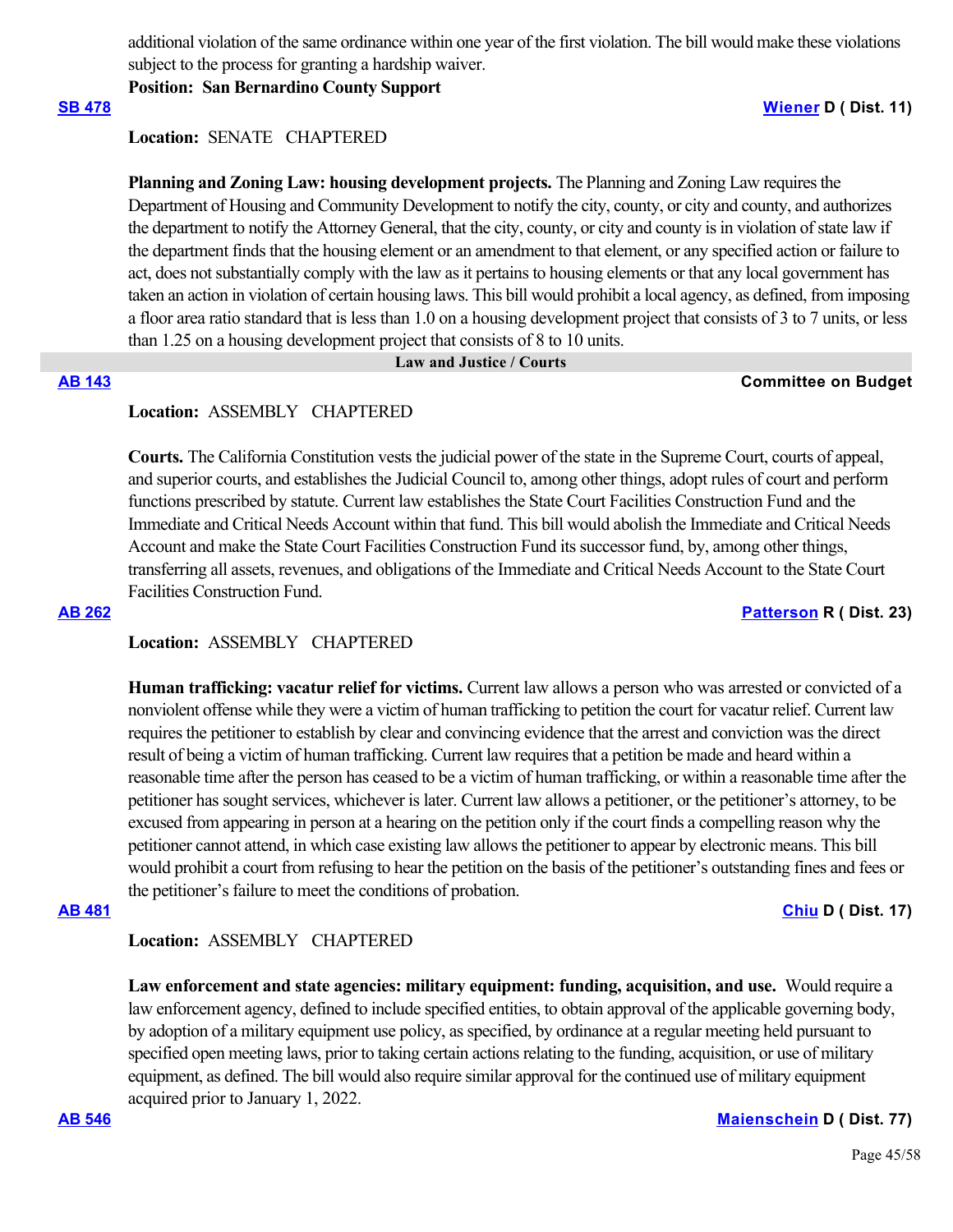**Dependent children: documents: housing.** Would, at the last regularly scheduled review hearing held before a dependent child attains 18 years of age and at a hearing that would terminate dependency jurisdiction over a nonminor dependent who has attained 18 years of age, additionally require the county welfare department to include in its report whether housing referrals or assistance have been successful at securing housing, and, if not, what different or additional services have been provided by the department, or by another county department or agency, that are intended to prevent the minor or nonminor from becoming homeless if jurisdiction is terminated, and the permanency of the housing, if known.

### **[AB 624](https://ctweb.capitoltrack.com/public/publishbillinfo.aspx?bi=3VP1UUSIaFHihVELx4RpFEh6XzMxGGslNRtf8%2Fhexo%2BQ71vtSmjSRj6RRiwV3VAm) [Bauer-Kahan](https://a16.asmdc.org/) D ( Dist. 16)**

## **Location:**  ASSEMBLY CHAPTERED

**Juveniles: transfer to court of criminal jurisdiction: appeals.** Current law subjects a minor between 12 and 17 years of age, inclusive, who violates any federal, state, or local law or ordinance to, and a minor under 12 years of age who is alleged to have committed specified serious offenses to the jurisdiction of the juvenile court, which may adjudge the minor to be a ward of the court. Current law authorizes the district attorney to make a motion to transfer a minor from juvenile court to a court of criminal jurisdiction in a case in which a minor is alleged to have committed a felony when the minor was 16 years of age or older, or in a case in which a specified serious offense is alleged to have been committed by a minor when the minor was 14 or 15 years of age, but the minor was not apprehended prior to the end of juvenile court jurisdiction. This bill would make an order transferring a minor from a juvenile court to a court of criminal jurisdiction subject to appeal. This bill would require an order transferring a minor from the juvenile court to a court of criminal jurisdiction to be subject to immediate appellate review if a notice of appeal is filed within 30 days of the order transferring the minor.

## **[AB 841](https://ctweb.capitoltrack.com/public/publishbillinfo.aspx?bi=STQyvr5UN9ogDE0GYAaB%2FnFoY2a9y6Lchm0mKvsgCD6%2FqlS%2Fjk67RO58K%2FIdL46A) [Cunningham](https://ad35.asmrc.org/) R ( Dist. 35)**

## **Location:**  ASSEMBLY CHAPTERED

**Dependant children.** Current law establishes the jurisdiction of the juvenile court, which may adjudge a child to be a dependent of the court under certain circumstances, including when the child suffered, or there is a substantial risk that the child will suffer, serious physical harm or illness as a result of the failure or inability of their parent or guardian to adequately supervise or protect the child, or a parent willfully or negligently fails to provide the child with adequate food, clothing, shelter, or medical treatment. Current law prohibits a child from being found to be a child so described solely due to the lack of an emergency shelter for the family. This bill would additionally prohibit a child from being found to be a child as described above solely due to the failure of the child's parent or alleged parent to seek court orders for custody of the child.

## **[AB 1243](https://ctweb.capitoltrack.com/public/publishbillinfo.aspx?bi=CRN7dkk4DBv%2BMJYuYNQPOzNg%2FLSfMFDrHETIKIg77vuCZ2EBOYOtKOu46ykKWjXi) [Rubio, Blanca](https://a48.asmdc.org/) D ( Dist. 48)**

## **Location:**  ASSEMBLY CHAPTERED

**Protective orders: elder and dependent adults.** Current law authorizes an elder or dependent adult who has suffered abuse, or another person who is legally authorized to seek that relief on behalf of that elder or dependent adult, to seek a protective order and governs the procedures for issuing that order. Current law defines protective order for purposes of these provisions to include an order enjoining a party from specified forms of abuse, including attacking, stalking, threatening, or harassing an elder or dependent adult, an order excluding a party from the elder or dependent adult's residence, or an order enjoining a party from specified behavior that the court determines is necessary. This bill would include within the definition of protective order an order enjoining a party from isolating an elder or dependent adult. The bill would require certain requirements to be met for that order to be issued, including a showing by a preponderance of the evidence that the respondent's past act or acts of isolation of the elder or dependent adult prevented contact with the interested party and that the elder or dependent adult desires contact with the interested party, as specified.

**[SB 81](https://ctweb.capitoltrack.com/public/publishbillinfo.aspx?bi=lRndb6fGjwSlXVwNfEvnkqBYteB4A28MZzLkAoQV2KkukCoQHSQziCLlSfMPwL08) SB 81 SB 81 C** ( Dist. 9) Page 46/58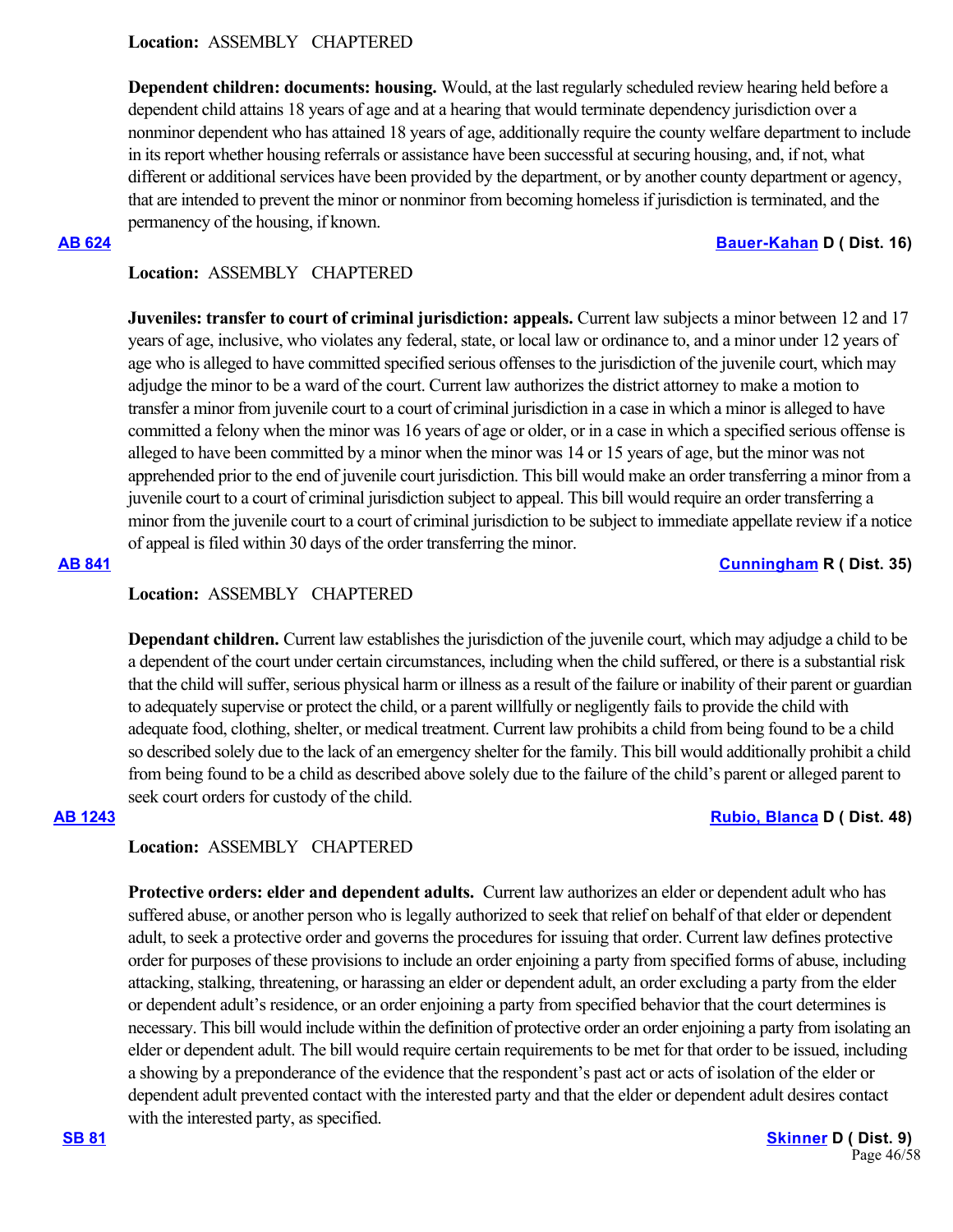**Sentencing: dismissal of enhancements.** Current law generally authorizes a court to dismiss an action or to strike or dismiss an enhancement in the furtherance of justice.This bill would, except as specified, require a court to dismiss an enhancement if it is in the furtherance of justice to do so. The bill would require a court to consider and afford great weight to evidence offered by the defendant to prove that specified mitigating circumstances are present. The bill would provide that proof of the presence of one or more specified mitigating circumstances weighs greatly in favor of dismissing an enhancement, unless the court finds that dismissal would endanger public safety, as defined.

### **[SB 92](https://ctweb.capitoltrack.com/public/publishbillinfo.aspx?bi=JfJdKyjV4lhXZ2btoyQbFuA4eoRjbLJl5HwRydvUT2cUEyV8%2BoSRX99KhmEW6cyi) Committee on Budget and Fiscal Review**

## **Location:**  SENATE CHAPTERED

**Juvenile Justice.** Current law establishes the Division of Juvenile Justice within the Department of Corrections and Rehabilitation to operate facilities to house specified juvenile offenders. Current law, commencing July 1, 2021, prohibits further commitment of wards to the Division of Juvenile Justice unless the ward is otherwise eligible to be committed to the division and a motion was filed to transfer the ward from the juvenile court to a court of criminal jurisdiction. Current law requires that all wards committed to the division prior to July 1, 2021, remain within the custody of the division until the ward is discharged, released, or transferred. This bill would require a court to consider, as an alternative to commitment to the Division of Juvenile Justice, placement in local programs established as a result of the realignment of wards from the Division of Juvenile Justice to county-based custody **[SB 383](https://ctweb.capitoltrack.com/public/publishbillinfo.aspx?bi=6oGKNhxFj%2F4XlHtEnb%2Fgn7dk7qu9vSTVAaKm1BEQ6a78zt2sFozhxY9asFU3CzrT) [Cortese](http://sd15.senate.ca.gov/) D ( Dist. 15)**

## **Location:**  SENATE CHAPTERED

**Juveniles: informal supervision: deferred entry of judgment.** Current law authorizes a probation officer, in certain circumstances, to delineate a specific program of supervision for a minor who is alleged to have committed a crime. Current law makes a minor ineligible for that program of supervision for specified reasons, including if the minor is alleged to have sold or possessed for sale a controlled substance or is alleged to have committed an offense in which the restitution owed to the victim exceeds \$1,000, except in those unusual cases in where the interest of justice would best be served. The Gang Violence and Juvenile Crime Prevention Act of 1998, approved as Proposition 21 at the March 7, 2000, statewide primary election, also makes a minor ineligible for this program of supervision if the minor is alleged to have committed a felony offense when the minor was at least 14 years of age, except in unusual cases in which the court determines that the interest of justice would best be served by placement of the minor in the program of supervision. The Legislature may directly amend Proposition 21 by a statute passed in each house by a 2/3 vote, or by a statute that becomes effective only when approved by the voters. This bill would delete the prohibitions on including in that program of supervision minors alleged to have sold or possessed for sale a controlled substance, minors alleged to have committed certain offenses related to controlled substances while on school grounds, and minors alleged to have committed a felony offense when the minor was at least 14 years of age.

### **[SB 578](https://ctweb.capitoltrack.com/public/publishbillinfo.aspx?bi=eOYqZtxGPsud86GZnbsGfqcDWe9no%2BWOkqhNpVvqoVDQKURNteTIzkLTNg%2BUZ5pZ) [Jones](https://jones.cssrc.us/) R ( Dist. 38)**

## **Location:**  SENATE CHAPTERED

**Lanterman-Petris-Short Act: hearings.** The Lanterman-Petris-Short Act authorizes the involuntary commitment and treatment of persons with specified mental health disorders for the protection of the persons so committed, and authorizes a conservator of the person, of the estate, or of the person and the estate to be appointed for a person who is gravely disabled as a result of a mental health disorder or impairment by chronic alcoholism, and designates procedures for hearing a petition for that purpose. Existing law authorizes a party to a hearing under the act to demand that the hearing be public, and be held in a place suitable for attendance by the public. This bill would require a hearing held under the act to be presumptively closed to the public if that hearing involves the disclosure of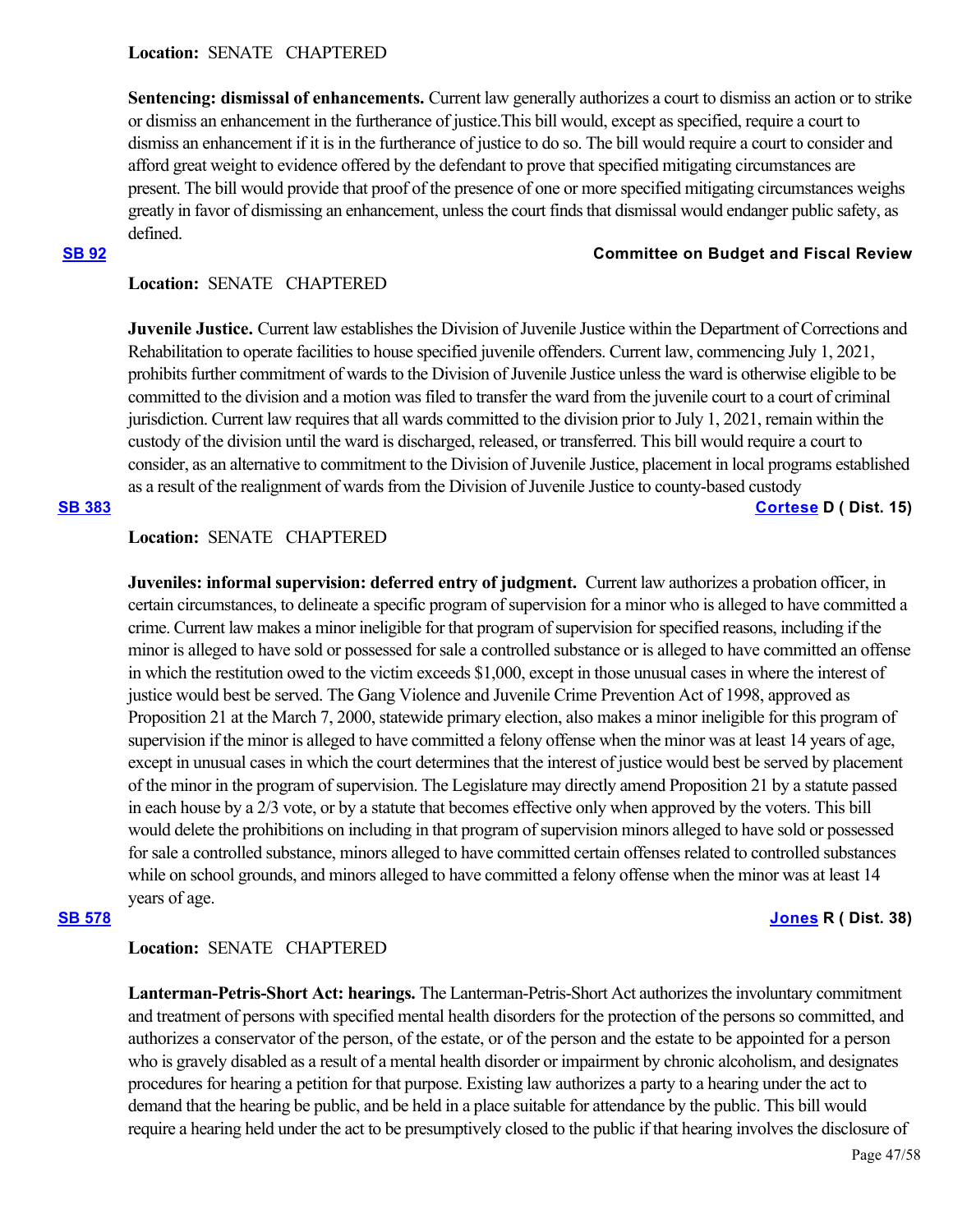confidential information.

### **Location:**  SENATE CHAPTERED

**Peace officers: certification.** Proposed law, as proposed to be added by Senate Bill 2 of the 2021-22 Regular Session, authorizes the Commission on Peace Officer Standards and Training to revoke a certified peace officer's certification under specified circumstances, and states that an action by a law enforcement agency or decision resulting from an appeal of an agency's action does not preclude action by the commission to investigate, suspend, or revoke a peace officer's certification. This bill would, if Senate Bill 2 of the 2021-22 Regular Session becomes operative, additionally state that whether a particular factual or legal determination in a prior appeal proceeding has preclusive effect in proceedings of the commission would be governed by the existing law of collateral estoppel.

#### **Public Health**

#### **[AB 133](https://ctweb.capitoltrack.com/public/publishbillinfo.aspx?bi=l2i%2FtQ7Po3AxGWz9R2iAsfNJwrNM%2F90dI145r1YwOT3QaXmjvEUeS2NBFIwpdfdf) Committee on Budget**

## **Location:**  ASSEMBLY CHAPTERED

**Health.** Current law establishes the Office of Statewide Health Planning and Development (OSHPD), under the control of an executive officer known as the Director of Statewide Health Planning and Development. The office is vested with all the duties, powers, purposes, and responsibilities of the State Department of Public Health relating to health planning and research development. Current law creates the health care workforce clearinghouse to serve as the central source of health care workforce and education data in the state to collect data regarding health care workers, including the supply of health care workers and current and forecasted demand for health care workers. This bill would rename the Office of Statewide Health Planning and Development as the Department of Health Care Access and Information. The bill would repeal numerous duties and programs currently carried out by the OSHPD, including, among others, rural health care transition oversight, the Steven M. Thompson Medical School Scholarship Program, and the Postsurgical Care Demonstration Project.

### **[SB 97](https://ctweb.capitoltrack.com/public/publishbillinfo.aspx?bi=O9nHo4x86tQqyowZHr2eN38IqDOt5Ay9gnoGrgU2dG95v%2FkhlUQhTExB5%2FP7kofh) [Roth](http://sd31.senate.ca.gov/)** D ( Dist. 31)

## **Location:**  SENATE CHAPTERED

**Pupil health: type 1 diabetes information: parent notification.** Would require the State Department of Education to develop type 1 diabetes informational materials for the parents and guardians of pupils, as specified, and would require those informational materials to be made available to each school district, county office of education, and charter school through the department's internet website. The bill would require, on and after January 1, 2023, school districts, county offices of education, and charter schools to make those materials available to the parent or guardian of a pupil when the pupil is first enrolled in elementary school, or as part of a certain notification. By imposing additional requirements on school districts, county offices of education, and charter schools, the bill would impose a state-mandated local program.

### **[SB 336](https://ctweb.capitoltrack.com/public/publishbillinfo.aspx?bi=niZ0CSE40hnqV3OTVAREG%2FOJwt2hEIHd7VoaQUsluFJ%2FklldssIh3Cd8G3VTCwo3) [Ochoa Bogh](https://ochoa-bogh.cssrc.us/) R ( Dist. 23)**

### **Location:**  SENATE CHAPTERED

**Public health: COVID-19.** Would require, when the State Department of Public Health issues a statewide order or mandatory guidance, or when a local health officer issues an order, related to preventing the spread of COVID-19, as defined, or protecting public health against a threat of COVID-19, that they publish on their internet website the order or guidance and the date that the order or guidance takes effect. The bill would also require the department or local health officer to create an opportunity for local communities, businesses, nonprofit organizations, individuals, and others to sign up for an email distribution list relative to changes to the order or guidance.

 **Public Lands**

**[AB 1183](https://ctweb.capitoltrack.com/public/publishbillinfo.aspx?bi=8sxP%2BN2IV379khTlN2v3h3E8OcjcvSekdleRbpmAfaS4tiTsBm7Q2HSMW9f2Z65D) [Ramos](https://a40.asmdc.org/) D ( Dist. 40)**

**Location:**  ASSEMBLY CHAPTERED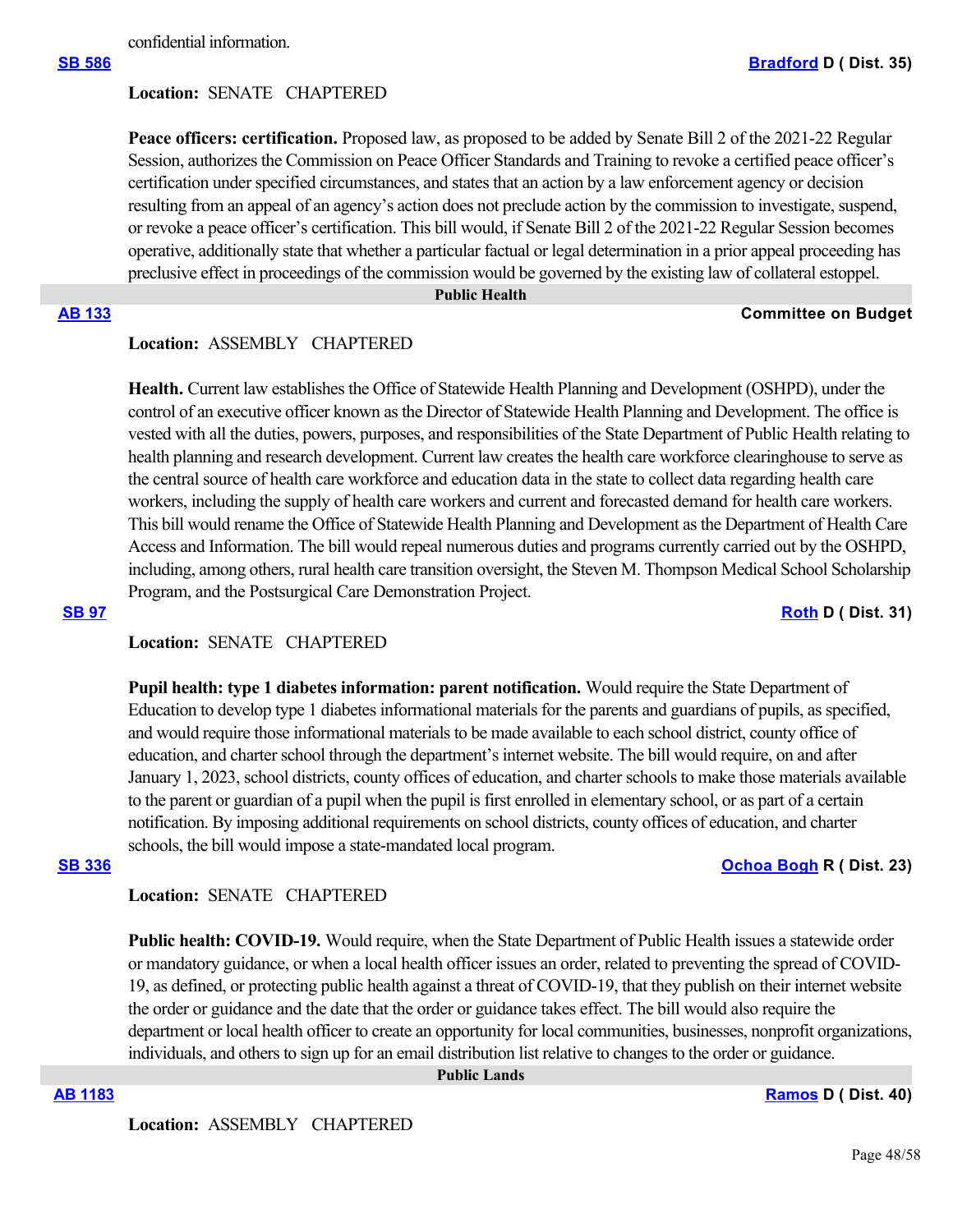**California Desert Conservation Program.** Would establish the California Desert Conservation Program under the administration of the Conservation Board to: (1) protect, preserve, and restore the natural, cultural, and physical resources of the portions of the Mojave and Colorado Deserts region in California through the acquisition, restoration, and management of lands, (2) promote the protection and restoration of the biological diversity of the region, as specified, (3) provide for resilience in the region to climate change, as provided, (4) protect and improve air quality and water resources within the region, and (5) undertake efforts to enhance public use and enjoyment of lands owned by the public, as provided.

### **[SB 266](https://ctweb.capitoltrack.com/public/publishbillinfo.aspx?bi=4VP7cveFsR8P8MFYu%2B1sfXlUQ6MzDlHps2kKrKLJSWMaL5d2ZN4UfGDDNqasl%2Brk) [Newman](https://sd29.senate.ca.gov/) D ( Dist. 29)**

## **Location:**  SENATE CHAPTERED

**State park system: Chino Hills State Park: expansion.** Would require the Department of Parks and Recreation to provide assistance acquiring and accepting land immediately adjacent to, and that expands, Chino Hills State Park, by transferring 3 specified properties into the state park system. The bill would require the department to manage the acquired properties and parcels with specified funds as part of the Chino Hills State Park, as provided.

 **Public Safety**

### **[AB 26](https://ctweb.capitoltrack.com/public/publishbillinfo.aspx?bi=QajVk%2B%2B3uqhJ%2FELP1oZEB4Dd1L9zqaYTBBnHT%2FX7aGxIsqycLpYwC%2Fp3dZsNWwq6) [Holden](https://a41.asmdc.org/) D ( Dist. 41)**

## **Location:**  ASSEMBLY CHAPTERED

Peace officers: use of force. Current law requires each law enforcement agency, on or before January 1, 2021, to maintain a policy that provides a minimum standard on the use of force. Current law requires that policy, among other things, to require that officers report potential excessive force to a superior officer when present and observing another officer using force that the officer believes to be unnecessary, and to require that officers intercede when present and observing another officer using force that is clearly beyond that which is necessary, as specified. This bill would require those law enforcement policies to require those officers to immediately report potential excessive force, as defined.

### **[AB 43](https://ctweb.capitoltrack.com/public/publishbillinfo.aspx?bi=0bhPTSM827vuBRR2brGMkA%2BbMM78NshDnDR4K4ulp8uhWKnFDVdcW4oQJzwaB%2Bkj) [Friedman](https://a43.asmdc.org/) D ( Dist. 43)**

## **Location:**  ASSEMBLY CHAPTERED

**Traffic safety.** Current law establishes various default speed limits for vehicles upon highways, as specified. Current law authorizes state and local authorities to adjust these default speed limits, as specified, based upon certain findings determined by an engineering and traffic survey. Existing law defines an engineering and traffic survey and prescribes specified factors that must be included in the survey, including prevailing speeds and road conditions. Current law authorizes local authorities to consider additional factors, including pedestrian and bicyclist safety. This bill would authorize local authorities to consider the safety of vulnerable pedestrian groups, as specified. **[AB 48](https://ctweb.capitoltrack.com/public/publishbillinfo.aspx?bi=TmRq5ZWdAfmmrGmDbKpylX%2Fw9NSVUuXA70OElO7wa2G%2BlRdeqbSyfwVWySb2RPPQ) [Gonzalez, Lorena](https://a80.asmdc.org/) D ( Dist. 80)**

## **Location:**  ASSEMBLY CHAPTERED

**Law enforcement: use of force.** Would prohibit the use of kinetic energy projectiles or chemical agents by any law enforcement agency to disperse any assembly, protest, or demonstration, except in compliance with specified standards set by the bill, and would prohibit their use solely due to a violation of an imposed curfew, verbal threat, or noncompliance with a law enforcement directive. The bill would include in the standards for the use of kinetic energy projectiles and chemical agents to disperse gatherings the requirement that, among other things, those weapons only be used to defend against a threat to life or serious bodily injury to any individual, including a peace officer, or to bring an objectively dangerous and unlawful situation safely and effectively under control. **[AB 57](https://ctweb.capitoltrack.com/public/publishbillinfo.aspx?bi=qYF6SZxjm6pxZTT7D3pzzJyjeSwS0dfR935n23u%2Fo0IGBAafihbEsIdV9iznsV4d) [Gabriel](https://a45.asmdc.org/) D ( Dist. 45)**

**Location:**  ASSEMBLY CHAPTERED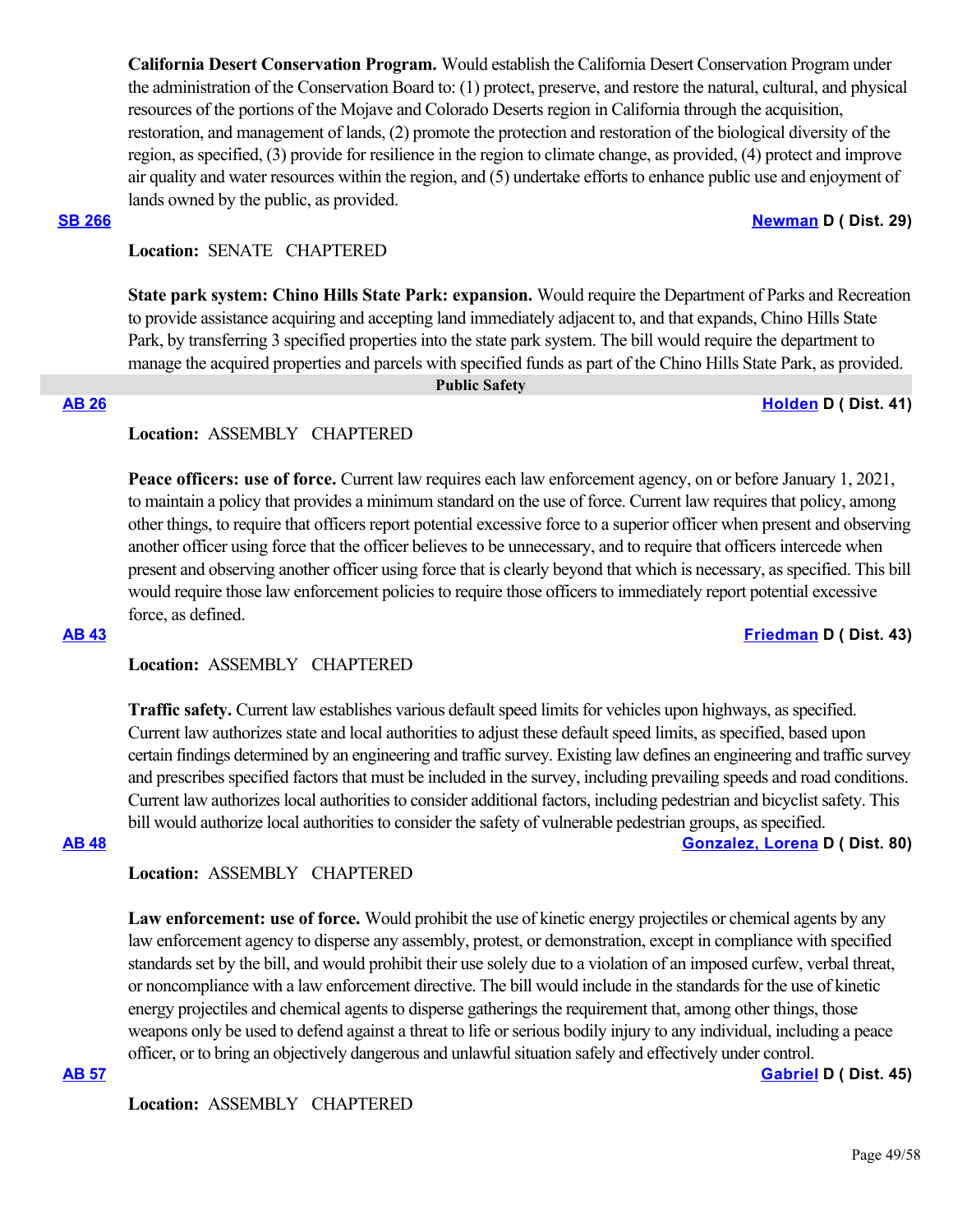Law enforcement: hate crimes. Current law requires any local law enforcement agency that adopts or updates a hate crime policy to include specified information in that policy, including information on bias motivation.This bill would include a statement of legislative findings and declarations and require the basic course curriculum on the topic of hate crimes to be developed in consultation with subject matter experts, as specified. The bill would, subject to an appropriation of funds for this purpose in the annual Budget Act or other statute, require the Commission on Peace Officer Standards and Training (POST) to update the basic course to include the viewing of a specified video course developed by POST. The bill would also require POST to make the video available via the online learning portal, and would require all peace officers to complete specified training materials no later than one year after the commission makes the updated course available. The bill would require POST to develop and periodically update an interactive course on hate crimes for in-service peace officers, and require officers to take the course every 6 years.

## **[AB 89](https://ctweb.capitoltrack.com/public/publishbillinfo.aspx?bi=Pj4LhiFHTdWPgL3IzWdGRRATnugepVEd%2FZJaN4ZNo8w1Ll0B5pIYlmiOU59UPXKD) [Jones-Sawyer](https://a59.asmdc.org/) D ( Dist. 59)**

## **Location:**  ASSEMBLY CHAPTERED

**Peace officers: minimum qualifications.** Current law requires the Commission on Peace Officer Standards and Training (POST) to establish a certification program for specified peace officers, including officers of the Department of the California Highway Patrol. Current law requires the commission to establish basic, intermediate, advanced, supervisory, management, and executive certificates for the purpose of fostering the education and experience necessary to perform general police service duties. Current law requires certificates to be awarded on the basis of a combination of training, education, experience, and other prerequisites, as determined by the commission. This bill would require the office of the Chancellor of the California Community Colleges to develop a modern policing degree program, with the commission and other stakeholders to serve as advisors, as specified, and to submit a report on recommendations to the Legislature outlining a plan to implement the program on or before June 1, 2023.

### **[AB 120](https://ctweb.capitoltrack.com/public/publishbillinfo.aspx?bi=lBeShfC6Efpro8Mge4qRXsQ%2BGEx8LAbDcPv%2F4O03cjohYqco2mh%2Brj3DsmI7njyw) [Salas](https://a32.asmdc.org/) D ( Dist. 32)**

## **Location:**  ASSEMBLY CHAPTERED

**Gambling Control Act.** Would allow the California Gambling Control Commission to take action to deny or approve an application at a commission meeting and would require a hearing only if requested by an applicant, upon denial of an application or if the application is approved with limits, restrictions, or conditions.

## **[AB 124](https://ctweb.capitoltrack.com/public/publishbillinfo.aspx?bi=78mCYVfua%2BZI3OAwAGqHcnahKS0q9Av0vkiJ8pKILGEssk1bJngDMeUjUScZtn6D) [Kamlager](https://a54.asmdc.org/) D ( Dist. 0)**

## **Location:**  ASSEMBLY CHAPTERED

**Criminal procedure.** Current law allows a person who was arrested or convicted of a nonviolent offense while they were a victim of human trafficking to petition the court, under penalty of perjury, for vacatur relief. Current law requires, to receive that relief, that the person establish, by clear and convincing evidence, that the arrest or conviction was the direct result of being a victim of human trafficking. This bill would create similar relief for a person who was arrested or convicted of an offense that was the direct result of being a victim of intimate partner violence or sexual violence. By expanding the scope of the crime of perjury, this bill would impose a state-mandated local program.

### **[AB 145](https://ctweb.capitoltrack.com/public/publishbillinfo.aspx?bi=oFjQzrtrRgF52VBlUKp5cn4GRwRGle7W%2B5hXuZB5hpxEc4A9zxoMQ3U1%2BdSwkDD8) Committee on Budget**

## **Location:**  ASSEMBLY CHAPTERED

**Public safety.** Current law, commencing July 1, 2022, subject to an appropriation in the annual Budget Act, requires the Department of Justice, on a monthly basis, to review the records in the statewide criminal justice databases and to identify persons who are eligible for arrest record relief or automatic conviction record relief by having their arrest records, or their criminal conviction records, withheld from disclosure or modified, as specified. Under current law, an arrest or conviction record is eligible for this relief if, among other criteria, the arrest or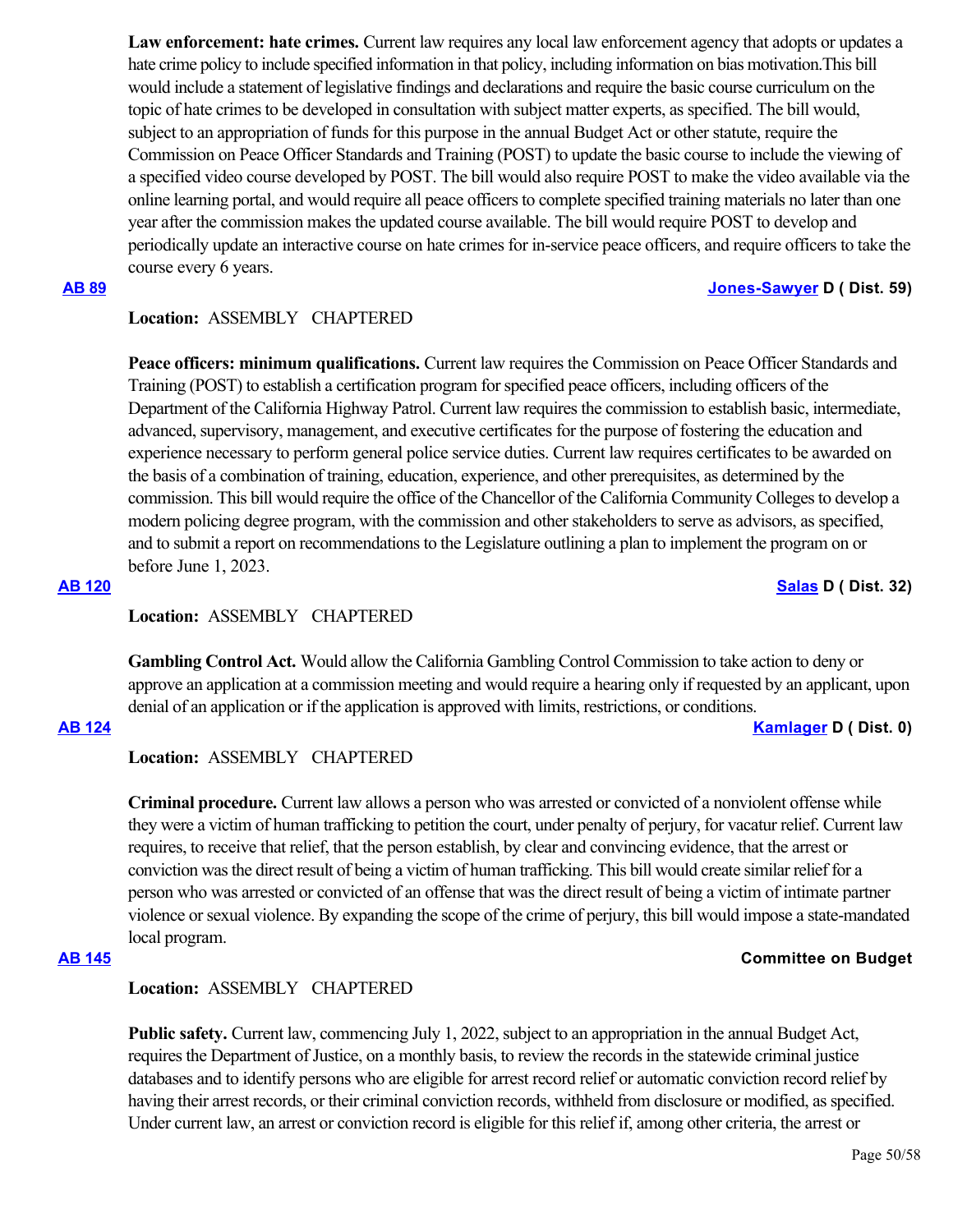conviction occurred on or after January 1, 2021. This bill would instead allow an arrest or conviction that occurred on or after January 1, 1973, to be considered for relief.

### **[AB 229](https://ctweb.capitoltrack.com/public/publishbillinfo.aspx?bi=EujA9FmXoL2ZlwhcAByCU0FBAah09n8ZdAOsa3K6LFYltFQc1vzDgRSOvTAdg8j0) [Holden](https://a41.asmdc.org/) D ( Dist. 41)**

### **Location:**  ASSEMBLY CHAPTERED

**Private investigators, proprietary security services, private security services, and alarm companies: training: use of force.** Current law, the Private Investigator Act, provides for the licensure and regulation of private investigators by the Director of Consumer Affairs, and makes a violation of its provisions a crime. Existing law requires a licensee or qualified manager of a licensee who carries a deadly weapon in the course of that person's employment or business to complete a training course in the exercise of the power to arrest. This bill, on and after January 1, 2023, would eliminate that requirement.

#### **[AB 287](https://ctweb.capitoltrack.com/public/publishbillinfo.aspx?bi=RkGyJL4Gbu8bVK3KHAY%2FE3f3S%2FTgYJ07yTw1N394Dv9wl2C80I%2FCy7K6KkRiw4Us) [Quirk](https://a20.asmdc.org/) D ( Dist. 20)**

### **Location:**  ASSEMBLY CHAPTERED

**Civil actions: statute of limitations.** MAUCRSA imposes a civil penalty on a person engaging in commercial cannabis activity without a license required by MAUCRSA of up to 3 times the amount of the license fee for each violation. MAUCRSA does not supersede or limit state agencies from exercising their existing enforcement authority. MAUCRSA authorizes a local jurisdiction to enforce its provisions and the regulations promulgated by a licensing authority if delegated the power to do so by the licensing authority, as specified. Current law generally requires an action upon a statute for a penalty or forfeiture to commence within one year. This bill would require a civil action for a penalty described above to commence within 3 years.

### **[AB 779](https://ctweb.capitoltrack.com/public/publishbillinfo.aspx?bi=UKV0iTP2tLeKLMXYq4GoIzi4mtaiIBSJdjemJgExRwOQ%2Fox1DYHS8OwqVwVCeSf1) [Bigelow](https://ad05.asmrc.org/) R ( Dist. 5)**

### **Location:**  ASSEMBLY CHAPTERED

**Peace officers: deputy sheriffs.** Under current law, in certain counties, including the counties of Butte and Calaveras, a deputy sheriff, who is employed to perform duties exclusively or initially relating to custodial assignments with responsibilities for maintaining the operations of county custodial facilities, is a peace officer whose authority extends to any place in the state only while engaged in the performance of the duties of the officer's employment and for the purpose of carrying out the primary function of employment relating to the officer's custodial assignments, or when performing other law enforcement duties directed by the officer's employing agency during a local state of emergency. This bill would include a deputy sheriff employed by the County of Del Norte, the County of Madera, the County of Mono, or the County of San Mateo within that definition of peace officer.

## **[AB 898](https://ctweb.capitoltrack.com/public/publishbillinfo.aspx?bi=ehFAoMYrUexAiEqFI%2BvfEk2Fgzb41LBhWqQYaitn4cojM4%2FTgTXOvOLwJ26eQ3X8) [Lee](https://a25.asmdc.org/) D ( Dist. 25)**

## **Location:**  ASSEMBLY CHAPTERED

**Criminal records: automatic conviction record relief.** Would require the Department of Justice, in cases where probation has been transferred, to electronically submit notice of conviction record relief to both the transferring court and any subsequent receiving court. The bill would also require a receiving court that reduces a felony to a misdemeanor or dismisses a conviction under specified provisions to provide a disposition report to the department with the original case number from the transferring court. If probation was transferred multiple times, the bill would require the department to electronically submit notice to all involved courts in a mutually agreed upon format. The bill would further require any court receiving notice of a reduction or dismissal to update its records to reflect the same. The bill requires the receiving court to provide a receipt of records from the transferring court, including the new case number. The bill would require the transferring court to report to the department that probation was transferred and identify the receiving court and new case number, if applicable.

**[AB 958](https://ctweb.capitoltrack.com/public/publishbillinfo.aspx?bi=eW6xuCEVq6pX4wsYqX6kIOG8ps67HgsDhB%2BdlbmUl%2FYv7zKq459OLfbr51xk3Ed8) [Gipson](https://a64.asmdc.org/) D ( Dist. 64)**

**Location:**  ASSEMBLY CHAPTERED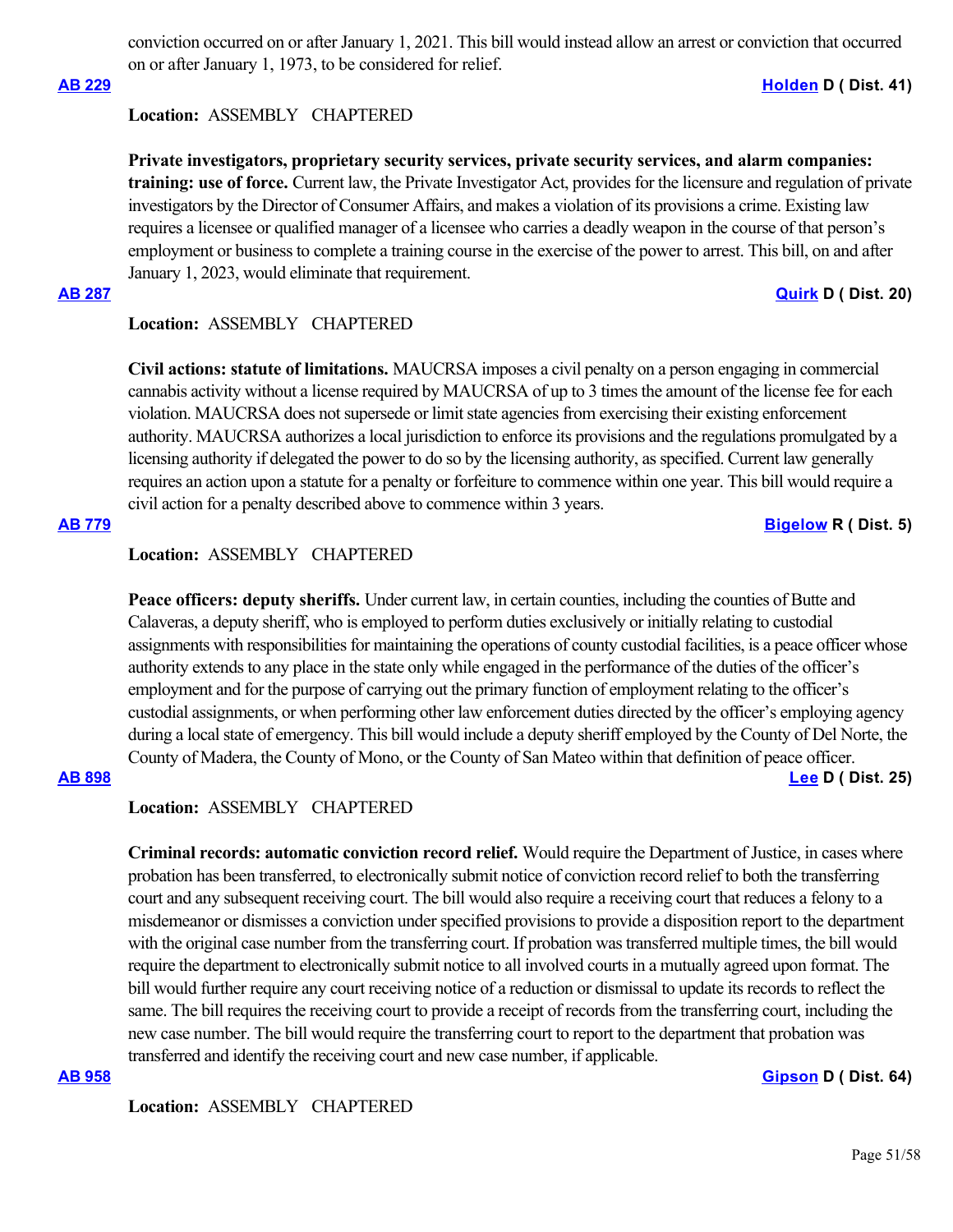**Peace officers: law enforcement gangs.** Current laws defines those persons who are peace officers, the entities authorized to appoint them, and the scope of their authority. Current law prescribes certain minimum standards for a person to be appointed as a peace officer, including training requirements, moral character, and physical and mental condition, and certain disqualifying factors for a person to be employed as a peace officer, including a felony conviction. Current law requires a department or agency that employs peace officers to establish a procedure to investigate complaints by members of the public against those officers. This bill would define a law enforcement gang, a group of law enforcement officers within an agency that engages in a pattern of specified unlawful or unethical on-duty behavior, and would require law enforcement agencies to have a policy prohibiting law enforcement and making participation, as specified, in a law enforcement gang grounds for termination.

**[AB 990](https://ctweb.capitoltrack.com/public/publishbillinfo.aspx?bi=JI%2FTEjsF6JwnUpoXTaGAZ9XW1i3Elsz1DfQ5jCf8ryoIgfVfCxwTrIz09gerE2n6) [Santiago](https://a53.asmdc.org/) D ( Dist. 53)**

## **Location:**  ASSEMBLY VETOED

**Prisons: inmate visitation.** Under current law, a person sentenced to imprisonment in a state prison or in a county jail for a felony offense, as specified, may during that period of confinement be deprived of only those rights as is reasonably related to legitimate penological interests. Current law enumerates certain civil rights of these prisoners, including the right to purchase, receive, and read newspapers, periodicals, and books accepted for distribution by the United States Post Office. This bill would include the right to personal visits as a civil right, as specified. The bill would provide that these civil rights may not be infringed upon, except as necessary and only if narrowly tailored to further the legitimate security interests of the government, and would provide that any governmental action related to these civil rights may be reviewed in court for legal error under a substantial evidence standard of review. **Position: San Bernardino County Watch**

### **[SB 2](https://ctweb.capitoltrack.com/public/publishbillinfo.aspx?bi=SBFep5Ic5cne7a4TLfBBhqkueSkVJnaRbx%2F%2BHoo1anJa5EZJB28txDrDRKNPKIvf) [Bradford](http://sd35.senate.ca.gov/) D ( Dist. 35)**

## **Location:**  SENATE CHAPTERED

**Peace officers: certification: civil rights.** Under current law, the Tom Bane Civil Rights Act, if a person or persons, whether or not acting under color of law, interferes or attempts to interfere, by threats, intimidation, or coercion, with the exercise or enjoyment by any individual or individuals of rights secured by the Constitution or laws of the United States, or of the rights secured by the Constitution or laws of this state, the Attorney General, or any district attorney or city attorney, is authorized to bring a civil action for injunctive and other appropriate equitable relief in the name of the people of the State of California, in order to protect the exercise or enjoyment of the right or rights secured. Current law also authorizes an action brought by the Attorney General, or any district attorney or city attorney, to seek a civil penalty of \$25,000. Current law also allows an individual whose exercise or enjoyment of rights has been interfered with to prosecute a civil action for damages on their own behalf. This bill would eliminate certain immunity provisions for peace officers and custodial officers, or public entities employing peace officers or custodial officers sued under the act.

## **[SB 16](https://ctweb.capitoltrack.com/public/publishbillinfo.aspx?bi=yCmu4aqG3O865C2bBsWVZ0zqQIa%2BGFN2LxUKcBNympGuyGJ7gH5FQJ76dzzBfesj) [Skinner](http://sd09.senate.ca.gov/) D ( Dist. 9)**

### **Location:**  SENATE CHAPTERED

Peace officers: release of records. Current law makes peace officer and custodial officer personnel records and specified records maintained by any state or local agency, or information obtained from these records, confidential and prohibits these records from being disclosed in any criminal or civil proceeding except by discovery. Current law sets forth exceptions to this policy, including, among others, records relating to specified incidents involving the discharge of a firearm, sexual assault, perjury, or misconduct by a peace officer or custodial officer. Existing law makes a record related to an incident involving the use of force against a person resulting in death or great bodily injury subject to disclosure. Current law requires a state or local agency to make these excepted records available for inspection pursuant to the California Public Records Act, subject to redaction as specified. This bill would make a sustained finding involving force that is unreasonable or excessive, and any sustained finding that an officer failed to intervene against another officer using unreasonable or excessive force, subject to disclosure.

**[SB 92](https://ctweb.capitoltrack.com/public/publishbillinfo.aspx?bi=JfJdKyjV4lhXZ2btoyQbFuA4eoRjbLJl5HwRydvUT2cUEyV8%2BoSRX99KhmEW6cyi) Committee on Budget and Fiscal Review** Page 52/58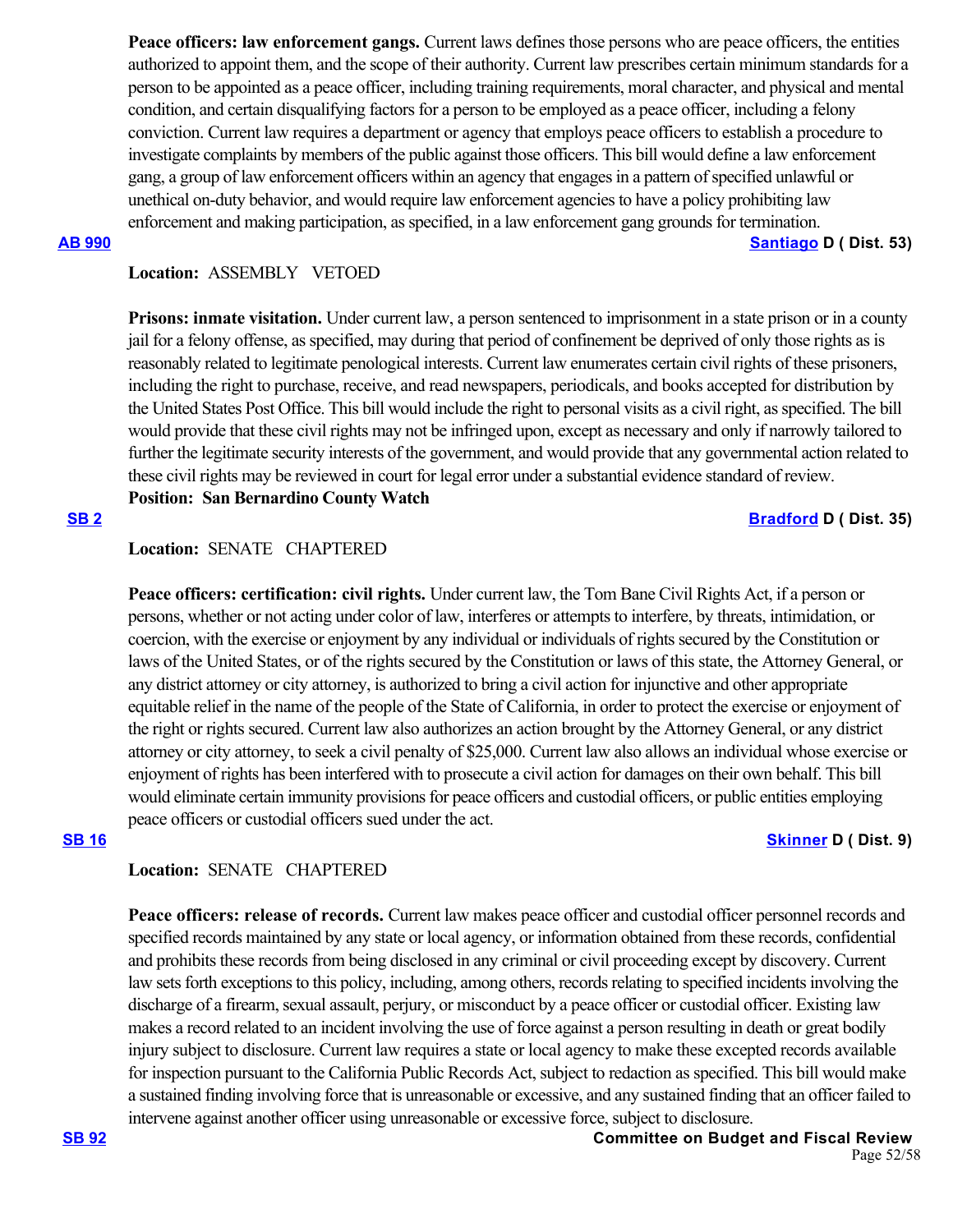### **Location:**  SENATE CHAPTERED

**Juvenile Justice.** Current law establishes the Division of Juvenile Justice within the Department of Corrections and Rehabilitation to operate facilities to house specified juvenile offenders. Current law, commencing July 1, 2021, prohibits further commitment of wards to the Division of Juvenile Justice unless the ward is otherwise eligible to be committed to the division and a motion was filed to transfer the ward from the juvenile court to a court of criminal jurisdiction. Current law requires that all wards committed to the division prior to July 1, 2021, remain within the custody of the division until the ward is discharged, released, or transferred. This bill would require a court to consider, as an alternative to commitment to the Division of Juvenile Justice, placement in local programs established as a result of the realignment of wards from the Division of Juvenile Justice to county-based custody **[SB 98](https://ctweb.capitoltrack.com/public/publishbillinfo.aspx?bi=VDBpo0QTBnT3%2FQLK5BZeGJIjtkpltImR%2Baz12vUpN2YwA1ilQ1wGeYeuW3%2FImmOz) [McGuire](http://sd02.senate.ca.gov/) D ( Dist. 2)**

## **Location:**  SENATE CHAPTERED

**Public peace: media access.** Would, if peace officers close the immediate area surrounding any emergency field command post or any other command post, or establish a police line, or rolling closure at a demonstration, march, protest, or rally where individuals are engaged primarily in constitutionally protected activity, as described, require that a duly authorized representative of any news service, online news service, newspaper, or radio or television station or network, as described, be allowed to enter those closed areas and would prohibit a peace officer or other law enforcement officer from intentionally assaulting, interfering with, or obstructing a duly authorized representative who is gathering, receiving, or processing information for communication to the public.

### **[SB 215](https://ctweb.capitoltrack.com/public/publishbillinfo.aspx?bi=I082Y6HJkwvhFRs5ip3vqIWtvDqe3joj%2Bx2f4847h6Ouz3459PVqkJJKedU52MAn) [Leyva](http://sd20.senate.ca.gov/) D ( Dist. 20)**

## **Location:**  SENATE CHAPTERED

**DNA evidence.** Current law requires the Department of Justice, on or before July 1, 2018, and in consultation with law enforcement agencies and crime victims groups, to establish a process by which victims of sexual assault may inquire regarding the location and information regarding their sexual assault evidence kits. This bill would require the department to establish, on or before July 1, 2022, a process that allows a survivor of sexual assault to track and receive updates privately, securely, and electronically regarding the status, location, and information regarding their sexual assault evidence kit in the department's database. The bill would make additional conforming changes. **[SB 264](https://ctweb.capitoltrack.com/public/publishbillinfo.aspx?bi=VqkAA29GSv4i%2F4Vz53AXVe%2FlcS%2BGM6tx0clZ9SEKCi5d3pQP3N5UA1CUfiS%2BZUsU) [Min](https://sd37.senate.ca.gov/) D ( Dist. 37)**

## **Location:**  SENATE CHAPTERED

**Firearms: the OC Fair and Event Center.** Would prohibit an officer, employee, operator, lessee, or licensee of the 32nd District Agricultural Association, as defined, from contracting for, authorizing, or allowing the sale of any firearm, firearm precursor part, or ammunition on the property or in the buildings that comprise the OC Fair and Event Center, as specified. The bill would exempt from its provisions a gun buyback event held by a law enforcement agency, the sale of a firearm by a public administrator, public guardian, or public conservator within the course of their duties, a sale that occurs pursuant to a contract that was entered into before January 1, 2022, and the purchase of ammunition on state property by a law enforcement agency in the course of its regular duties. **[SB 494](https://ctweb.capitoltrack.com/public/publishbillinfo.aspx?bi=XR1SbJxfBF68Ro5wGW7Lc2ZcvtE%2Fa5MTslC9AKtNiyhHY%2BiLLT7zSyeF94d2QPGo) [Dodd](http://sd03.senate.ca.gov/) D ( Dist. 3)**

## **Location:**  SENATE VETOED

**Law enforcement: training.** Would require the Commission on Peace Officer Standards and Training, by January 1, 2023, to implement a course of instruction for the regular and periodic training of law enforcement officers in the use of advanced interpersonal communication skills. The bill would require the course to be incorporated into the course or courses of basic training for law enforcement officers. The bill would also require, by January 1, 2023, a course for criminal law enforcement investigators and for officers training to become detectives in science-based interviewing and would require this training to be included within the core course required by the Robert Presley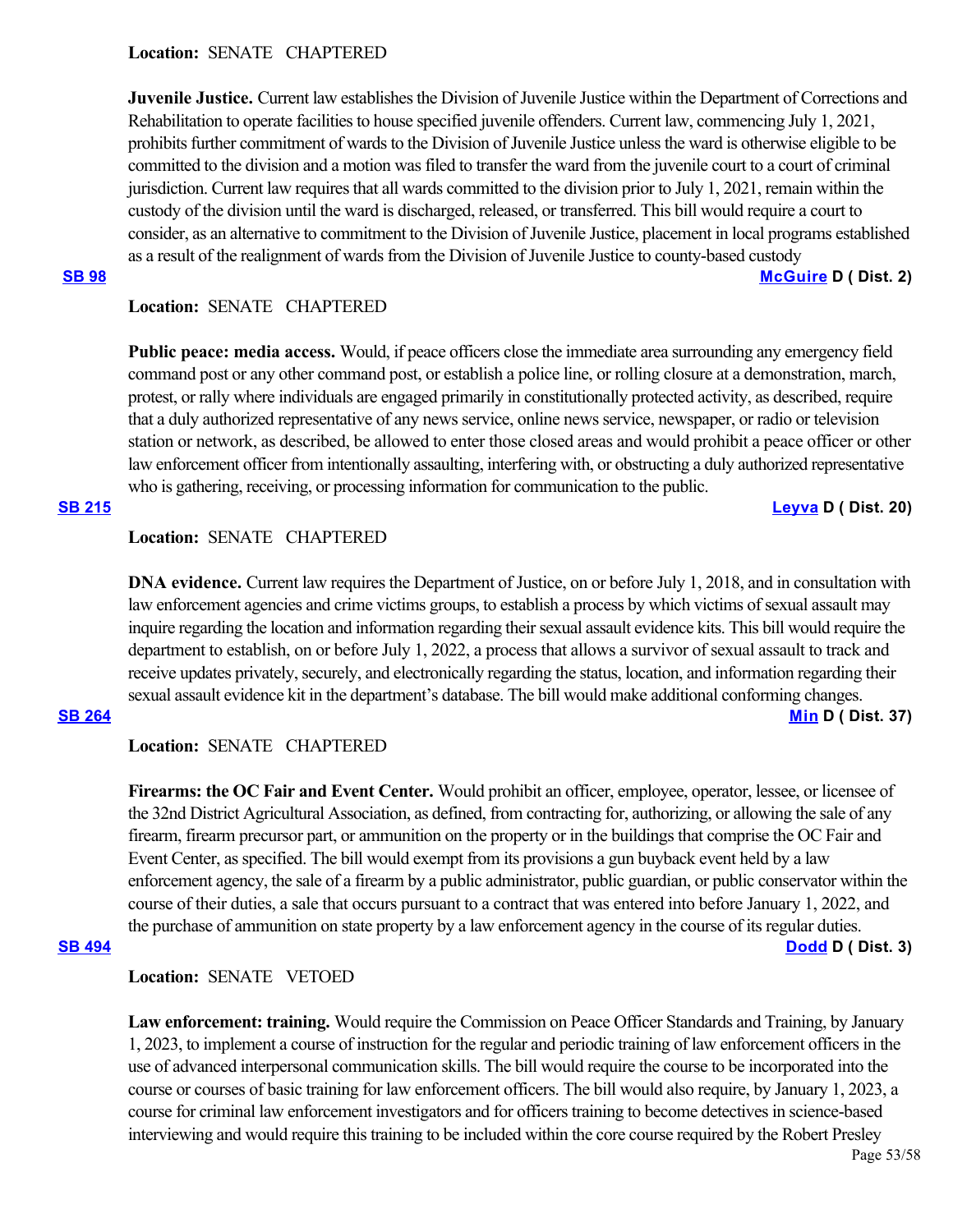Institute of Criminal Investigation. The bill would require the commission to develop the specified courses, training standards, learning and performance objectives, and guidelines in consultation with individuals or groups with expertise in the field of human engagement and science-based interviewing.

#### **Redistricting**

**[SB 594](https://ctweb.capitoltrack.com/public/publishbillinfo.aspx?bi=kOfI7Aw8HK%2F1P5ifWgmLakhdJE1c559hKvxsm2J%2F%2BQrIn6mAZx%2FhjUblUgIFWO7c) [Glazer](http://sd07.senate.ca.gov/) D ( Dist. 7)**

## **Location:**  SENATE CHAPTERED

**Elections: redistricting.** The California Constitution establishes the Citizens Redistricting Commission for the purpose of drawing district lines for the election of Members of the State Senate, Assembly, Congress, and the State Board of Equalization, and requires the commission to do so by August 15 in each year ending in the number one thereafter. For redistricting occurring in 2021, the Supreme Court of California, by peremptory writ of mandate in Legislature of State of California v. Padilla (2020) 9 Cal.5th 867, extended that deadline to December 15, 2021, or to a later date if specified conditions are met, due to a delay in the release of federal census data caused by the COVID-19 pandemic. This bill would, for the June 7, 2022, statewide direct primary election, make various changes, as specified, to existing law relating to candidate nominations and compilation of registered voter data in order to accommodate the extended state redistricting deadline.

# **Schools**

**[AB 289](https://ctweb.capitoltrack.com/public/publishbillinfo.aspx?bi=B8zqAENDk5pcxUUJanAPltM9jU%2FwNOuI2dF2DYjzAR3P04kW0t%2ByJ%2BY7ETBGQniN) [Calderon](https://a57.asmdc.org/) D ( Dist. 57)**

### **Location:**  ASSEMBLY CHAPTERED

**Classified school employees: merit system: adoption and termination.** Current law authorizes both the adoption and termination of a merit system in a school district or community college district by a majority vote of its classified employees or by a majority of the voting electors of the school district or community college district, as provided. Upon the filing of a petition for the adoption or for the termination of the merit system for classified employees of a school district or community college district, current law requires the governing board of the district to perform specified activities in response, including, among others, devising an identification system to ensure against fraud in the balloting process, and forming a tabulation committee. This bill would require the devised identification system to also ensure ballot secrecy and would prohibit a representative of the district from making any marks upon the ballot envelope or ballot of any employee, except the bill would allow the tabulation committee to adopt a system of uniformly stamping in a consistent manner and in the same location on all ballots received or all ballots counted, or both of those, to help ensure an accurate count.

## **[AB 309](https://ctweb.capitoltrack.com/public/publishbillinfo.aspx?bi=UgOs8yJRyRazw%2FgGOVSrBKJMX8OrQgikV%2BZ%2FQkQSXtSawo7YyeSfOElxZFNYSoG9) [Gabriel](https://a45.asmdc.org/) D ( Dist. 45)**

## **Location:**  ASSEMBLY CHAPTERED

**Pupil mental health: model referral protocols.** Would require the State Department of Education to develop model referral protocols, as provided, for addressing pupil mental health concerns. The bill would require the department to consult with various entities in developing the protocols, including current classroom teachers, administrators, pupils, and parents. The bill would require the department to post the model referral protocols on its internet website. The bill would make these provisions contingent upon funds being appropriated for its purpose in the annual Budget Act or other legislation, or state, federal, or private funds being allocated for this purpose. **[SB 14](https://ctweb.capitoltrack.com/public/publishbillinfo.aspx?bi=wk2VpWnO0AiHat9%2F2no5JL%2BVp%2BaAH1o1Vz%2FRLkCi0o0GRgzfKCTNUjkeQzXLscBh) [Portantino](http://sd25.senate.ca.gov/) D ( Dist. 25)**

## **Location:**  SENATE CHAPTERED

**Pupil health: school employee and pupil training: excused absences: youth mental and behavioral health.** Current law, notwithstanding the requirement that each person between 6 and 18 years of age who is not otherwise exempted is subject to compulsory full-time education, requires a pupil to be excused from school for specified types of absences, including, among others, if the absence was due to the pupil's illness.This bill would include, within the meaning of an absence due to a pupil's illness, an absence for the benefit of the pupil's mental or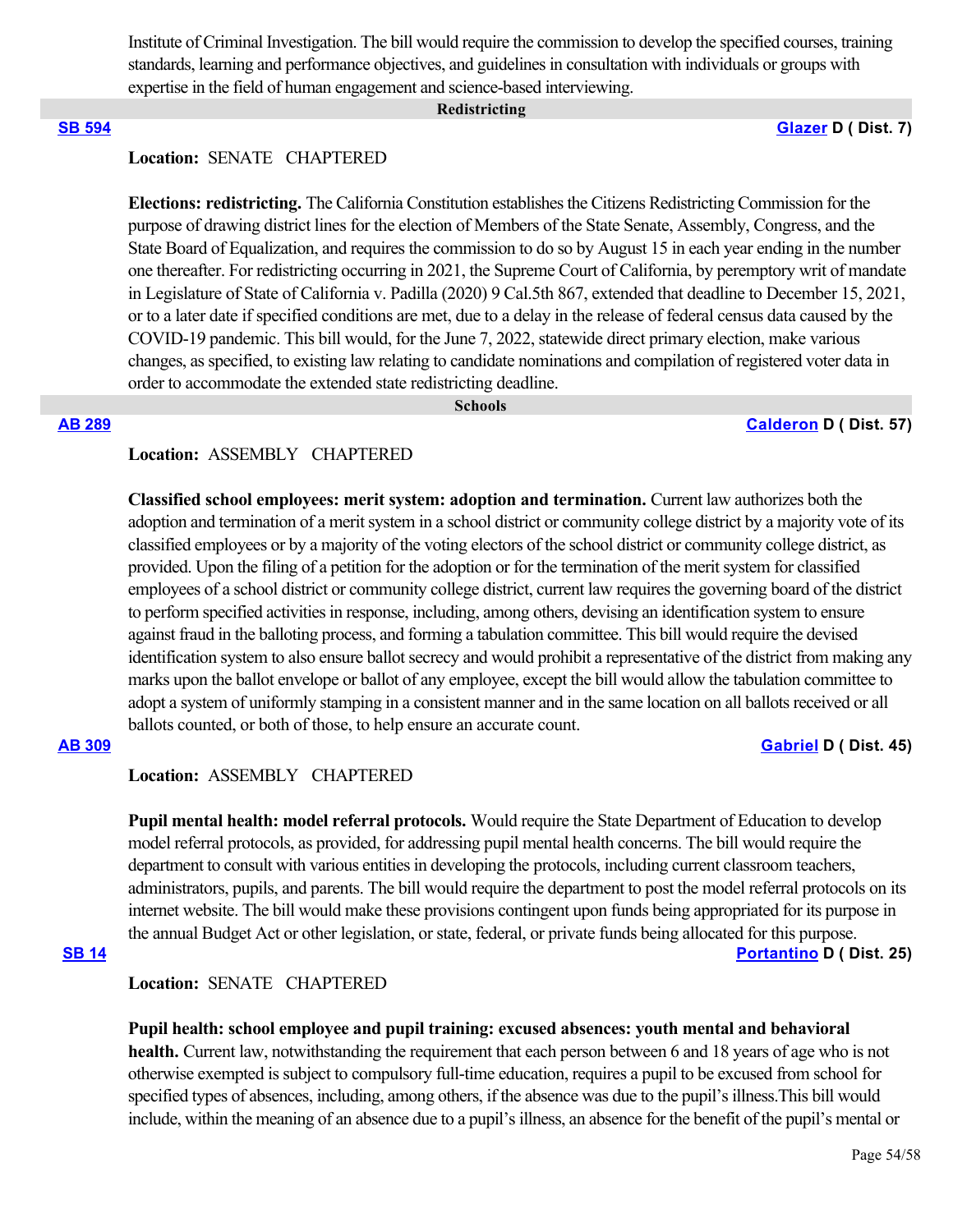behavioral health.

## **Location:**  SENATE CHAPTERED

**Pupil health: type 1 diabetes information: parent notification.** Would require the State Department of Education to develop type 1 diabetes informational materials for the parents and guardians of pupils, as specified, and would require those informational materials to be made available to each school district, county office of education, and charter school through the department's internet website. The bill would require, on and after January 1, 2023, school districts, county offices of education, and charter schools to make those materials available to the parent or guardian of a pupil when the pupil is first enrolled in elementary school, or as part of a certain notification. By imposing additional requirements on school districts, county offices of education, and charter schools, the bill would impose a state-mandated local program.

## **[SB 400](https://ctweb.capitoltrack.com/public/publishbillinfo.aspx?bi=KHHI1SDAaCnBHMCZEhuUvwi94poNqFFUOeBcX%2F%2FH8aHVSq9X8z5e%2B38Q5Zut6gzL) [Jones](https://jones.cssrc.us/) R ( Dist. 38)**

## **Location:**  SENATE CHAPTERED

**Homeless children and youths: local educational agencies: collaboration, training, and reporting.** The McKinney-Vento Homeless Assistance Act requires a state plan submitted for the receipt of the grant to include assurances that local educational agencies will designate an appropriate staff person to act as a local educational agency liaison for homeless children and youths and a description of how the state will ensure that local educational agencies and their liaisons will comply with specified requirements of the act, including the identification of homeless children and youths.This bill would require a liaison for homeless children and youths of a local educational agency, as defined to include a school district, county office of education, charter school, or special education local plan area, to ensure the identification by school personnel of those children and youths through outreach and coordination activities with other organizations and the referral of services to homeless families and homeless children and youth

 **Taxes**

### **[SB 675](https://ctweb.capitoltrack.com/public/publishbillinfo.aspx?bi=YlOr%2B9UFiD%2F8tPpX%2FbyJgm%2BJXuO3%2BKrPfbhEVZyN0ycgV9d3l6Ww0mqwlpqKB70s) [Ochoa Bogh](https://ochoa-bogh.cssrc.us/) R ( Dist. 23)**

## **Location:**  SENATE VETOED

**Property taxation: monthly installment payments.** Would authorize a county board of supervisors to adopt a resolution or ordinance to implement a monthly property tax payment program, which would authorize a qualified taxpayer, as defined, to pay, in monthly installments, their real property taxes on their principal residence, as defined. The bill would authorize the ordinance or resolution implementing the program to set forth specific procedures for purposes of determining delinquency and default, as specified.

### **Transportation**

## **[AB 149](https://ctweb.capitoltrack.com/public/publishbillinfo.aspx?bi=ZlW3RcLCpbA1eMOmvhe1%2FV7Kkks58L4sYbAKSv0oEHR3GvH%2Fjw3KwBDPtsxcEbza) Committee on Budget**

## **Location:**  ASSEMBLY CHAPTERED

**Transportation.** The Wildlife Conservation Law of 1947 establishes the Wildlife Conservation Board in the Department of Fish and Wildlife and permits the board to authorize the acquisition of real property, rights in real property, water, or water rights for wildlife conservation purposes. Current law requires the department, when authorized by the board, to construct facilities that are suitable for the purpose for which the real property or rights in real property or water, or water rights were acquired. This bill would authorize the board to name a nonvehicular wildlife crossing, which the bill would define as a structure that allows animals to cross human-made barriers safely, if at least 25% of the funding to construct the crossing derives from a state source. The bill would require the board to consult with the Department of Transportation or other appropriate entities on the design of lettering and placement of any sign that displays the name of a nonvehicular wildlife crossing.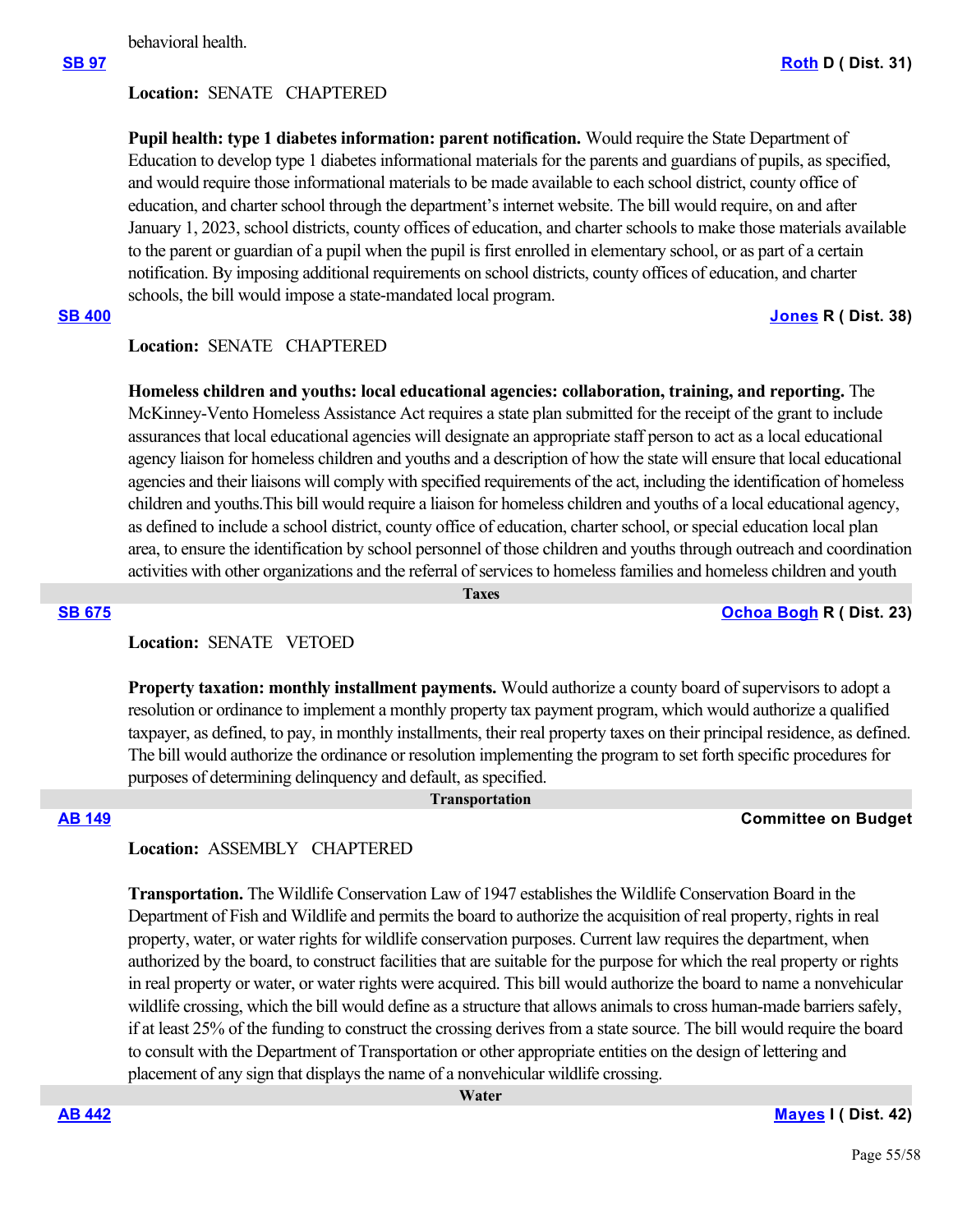### **Location:**  ASSEMBLY CHAPTERED

**Surface Mining and Reclamation Act of 1975: exemption: Metropolitan Water District of Southern California: master reclamation plan.**  The Surface Mining and Reclamation Act of 1975 prohibits a person, with exceptions, from conducting surface mining operations unless, among other things, a permit is obtained from, a specified reclamation plan is submitted to and approved by, and financial assurances for reclamation have been approved by the lead agency for the operation of the surface mining operation. The act exempts certain activities from the provisions of the act, including, among others, emergency excavations or grading conducted by the Department of Water Resources or the Central Valley Flood Protection Board for the specified purposes; surface mining operations conducted on lands owned or leased, or upon which easements or rights-of-way have been obtained, by the Department of Water Resources for the purpose of the State Water Resources Development System or flood control; and surface mining operations on lands owned or leased, or upon which easements or rights-of-way have been obtained, by the Central Valley Flood Protection Board for the purpose of flood control. This bill would additionally exempt from the provisions of the act emergency excavations or grading conducted by the Metropolitan Water District of Southern California (MWD) for its own operations and infrastructure for specified purposes.

### **Position: San Bernardino County Watch**

 **Workforce**

#### **[AB 138](https://ctweb.capitoltrack.com/public/publishbillinfo.aspx?bi=TNom9pbApZwigkd2v3LVMA8TZWkCfimLlPaE81QsZhdbty9bQxIcFthPhVX3Og6D) Committee on Budget**

**Location:**  ASSEMBLY CHAPTERED

**Employment: health care benefits: unemployment insurance: policies and practices.** The Public Employees' Medical and Hospital Care Act (PEMHCA), which is administered by the Board of Administration of the Public Employees' Retirement System, governs the funding and provision of postemployment health care benefits for eligible retired public employees and their families. PEMHCA requires the employing office of a state employee or state annuitant, pursuant to standards established by the Department of Human Resources, to possess documentation verifying eligibility of an employee's family member prior to the enrollment of a family member in a health benefit plan and to verify continued eligibility pursuant to a specified schedule. PEMHCA requires the employing office to obtain verifying information for certain family members, including children and stepchildren, at least once every 3 years. This bill would repeal those PEMHCA provisions and reenact revised provisions in existing law relating to general powers and responsibilities of the department.

### **[AB 628](https://ctweb.capitoltrack.com/public/publishbillinfo.aspx?bi=NeTN%2FSSzCWNl6uEYKaYMbLTu0VjO12HuHLJdn%2BoASUAAIR0cn8RWylMnmAjicrv%2B) [Garcia, Eduardo](https://a56.asmdc.org/) D ( Dist. 56)**

**Location:**  ASSEMBLY CHAPTERED

**Breaking Barriers to Employment Initiative.** Current law creates the Breaking Barriers to Employment Initiative Fund, as specified, in the State Treasury. Moneys in the fund are subject to appropriation by the Legislature for the purpose of carrying out these provisions in support of the initiative. Implementation of the initiative is contingent upon the board notifying the Department of Finance that sufficient moneys have been appropriated by the Legislature for this purpose. Current law specifies that the initiative is not intended to duplicate or replicate existing programs or to create new workforce and education programs, but rather to provide supplemental funding and services to ensure the success of individuals either preparing to enter or already enrolled in workforce and education programs operating under the policy vision of this division and the state plan under this division. This bill would instead provide that the initiative is intended to focus on innovative approaches to, and proven practices for, addressing racial, ethnic, and socioeconomic disparities in the labor market

**Position: San Bernardino County Support**

**[AB 643](https://ctweb.capitoltrack.com/public/publishbillinfo.aspx?bi=uhrRWRtJ7qlaazozLBeAROxf8P8F%2BRPlKR6h2pPf%2Bqj8MPlm%2FfQfh0OzBNwkIWKd) [Ramos](https://a40.asmdc.org/) D ( Dist. 40)**

**Location:**  ASSEMBLY CHAPTERED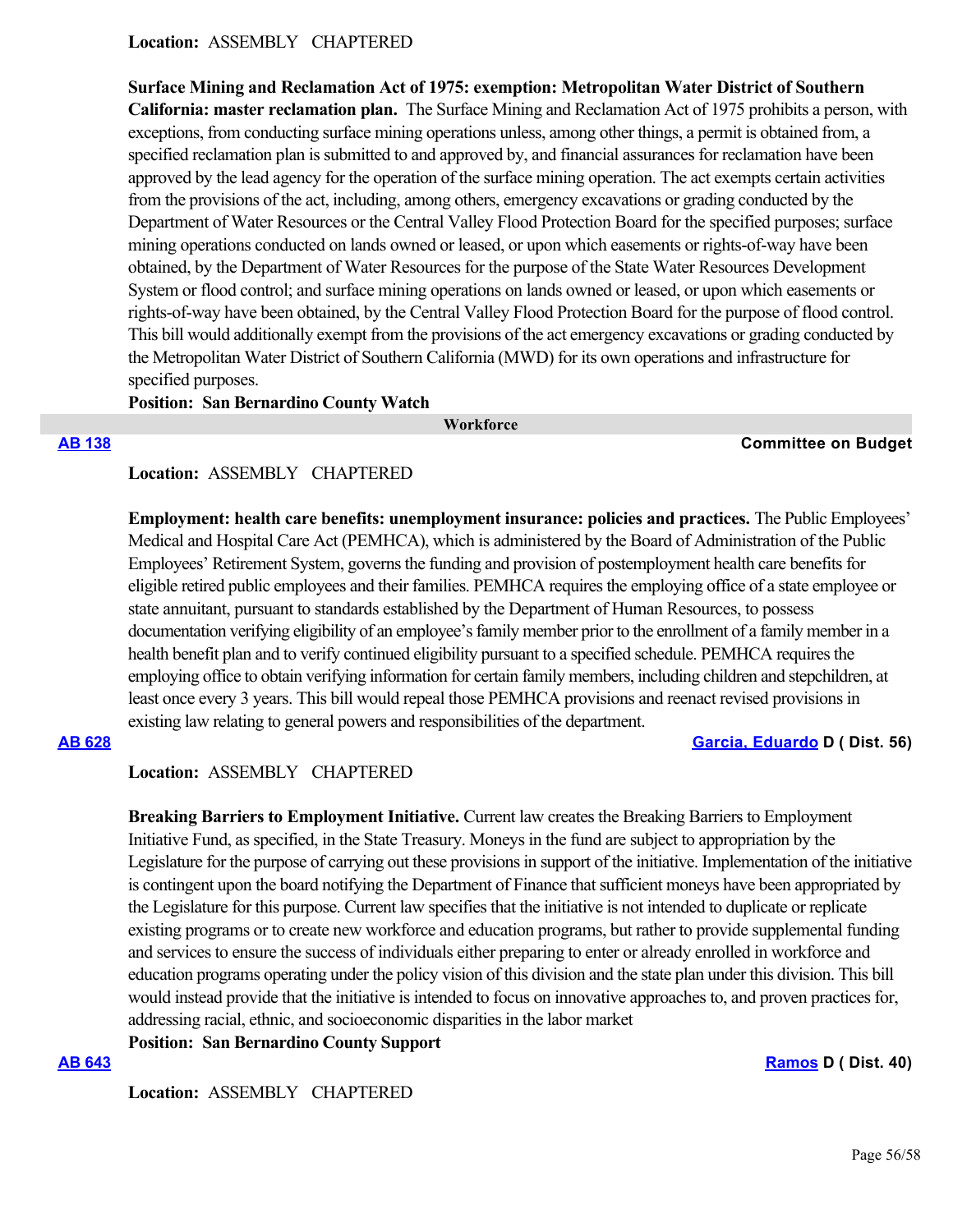**Apprenticeship programs: career fairs.** Current law provides for the establishment of apprenticeship programs in various trades, to be approved by the Chief of the Division of Apprenticeship Standards within the Department of Industrial Relations in any trade in the state or in a city or trade area whenever the apprentice training needs justify the establishment. This bill would require a school district or school to notify each apprenticeship program in the same county as the school district or school of a career or college fair it is planning to hold, as specified.

**[AB 1574](https://ctweb.capitoltrack.com/public/publishbillinfo.aspx?bi=WcNAX1VhC7eJFt1rotfqgYPspurjOdTMl3t5zVn47enChV1Cb2%2BU3D4Jjb2TJdKh) Committee on Jobs, Economic Development, and the Economy**

## **Location:**  ASSEMBLY CHAPTERED

**Public contracts: small business liaisons and advocates and disabled veteran business enterprises: preferences.** Would enact the Leveraging State Procurement for an Inclusive Economic Recovery Act of 2021, which would require the Director of the Office of Small Business Advocate to maintain, publicize, and distribute an annual list of persons serving as small business liaisons throughout state government. The bill would require the Director of the Office of Small Business Advocate to collaborate with the California Disabled Veteran Business Enterprise Program Advocate regarding the implementation of the California Disabled Veteran Business Enterprise Program, as provided. The bill would also require the small business advocate to identify potential certified small business and certified DVBE subcontracting opportunities, as well as assist certified small businesses and certified DVBEs to participate in the California multiple award schedule program. The bill would require the directors of General Services and the heads of other state agencies to make continuous efforts to expand the pool of small businesses and microbusinesses that participate in the department's and other state agencies' contracts by regularly seeking out and identifying small businesses and microbusinesses and including them in their solicitations, as specified.

## **[SB 753](https://ctweb.capitoltrack.com/public/publishbillinfo.aspx?bi=sbZ2Wx9f5wvvUvpZZdrbTEo7lg55tWNXvKklYx5RyS%2BD%2FnwkgihHqVlpn5py2OhE) [Roth](http://sd31.senate.ca.gov/) D ( Dist. 31)**

## **Location:**  SENATE CHAPTERED

**Unemployment information: California Workforce Development Board: program outcomes.** Under current law, the information obtained in the administration of the Unemployment Insurance Code is for the exclusive use and information of the Director of Employment Development in the discharge of the director's duties and is not open to the public. Current law makes it a crime for any person to knowingly access, use, or disclose this confidential information without authorization. Current law requires the Director of Employment Development to permit the use of information in the director's possession for, among other purposes, to enable specified state agencies to access relevant quarterly wage data for the evaluation and reporting of their respective program performance outcomes as required and permitted by various local, state, and federal laws pertaining to performance measurement and program evaluation. This bill would also require the director, in the above-described circumstances, to permit the use of this data to evaluate and report program performance outcomes pertaining to specified Unemployment Insurance Code and Streets and Highways Code provisions concerning workforce training and investment. **[SB 779](https://ctweb.capitoltrack.com/public/publishbillinfo.aspx?bi=AdzRn1R4yXmkbmfWNuElAQg6r03KuJtKd9mRRwoKCUw8wDIcMfpEoyExCU3ybqF2) [Becker](http://sd13.senate.ca.gov/) D ( Dist. 13)**

## **Location:**  SENATE CHAPTERED

**California Workforce Innovation Opportunity Act: earn and learn programs.** Current law requires, as part of the California Workforce Innovation and Opportunity Act, the board to, among other things, identify opportunities for "earn and learn" job training opportunities that meet the industry's workforce demands and that are in highwage, high-demand jobs. Under existing law, "earn and learn" programs include, but are not limited to, transitional and subsidized employment particularly for individuals with barriers to employment. This bill would amend the list of "earn and learn" programs by specifying that an "earn and learn" program includes transitional jobs, as described in the federal Workforce Innovation and Opportunity Act, and subsidized employment with an employer of record, which may include, but not be limited to, an employment social enterprise, as defined, or a worker cooperative, as defined, particularly for individuals with barriers to employment.